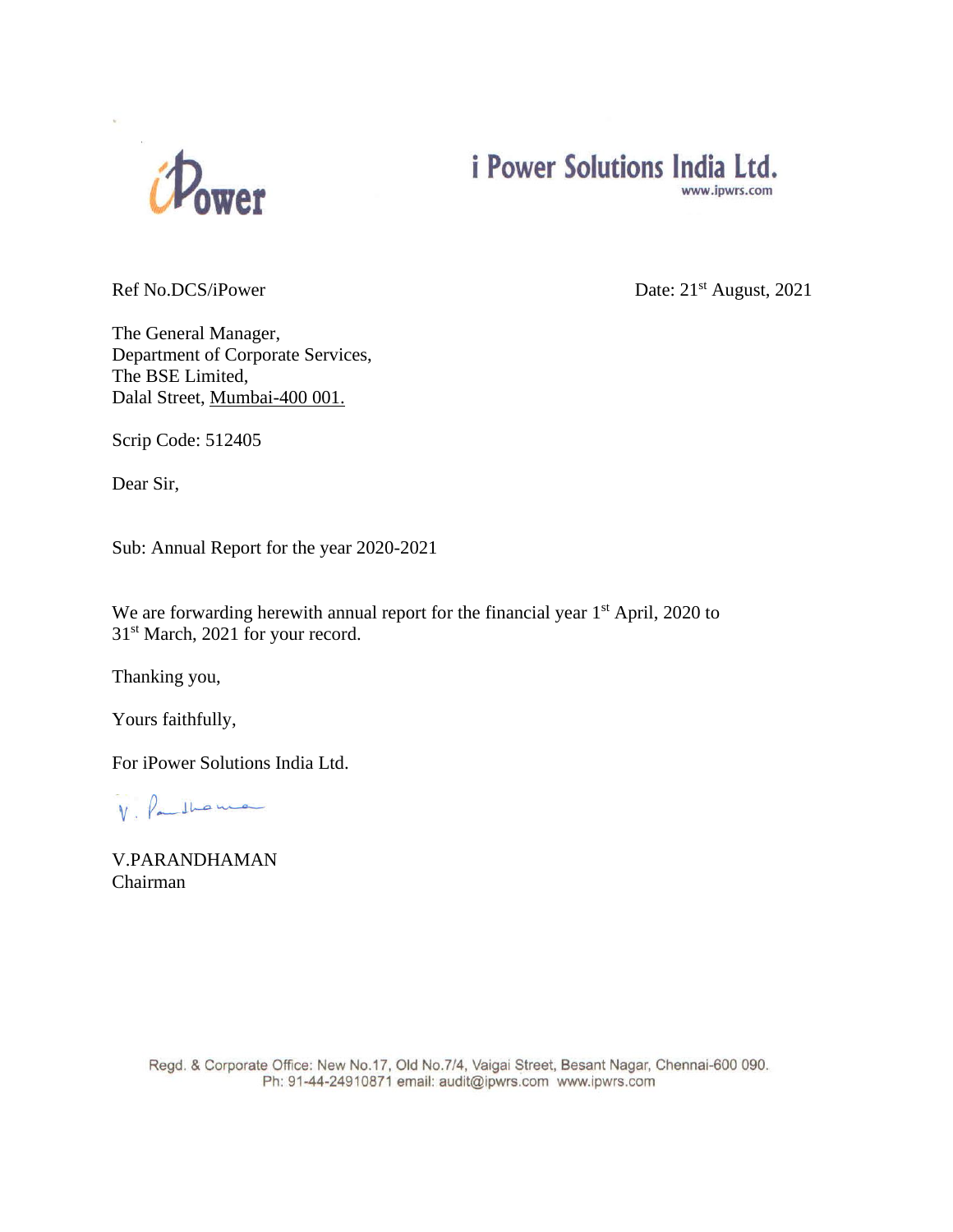# **i Power Solutions India Limited**



# **36th Annual Report 2020 - 21**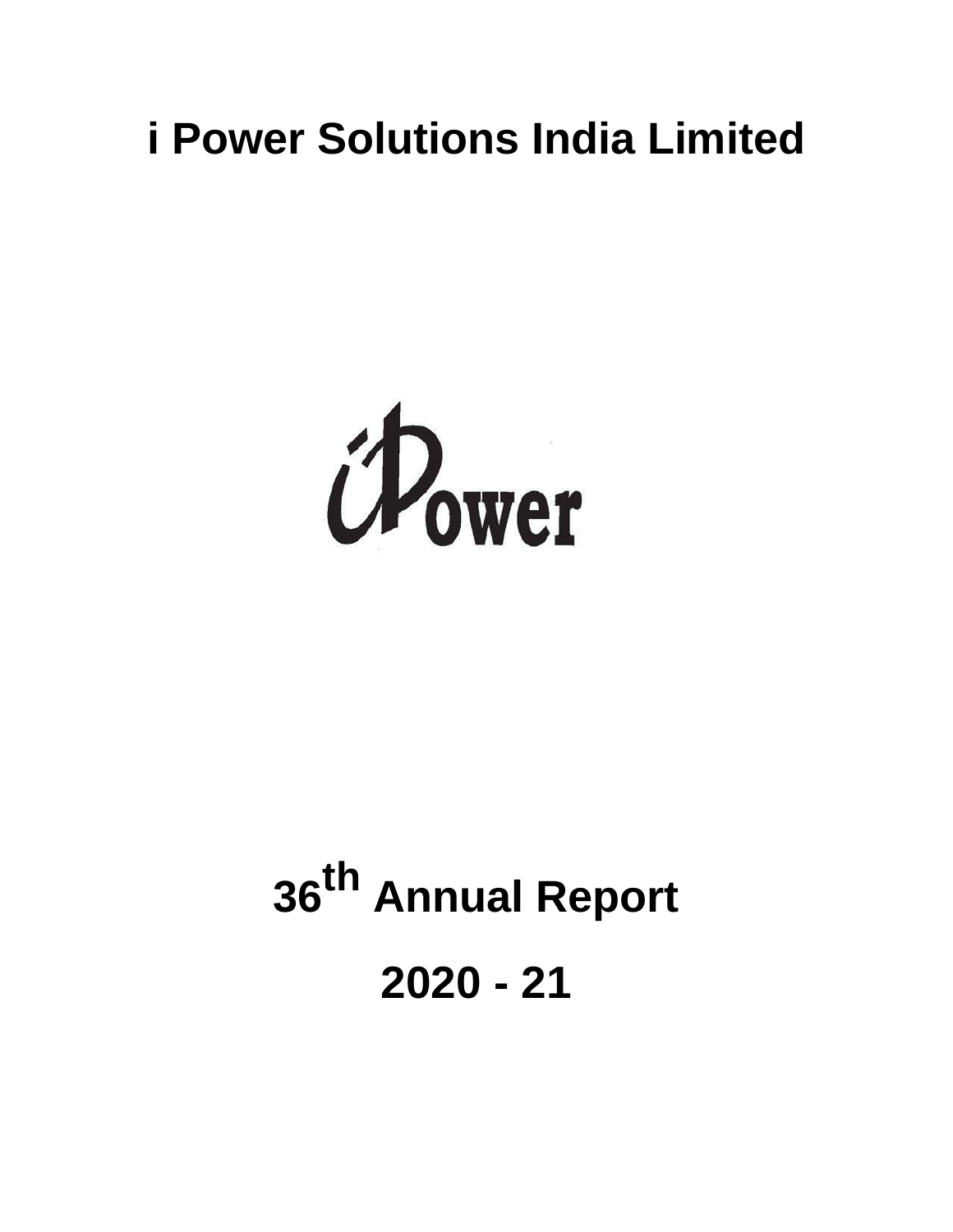#### **BOARD OF DIRECTORS**

| Mr. V.PARANDHAMAN      | - Chairman cum Managing Director        |
|------------------------|-----------------------------------------|
| Mr. D.RAVICHANDRA BABU | - Independent Director                  |
| Mr. K.BHASKARAN        | - Independent Director                  |
| Mr. R.JAYAPRAKASH      | - Independent Director                  |
| Mrs. N. R. ALAMELU     | - Woman Director & Independent Director |
| Mr. P.K.RAGHUKUMAR     | - Company Secretary                     |
| Mr. G.RAMASUBRAMANIAM  | - Chief Financial Officer               |

# **REGISTERED CUM CORPORATE OFFICE**

**New No.17, Old No.7/4, Vaigai Street, Besant Nagar, Chennai-600 090. CIN: L72200TN2001PLC047456**

**STATUTORY AUDITORS CA. MACHARLA ROSAIAH MACHARLA & ASSOCIATES Chartered Accountants New No. 648, Old No. 641, Venus Complex Poonamallee High Road, Aminjikarai Chennai - 600 029.**

> **INTERNAL AUDITOR Mr. V.R.SRIDHARAN Chartered Accountant**

# **BANKERS**

**Bank of Maharashtra, Chennai – 600090. Indian Bank, Chennai – 600090.**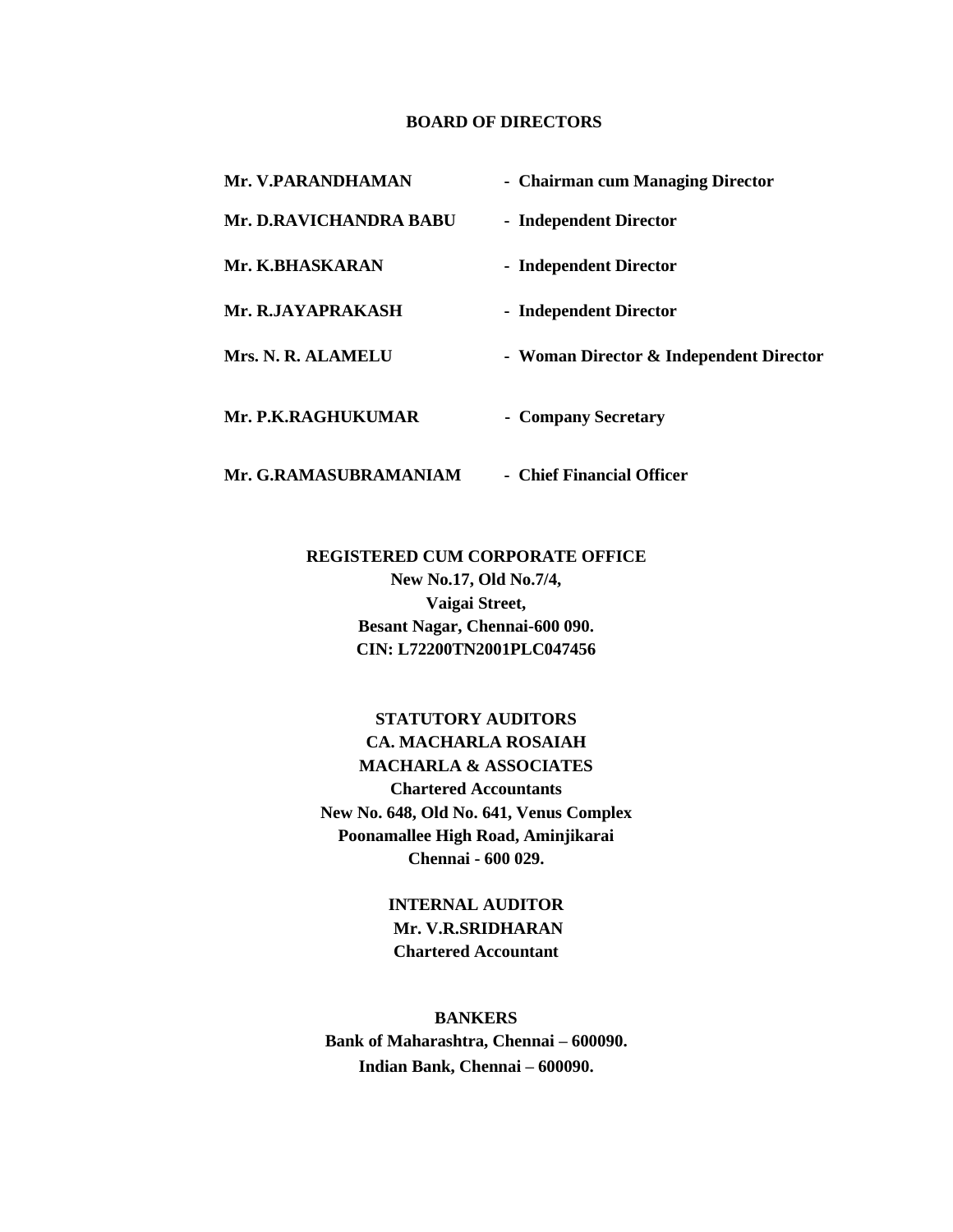#### **NOTICE TO THE SHAREHOLDERS**

Notice is hereby given that the 36<sup>th</sup> Annual General Meeting of the members of M/s. iPower Solutions India Limited will be held on Thursday, the  $16<sup>th</sup>$  Day of September 2021 at 2.30 P.M IST through video conferencing ("VC") / other audio visual means ("OAVM") to transact the following business.

#### **ORDINARY BUSINESS:**

1. To consider and adopt the Audited Financial Statements of the Company for the Financial Year Ended 31st March 2021including the Audited Balance Sheet as at 31st March, 2021, the Statement of Profit and Loss and Cash Flow Statement for the year ended on that date and the reports of the Board of Directors and the Auditors thereon.

2. To appoint a Director in the place of Mr.V Parandhaman (DIN: 00323551) who retires by rotation and being eligible offers himself for re-appointment.

> By Order of the Board **For iPower Solutions India Limited**

 **Sd./- V.PARANDHAMAN Chairman & Managing Director**

Date: 06/08/2021 Place: Chennai

#### **NOTES**

- 1. As you are aware, in view of the situation arising due to COVID-19 global pandemic, the general meetings of the companies shall be conducted as per the guidelines issued by the Ministry of Corporate Affairs (MCA) vide Circular No. 14/2020 dated April 8, 2020, Circular No.17/2020 dated April 13, 2020 and Circular No. 20/2020 dated May 05, 2020. The forthcoming AGM will thus be held through video conferencing (VC) or other audio visual means (OAVM). Hence, Members can attend and participate in the ensuing AGM/EGM through VC/OAVM.
- 2. In terms of MCA Circulars, since physical attendance of Members has been dispensed with, there is no requirement of appointment of proxies. Accordingly, facility of appointment of Proxies by Members under Section 105 of the Act, will not be available for the AGM and hence the Proxy Form and Attendance Slip are not annexed to the Notice. However, the Body Corporates are entitled to appoint authorised representatives to attend the AGM through VC/OAVM and participate thereat and cast their votes through e-voting.
- 3. Corporate members intending to send their authorised representatives to attend the meeting are requested to send to the Company a certified copy of the Board resolution authorizing their representative to attend and vote on their behalf at the meeting.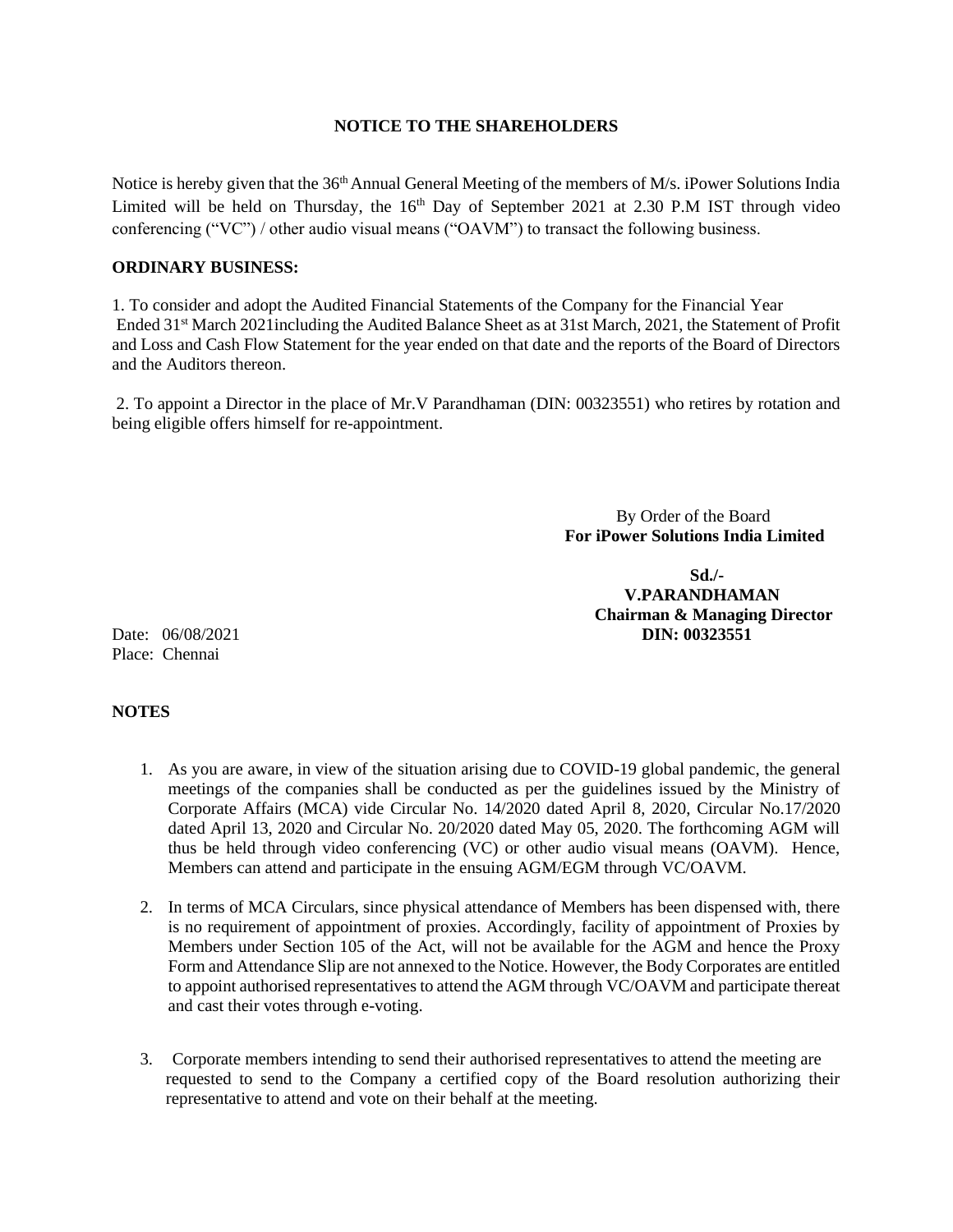- 4. The Register of Members and the Share Transfer Books of the Company will remain closed from 10<sup>th</sup> September 2021 to 16<sup>th</sup> September 2021 (both days inclusive).
- 5. A statement giving the relevant details of the Director seeking re-appointment under item 2 of the accompanying notice as required under sub clause 3 of regulation 36 of the SEBI (listing obligations and Disclosure requirements) regulations, 2015, is annexed hereto.
- 6. Pursuant to the provisions of Section 108 of the Companies Act, 2013 read with Rule 20 of the Companies (Management and Administration) Rules, 2014 (as amended) and Regulation 44 of SEBI (Listing Obligations & Disclosure Requirements) Regulations 2015 (as amended), and MCA Circulars dated April 08, 2020, April 13, 2020 and May 05, 2020 the Company is providing facility of remote e-voting to its Members in respect of the business to be transacted at the AGM. For this purpose, the Company has entered into an agreement with Central Depository Services (India) Limited (CDSL) for facilitating voting through electronic means, as the authorized e-Voting's agency. The facility of casting votes by a member using remote e-voting as well as the e-voting system on the date of the AGM will be provided by CDSL.
- 7. The Members can join the AGM in the VC/OAVM mode 15 minutes before and after the scheduled time of the commencement of the Meeting by following the procedure mentioned in the Notice. The facility of participation at the AGM through VC/OAVM will be made available to atleast 1000 members on first come first served basis. This will not include large Shareholders (Shareholders holding 2% or more shareholding), Promoters, Institutional Investors, Directors, Key Managerial Personnel, the Chairpersons of the Audit Committee, Nomination and Remuneration Committee and Stakeholders Relationship Committee, Auditors etc. who are allowed to attend the EGM/AGM without restriction on account of first come first served basis.
- 8. The attendance of the Members attending the AGM through VC/OAVM will be counted for the purpose of ascertaining the quorum under Section 103 of the Companies Act, 2013.
- 9. In line with the Ministry of Corporate Affairs (MCA) Circular No. 17/2020 dated April 13, 2020, the Notice calling the AGM has been uploaded on the website of the Company at www.ipwrs.com. The Notice can also be accessed from the websites of the Stock Exchanges i.e. BSE Limited at www.bseindia.com. The AGM Notice is also disseminated on the website of CDSL (agency for providing the Remote e-Voting facility and e-voting system during the AGM) i.e. [www.evotingindia.com.](http://www.evotingindia.com/)
- 10. The AGM has been convened through VC/OAVM in compliance with applicable provisions of the Companies Act, 2013 read with MCA Circular No. 14/2020 dated April 8, 2020 and MCA Circular No. 17/2020 dated April 13, 2020 and MCA Circular No. 20/2020 dated May 05, 2020.
- 11. In continuation of this Ministry's **[General Circular No. 20/2020](https://abcaus.in/companies-act/cos-allowed-conduct-agm-video-conferencing-audio-visual-means-during-calendar-year-2020.html)**, dated 05th May, 2020 and after due examination, it has been decided to allow companies whose AGMs were due to be held in the year 2020, or become due in the year 2021, to conduct their AGMs on or before 31.12.2021, in accordance with the requirements provided in paragraphs 3 and 4 of the General Circular No. 20/2020 as per MCA circular no. 02/2021 dated January,13,2021.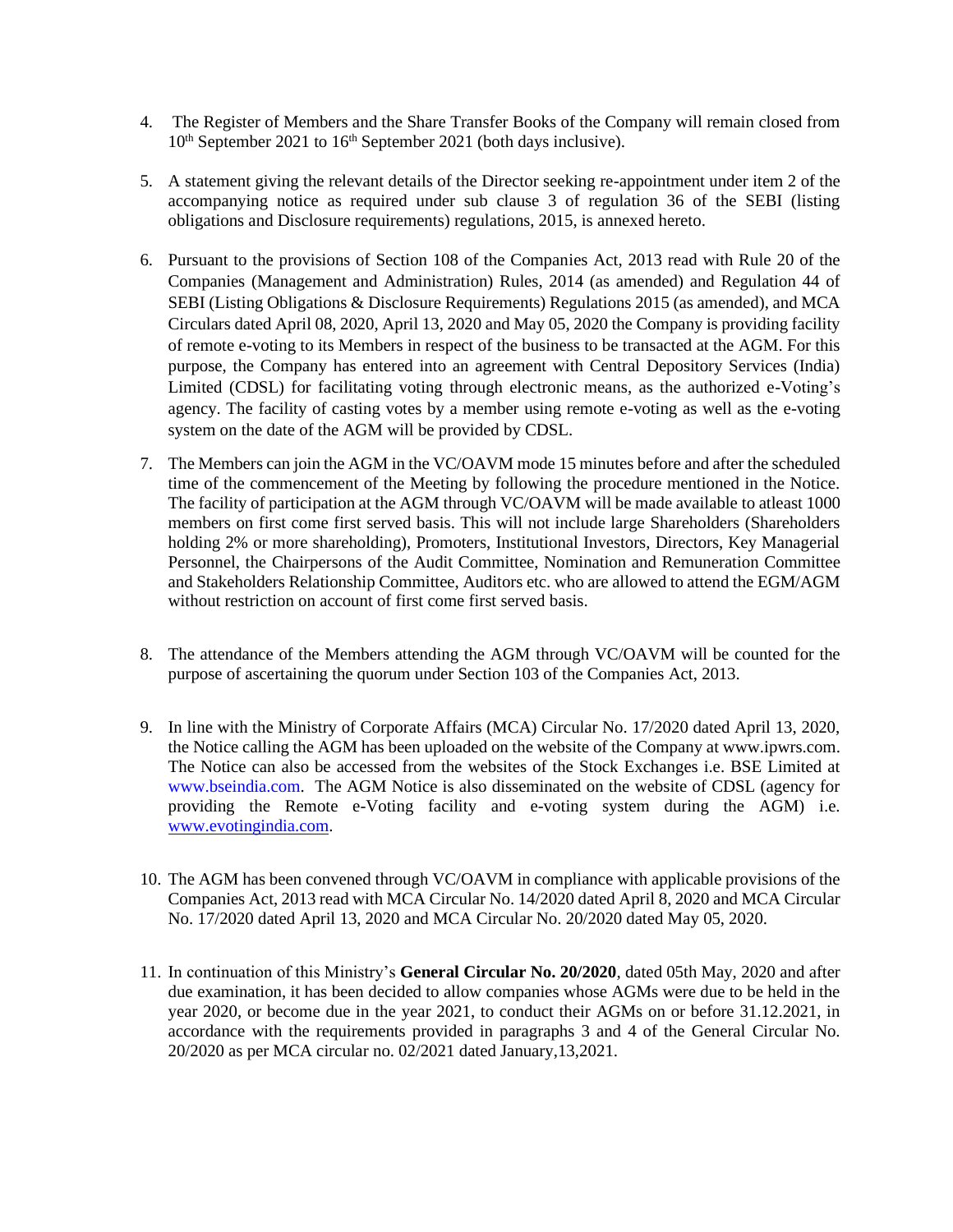- 12. In compliance with Section 108 of the Companies Act, 2013, Rule 20 of the Companies (Management and Administration) Rules, 2014 as amended, and Regulation 44 of The Securities and Exchange Board of India (Listing Obligations and Disclosure Requirements) Regulations,2015, the Company is providing a facility to its members to exercise their votes electronically through remote e-voting facility arranged by Central Depository Services (India) limited for all the items of business as set out in the notice of AGM and confirms that the business can be transacted through e-voting in pursuance of the above provisions.
- 13. The voting rights of members shall be in proportion to their shareholding in the paid up equity share capital of the Company as on Thursday, 9<sup>th</sup> day of September, 2021 being the cut-off date.
- 14. A person, whose name is recorded in the register of members or in the register of beneficial owners maintained by the depositories as on the cut-off date only shall be entitled to avail the facility of remote e-voting or voting during the AGM through electronic means.
- 15. Any person who acquires shares of the Company and becomes a Member of the Company after dispatch of the Notice and holding shares as of cut-off date, may obtain the login id and password by sending a request to audit@ipwrs.com
- 16. Mrs. Saimathy, Practicing Company Secretary (Membership No. A20466) has been appointed as the Scrutiniser to scrutinise the e-voting process in a fair and transparent manner.
- 17. The Scrutiniser shall after the conclusion of voting during the general meeting, will first count the votes cast during the meeting and thereafter unblock the votes cast through remote e-voting in the presence of at least two witnesses not in the employment of the Company and shall make, not later than 2 (Two) days of the conclusion of the AGM, a consolidated scrutiniser's report of the total votes cast in favour or against, if any, to the Chairman or a person authorised by him in writing, who shall countersign the same and declare the result of voting forthwith. The Results declared along with the report of the Scrutiniser shall be placed on the website of the Company www.ipwrs.com and on the website of CDSL viz [www.evotingindia.com](http://www.evotingindia.com/) after the declaration of result by the Chairman or a person authorised by him in writing. Simultaneously, the results shall also be forwarded to BSE Limited, Mumbai.
- 18. The Company is concerned about the environment and utilises the natural resources in a sustainable way. We request you to update your email address with your Depository Participant or RTA to enable us send Annual Report, Notices and all other communications via e-mail.
- 19. Members who are holding shares in more than one folio are requested to intimate the Registrar and Share Transfer Agent (Cameo Corporate Services Ltd), the details of all folio numbers for consolidation in to a single folio.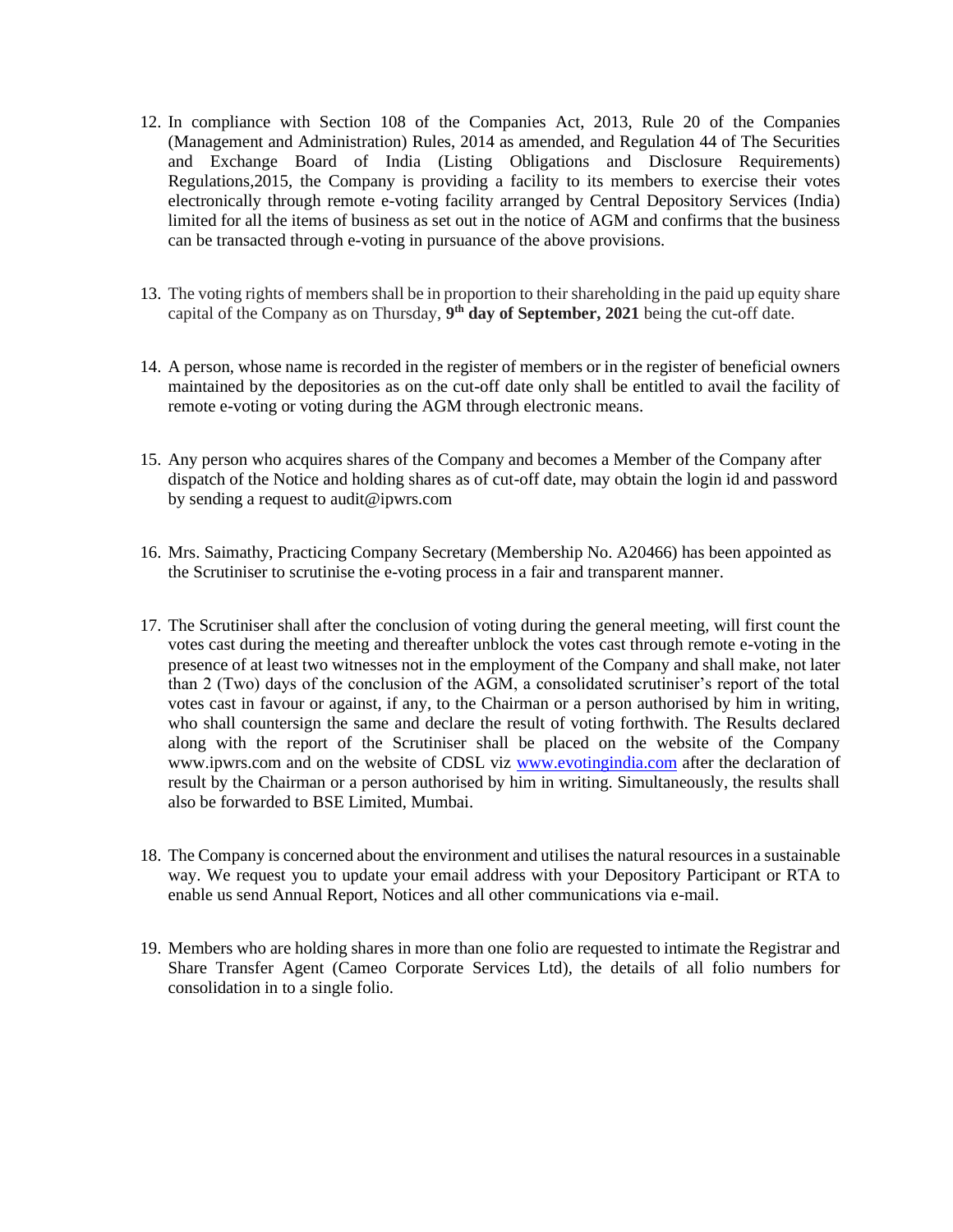- 20. Members can avail the facility of nomination in respect of securities held by them in physical form pursuant to the provision of Section 72 of the Act. Members desiring to avail this facility may send their nomination in the prescribed form duly filled-in to RTA (Cameo Corporate Services Ltd). Members holding shares in electronic mode may contact their respective Depository Participant (DP) for availing this facility.
- 21. Members desiring any information as regards the financial statements are requested to write an email to the Company to its e-mail id audit@ipwrs.com at least seven days before the date of the meeting (AGM).
- 22. The Securities and Exchange Board of India (SEBI) has mandated the submission of Permanent Account Number (PAN) by every participant in securities market. Members holding shares in electronic form are, therefore, requested to submit their PAN to their Depository Participants with whom they maintaining their demat accounts. Members holding shares in a physical form can submit their PAN to the Company or RTA.
- 23. Since the AGM will be held through VC/OAVM, the route map is not annexed with the Notice.
- 24. In case of joint holders, the Member whose name appears as the first holder in the order of names as per the Register of Members or Register of Beneficial holders as made available by the depositories, will be entitled to vote at the AGM.
- 25. Shareholders may send their questions in advance mentioning their name, demat account number/folio number, email id, mobile number at audit@ipwrs.com on or before 10<sup>th</sup> September, 2021. Replies to the same will be given by the company suitably.

# **THE INTRUCTIONS OF SHAREHOLDERS FOR E-VOTING AND JOINING VIRTUAL MEETINGS ARE AS UNDER:**

- (i) The voting period begins on  $13<sup>th</sup>$  September 2021 at 9.00 A M and ends on  $15<sup>th</sup>$  September 2021 at 5 P M. During this period shareholders' of the Company, holding shares either in physical form or in dematerialized form, as on the cut-off date 9<sup>th</sup> September, 2021 may cast their vote electronically. The e-voting module shall be disabled by CDSL for voting thereafter.
- (ii) Shareholders who have already voted prior to the meeting date would not be entitled to vote at the meeting venue.
- (iii) Pursuant to SEBI Circular No. **SEBI/HO/CFD/CMD/CIR/P/2020/242 dated 09.12.2020,** under Regulation 44 of Securities and Exchange Board of India (Listing Obligations and Disclosure Requirements) Regulations, 2015, listed entities are required to provide remote e-voting facility to its shareholders, in respect of all shareholders' resolutions. However, it has been observed that the participation by the public non-institutional shareholders/retail shareholders is at a negligible level.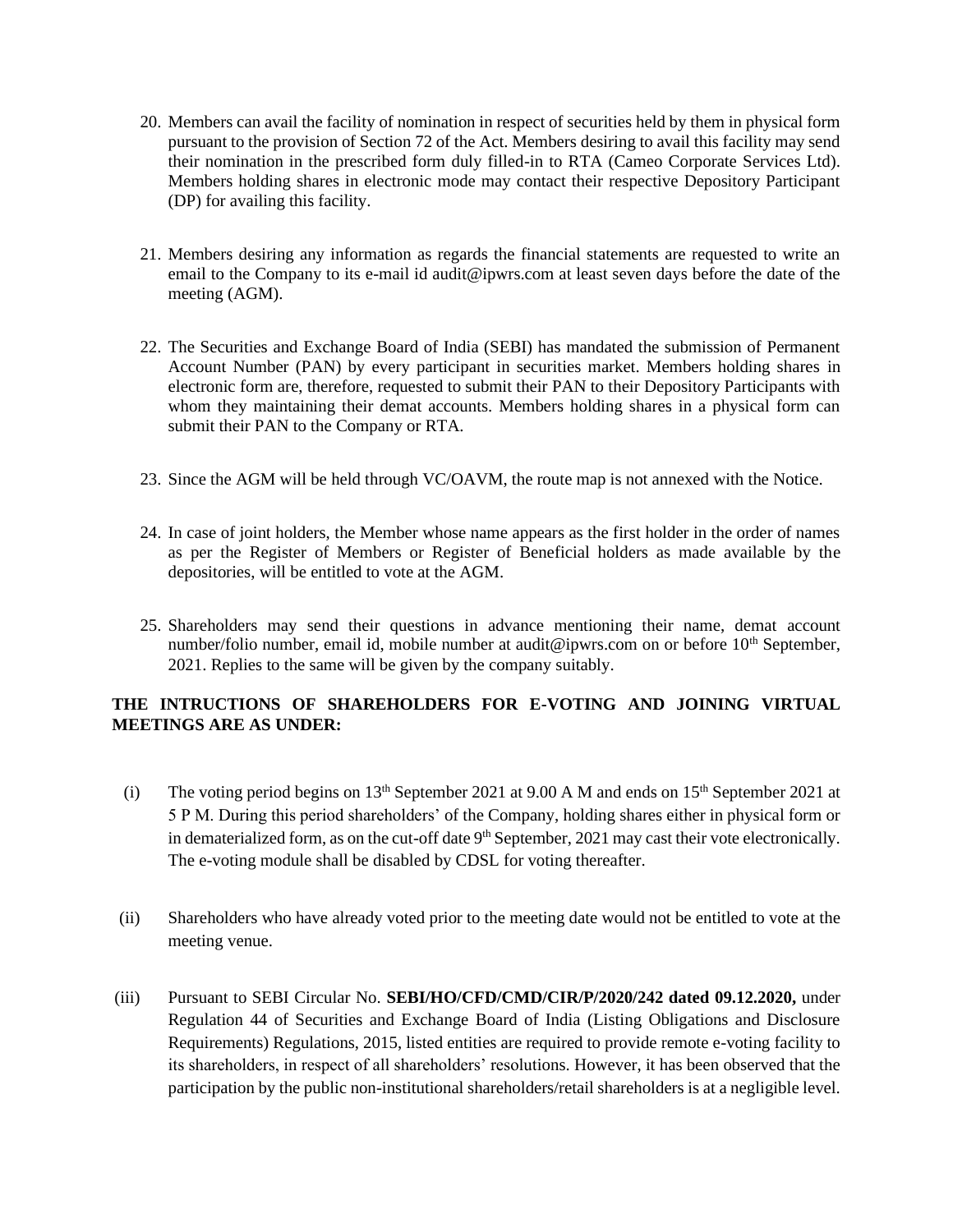Currently, there are multiple e-voting service providers (ESPs) providing e-voting facility to listed entities in India. This necessitates registration on various ESPs and maintenance of multiple user IDs and passwords by the shareholders.

In order to increase the efficiency of the voting process, pursuant to a public consultation, it has been decided to enable e-voting to **all the demat account holders**, **by way of a single login credential, through their demat accounts/ websites of Depositories/ Depository Participants**. Demat account holders would be able to cast their vote without having to register again with the ESPs, thereby, not only facilitating seamless authentication but also enhancing ease and convenience of participating in e-voting process.

(iv) In terms of **SEBI circular no. SEBI/HO/CFD/CMD/CIR/P/2020/242 dated December 9, 2020** on e-Voting facility provided by Listed Companies, Individual shareholders holding securities in demat mode are allowed to vote through their demat account maintained with Depositories and Depository Participants. Shareholders are advised to update their mobile number and email Id in their demat accounts in order to access e-Voting facility.

Pursuant to abovesaid SEBI Circular**,** Login method for e-Voting and joining virtual meetings **for Individual shareholders holding securities in Demat mode CDSL/NSDL** is given below

| <b>Type</b><br>shareholders                                                       | of Login Method                                                                                                                                                                                                                                                                                                                                                                                                                                                                                                                                                                                   |
|-----------------------------------------------------------------------------------|---------------------------------------------------------------------------------------------------------------------------------------------------------------------------------------------------------------------------------------------------------------------------------------------------------------------------------------------------------------------------------------------------------------------------------------------------------------------------------------------------------------------------------------------------------------------------------------------------|
| Individual<br>Shareholders<br>holding<br>securities in<br>Demat mode<br>with CDSL | 1) Users who have opted for CDSL Easi / Easiest facility, can login through their existing<br>user id and password. Option will be made available to reach e-Voting page without<br>any further authentication. The URL for users to login to Easi / Easiest are<br>https://web.cdslindia.com/myeasi/home/login or visit www.cdslindia.com and click on<br>Login icon and select New System Myeasi.<br>After successful login the Easi / Easiest user will be able to see the e-Voting option for<br>2)<br>eligible companies where the evoting is in progress as per the information provided by |
|                                                                                   | company. On clicking the evoting option, the user will be able to see e-Voting page of<br>the e-Voting service provider for casting your vote during the remote e-Voting period<br>or joining virtual meeting $\&$ voting during the meeting. Additionally, there is also links<br>provided to access the system of all e-Voting Service Providers i.e.<br>CDSL/NSDL/KARVY/LINKINTIME, so that the user can visit the e-Voting service<br>providers' website directly.                                                                                                                            |
|                                                                                   | If the user is not registered for Easi/Easiest, option to register is available at<br>3 <sup>)</sup><br>https://web.cdslindia.com/myeasi/Registration/EasiRegistration                                                                                                                                                                                                                                                                                                                                                                                                                            |
|                                                                                   | Alternatively, the user can directly access e-Voting page by providing Demat Account<br>4)<br>Number and PAN No. from a e-Voting link available on www.cdslindia.com home<br>page or click on https://evoting.cdslindia.com/Evoting/EvotingLogin The system will<br>authenticate the user by sending OTP on registered Mobile & Email as recorded in the<br>Demat Account. After successful authentication, user will be able to see the e-Voting                                                                                                                                                 |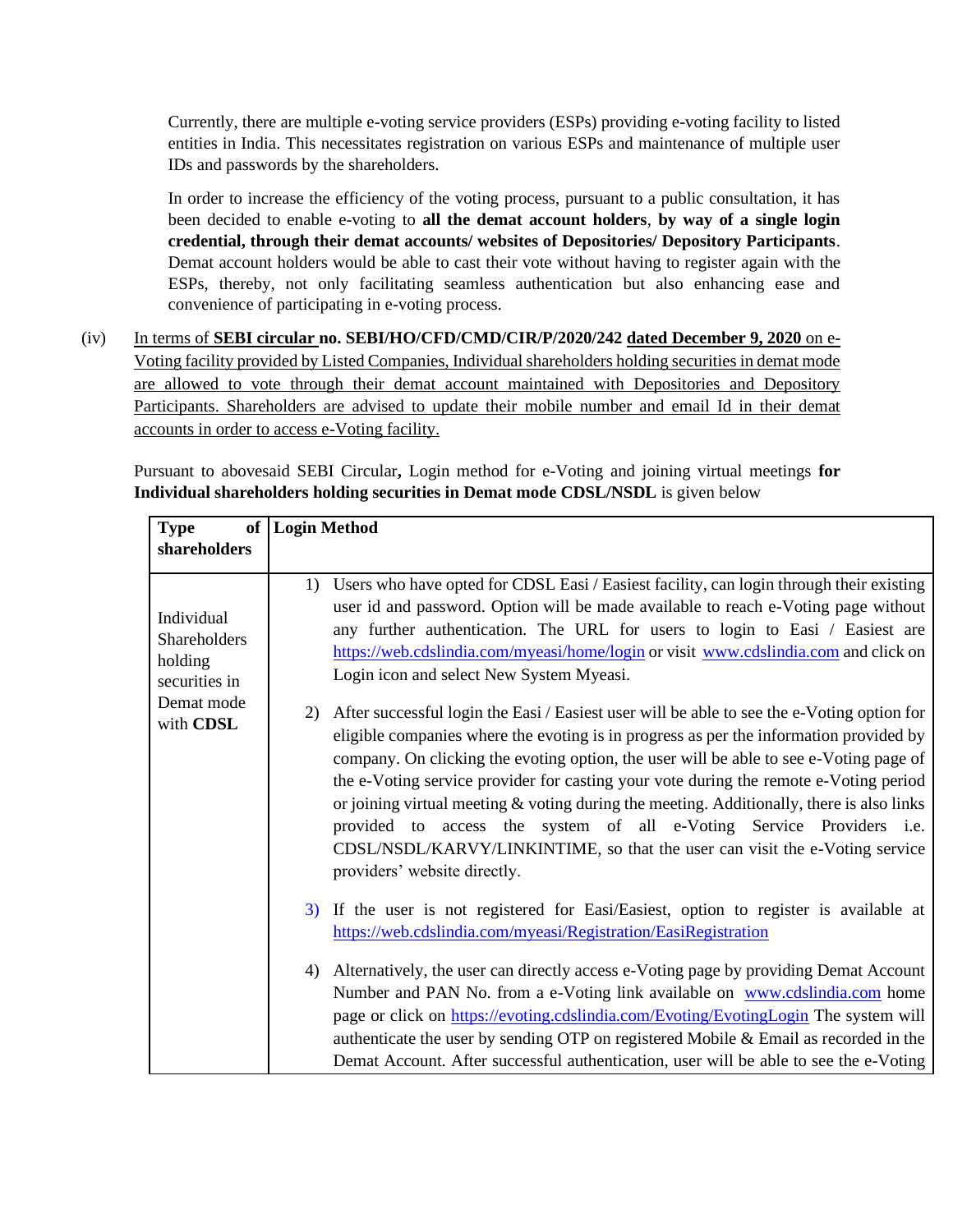|                                                                                                                                                 | option where the evoting is in progress and also able to directly access the system of all<br>e-Voting Service Providers.                                                                                                                                                                                                                                                                                                                                                                                                                                                                                                                                                                                                                                                                                                                                                                              |
|-------------------------------------------------------------------------------------------------------------------------------------------------|--------------------------------------------------------------------------------------------------------------------------------------------------------------------------------------------------------------------------------------------------------------------------------------------------------------------------------------------------------------------------------------------------------------------------------------------------------------------------------------------------------------------------------------------------------------------------------------------------------------------------------------------------------------------------------------------------------------------------------------------------------------------------------------------------------------------------------------------------------------------------------------------------------|
| Individual<br>Shareholders<br>holding<br>securities in<br>demat mode<br>with NSDL                                                               | 1) If you are already registered for NSDL IDeAS facility, please visit the e-Services<br>website of NSDL. Open web browser by typing the following URL:<br>https://eservices.nsdl.com either on a Personal Computer or on a mobile. Once the<br>home page of e-Services is launched, click on the "Beneficial Owner" icon under<br>"Login" which is available under 'IDeAS' section. A new screen will open. You will<br>have to enter your User ID and Password. After successful authentication, you will be<br>able to see e-Voting services. Click on "Access to e-Voting" under e-Voting services<br>and you will be able to see e-Voting page. Click on company name or e-Voting service<br>provider name and you will be re-directed to e-Voting service provider website for<br>casting your vote during the remote e-Voting period or joining virtual meeting & voting<br>during the meeting. |
|                                                                                                                                                 | 2) If the user is not registered for IDeAS e-Services, option to register is available at<br>https://eservices.nsdl.com. Select "Register Online for IDeAS "Portal or click at<br>https://eservices.nsdl.com/SecureWeb/IdeasDirectReg.jsp                                                                                                                                                                                                                                                                                                                                                                                                                                                                                                                                                                                                                                                              |
|                                                                                                                                                 | 3) Visit the e-Voting website of NSDL. Open web browser by typing the following URL:<br>https://www.evoting.nsdl.com/ either on a Personal Computer or on a mobile. Once the<br>home page of e-Voting system is launched, click on the icon "Login" which is available<br>under 'Shareholder/Member' section. A new screen will open. You will have to enter<br>your User ID (i.e. your sixteen digit demat account number hold with NSDL),<br>Password/OTP and a Verification Code as shown on the screen. After successful<br>authentication, you will be redirected to NSDL Depository site wherein you can see e-<br>Voting page. Click on company name or e-Voting service provider name and you will<br>be redirected to e-Voting service provider website for casting your vote during the<br>remote e-Voting period or joining virtual meeting $\&$ voting during the meeting                  |
| Individual<br>Shareholders<br>(holding<br>securities<br>in<br>demat mode)<br>login through<br>their<br><b>Depository</b><br><b>Participants</b> | You can also login using the login credentials of your demat account through your<br>Depository Participant registered with NSDL/CDSL for e-Voting facility. After<br>Successful login, you will be able to see e-Voting option. Once you click on e-Voting<br>option, you will be redirected to NSDL/CDSL Depository site after successful<br>authentication, wherein you can see e-Voting feature. Click on company name or e-<br>Voting service provider name and you will be redirected to e-Voting service provider<br>website for casting your vote during the remote e-Voting period or joining virtual<br>meeting $\&$ voting during the meeting.                                                                                                                                                                                                                                              |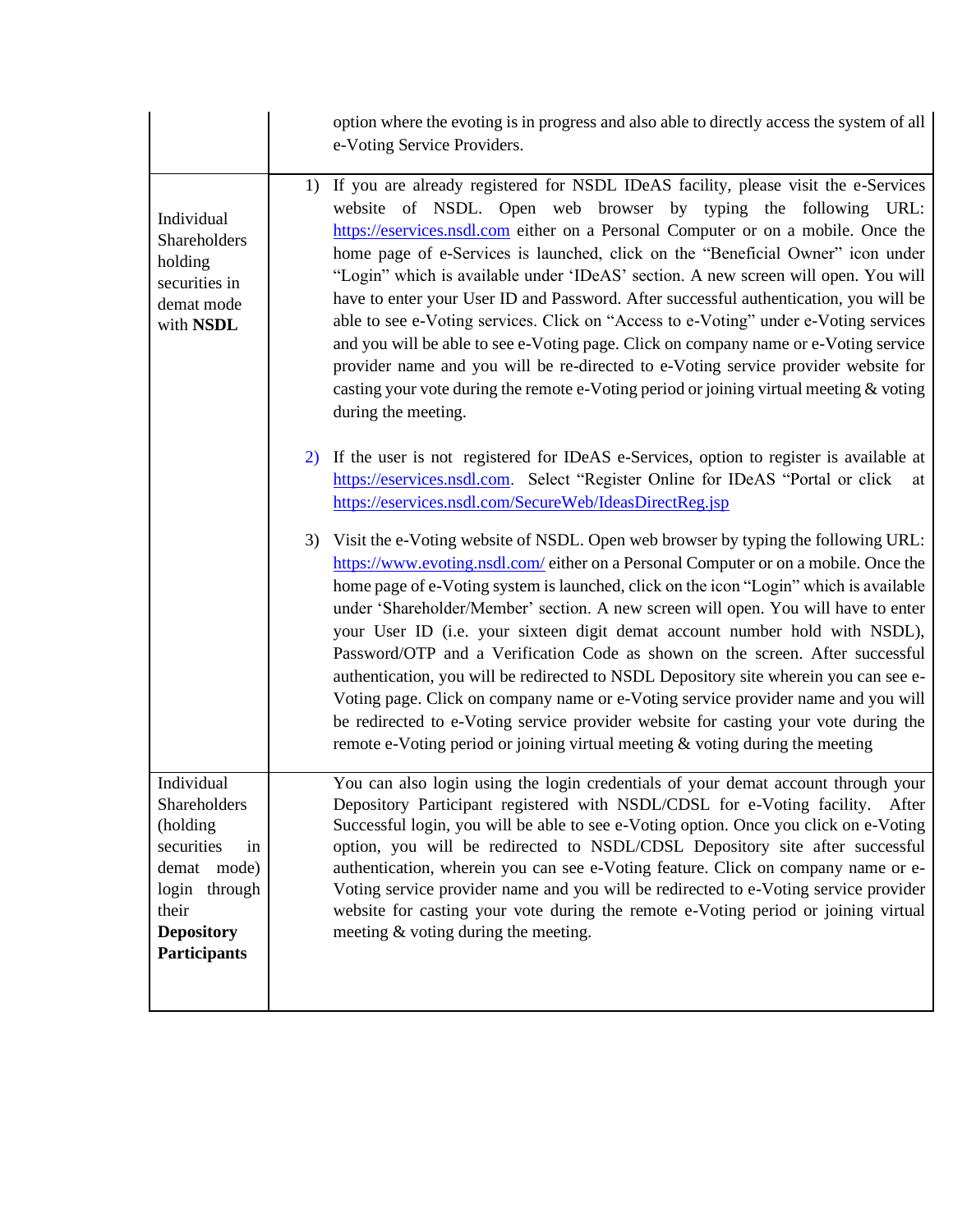**Important note:** Members who are unable to retrieve User ID/ Password are advised to use Forget User ID and Forget Password option available at abovementioned website.

# **Helpdesk for Individual Shareholders holding securities in demat mode for any technical issues related to login through Depository i.e. CDSL and NSDL**

| Login type                                                            | <b>Helpdesk details</b>                                                                                                                                                             |
|-----------------------------------------------------------------------|-------------------------------------------------------------------------------------------------------------------------------------------------------------------------------------|
| Individual Shareholders holding<br>securities in Demat mode with CDSL | Members facing any technical issue in login can<br>contact CDSL helpdesk by sending a request at<br>helpdesk.evoting@cdslindia.comor contact at<br>022-23058738 and 22-23058542-43. |
| Individual Shareholders holding<br>securities in Demat mode with NSDL | Members facing any technical issue in login can<br>contact NSDL helpdesk by sending a request at<br>evoting@nsdl.co.in or call at toll free no.: 1800<br>1020 990 and 1800 22 44 30 |

# (v) Login method for e-Voting and joining virtual meetings for **Physical shareholders and shareholders other than individual holding in Demat form.**

- 1) The shareholders should log on to the e-voting website [www.evotingindia.com.](http://www.evotingindia.com/)
- 2) Click on "Shareholders" module.
- 3) Now enter your User ID
	- a. For CDSL: 16 digits beneficiary ID,
	- b. For NSDL: 8 Character DP ID followed by 8 Digits Client ID,
	- c. Shareholders holding shares in Physical Form should enter Folio Number registered with the Company.
- 4) Next enter the Image Verification as displayed and Click on Login.
- 5) If you are holding shares in demat form and had logged on t[o www.evotingindia.com](http://www.evotingindia.com/) and voted on an earlier e-voting of any company, then your existing password is to be used.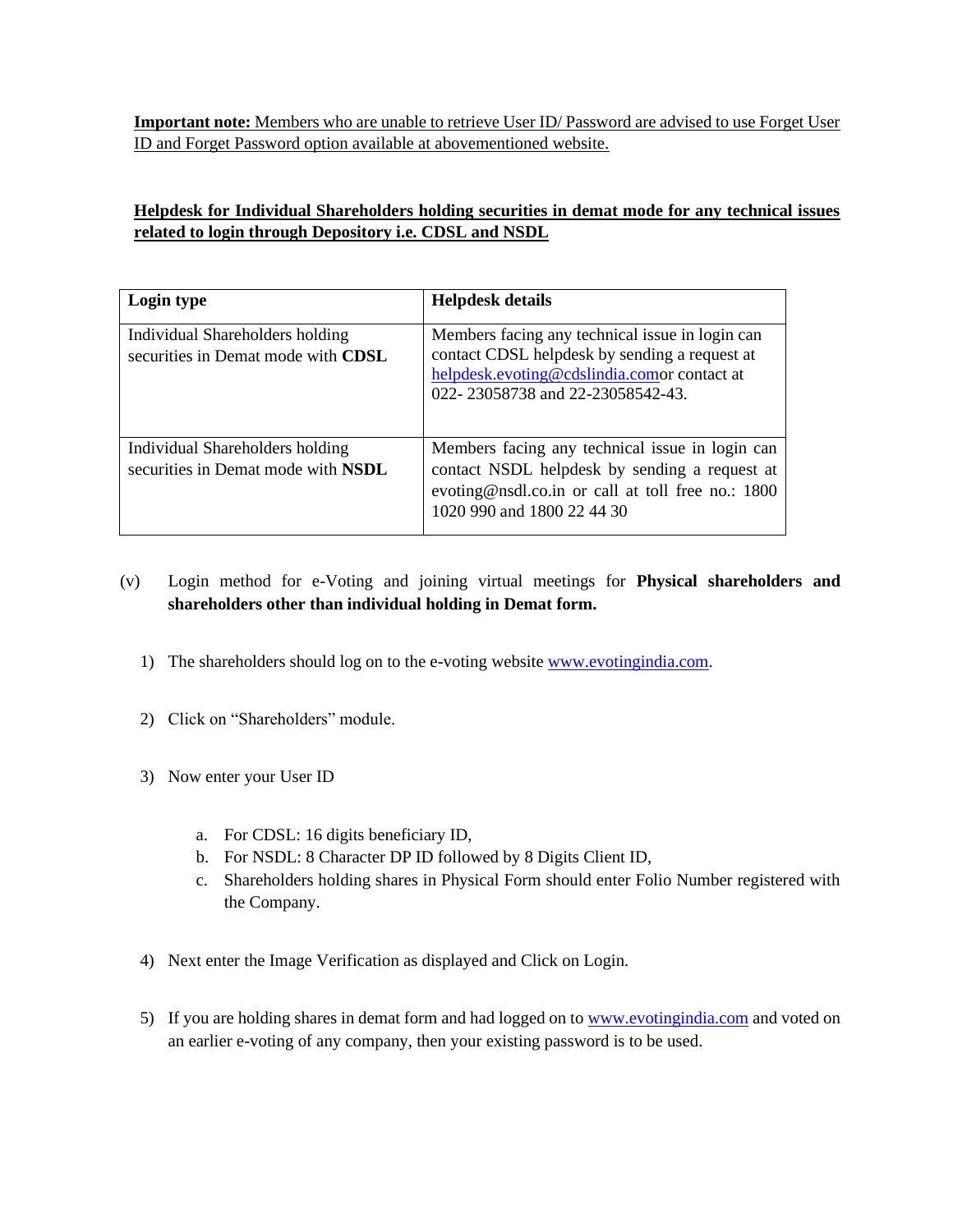6) If you are a first-time user follow the steps given below:

|                                       | For Physical shareholders and other than individual shareholders holding                                                                                                                       |  |  |
|---------------------------------------|------------------------------------------------------------------------------------------------------------------------------------------------------------------------------------------------|--|--|
|                                       | shares in Demat.                                                                                                                                                                               |  |  |
| <b>PAN</b>                            | Enter your 10 digit alpha-numeric *PAN issued by Income Tax Department<br>(Applicable for both demat shareholders as well as physical shareholders)                                            |  |  |
|                                       | Shareholders who have not updated their PAN with<br>the<br>$\bullet$<br>Company/Depository Participant are requested to use the sequence<br>number sent by Company/RTA or contact Company/RTA. |  |  |
| Dividend                              | Enter the Dividend Bank Details or Date of Birth (in dd/mm/yyyy format) as                                                                                                                     |  |  |
| Bank                                  | recorded in your demat account or in the company records in order to login.                                                                                                                    |  |  |
| Details<br><b>OR</b> Date of<br>Birth | If both the details are not recorded with the depository or company,<br>$\bullet$<br>please enter the member id / folio number in the Dividend Bank details<br>field.                          |  |  |
| (DOB)                                 |                                                                                                                                                                                                |  |  |

- (vi) After entering these details appropriately, click on "SUBMIT" tab.
- (vii) Shareholders holding shares in physical form will then directly reach the Company selection screen. However, shareholders holding shares in demat form will now reach 'Password Creation' menu wherein they are required to mandatorily enter their login password in the new password field. Kindly note that this password is to be also used by the demat holders for voting for resolutions of any other company on which they are eligible to vote, provided that company opts for e-voting through CDSL platform. It is strongly recommended not to share your password with any other person and take utmost care to keep your password confidential.
- (viii) For shareholders holding shares in physical form, the details can be used only for e-voting on the resolutions contained in this Notice.
- (ix) Click on the EVSN for the relevant <iPOWER SOLUTIONS INDIA LIMITED> on which you choose to vote.
- (x) On the voting page, you will see "RESOLUTION DESCRIPTION" and against the same the option "YES/NO" for voting. Select the option YES or NO as desired. The option YES implies that you assent to the Resolution and option NO implies that you dissent to the Resolution.
- (xi) Click on the "RESOLUTIONS FILE LINK" if you wish to view the entire Resolution details.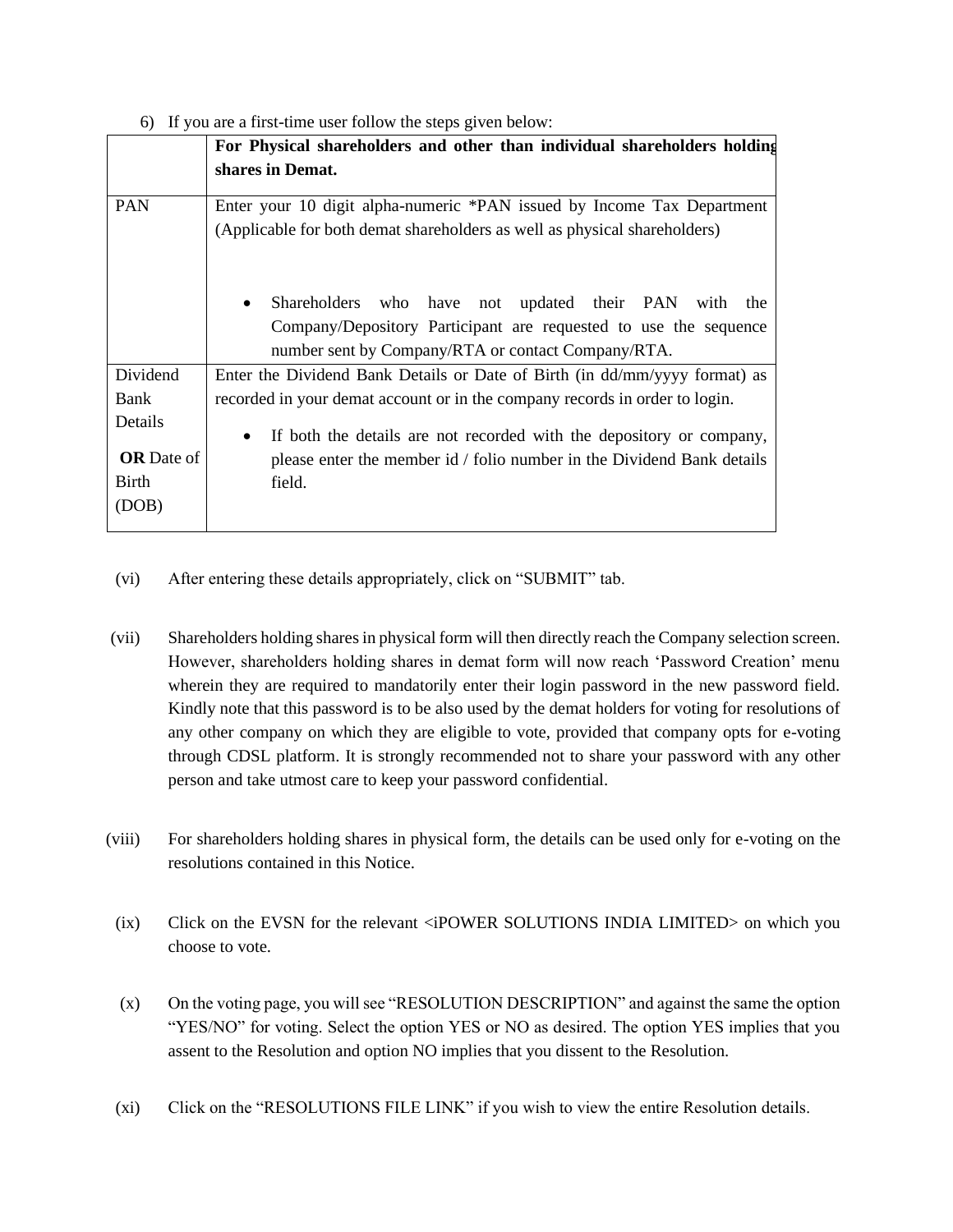- (xii) After selecting the resolution, you have decided to vote on, click on "SUBMIT". A confirmation box will be displayed. If you wish to confirm your vote, click on "OK", else to change your vote, click on "CANCEL" and accordingly modify your vote.
- (xiii) Once you "CONFIRM" your vote on the resolution, you will not be allowed to modify your vote.
- (xiv) You can also take a print of the votes cast by clicking on "Click here to print" option on the Voting page.
- (xv) If a demat account holder has forgotten the login password then Enter the User ID and the image verification code and click on Forgot Password & enter the details as prompted by the system.
- (xvi) **Additional Facility for Non – Individual Shareholders and Custodians –For Remote Voting only.**
	- Non-Individual shareholders (i.e. other than Individuals, HUF, NRI etc.) and Custodians are required to log on to [www.evotingindia.com](http://www.evotingindia.com/) and register themselves in the "Corporates" module.
	- A scanned copy of the Registration Form bearing the stamp and sign of the entity should be emailed to [helpdesk.evoting@cdslindia.com.](mailto:helpdesk.evoting@cdslindia.com)
	- After receiving the login details a Compliance User should be created using the admin login and password. The Compliance User would be able to link the account(s) for which they wish to vote on.
	- The list of accounts linked in the login should be mailed to helpdesk.evoting@cdslindia.com and on approval of the accounts they would be able to cast their vote.
	- A scanned copy of the Board Resolution and Power of Attorney (POA) which they have issued in favour of the Custodian, if any, should be uploaded in PDF format in the system for the scrutinizer to verify the same.
	- Alternatively Non Individual shareholders are required to send the relevant Board Resolution/Authority letter etc. together with attested specimen signature of the duly authorized signatory who are authorized to vote, to the Scrutinizer and to the Company at the email address viz; audit@ipwrs.com, if they have voted from individual tab  $\&$  not uploaded same in the CDSL e-voting system for the scrutinizer to verify the same.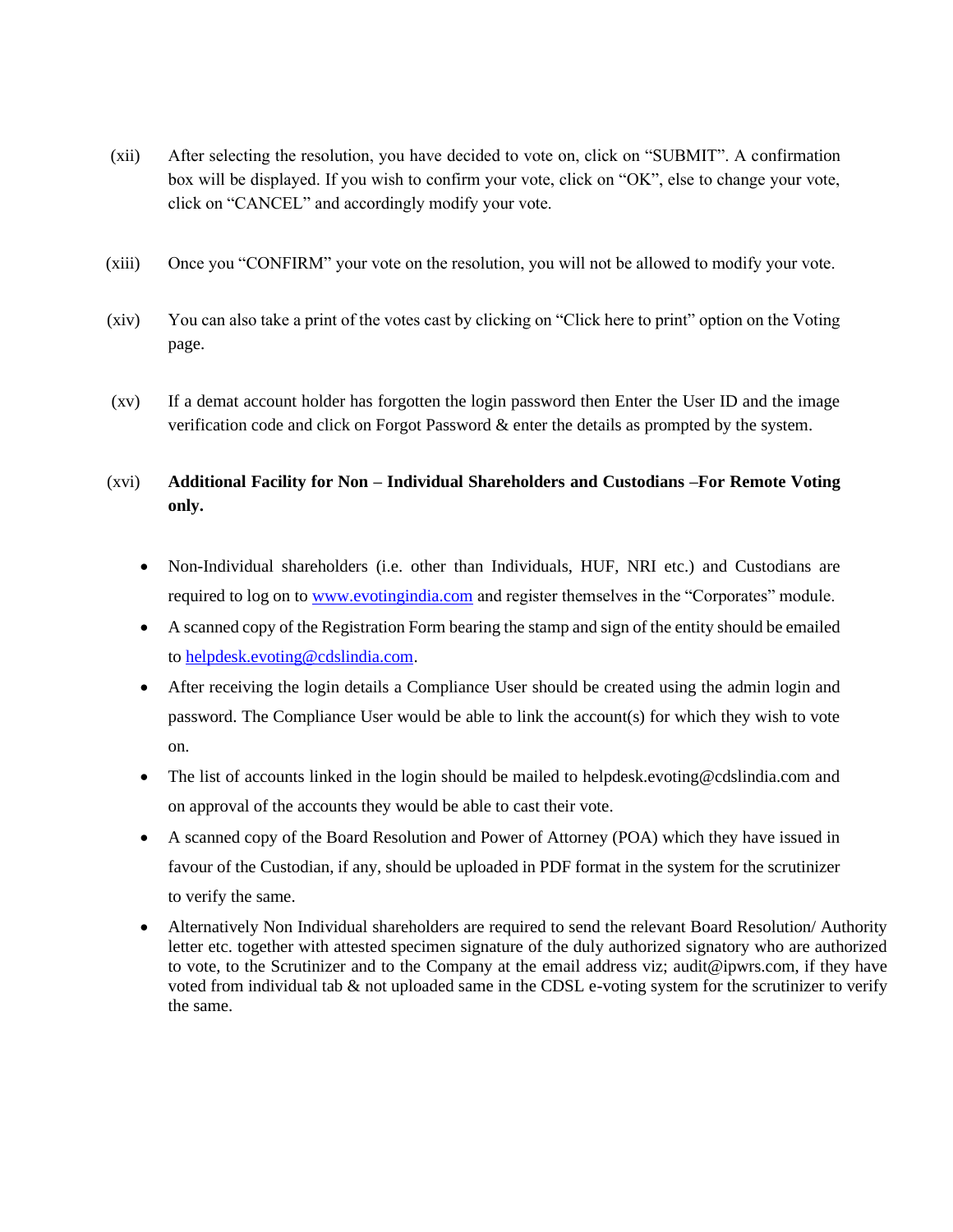# **INSTRUCTIONS FOR SHAREHOLDERS ATTENDING THE AGM THROUGH VC/OAVM & E-VOTING DURING MEETING ARE AS UNDER:**

- 1. The procedure for attending meeting  $&$  e-Voting on the day of the AGM/EGM is same as the instructions mentioned above for e-voting.
- 2. The link for VC/OAVM to attend meeting will be available where the EVSN of Company will be displayed after successful login as per the instructions mentioned above for e-voting.
- 3. Shareholders who have voted through Remote e-Voting will be eligible to attend the meeting. However, they will not be eligible to vote at the AGM.
- 4. Shareholders are encouraged to join the Meeting through Laptops / IPads for better experience.
- 5. Further shareholders will be required to allow Camera and use Internet with a good speed to avoid any disturbance during the meeting.
- 6. Please note that Participants Connecting from Mobile Devices or Tablets or through Laptop connecting via Mobile Hotspot may experience Audio/Video loss due to Fluctuation in their respective network. It is therefore recommended to use Stable Wi-Fi or LAN Connection to mitigate any kind of aforesaid glitches.
- 7. Shareholders who would like to express their views/ask questions during the meeting may register themselves as a speaker by sending their request in advance atleast **5 days prior to meeting** mentioning their name, demat account number/folio number, email id, mobile number at (company email id). The shareholders who do not wish to speak during the AGM but have queries may send their queries in advance **5 days prior to meeting** mentioning their name, demat account number/folio number, email id, mobile number at (company email id). These queries will be replied to by the company suitably by email.
- 8. Those shareholders who have registered themselves as a speaker will only be allowed to express their views/ask questions during the meeting.
- 9. Only those shareholders, who are present in the AGM/EGM through VC/OAVM facility and have not casted their vote on the Resolutions through remote e-Voting and are otherwise not barred from doing so, shall be eligible to vote through e-Voting system available during the AGM.
- 10. If any Votes are cast by the shareholders through the e-voting available during the EGM/AGM and if the same shareholders have not participated in the meeting through VC/OAVM facility, then the votes cast by such shareholders shall be considered invalid as the facility of e-voting during the meeting is available only to the shareholders attending the meeting.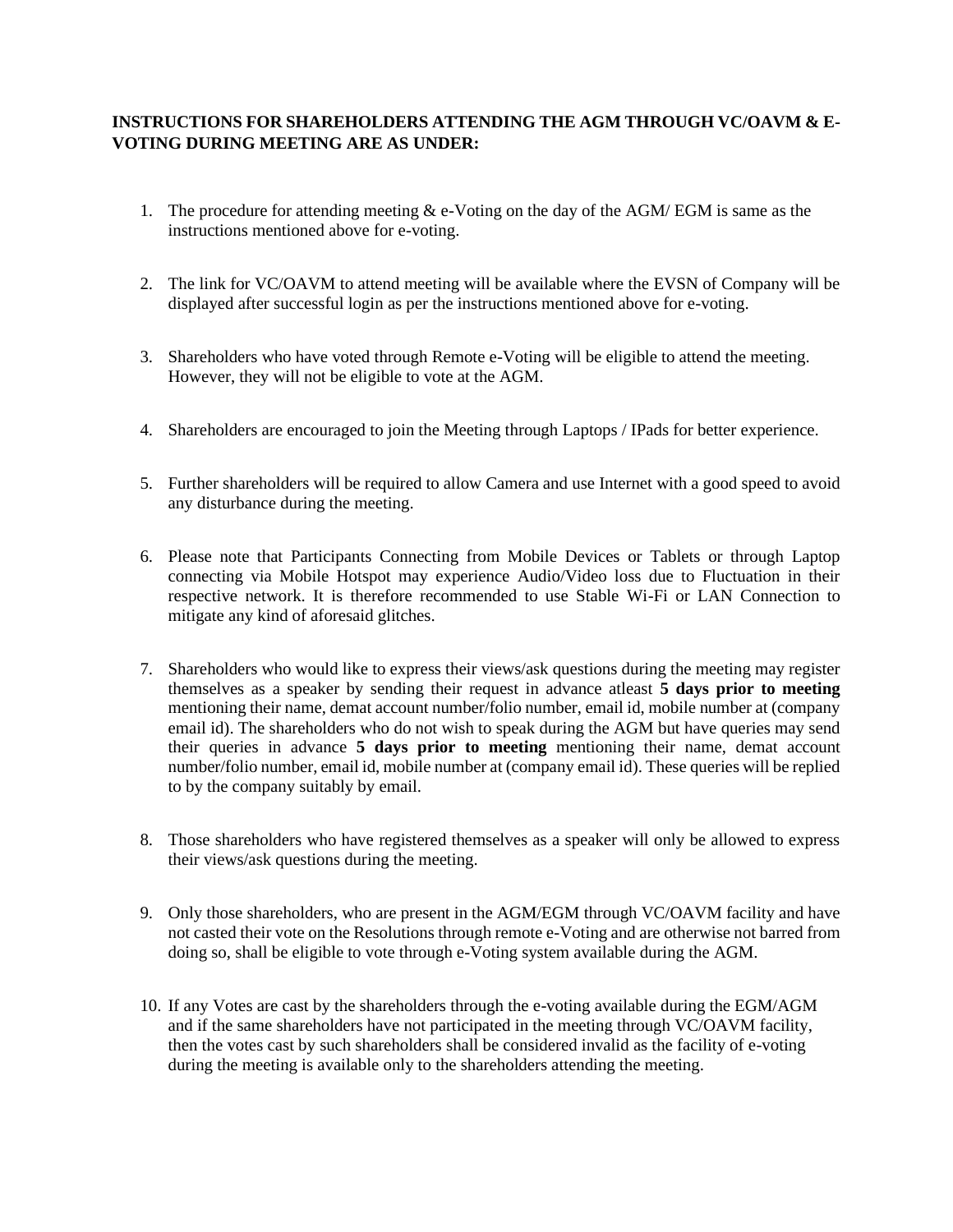# **PROCESS FOR THOSE SHAREHOLDERS WHOSE EMAIL/MOBILE NO. ARE NOT REGISTERED WITH THE COMPANY/DEPOSITORIES.**

1. For Physical shareholders- please provide necessary details like Folio No., Name of shareholder, scanned copy of the share certificate (front and back), PAN (self attested scanned copy of PAN card), AADHAR (self attested scanned copy of Aadhar Card) by email to **Company/RTA email id**.

2. For Demat shareholders -, Please update your email id & mobile no. with your respective Depository Participant (DP)

3. For Individual Demat shareholders – Please update your email id  $\&$  mobile no. with your respective Depository Participant (DP) which is mandatory while e-Voting & joining virtual meetings through Depository.

If you have any queries or issues regarding attending AGM & e-Voting from the CDSL e-Voting System, you can write an email to [helpdesk.evoting@cdslindia.com](mailto:helpdesk.evoting@cdslindia.com) or contact at 022- 23058738 and 022- 23058542/43.

All grievances connected with the facility for voting by electronic means may be addressed to Mr. Rakesh Dalvi, Sr. Manager, (CDSL, ) Central Depository Services (India) Limited, A Wing, 25th Floor, Marathon Futurex, Mafatlal Mill Compounds, N M Joshi Marg, Lower Parel (East), Mumbai - 400013 or send an email to [helpdesk.evoting@cdslindia.com](mailto:helpdesk.evoting@cdslindia.com) or call on 022-23058542/43.

> By Order of the Board **iPower Solutions India Limited**

 **Sd./- V.PARANDHAMAN Chairman & Managing Director** Date: 06/08/2021 **DIN: 00323551** 

Place: Chennai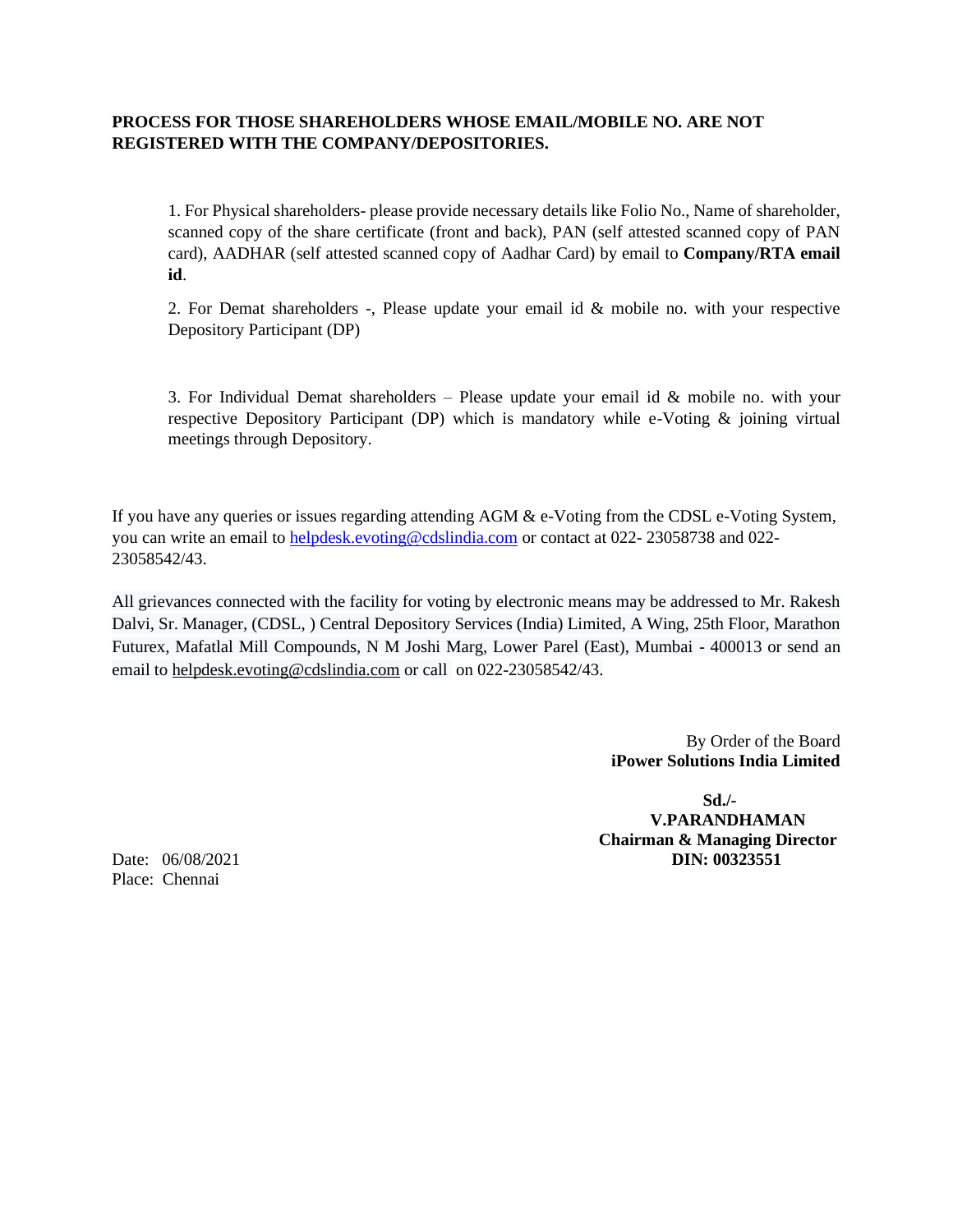Details of Director seeking re-appointment at the forthcoming annual General meeting (in pursuance of sub clause 3 of regulation 36 of the SEBI (listing obligations and Disclosure requirements) regulation, 2015 (as on 31st March, 2021)

| <b>Particulars</b>             | Mr. V Parandhaman                           |
|--------------------------------|---------------------------------------------|
| <b>DIN</b>                     | 00323551                                    |
| Date of Birth                  | 14/02/1956                                  |
| <b>Education Qualification</b> | CA, Certified Public Accoutant, California, |
|                                | Cost and Management Accountant, London,     |
|                                | Cost and Works Accountant, India            |
| Date of appointment on the     | 29/06/2000                                  |
| Board                          |                                             |
| Expertise in specific          | Strategic Planning &                        |
| Functional area                | <b>Executive Decision</b>                   |
|                                | making.                                     |
| Directorship held in other     | Nil                                         |
| public companies (excluding    |                                             |
| foreign companies)             |                                             |
| Memberships /                  | Nil                                         |
| Chairmanships                  |                                             |
| of committees of other         |                                             |
| Public companies (includes     |                                             |
| only Audit and Shareholders/   |                                             |
| <b>Investors</b>               |                                             |
| Grievance Committee)           |                                             |
| Number of shares held in the   | 31, 17, 431                                 |
| Company                        |                                             |
| Terms & conditions of          | As per Nomination and                       |
| appointment or                 | <b>Remuneration Policy of</b>               |
| reappointment                  | the Company and terms of                    |
| along with                     | appointment                                 |
| details of remuneration        |                                             |
| sought to be paid and          |                                             |
| remuneration last drawn by     |                                             |
| such person.                   |                                             |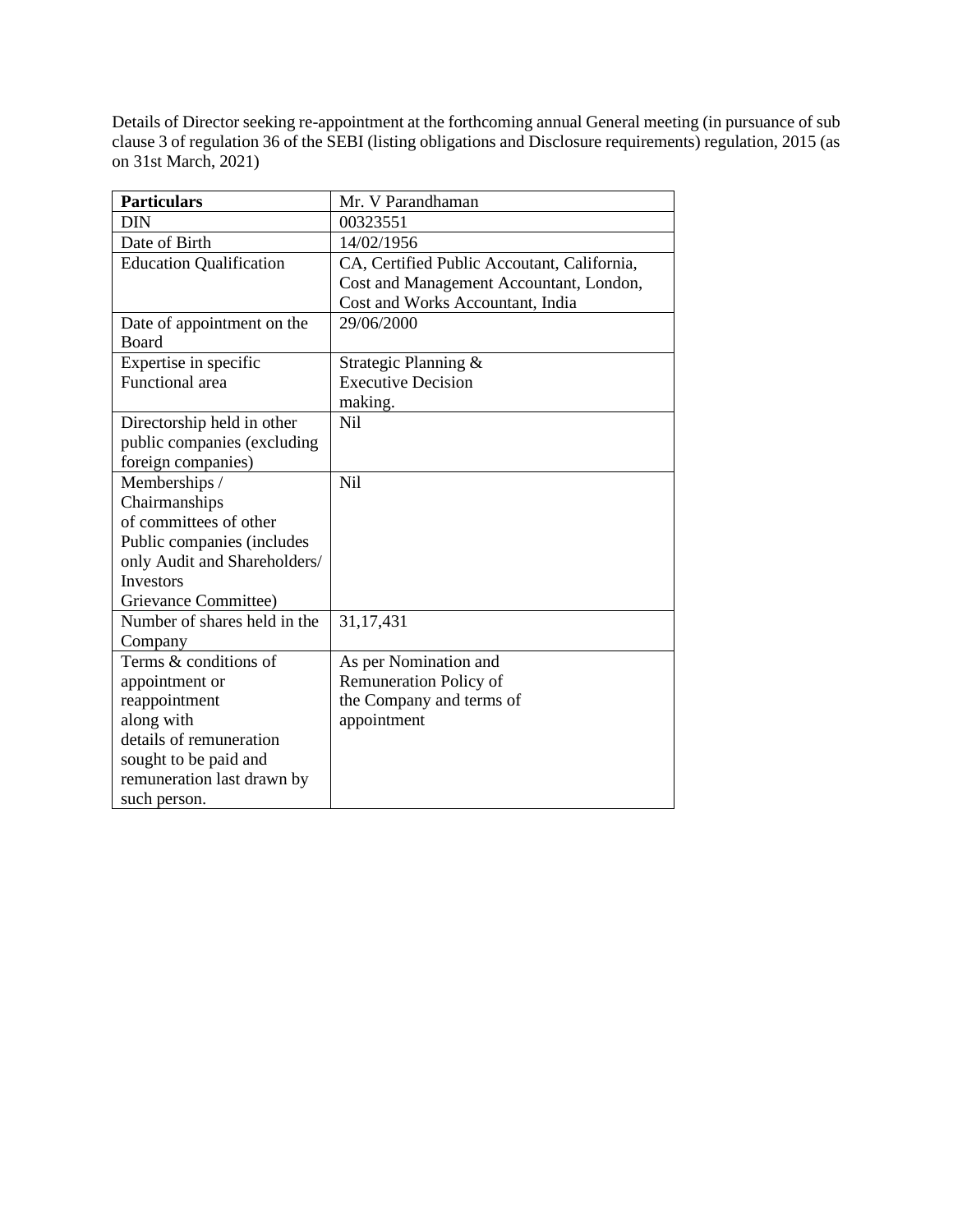#### **DIRECTORS' REPORT**

# Dear Members,

Your directors are pleased to present the 36<sup>th</sup> Annual Report and the Company's audited financial statements for the financial year ended 31st March, 2021.

# FINANCIAL PERFORMANCE

The Company's financial performance, for the year ended March 31, 2021 is summarized below;

| S.No           |                                                                                                                                                                                                          | <b>CONTENTS OF THE REPORT</b> |           |  |
|----------------|----------------------------------------------------------------------------------------------------------------------------------------------------------------------------------------------------------|-------------------------------|-----------|--|
| $\mathbf{1}$   | FINANCIAL SUMMARY/HIGHLIGHTS, OPERATIONS, STATE OF AFFARIS:                                                                                                                                              |                               |           |  |
|                | (In INR)                                                                                                                                                                                                 |                               |           |  |
|                | Particulars                                                                                                                                                                                              | 2020-21                       | 2019-20   |  |
|                | Revenue from Operation                                                                                                                                                                                   | 20,80,004                     | 20,99,022 |  |
|                | Other Income                                                                                                                                                                                             | 80                            |           |  |
|                | Profit Before Interest, Depreciation and                                                                                                                                                                 | 2,46,580                      | 1,79,201  |  |
|                | Tax                                                                                                                                                                                                      |                               |           |  |
|                | <b>Finance Charges</b>                                                                                                                                                                                   |                               |           |  |
|                | Profit Before Depreciation and Tax                                                                                                                                                                       | 2,46,580                      | 1,79,201  |  |
|                | Provision for Depreciation                                                                                                                                                                               | 1,35,992                      | 1,59,658  |  |
|                | Net Profit Before Tax                                                                                                                                                                                    | 1,10,588                      | 19,543    |  |
|                | Provision for Tax                                                                                                                                                                                        | 24,740                        | 5,085     |  |
|                | Net Profit After Tax                                                                                                                                                                                     | 85,848                        | 14,458    |  |
|                | <b>Transfer to General Reserve</b>                                                                                                                                                                       |                               |           |  |
|                | Surplus/(Deficit) carried to<br><b>Balance</b>                                                                                                                                                           | 85,848                        | 14,458    |  |
|                | Sheet                                                                                                                                                                                                    |                               |           |  |
|                | The Company has its presence spanning across USA, Europe and UAE and its focus areas are Web /                                                                                                           |                               |           |  |
|                | e-commerce solutions, software application development, information processing and BPO work. The                                                                                                         |                               |           |  |
|                | Company is doing open source software projects in PHP, Web applications, Android applications etc.<br>The Company is committed to software development in open source platform. The Company has a social |                               |           |  |
|                |                                                                                                                                                                                                          |                               |           |  |
|                | networking portal called vanavil.com.                                                                                                                                                                    |                               |           |  |
| $\overline{2}$ | EVENTS SUBSEQUENT TO THE DATE OF FINANCIAL STATEMENTS:                                                                                                                                                   |                               |           |  |
|                | in view of the lockdown across the country due to CoviD-19 pandemic, the performance of the Company was                                                                                                  |                               |           |  |
|                | adversely affected as execution of some of the orders was delayed. New order bookings are affected leading to                                                                                            |                               |           |  |
|                | significant challenges in going forward. The Board of Director expects that the business will improves in the                                                                                            |                               |           |  |
|                | subsequent months.                                                                                                                                                                                       |                               |           |  |
|                | CHANGE IN THE NATURE OF BUSINESS, IF ANY:                                                                                                                                                                |                               |           |  |
| 3              | There has been no change in the nature of business of the Company during the Financial Year.                                                                                                             |                               |           |  |
| $\overline{4}$ | <b>DIVIDEND:</b>                                                                                                                                                                                         |                               |           |  |
|                | The Company has not recommended any dividend for this financial year in view of financial constraints.                                                                                                   |                               |           |  |
| 5              | AMOUNT, IF ANY, CARRIED FORWARD TO RESERVES:                                                                                                                                                             |                               |           |  |
|                | The Company retained the entire surplus in the Profit and Loss Account and hence no transfer to General                                                                                                  |                               |           |  |
|                | Reserve was made during the Year.                                                                                                                                                                        |                               |           |  |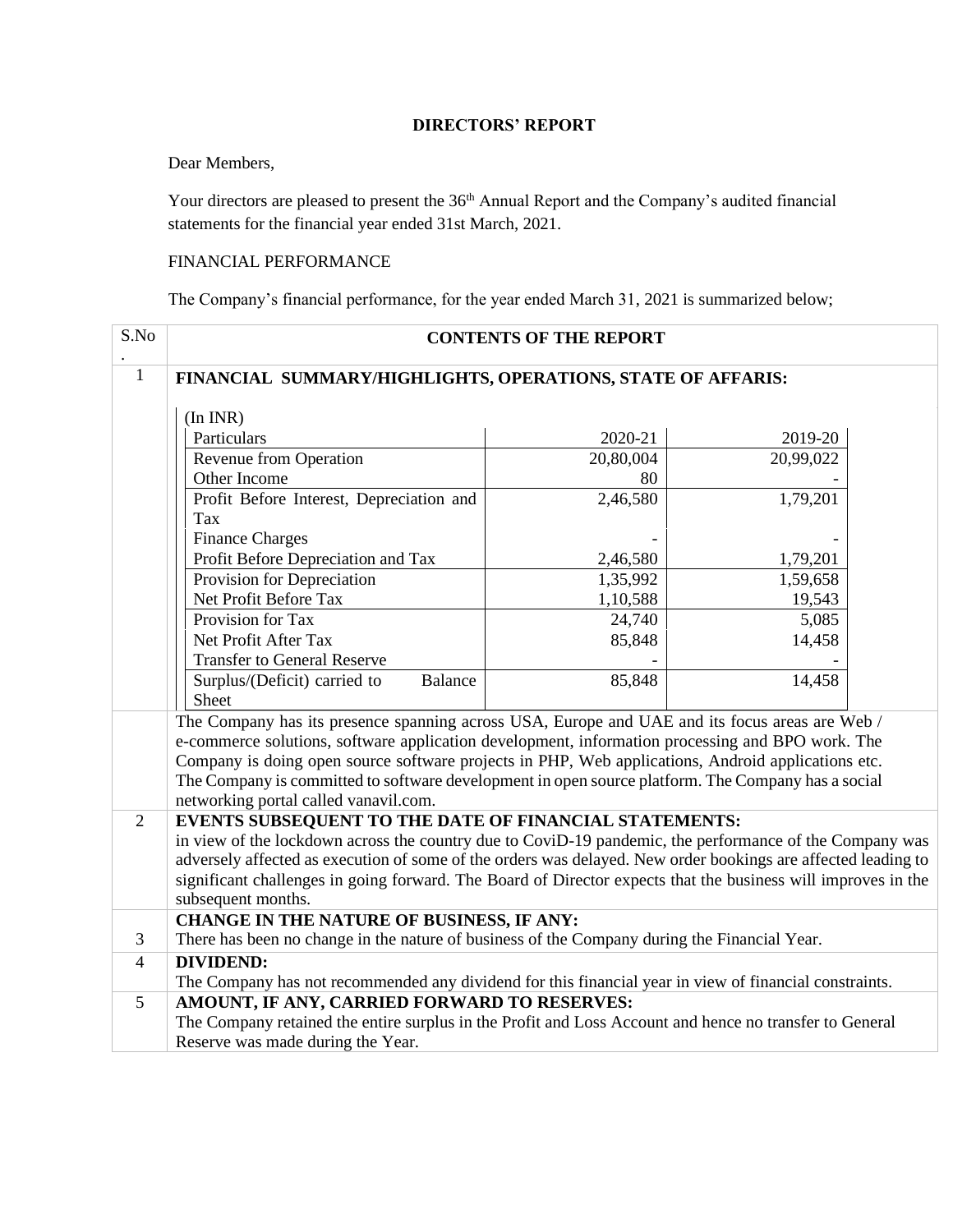| 6              | <b>BOARD MEETINGS:</b>                                                                                                                           |
|----------------|--------------------------------------------------------------------------------------------------------------------------------------------------|
|                | The Board of Directors met 4 times during this financial year on 21 <sup>st</sup> May 2020, 28 <sup>th</sup> July 2020, 6 <sup>th</sup> November |
|                | 2020 and 18th January 2021. For details of meetings of the board, please refer to the Corporate Governance                                       |
|                | report, which is a part of this report. The intervening gap between the meetings was within the period prescribed                                |
|                | under the Companies act, 2013. The Board of Directors has passed a Circular Resolution on 19th August 2020.                                      |
| $\overline{7}$ | DIRECTORS AND KEY MANANGERIAL PERSONNEL :                                                                                                        |
|                | $(A)$ Mr.V.Parandhaman (DIN $-$ 00323551) – Promoter Director – Chairman cum Managing Director                                                   |
|                | (B) Mr.R.Jayaprakash (DIN - 02138581) - Independent Non-Executive Director                                                                       |
|                | (C) Mr.K.Bhaskaran (DIN - 01952820) - Independent Non-Executive Director                                                                         |
|                | (D) Mr.D.RavichandraBabu (DIN - 00016326) - Independent Non-Executive Director                                                                   |
|                |                                                                                                                                                  |
|                | (E) Mrs. N R Alamelu (DIN - 02138648) - Independent Non-Executive Woman Director                                                                 |
|                | In accordance with the provisions of Section 152 of the Companies Act, 2013 and the Articles of Association                                      |
|                | of the company, Mr. V Parandhaman (DIN: 00323551), Director retires by rotation at the forthcoming Annual                                        |
|                | General Meeting and being eligible offers himself for re-appointment. The Board recommends his                                                   |
|                | reappointment for the consideration of the members of the company at the forthcoming annual general meeting.                                     |
|                | Brief details of V Parandhaman (DIN: 00323551), has been mentioned in the notice convening the Annual                                            |
|                | General Meeting at "Information pursuant to the Listing Regulations and Secretarial Standards in respect of                                      |
|                | Appointment/Re-appointment of Directors.                                                                                                         |
|                | <b>Brief Profile of Directors proposed to be Re-appointed:</b>                                                                                   |
|                | Mr. V Parandhaman is a Bachelor Degree holder of Science, University of Madras. He did his CA and obtained                                       |
|                | certificates in Computer Programming Language in the year 1981. He is the member of Cost and Works                                               |
|                | Accountant, India since 1983 and a member of Cost and Management Accountant, London since 1985 and he                                            |
|                | did his C.A., Certified Public Accountant, California in the year 1991.                                                                          |
|                |                                                                                                                                                  |
|                | Mr. V Parandhaman is the promoter and chairman of the Company and has got wide range of experience in the                                        |
|                | business of the Company.                                                                                                                         |
|                | Following are few of his career achievements:                                                                                                    |
|                |                                                                                                                                                  |
|                | 1981-1983 – He worked as Audit Manager. A.F. Ferguson and Company, Bombay, in charge of the auditing                                             |
|                | and Systems Works for multinational companies and national companies, in different industries.                                                   |
|                | 1983-1988- Controller – Hong Kong Branch, Bahrian, Offshore Banking Unit, in charge of the Accounting                                            |
|                | and EDP functions of the Banking Units in Bahrian.                                                                                               |
|                |                                                                                                                                                  |
|                | 1989-1991 – Internal Audit Manager – Mather Federal Credit Union, Sacramento, Ca, USA, in charge of the                                          |
|                | internal and systems audit functions for the bank which had branches in USA, Greece and Turkey.                                                  |
|                |                                                                                                                                                  |
|                | 1991-1993 - Certified Public Accountant- Sacramento, Ca. had a successful business consulting, system                                            |
|                | studies, auditing etc.                                                                                                                           |
|                |                                                                                                                                                  |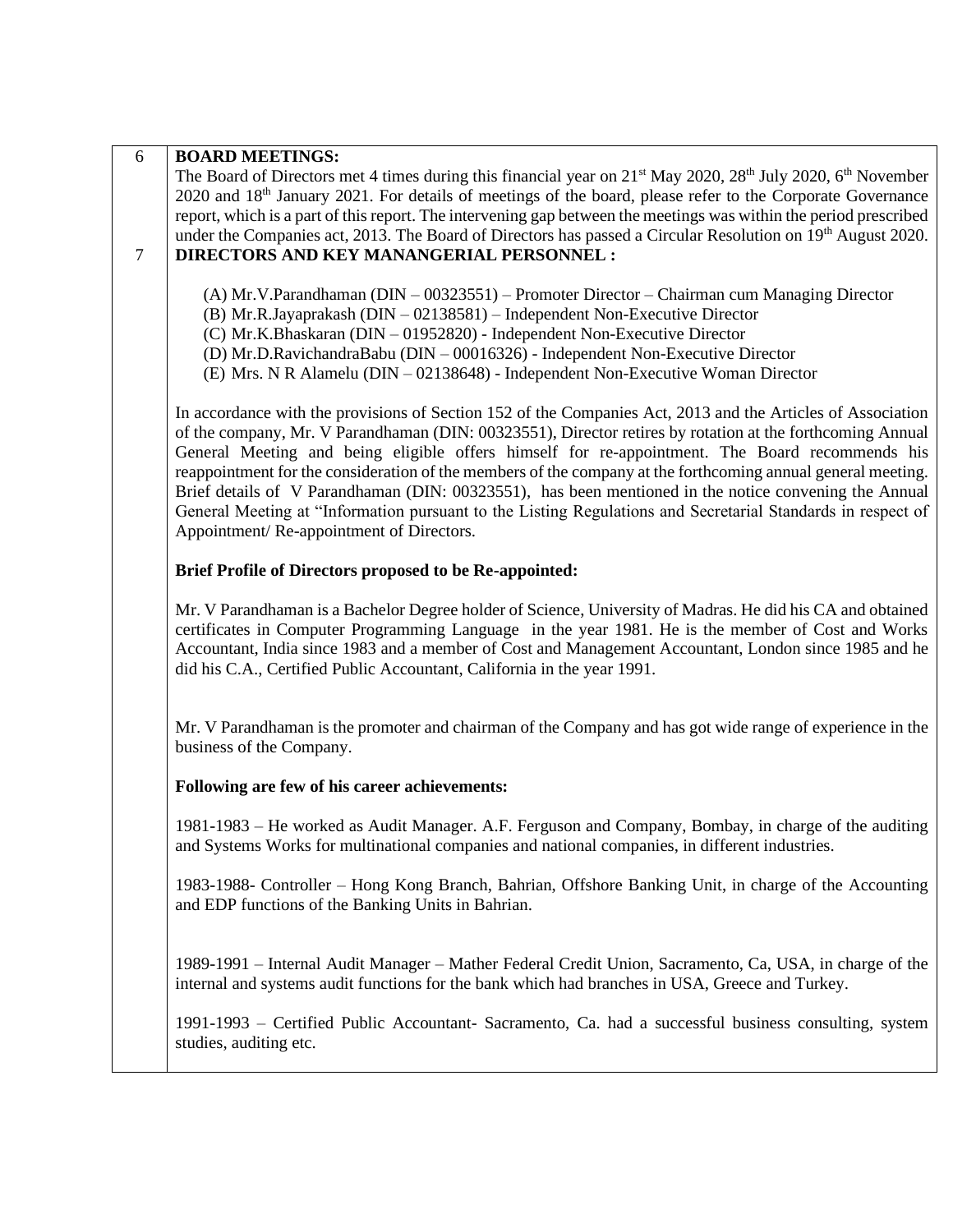|          | 1993-1998- President: Global Solutions, Sacramento, Ca, The Company was doing turnkey software projects<br>and onsite consulting. The Company was merged with RCM technologies Inc., a company traded in Nasdaq<br>Stock Exchange.                                                                                                                                                                                                                                                                                                                                                                                                                                                                                                                                                                                            |
|----------|-------------------------------------------------------------------------------------------------------------------------------------------------------------------------------------------------------------------------------------------------------------------------------------------------------------------------------------------------------------------------------------------------------------------------------------------------------------------------------------------------------------------------------------------------------------------------------------------------------------------------------------------------------------------------------------------------------------------------------------------------------------------------------------------------------------------------------|
|          | From 1998—Promoter and chairman of I Power Solutions India Limited.                                                                                                                                                                                                                                                                                                                                                                                                                                                                                                                                                                                                                                                                                                                                                           |
|          | Mr. V Parandhaman is the spouce of Mrs. Vasumathy Parandhaman who is holding 1200 equity shares<br>constituting 0.03%.                                                                                                                                                                                                                                                                                                                                                                                                                                                                                                                                                                                                                                                                                                        |
|          | Mr. V Parandhaman does not have directorship or membership of committee of Board in any other listed<br>Company.                                                                                                                                                                                                                                                                                                                                                                                                                                                                                                                                                                                                                                                                                                              |
| 8.<br>9. | <b>DECLARATION FROM INDEPENDENT DIRECTORS ON ANNUAL BASIS</b><br>The Company has received necessary declaration from each Independent Director of the Company under<br>Section 149(7) of the Companies Act, 2013 that the Independent Directors of the Company meet with the<br>criteria of their Independence laid down in Section 149(6).<br><b>BOARD EVALUATION</b>                                                                                                                                                                                                                                                                                                                                                                                                                                                        |
|          | Pursuant to the provisions of the Companies act, 2013 and Regulation 4(f) and Regulation 17 of SEBI (Listing<br>Obligations & Disclosure Requirements) Regulations, 2015, the board has carried out an annual performance<br>evaluation of its own performance, the Directors individually as well as the evaluation of the working of its<br>Committees.                                                                                                                                                                                                                                                                                                                                                                                                                                                                     |
|          | The evaluation process for measuring the performance of Executive/Non-Executive and Independent Directors<br>is being conducted through a survey which contains a questionnaire capturing each Board and Committee<br>Member's response to the survey which provides a comprehensive feedback to evaluate the effectiveness of<br>the Board and its Committees as a whole and also their independent performance. The methodology adopted<br>by each Director who responded to the survey has graded their peers against each survey item from 1 to 5 with<br>1 marking the lower efficiency and 5 the highest efficiency which revealed more realistic data on measuring<br>the effectiveness of the Board dynamics, flow of information, decision making<br>of Directors and performance of Board and Committee as a whole. |
|          | The Independent Directors evaluation is being done by the entire Board with main focus on their adherence to<br>the Corporate Governance practices and their efficiency in monitoring the same. They are also being evaluated<br>on various parameters viz., their performance by way of active participation, in Board and Committee<br>meetings, discussing and contributing to strategic planning, fulfillment of Independence criteria as specified<br>under SEBI (LODR) Regulations, 2015 as amended and their independence from the Management etc.,<br>ensuring non participation of Independent Director being evaluated.                                                                                                                                                                                             |
|          | The performance of the Chairman of the Company was reviewed by the Independent Directors who ensured<br>during their review, that the Chairman conducted the Board proceedings in an unbiased manner without any<br>conflict with his personal interest at any point of time. It was further ascertained by the Independent Directors<br>that the Chairman allowed the Board Members to raise any concerns on any business of the Board during their<br>Meetings and addressed them in the best interest of the Company.                                                                                                                                                                                                                                                                                                      |
|          | As per the SEBI Circular SEBI/HO/CFD/CMD/CIR/P/2018 /79dated 10th May 2018, the followings details<br>are being provided on Board evaluation                                                                                                                                                                                                                                                                                                                                                                                                                                                                                                                                                                                                                                                                                  |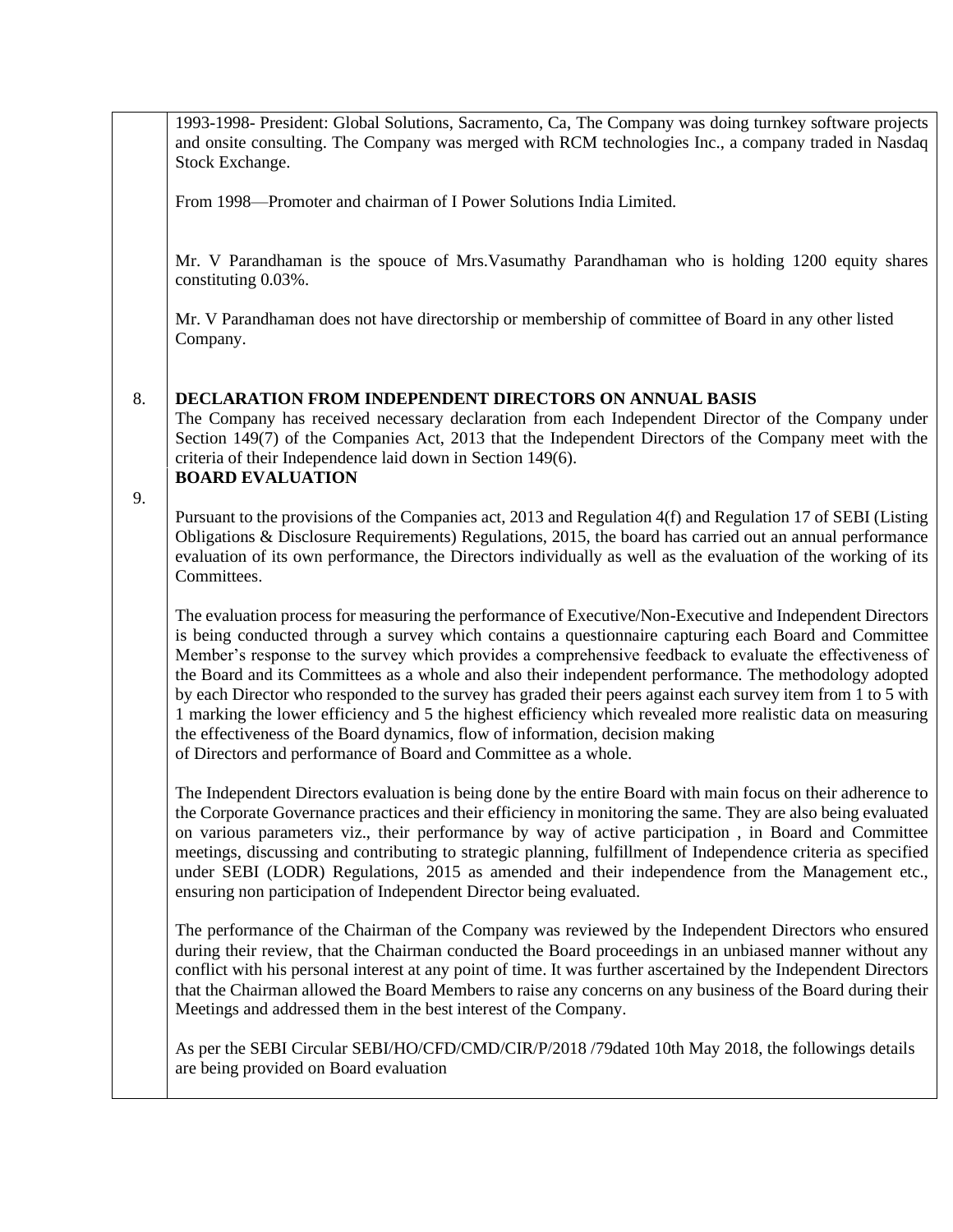|     | Observations of board evaluation carried out for<br>the year.                                                                                                                                                                                                                                     | There were no observations arising out of board<br>evaluation during the year as the evaluation indicates<br>that<br>the Board has functioned effectively within its<br>powers as enumerated under The Companies Act,<br>2013 and in consonance with the Articles of<br>Association of the Company.                                                                                                                                                                                                                                                                                                                                                                                                                                                                   |
|-----|---------------------------------------------------------------------------------------------------------------------------------------------------------------------------------------------------------------------------------------------------------------------------------------------------|-----------------------------------------------------------------------------------------------------------------------------------------------------------------------------------------------------------------------------------------------------------------------------------------------------------------------------------------------------------------------------------------------------------------------------------------------------------------------------------------------------------------------------------------------------------------------------------------------------------------------------------------------------------------------------------------------------------------------------------------------------------------------|
|     | Previous year's observations and action taken.                                                                                                                                                                                                                                                    | There were no observations during the previous year<br>warranting any action                                                                                                                                                                                                                                                                                                                                                                                                                                                                                                                                                                                                                                                                                          |
|     | Proposed actions based on current year<br>observations.                                                                                                                                                                                                                                           | As there were no observations, the action to be taken<br>does not arise.                                                                                                                                                                                                                                                                                                                                                                                                                                                                                                                                                                                                                                                                                              |
| 10  | <b>TRAINING AND FAMILIARISATION PROGRAM FOR INDEPENDENT DIRECTORS</b>                                                                                                                                                                                                                             |                                                                                                                                                                                                                                                                                                                                                                                                                                                                                                                                                                                                                                                                                                                                                                       |
|     | offerings, organisation structure, human resources, technologies, facilities and risk management.                                                                                                                                                                                                 | Every Independent Director on being inducted into the Board attends an orientation program. To familiarise<br>the new directors with the strategy, operations and functions of our Company, the Executive Directors/Senior<br>Managerial Personnel make presentations to the inductees about the Company's strategy, operations, product                                                                                                                                                                                                                                                                                                                                                                                                                              |
|     | Further, at the time of appointment of Independent Directors, the Company issues a formal letter of<br>for same Click here                                                                                                                                                                        | appointment outlining his/her role, functions, duties and responsibilities as a Director. The detailed<br>familiarization program for Independent Directors is hosted on the website of the Company and the web link                                                                                                                                                                                                                                                                                                                                                                                                                                                                                                                                                  |
| 11. | <b>COMMITTEES OF THE BOARD</b>                                                                                                                                                                                                                                                                    |                                                                                                                                                                                                                                                                                                                                                                                                                                                                                                                                                                                                                                                                                                                                                                       |
|     | the board and its committees is provided in the Corporate Governance report.                                                                                                                                                                                                                      | As on March 31, 2021, the Board had four committees: the Audit Committee, the Nomination And<br>Remuneration Committee, the Stakeholders Relationship Committee and the Risk Management Committee. A<br>majority of the committees consists entirely of independent Directors. During the year 4 meetings of Audit<br>Committee, 2 meetings of Stakeholders Relationship Committee, 2 meetings of Nomination And Remuneration<br>Committee and 2 meetings of Risk Management committee were also held, the details of which viz., dates and<br>number of meetings attended by each director etc., are given in the Corporate Governance report. Also, all<br>recommendations made by the committees were approved by the Board. A detailed note on the composition of |
| 12  | DETAILS OF POLICIES DEVELOPED BY THE COMPANY                                                                                                                                                                                                                                                      |                                                                                                                                                                                                                                                                                                                                                                                                                                                                                                                                                                                                                                                                                                                                                                       |
|     | Policy and (iii) Whistle-Blower Policy - Vigil Mechanism, the details are given in Annexure -1                                                                                                                                                                                                    | The Company has developed and implemented (i) Nomination and Remuneration Policy, (ii) Risk Management                                                                                                                                                                                                                                                                                                                                                                                                                                                                                                                                                                                                                                                                |
| 13  | <b>CORPORATE SOCIAL RESPONSIBILITY:</b><br>this has been constituted.                                                                                                                                                                                                                             | Pursuant to section 135 of the Companies Act, 2013, every company having net worth of Rs.500 crore or more,<br>or turnover of Rs.1000 crore or more or a net profit of Rs.5 crore or more during the financial year shall<br>constitute a CSR Committee. Our Company has not triggered any of the above limits; hence, no committee in                                                                                                                                                                                                                                                                                                                                                                                                                                |
| 14  | DISCLOSURE AS REQUIRED UNDER SECTION 22 OF SEXUAL HARASSMENT OF WOMEN<br>AT WORKPLACE (PREVENTION, PROHIBITION AND REDRESSAL) ACT, 2013<br>Harassment of Women at Workplace (Prevention, Prohibition and Redressal) Act, 2013.<br>sexual harassment. All employees are covered under this policy. | The Company has in place an Anti Sexual Harassment Policy in line with the requirements of the Sexual<br>The Internal Complaints Committee ("ICC") has been set up to redress the complaints received regarding                                                                                                                                                                                                                                                                                                                                                                                                                                                                                                                                                       |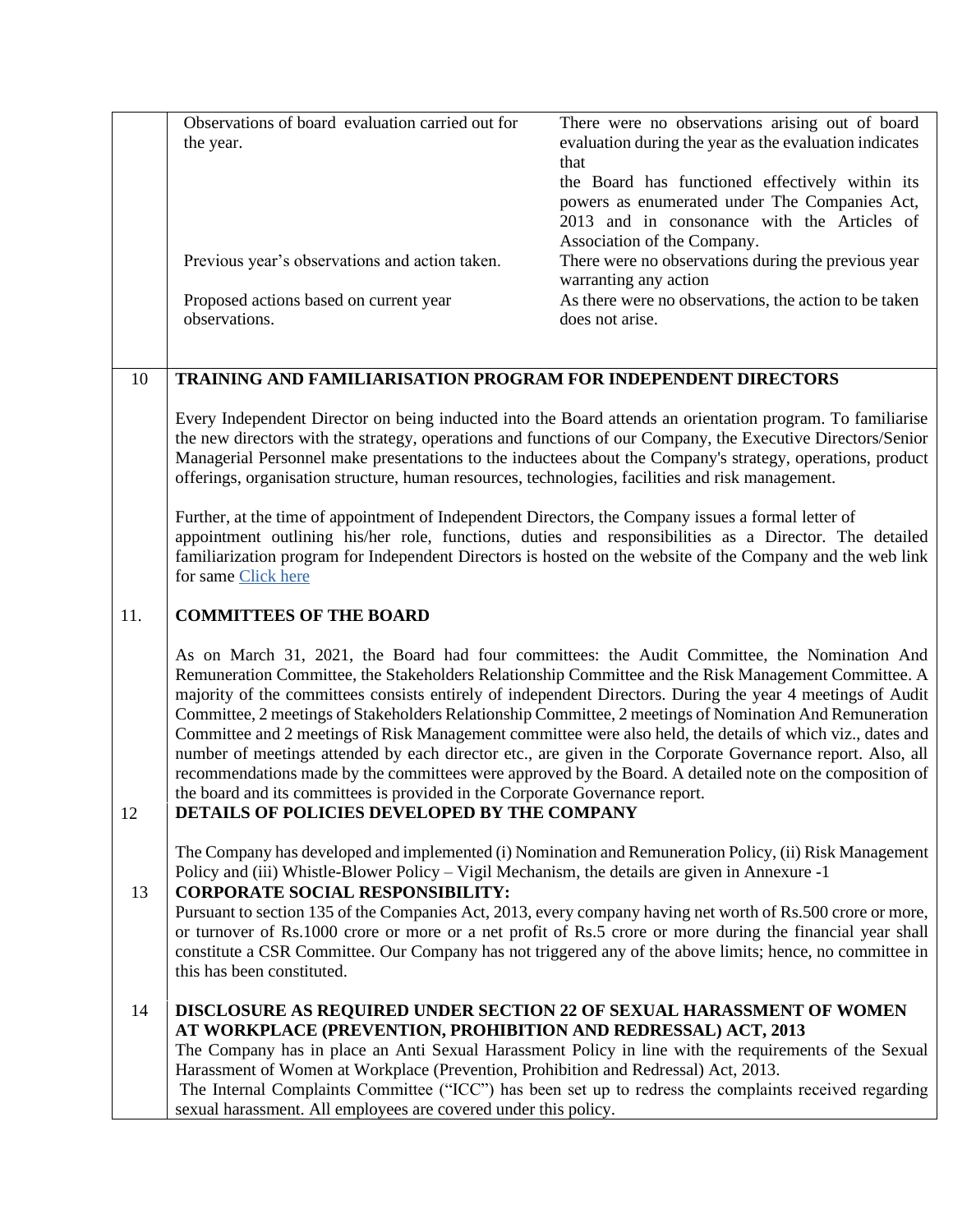| 15. | The following is the summary of the complaints received and disposed off during the financial Year 2019-20:<br>a) No. of complaints received: NIL<br>b) No. of complaints disposed off: NIL<br><b>VIGIL MECHANISM:</b><br>Pursuant to the provisions of revised Regulation 22 of SEBI (Listing Obligations & Disclosure Requirements)<br>Regulations, 2015 and section 166 (9) $\&$ (10) of the Companies act, 2013, the Company had established a vigil<br>mechanism for Directors and employees to report concerns of unethical behavior, actual or suspected fraud or<br>violation of the Company's Code of Conduct. |
|-----|-------------------------------------------------------------------------------------------------------------------------------------------------------------------------------------------------------------------------------------------------------------------------------------------------------------------------------------------------------------------------------------------------------------------------------------------------------------------------------------------------------------------------------------------------------------------------------------------------------------------------|
| 16. | <b>DIRECTOR'S RESPONSIBILITY STATEMENT:</b>                                                                                                                                                                                                                                                                                                                                                                                                                                                                                                                                                                             |
|     | In pursuance of section 134 (5) of the Companies Act, 2013, the Directors hereby confirm that:<br>(a) in the preparation of the annual accounts, the applicable accounting standards had been followed along with<br>proper explanation relating to material departures;                                                                                                                                                                                                                                                                                                                                                |
|     | (b) the directors had selected such accounting policies and applied them consistently and made judgments and<br>estimates that are reasonable and prudent so as to give a true and fair view of the state of affairs of the company<br>at the end of the financial year and of the profit and loss of the company for that period;                                                                                                                                                                                                                                                                                      |
|     | (c) the directors had taken proper and sufficient care for the maintenance of adequate accounting records in<br>accordance with the provisions of this Act for safeguarding the assets of the company and for preventing and<br>detecting fraud and other irregularities;                                                                                                                                                                                                                                                                                                                                               |
|     | (d) the directors had prepared the annual accounts on a going concern basis; and                                                                                                                                                                                                                                                                                                                                                                                                                                                                                                                                        |
|     | (e) the directors, had laid down internal financial controls to be followed by the company and that such internal<br>financial controls are adequate and were operating effectively.                                                                                                                                                                                                                                                                                                                                                                                                                                    |
|     | (f) the directors had devised proper systems to ensure compliance with the provisions of all applicable laws<br>and that such systems were adequate and operating effectively                                                                                                                                                                                                                                                                                                                                                                                                                                           |
| 17. | <b>INFORMATION ABOUT THE FINANCIAL PERFORMANCE / FINANCIAL POSITION OF THE</b><br><b>SUBSIDIARIES / ASSOCIATES/ JV</b>                                                                                                                                                                                                                                                                                                                                                                                                                                                                                                  |
|     | The company does not have any subsidiaries, associates or joint ventures.                                                                                                                                                                                                                                                                                                                                                                                                                                                                                                                                               |
| 18. | <b>EXTRACT OF ANNUAL RETURN:</b>                                                                                                                                                                                                                                                                                                                                                                                                                                                                                                                                                                                        |
|     | As per the MCA Notification dated 28th August, 2020 making an amendment to Rule 12(1), a web link of the<br>Annual Return is furnished in accordance with sub section (3) of Section 92 of The Companies Act, 2013 and<br>as prescribed in Form MGT-9 of The Companies (Management and Administration) Rules, 2014<br>You may please refer to our Company's weblink Click here                                                                                                                                                                                                                                          |
| 19. | <b>AUDITORS:</b>                                                                                                                                                                                                                                                                                                                                                                                                                                                                                                                                                                                                        |
|     | M/s. Macharla & Associates. Chartered accountants (Firm Registration No. 013818S), existing auditors of<br>the Company were appointed for a period of 5(five) years by the members of the Company in the 34 <sup>th</sup> annual<br>General meeting held on 14 <sup>th</sup> August 2019. The Company has received a certificate from the Auditors to the<br>effect they are not disqualified to continue as Auditors of the Company for the financial year 2020-21.                                                                                                                                                    |
|     | Total Fees for all the Services paid by the Company, on a consolidated basis, to the Statutory Auditors                                                                                                                                                                                                                                                                                                                                                                                                                                                                                                                 |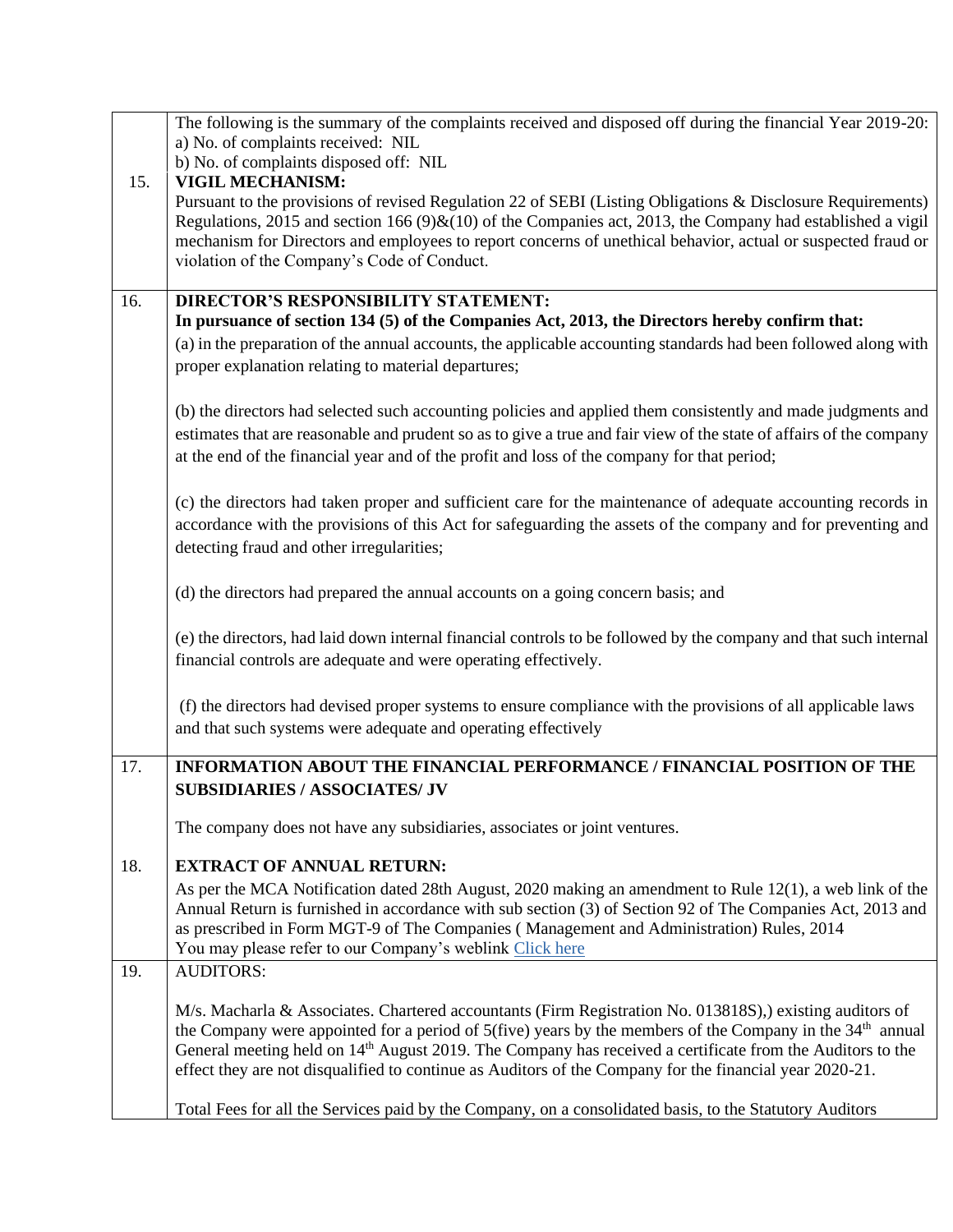|     | Statutory Audit Fees: Rs.82,600/-<br>Tax Audit: Rs.18,526/-                                                                                                                                                                                                                                                    |
|-----|----------------------------------------------------------------------------------------------------------------------------------------------------------------------------------------------------------------------------------------------------------------------------------------------------------------|
| 20  | <b>AUDITORS' REPORT</b>                                                                                                                                                                                                                                                                                        |
|     | There are no qualifications, reservations or adverse remarks made by M/s. Macharla & Associates., Chartered<br>Accountants, Statutory Auditors in their report for the Financial Year ended 31st March, 2021.                                                                                                  |
| 21  | The Statutory Auditors have not reported any incident of fraud to the Audit Committee of the Company under<br>subsection(12) of section 143 of the Companies Act, 2013, during the year under review.<br><b>SECRETARIAL AUDIT:</b>                                                                             |
|     |                                                                                                                                                                                                                                                                                                                |
| 22  | Secretarial audit report as provided by Mrs. Saimathy, Practising Company Secretary, is annexed to this Report<br>as ANNEXURE 11<br><b>COMMENTS ON SECRETARIAL AUDIT REPORT:</b>                                                                                                                               |
|     |                                                                                                                                                                                                                                                                                                                |
|     | The Board of Directors undertake to rectify all the remarks made by Secretarial Auditor and to do necessary<br>compliance in the current year                                                                                                                                                                  |
| 23  | <b>INTERNAL AUDITOR</b>                                                                                                                                                                                                                                                                                        |
|     | The Board of Directors based on the recommendation of the Audit Committee has re-appointed Mr. V R<br>Sridharan., Chartered Accountants, Chennai, as the Internal Auditors of your Company. The Internal Auditors<br>are submitting their reports on quarterly basis.                                          |
| 24. | CONSERVATION OF ENERGY, TECHNOLOGY ABSORPTION AND FOREIGN EXCHANGE<br><b>OUTGO:</b>                                                                                                                                                                                                                            |
|     | The Company informs that the disclosure of particulars under section $134(3)(m)$ of the Companies act, 2013<br>read with Rule 8 (3) of Companies (Accounts) Rules, 2014 relating to conservation of Energy etc is not<br>applicable to the Company as no energy intensive works are undertaken by the company. |
|     | Particulars relating to Technology Absorption etc., have not been furnished as the Company has neither<br>undertaken any Research & Development activities in the Field of operations nor imported any technology<br>thereto.                                                                                  |
|     | In respect of Foreign Exchange earnings and outgo (in US\$), details are given below:<br>Foreign Exchange Earnings: US\$ 21075 / INR 15,42,857 /-                                                                                                                                                              |
|     | Foreign Exchange Outgo: US\$ - Nil                                                                                                                                                                                                                                                                             |
| 25. | <b>DETAILS RELATING TO DEPOSITS, IF ANY:</b><br>The Company has not accepted any deposits during the Financial Year.                                                                                                                                                                                           |
| 26. | PARTICULARS OF LOANS, GUARANTEES OR INVESTMENTS:<br>The Company has duly complied with the provision of Section 186 of the Companies Act, 2013 and it has not<br>given any loans, guarantees and investments during the financial year.                                                                        |

# 27. **RISK MANAGEMENT :**

The Company has well defined Risk Management Policy in place. The fact that the Risks and opportunities are inevitably intertwined, is well recognised policy by the Company and thus aims to identify, manage and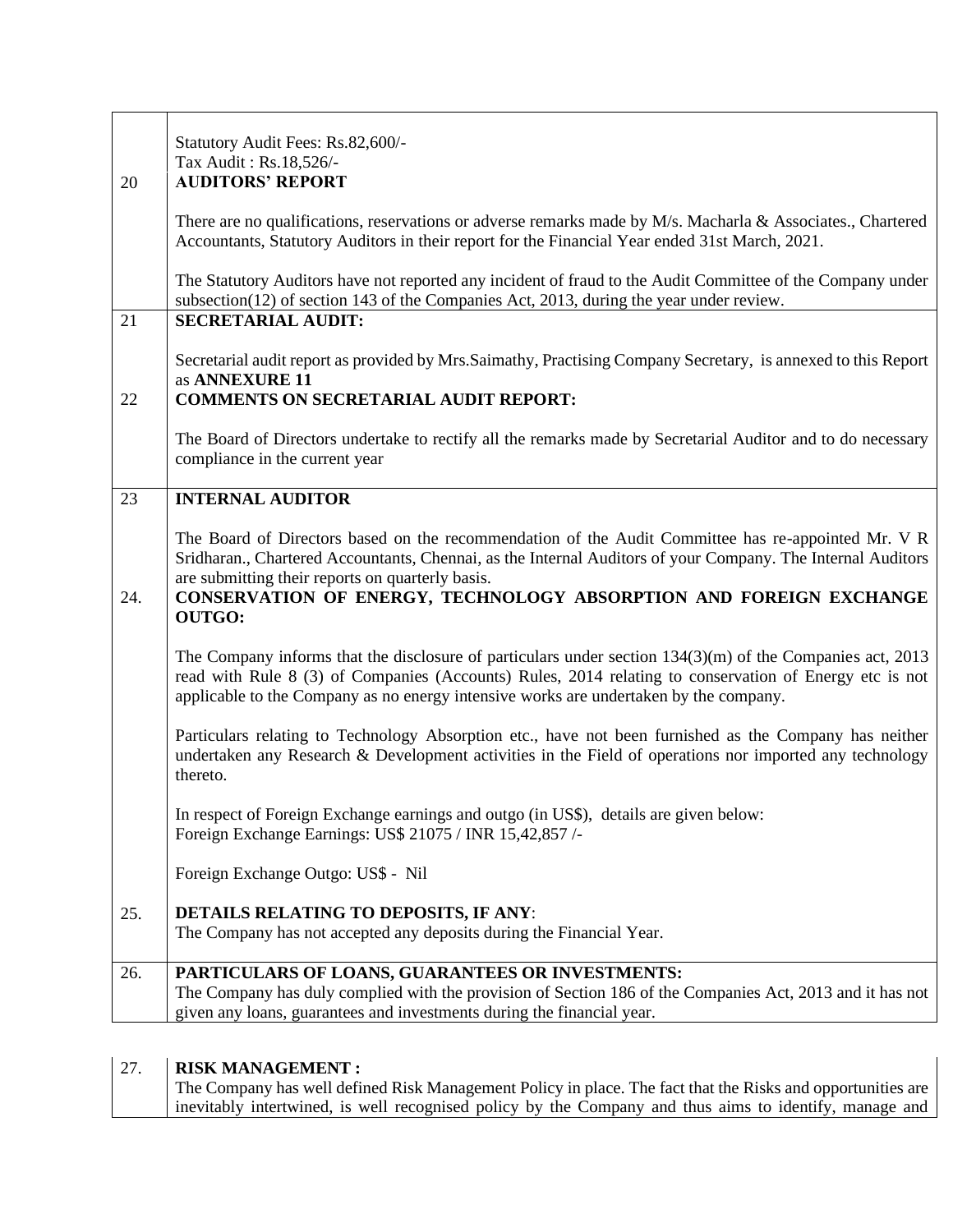|     | minimize, risks, strategically. It is committed to embedding risk management throughout the organisation and<br>its systems and controls are designed to ensure that exposure to significant risk is properly managed. With the<br>predefined risk management principles and policy, the Company identifies, categorizes, assess and<br>addresses risks. |
|-----|----------------------------------------------------------------------------------------------------------------------------------------------------------------------------------------------------------------------------------------------------------------------------------------------------------------------------------------------------------|
|     | Key Elements of Risks:                                                                                                                                                                                                                                                                                                                                   |
|     | Global Economic Situation: The Economic environment around the world is showing sign of growth.<br>(i)<br>Growth in the software industry has been fairly positive.                                                                                                                                                                                      |
|     | Cost pressure: Increasing operating cost may create a pressure on margin. The Company is focusing to<br>(ii)<br>put up framework for cost management.                                                                                                                                                                                                    |
|     | (iii) Regulatory risks: Any Change in regulations in the field of our operations, would have an impact on the<br>operations. The Company is vigilant on such changes for easy adaptability.                                                                                                                                                              |
| 28. | (iv) Emerging Trend: New technologies and trends used in software industry may impact consumers' behavior.<br>The Company continuously scan business environment for early detection of emerging trend.<br><b>RELATED PARTY TRANSACTIONS:</b>                                                                                                            |
|     | There are no related party transactions during the financial year under review under section 188 of the<br>Companies Act 2013.                                                                                                                                                                                                                           |
| 29  | ADEQUACY OF INTERNAL FINANCIAL CONTROLS WITH REFERENCE TO THE<br><b>FINANCIAL STATEMENTS:</b>                                                                                                                                                                                                                                                            |
|     | The Company has in place an Internal Control System, commensurate with the size, scale and complexity of<br>its operations. During the year, such controls were tested and no reportable material weaknesses in the design<br>or operation were observed.                                                                                                |
| 30  | SUBSIDIARIES/ ASSOCIATE COMPANIES/ JOINT VENTURES:                                                                                                                                                                                                                                                                                                       |
| 31. | The Company has no subsidiaries/ associate companies/ joint ventures as on 31st March, 2020.<br><b>DISCLOSURE ABOUT COST AUDIT :</b>                                                                                                                                                                                                                     |
|     | Details of cost audit are not provided as the commercial operations are very limited and no cost audit is<br>undertaken.                                                                                                                                                                                                                                 |
| 32. | <b>RATIO OF REMUNERATION TO EACH DIRECTOR:</b><br>At present Directors are not receiving any remuneration from the company in view of the financial<br>constraints.                                                                                                                                                                                      |
| 33  | <b>VIGIL MECHANISM:</b><br>The Company has a Whistle Blower Policy framed to deal with instance of fraud and mismanagement, if any<br>in the Company. The details of the Policy are posted on the website of the Company.                                                                                                                                |
| 34  |                                                                                                                                                                                                                                                                                                                                                          |
|     | MANAGEMENT DISCUSSION AND ANALYSIS:                                                                                                                                                                                                                                                                                                                      |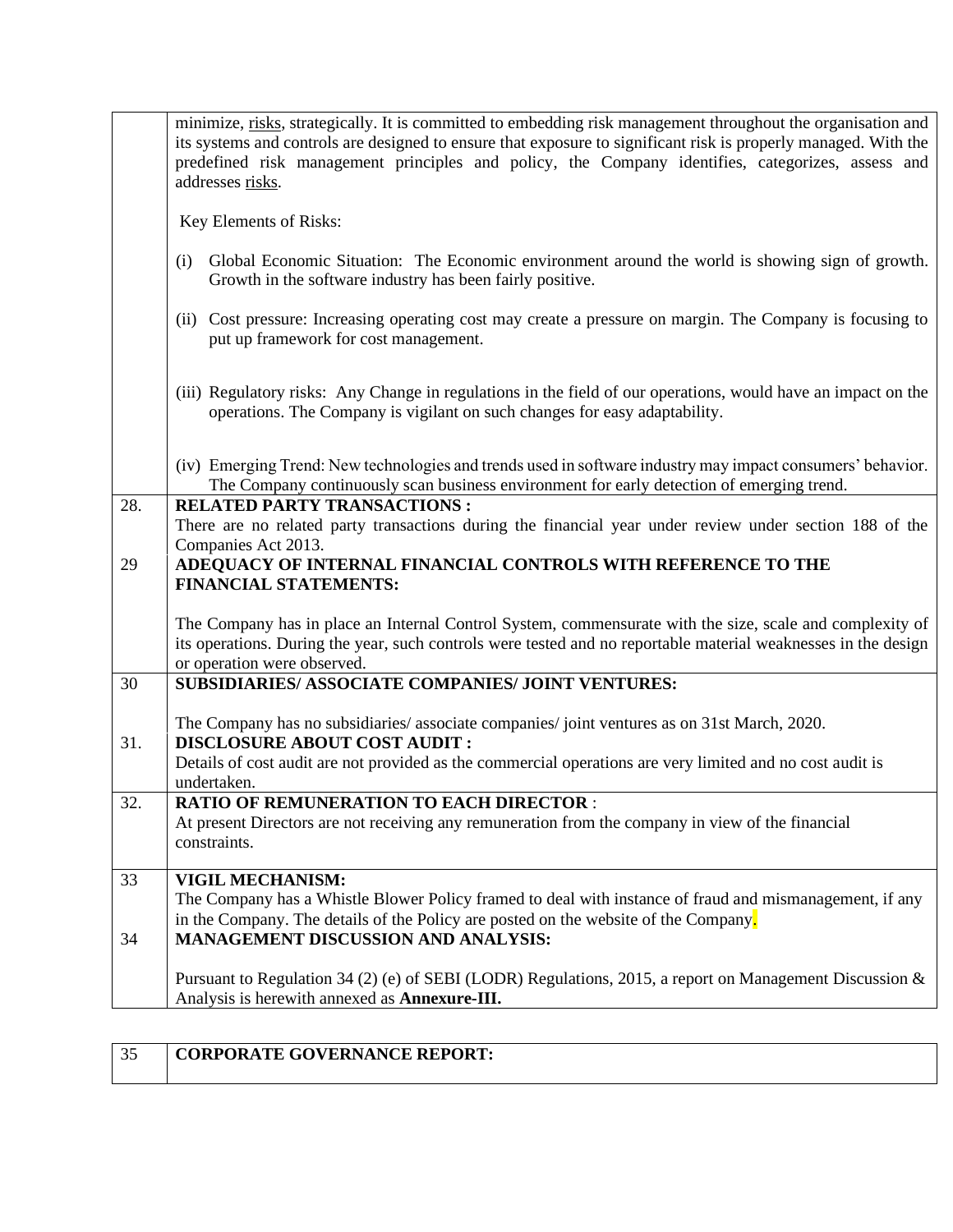| Though the Compliance with the provisions of under Regulation 27 (2) of SEBI (Listing Obligations $\&$         |  |
|----------------------------------------------------------------------------------------------------------------|--|
| Disclosures Requirement) Regulation 2015 shall not apply to your company as paid up equity share capital not   |  |
| exceeding Rs. 10 Crores and Net worth not exceeding Rs. 25 Crores as on the last day of the previous financial |  |
| year as per circular of SEBI bearing number CIR/CFD/POLICY CELL/7/2014 dated 15th September 2014.              |  |
| the Company has complied with the Corporate Governance code as stipulated under the listing agreement with     |  |
| the stock exchange. a separate section on Corporate Governance, along with Certificate from the auditors       |  |
| confirming the compliance, is annexed and forms part of the annual report. Pursuant to Regulation 34 read with |  |
| Schedule V of SEBI (LODR) Regulations, 2015, a report on Corporate Governance is herewith annexed as           |  |
| Annexure-IV.                                                                                                   |  |

# 36 **PARTICULARS OF EMPLOYEES:**

The Company is not required to provide any information pursuant to Section 197 (12) read with Rule 5 (1) of the Companies (Appointment and Remuneration of Managerial Personnel) Rules, 2014, in respect of employees of the Company and in terms of Rule 5(2) of the Companies (Appointment and Remuneration of Managerial Personnel) Rules, 2014,

# 37 **SIGNIFICANT AND MATERIAL ORDERS PASSED BY THE REGULATORS OR COURTS:**

There are no significant material orders passed by the Regulators /Courts/ Tribunals which would impact the going concern status of the Company and its future operations.

# 38 **MATERIAL CHANGES AND COMMITMENTS AFFECTING THE FINANCIAL POSITION OF THE COMPANY**

There were no Material Changes and Commitments Affecting the Financial Position of the Company.

# 39. **LISTING WITH STOCK EXCHANGES:**

Shares of the Company are listed on BSE and the Company confirms that it has paid the Annual Listing Fees for the year 2020-21.

# **SECRETARIAL STANDARDS :**

40. The company confirms that the Secretarial Standards, as applicable on the date of this report are followed by the Company.

# 41. **ACKNOWLEDGEMENT:**

Your directors thank and acknowledge the continuous co-operation and assistance extended by Bank of Maharashtra, Indian Bank, BSE Limited, Cameo Corporate Services Ltd., our employees and the various customers who are patronizing our products.

 For and on behalf of the board  **Sd./- V.Parandhaman** Place: Chennai **Chairman & Managing Director** Date: 06/08/2021 DIN: 00323551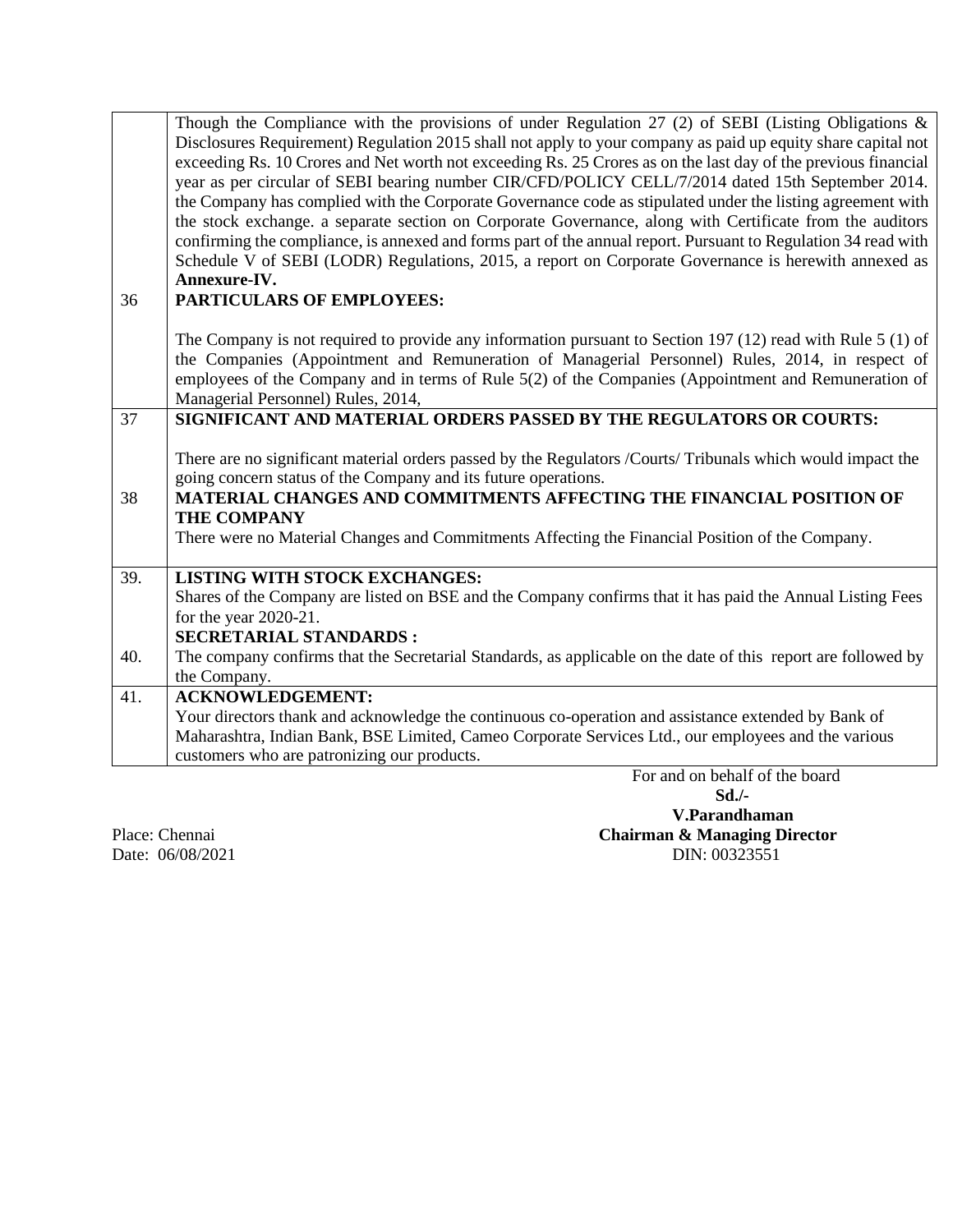#### **Annexure 1**

#### **POLICIES DEVELOPED AND IMPLEMENTED BY THE COMPANY**

#### **i. Nomination and Remuneration Policy of i Power Solutions India Limited**

This Nomination and Remuneration Policy is being formulated in compliance with Section 178 of the Companies Act, 2013, as amended from time to time. This policy on nomination and remuneration of Directors, Key Managerial Personnel and Senior Management has been formulated by the Nomination and Remuneration Committee (NRC or the Committee) and has been approved by the Board of Directors.

#### Definitions<sup>.</sup>

"Remuneration" means any money or its equivalent given or passed to any person for services rendered by him and includes perquisites as defined under the Income-tax Act, 1961;

"Key Managerial Personnel" means:

- (i) Managing Director, or Chief Executive Officer or Manager and in their absence, a Wholetime Director;
- (ii) Chief Financial Officer;
- (iii) Company Secretary; and
- (iv) Such other officer as may be prescribed.

"Senior Managerial Personnel" mean the personnel of the company who are members of its core management team excluding Board of Directors. Normally, this would comprise all members of management, of rank equivalent to General Manager and above, including all functional heads.

## Objective:

The objective of the policy is to ensure that

- (i) The level and composition of remuneration is reasonable and sufficient to attract, retain and motivate directors of the quality required to run the company successfully;
- (ii) Relationship of remuneration to performance is clear and meets appropriate performance benchmarks; and
- (iii) Remuneration to directors, key managerial personnel and senior management involves a balance between fixed and incentive pay reflecting short and long-term performance objectives appropriate to the working of the company and its goals.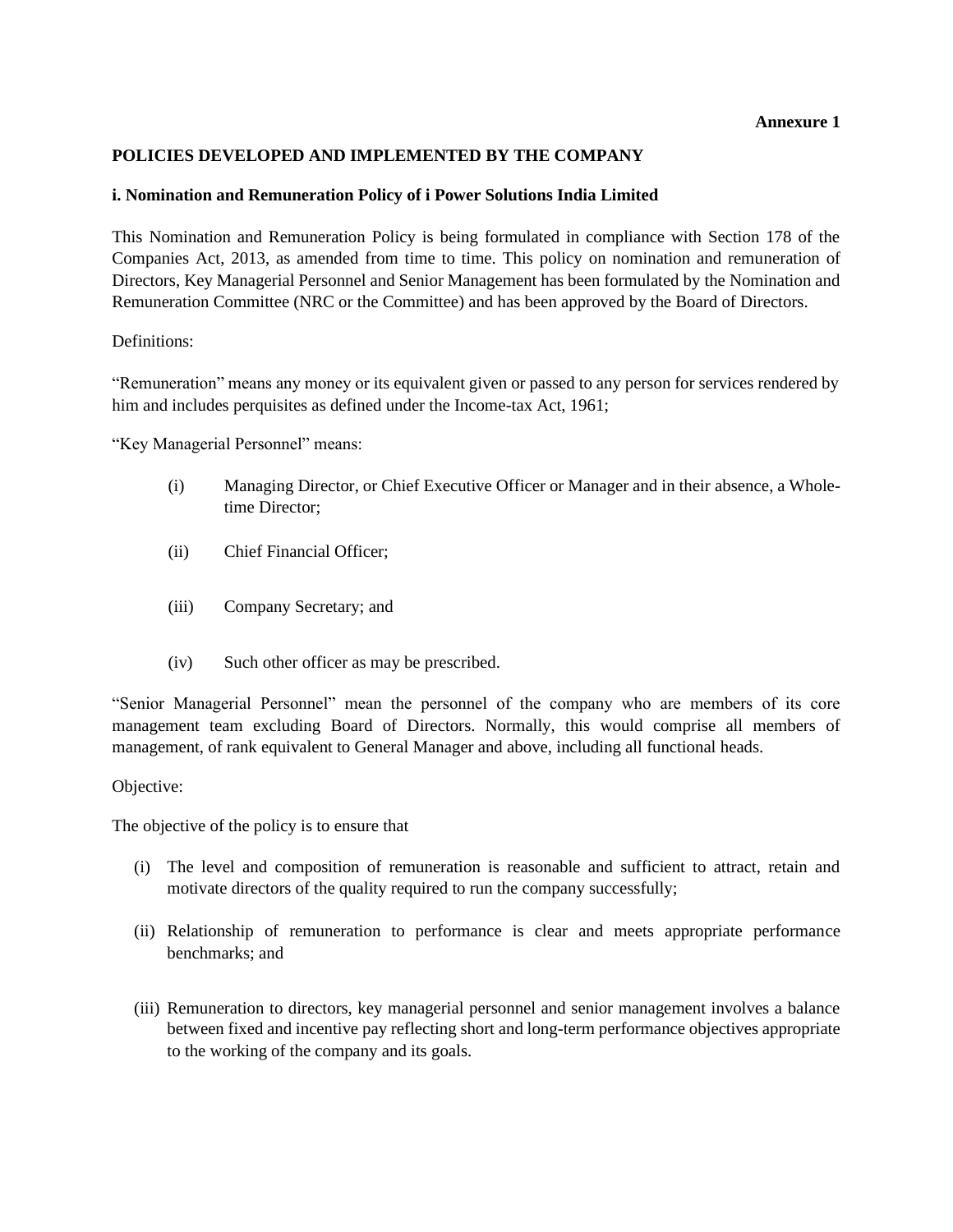Role of the Committee:

The role of the NRC will be the following:

- (i) To formulate criteria for determining qualifications, positive attributes and independence of a Director.
- (ii) To formulate criteria for evaluation of Independent Directors and the Board.
- (iii) To identify persons who are qualified to become Directors and who may be appointed in Senior Management in accordance with the criteria laid down in this policy.
- (iv) To carry out evaluation of Director's performance.
- (v) To recommend to the Board the appointment and removal of Directors and Senior Management.
- (vi) To recommend to the Board policy relating to remuneration for Directors, Key Managerial Personnel and Senior Management.
- (vii) To devise a policy on Board diversity, composition, size.
- (viii) Succession planning for replacing Key Executives and overseeing.
- (ix) To carry out any other function as is mandated by the Board from time to time and / or enforced by any statutory notification, amendment or modification, as may be applicable.
- (x) To perform such other functions as may be necessary or appropriate for the performance of its duties.

APPOINTMENT AND REMOVAL OF DIRECTOR, KEY MANAGERIAL PERSONNEL AND SENIOR MANAGEMENT

- (i) The Committee shall identify and ascertain the integrity, qualification, expertise and experience of the person for appointment as Director, KMP or at Senior Management level and recommend his / her appointment, as per Company's Policy.
- (ii) A person should possess adequate qualification, expertise and experience for the position he / she is considered for appointment. The Committee has authority to decide whether qualification, expertise and experience possessed by a person is sufficient / satisfactory for the position.
- (iii) The Company shall not appoint or continue the employment of any person as Whole-time Director who has attained the age of seventy years. Provided that the term of the person holding this position may be extended beyond the age of seventy years with the approval of shareholders by passing a special resolution.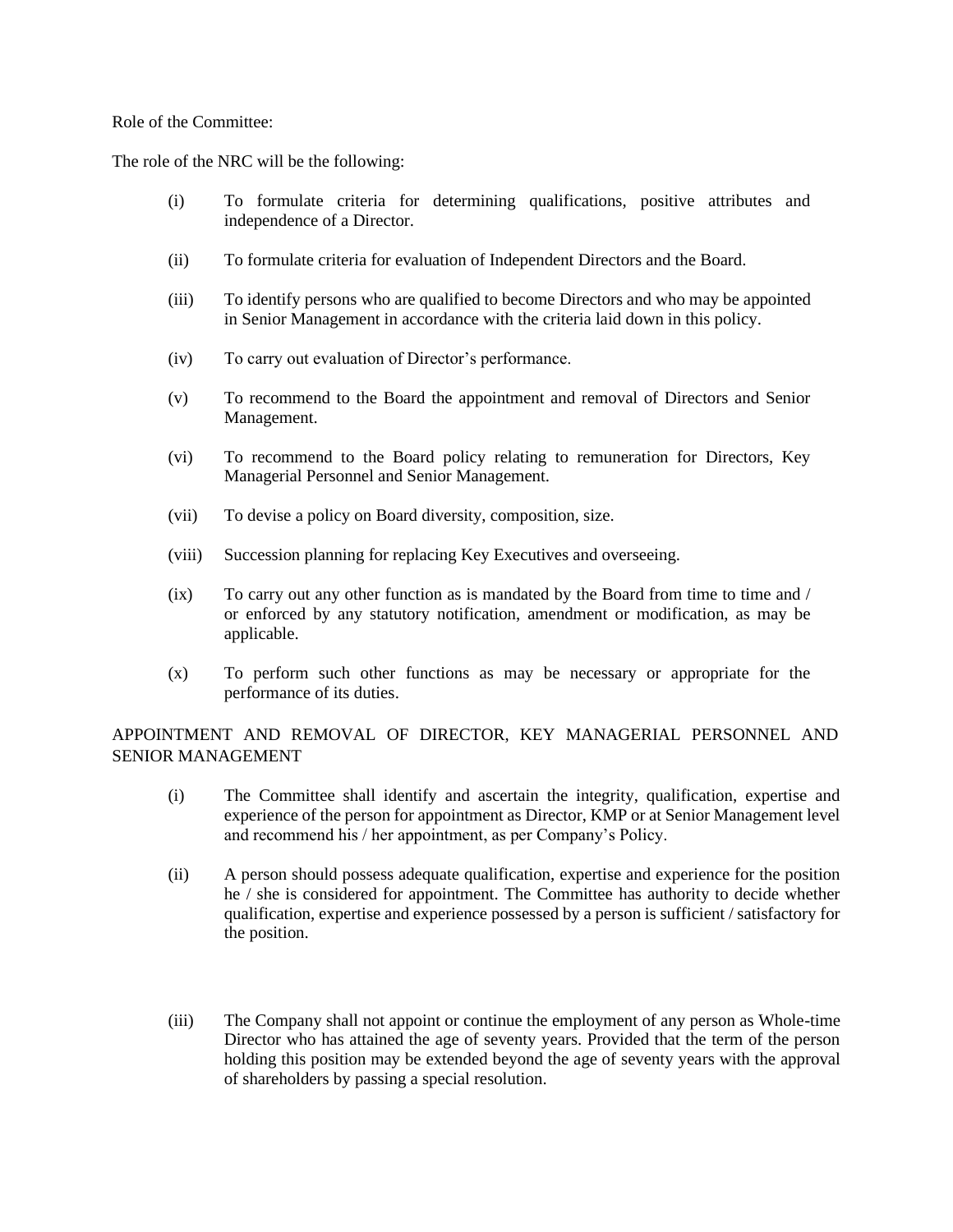#### TERM / TENURE

a) Managing Director/Whole-time Director:

The Company shall appoint or re-appoint any person as its Executive Chairman, Managing Director or Executive Director for a term not exceeding five years at a time. No re-appointment shall be made earlier than one year before the expiry of term.

b) Independent Director:

An Independent Director shall hold office for a term up to five consecutive years on the Board of the Company and will be eligible for re-appointment on passing of a special resolution by the Company and disclosure of such appointment in the Board's report.

No Independent Director shall hold office for more than two consecutive terms of upto maximum of 5 years each, but such Independent Director shall be eligible for appointment after expiry of three years of ceasing to become an Independent Director.

Provided that an Independent Director shall not, during the said period of three years, be appointed in or be associated with the Company in any other capacity, either directly or indirectly.

At the time of appointment of Independent Director it should be ensured that number of Boards on which such Independent Director serves is restricted to seven listed companies as an Independent Director and three listed companies as an Independent Director in case such person is serving as a Whole-time Director of a listed company or such other number as may be prescribed under the Act.

#### EVALUATION

The Committee shall carry out evaluation of performance of Director, KMP and Senior Management Personnel yearly or at such intervals as may be considered necessary.

#### REMOVAL

The Committee may recommend with reasons recorded in writing, removal of a Director, KMP or Senior Management Personnel subject to the provisions and compliance of the Companies Act, 2013, rules and regulations and the policy of the Company.

#### RETIREMENT

The Director, KMP and Senior Management Personnel shall retire as per the applicable provisions of the Act and the prevailing policy of the Company. The Board will have the discretion to retain the Director, KMP, Senior Management Personnel in the same position/ remuneration or otherwise even after attaining the retirement age, for the benefit of the Company.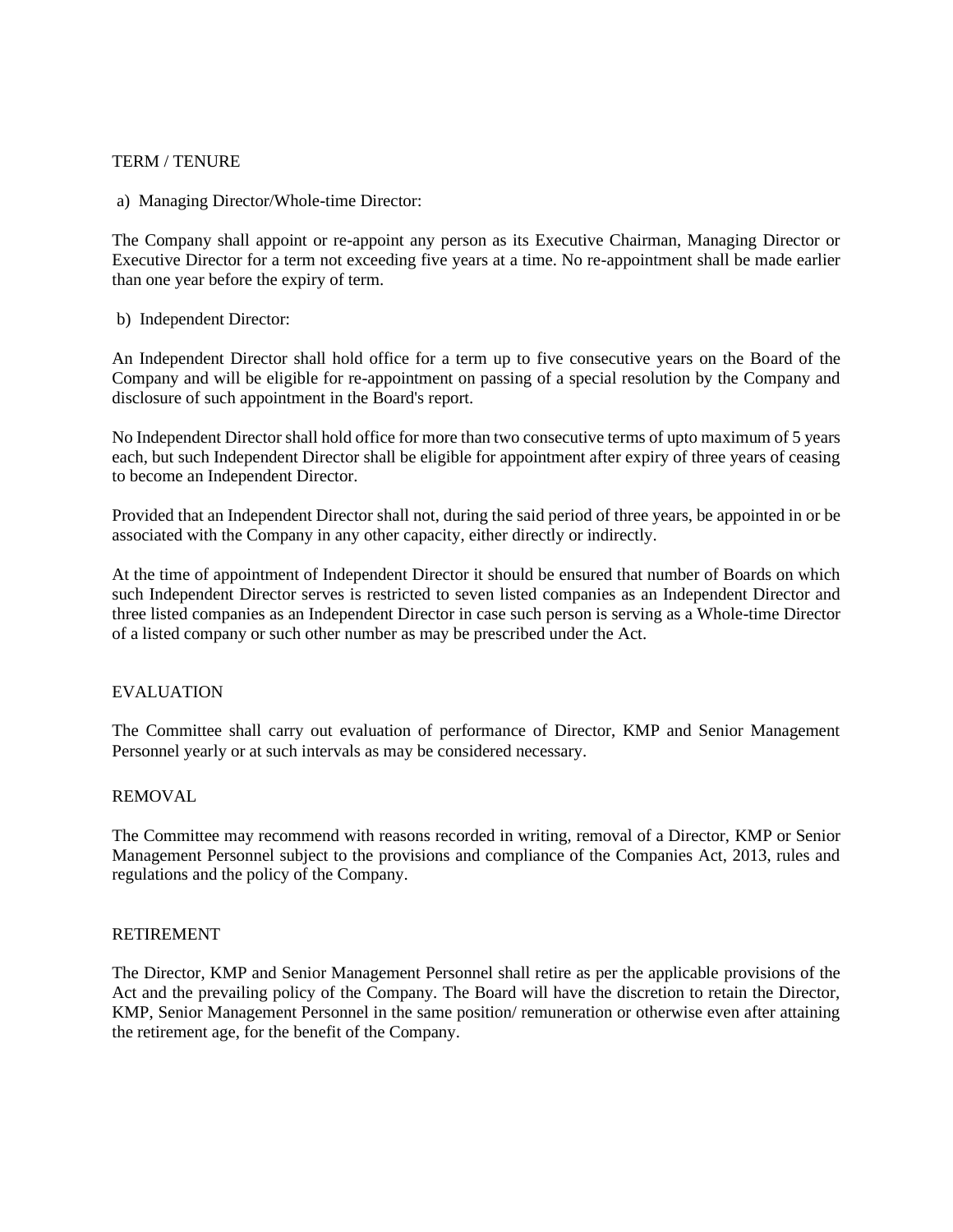#### POLICY FOR REMUNERATION TO DIRECTORS/KMP/SENIOR MANAGEMENT PERSONNEL

- (i) Remuneration to Managing Director / Whole-time Directors:
- (ii) The Remuneration/ Commission etc. to be paid to Managing Director / Whole-time Directors, etc. shall be governed as per provisions of the Companies Act, 2013 and rules made there under or any other enactment for the time being in force and the approvals obtained from the Members of the Company.
- (iii) The Nomination and Remuneration Committee shall make such recommendations to the Board of Directors, as it may consider appropriate with regard to remuneration to Managing Director / Whole-time Directors.
- (iv) Remuneration to Non- Executive / Independent Directors:
- (v) The Non-Executive / Independent Directors may receive sitting fees and such other remuneration as permissible under the provisions of Companies Act, 2013. The amount of sitting fees shall be such as may be recommended by the Nomination and Remuneration Committee and approved by the Board of Directors.
- (vi) All the remuneration of the Non- Executive / Independent Directors (excluding remuneration for attending meetings as prescribed under Section 197 (5) of the Companies Act, 2013) shall be subject to ceiling/ limits as provided under Companies Act, 2013 and rules made there under or any other enactment for the time being in force. The amount of such remuneration shall be such as may be recommended by the Nomination and Remuneration Committee and approved by the Board of Directors or shareholders, as the case may be.
- (vii) Any remuneration paid to Non- Executive / Independent Directors for services rendered which are of professional in nature shall not be considered as part of the remuneration for the purposes of clause (b) above if the following conditions are satisfied:
- (viii) The Services are rendered by such Director in his capacity as the professional; and
- (ix) In the opinion of the Committee, the director possesses the requisite qualification for the practice of that profession.
- (x) Remuneration to Key Managerial Personnel and Senior Management:

The remuneration to Key Managerial Personnel and Senior Management shall consist of fixed pay and incentive pay, in compliance with the provisions of the Companies Act, 2013 and in accordance with the Company's Policy.

(xi) The Fixed pay shall include monthly remuneration, employer's contribution to Provident Fund, contribution to pension fund, pension schemes, etc. as decided from to time.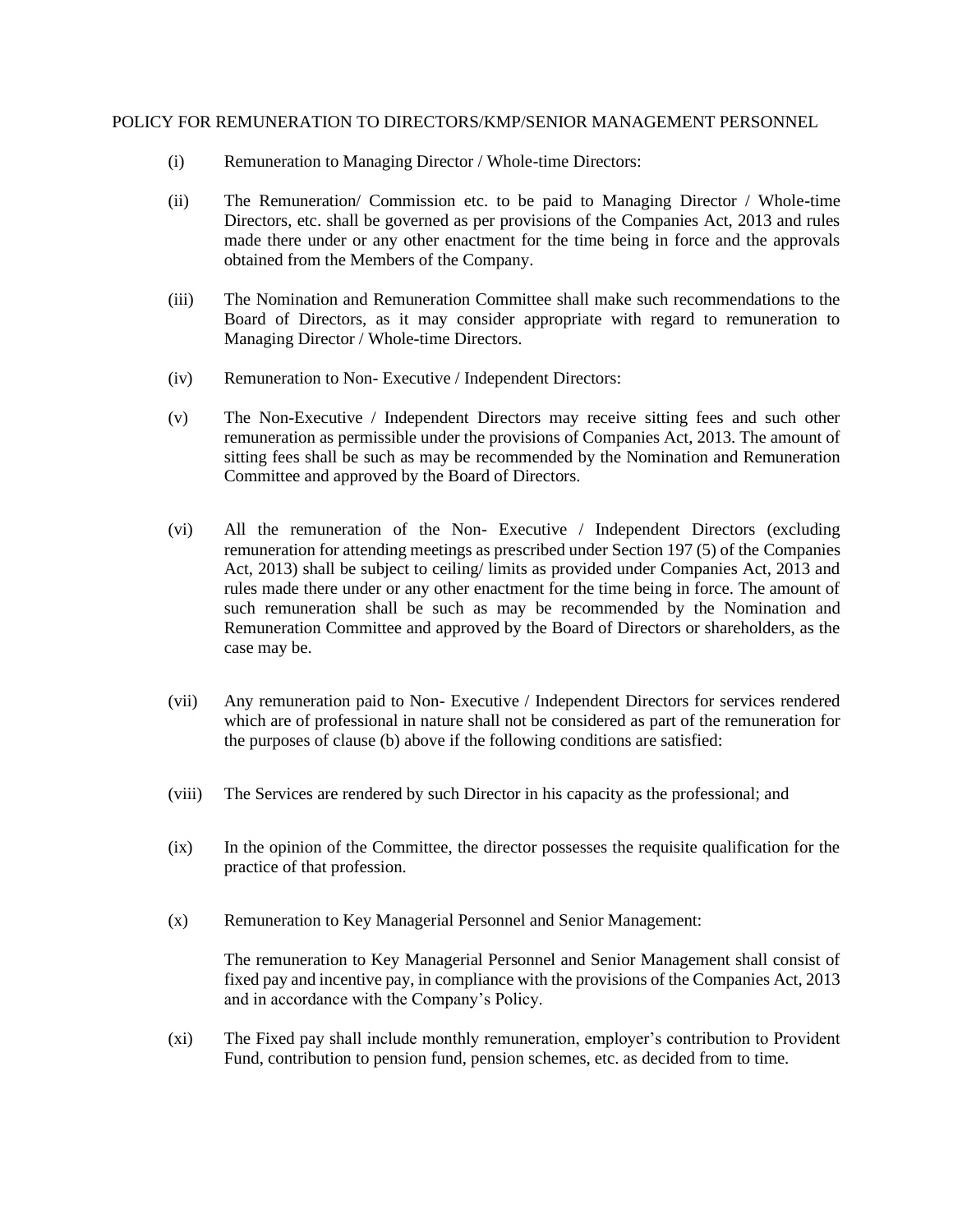(xii) The Incentive pay shall be decided based on the balance between performance of the Company and performance of the Key Managerial Personnel and Senior Management, to be decided annually or at such intervals as may be considered appropriate.

## IMPLEMENTATION

- (i) The Committee may issue guidelines, procedures, formats, reporting mechanism and manuals in supplement and for better implementation of this policy as considered appropriate.
- (ii) The Committee may Delegate any of its powers to one or more of its members.

# **(ii) Risk Management Policy**

The Board of Directors of your Company has adopted a Risk Management Policy which details the procedures to be followed by the Company with regard to risk management. The Company has formed a Risk Management Committee comprising of four members of the Board who shall evaluate and review the risk factors associated with the operations of the Company and recommend to the Board the methods to mitigate the risk and advise from time to time various measures to minimise the risk and monitor the risk management for the Company.

The policy broadly defines the scope of the Risk Management Committee which comprises of:-

• Reviewing and approving the Risk Management Policy and associated frameworks, processes and practices of the Company.

• Ensuring that the Company is taking the appropriate measures to achieve prudent balance between risk and reward in both ongoing and new business activities.

• Evaluating significant risk exposures of the Company and assess management's actions to mitigate the exposures in a timely manner (including one-off initiatives, and ongoing activities such as business continuity planning and disaster recovery planning & testing).

• Co-coordinating its activities with the Audit Committee in instances where there is any overlap with audit activities (e.g. internal or external audit issue relating to risk management policy or practice).

• Reporting and making regular recommendations to the Board.

The Company has adopted an all pervasive risk management policy to ensure that effective Risk Management is in place to address the overall business risks and concerns. The Risk Management Committee constituted by the company is assigned with the responsibility of assisting the Board in (a) providing insights in to making comprehensive risk management practices; (b) approving the Company's Risk Management Policies and Procedures; and (c) monitoring all the risks that the organisation faces, such as strategic, operational, financial, security, regulatory, legal, IT, reputational other risks that have been identified. The risk management process covers risk identification, assessment, development of mitigation strategy, implementation of action plan, monitoring and reporting. Risks are periodically reviewed by the Risk Management Committee and the Board. The risks identified by the business and functions are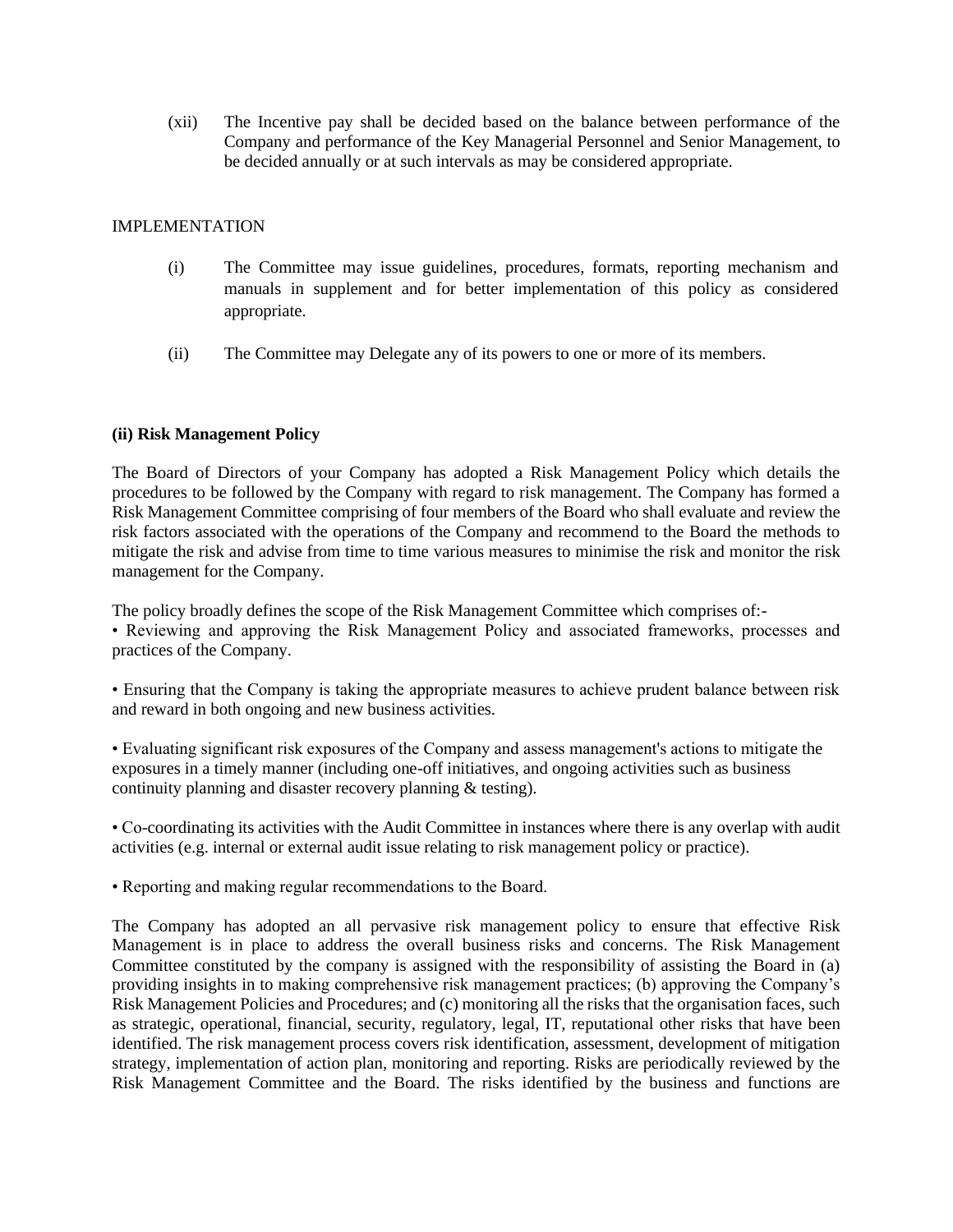systematically addressed through mitigating actions on a continual basis. The Audit Committee bears additional oversight over financial risks and controls.

#### **iii. Vigil mechanism & whistle blower policy of i Power Solutions India limited**

#### **Preface**

i Power Solutions India Limited (Company) is committed to conducting its business in accordance with applicable laws, rules and regulations and the highest standards of business ethics and to full and accurate disclosures. The Company believes in the conduct of the affairs of its constituents in a fair and transparent manner by adopting highest standards of professionalism, honesty, integrity and ethical behavior. The purpose of this mechanism is to eliminate and help to prevent malpractices, to investigate and resolve complaints, take appropriate action to safeguard the interests of the Company and to ensure that any person making a complaint (referred to as "a whistleblower") is protected, while at the same time actively discouraging frivolous and insubstantial complaints. Company shall oversee the vigil mechanism through Audit committee and if any of the members of the committee have a conflict of interest in a given case, they should recuse themselves and the others on the committee would deal with the matter on hand.

#### **Scope of Vigil Mechanism**

- 1. To act as an additional internal element of the Company's compliance and integrity policies.
- 2. Not a substitute for other formal internal arrangements and procedures.
- 3. Seeks to ensure that anyone who is aware (director or employee of the company) of a breach of Company policies and procedures, suspected or actual frauds and embezzlement, illegal, unethical behavior or violation of company's code of conduct or ethics etc., feels free to bring this to the attention of appropriate personnel in the Company, without fear of victimization, harassment or retaliation.

#### **Applicability**

This Mechanism applies to the following:

- (i) All the Directors
- (ii) All the employees and ex-employees and their representative bodies of different departments of the Company
- (iii) All the Business Associates of the Company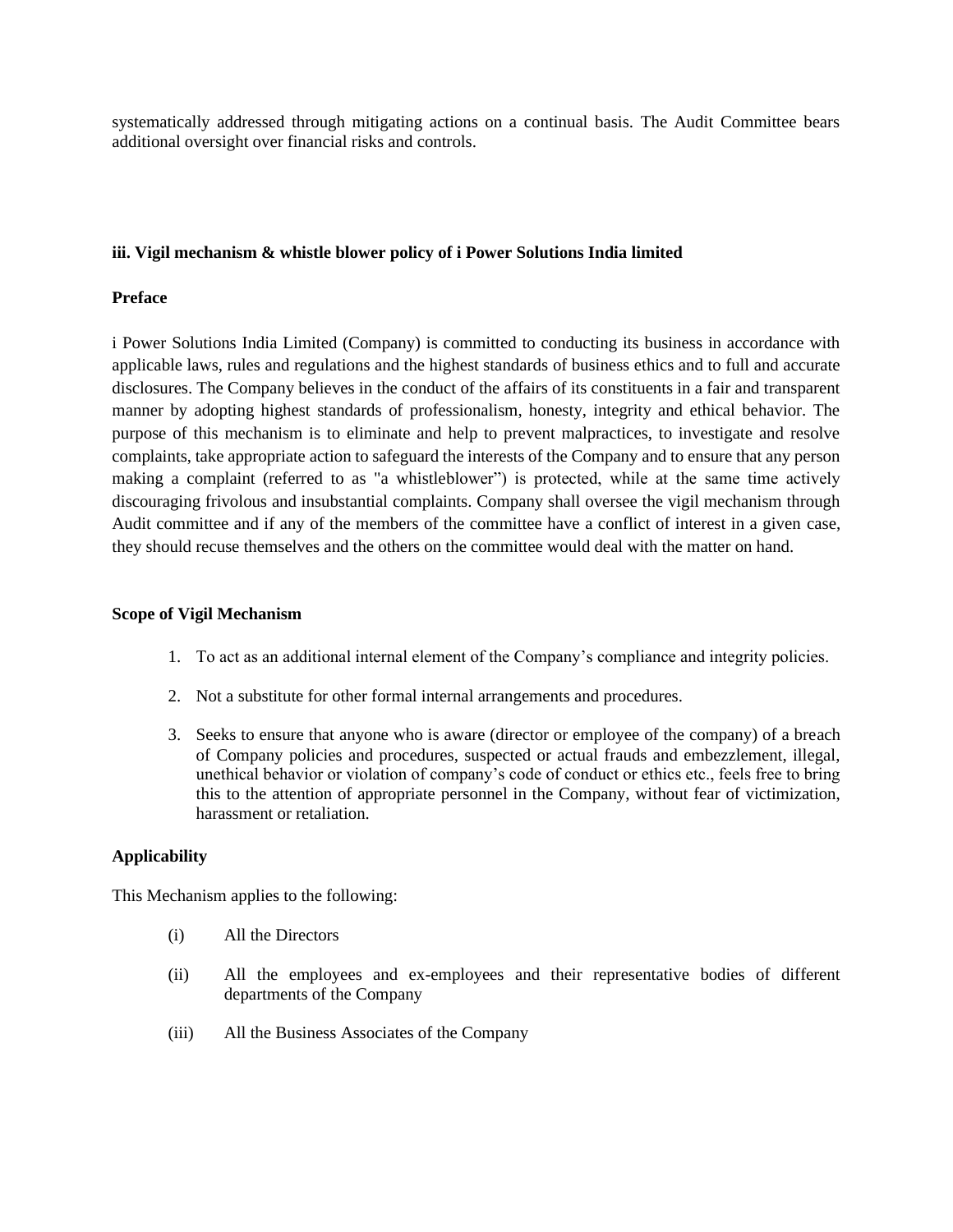#### **Compliance with Laws, Rules and Regulations**

Section 177 of the Companies Act, 2013 provides for a requirement for all listed companies to establish a mechanism called 'Vigil Mechanism' for all the Directors and employees to report to the management instances of unethical behaviour, actual or suspected fraud or violation of the Company's code of conduct or ethics policy.

Accordingly, this Vigil Mechanism is required to provide adequate safeguards against victimization of persons who use such mechanisms and also to ensure direct access to the Chairman of the Audit Committee in appropriate or exceptional cases.

#### **Definitions**

- (i) Act" means the Companies Act, 2013 and relevant rules; as amended from time to time;
- (ii) Audit Committee" means a Committee constituted by the Board of Directors of the Company in accordance with the Companies Act, 2013;
- (iii) "Board" means the Board of Directors of the Company;
- (iv) "Company" means **i Power Solutions India limited**
- (v) "Disciplinary Action" means any action that can be taken on the completion of / during the investigation proceedings including but not limiting to a warning, imposition of fine, suspension from official duties or any such action as is deemed to be fit considering the gravity of the matter.
- (vi) "Directors" means all the directors of the Company including directors of its subsidiaries and associates.
- (vii) "Employee" means every employee on the permanent or temporary rolls of the Company and ex-employees including its subsidiaries and associates (whether working in India or abroad) and includes their representative bodies.
- (viii) "Fraud" in relation to affairs of a company or anybody corporate, includes any act, omission, concealment of any fact or abuse of position committed by any person or any other person with the connivance in any manner, with intent to deceive, to gain undue advantage from, or to injure the interests of, the company or its shareholders or its creditors or any other person, whether or not there is any wrongful gain or wrongful loss.
- (ix) "Investigation Subject" means a person or group of persons against or in relation to whom a Protected Disclosure is made or evidence gathered during the course of an investigation.
- (x) "Policy" means The Vigil Mechanism/Whistle Blower Policy.
- (xi) "Protected Disclosure" means any communication made in good faith by the whistle blower that discloses or demonstrates information that may indicate evidence towards unethical or improper activity.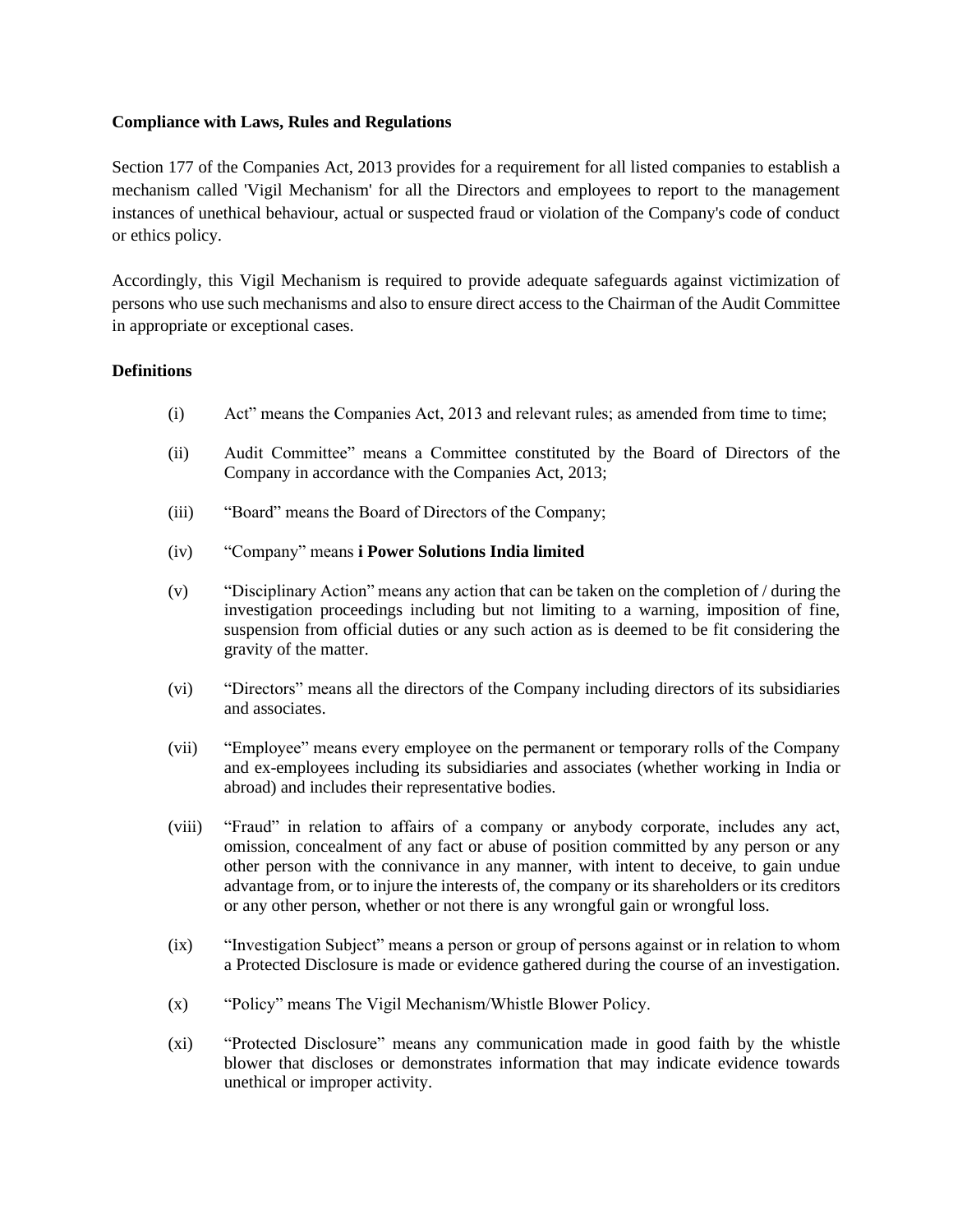- (xii) "Reporting Authority" means any member of the Audit Committee.
- (xiii) "Whistle Blower" means a person making a Protected Disclosure under this Policy. Whistle Blower or complainant could be Director(s)/employee/ex-employee including their representative bodies /business associate whether at the Senior Management level or at lower level.
- (xiv) Wrongful Gain" means the gain by unlawful means of property to which the person gaining is not legally entitled.
- (xv) "Wrongful Loss" means the loss by unlawful means of property to which the person losing is legally entitled.

#### **Disclosure**

The information on suspected wrongful conduct should be such information which is intended to cover serious concerns that could have a large impact on the Company such as actions that:

- 1. Abuse of Authority
- 2. Breach of contract
- 3. Negligence causing substantial and specific danger to public health and safety
- 4. Manipulation of company data/records
- 5. Financial irregularities, including fraud, or suspected fraud
- 6. Criminal offence
- 7. Pilferation of confidential/propriety information
- 8. Deliberate violation of law/regulation
- 9. Wastage/misappropriation of company funds/assets
- 10. Breach of employee Code of Conduct or Rules
- 11. Any other unethical, biased, favoured, imprudent event
- 12. Amount to serious improper conduct, including any kind of harassment (sexual or otherwise)

The above list is only illustrative and should not be considered as exhaustive.

Policy should not be used in place of the Company grievance procedures or be a route for raising malicious or unfounded allegations against colleagues.

#### **Investigation**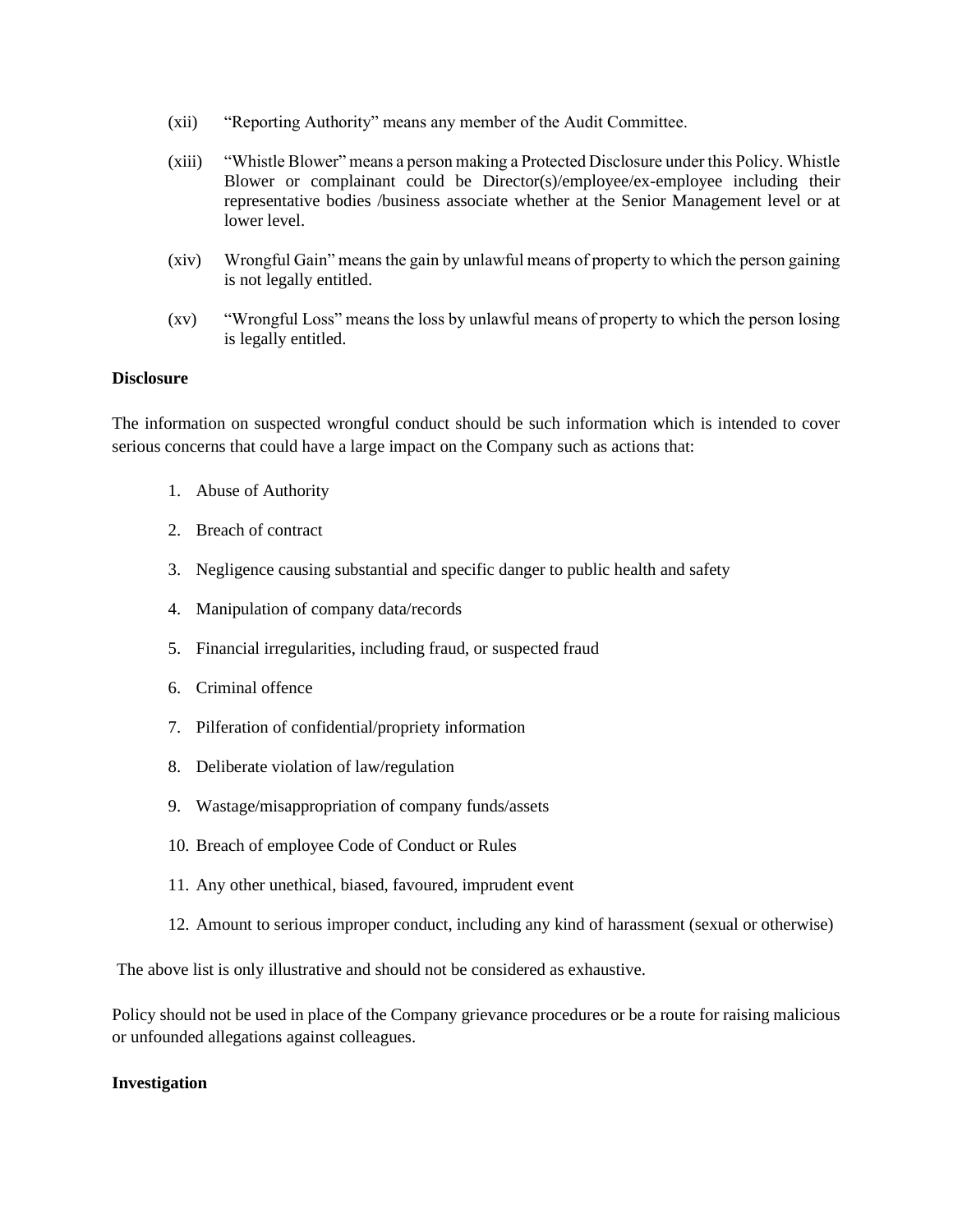- 1. Whistle Blower can make Protected Disclosure to Reporting Authority, as soon as possible after becoming aware of the suspected or actual frauds and embezzlement, illegal, unethical behavior or violation of company's code of conduct or ethics etc.
- 2. Whistle Blower must put his/her name to allegations. Concerns expressed anonymously WILL NOT BE investigated.
- 3. If initial enquiries by the Reporting Authority indicate that the concern has no basis, or it is not a matter to be investigation pursued under this Policy, it may be dismissed at this stage and the basis for such dismiss will be recorded and such decision will be documented.
- 4. Where initial enquiries indicate that further investigation is necessary, this will be carried through either by the Reporting Authority.

# **Documentation and Reporting**

- 1. Written report of the findings would be made. The record would include:
	- (i) Facts of the Matter
	- (ii) Whether the Protected Disclosure was raised previously by anyone or not, and if made, the outcome thereof;
	- (iii) Whether any Protected Disclosure was raised previously against the same Investigation Subject;
	- (iv) The financial/ otherwise loss which has been incurred / would have been incurred by the Company.
	- (v) Findings of Reporting authority;
	- (vi) Impact Analysis (If applicable).
	- (vii) The timeline for final decision of investigation (Maximum 15 days).

2. In case the Protected Disclosure is proved, take such Disciplinary Action as the Committee may think fit and take preventive measures to avoid reoccurrence of the matter;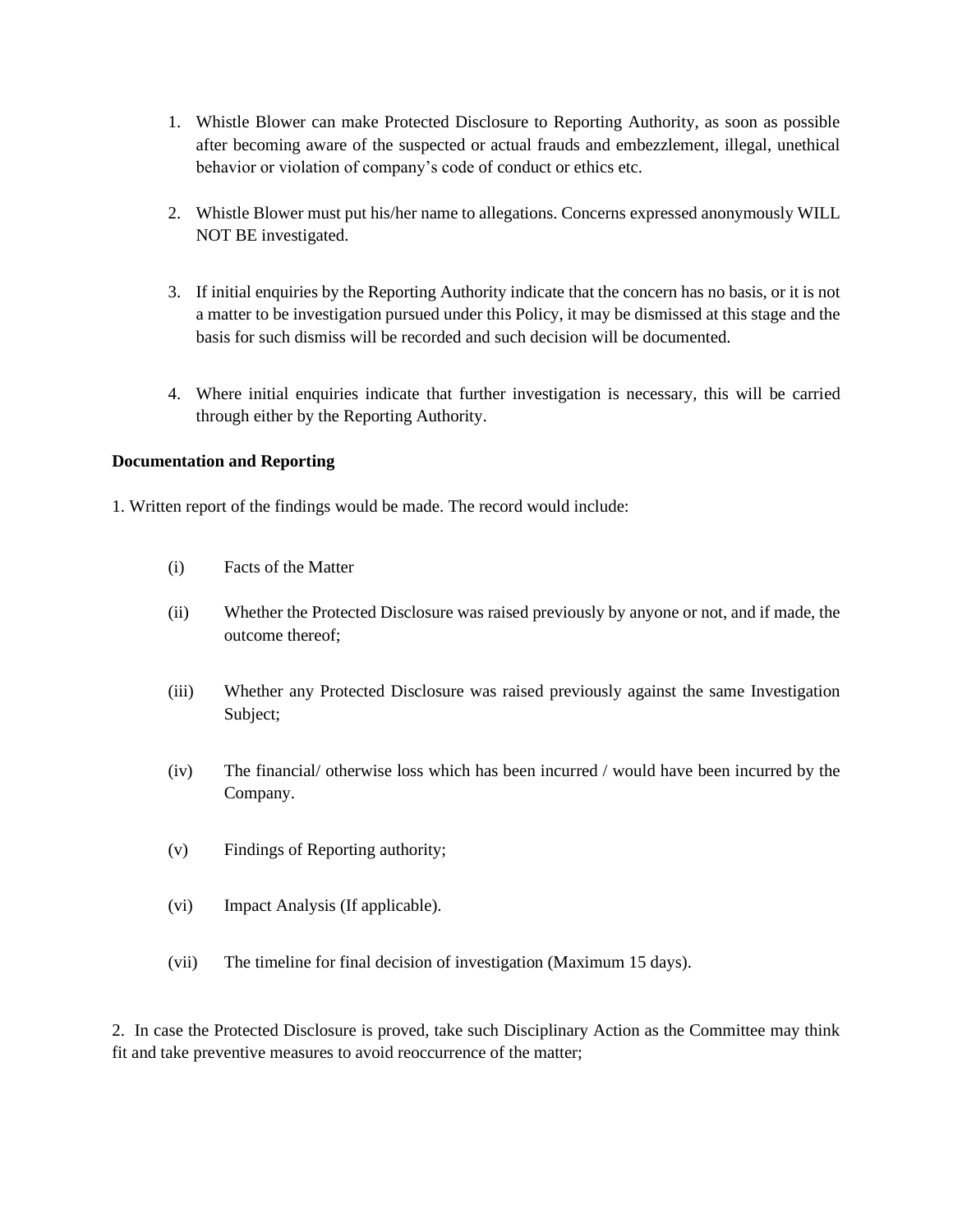- (i) In case the Protected Disclosure is not proved, extinguish the matter and take note of the same; Or
- (ii) Depending upon the seriousness of the matter, the Committee may refer the matter to the Audit Committee with proposed disciplinary action/countermeasures. In case the Audit Committee thinks that the matter is too serious, it can further place the matter before the Board with its recommendations. The Board may decide the matter as it deems fit.
- (iii) In case of repeated frivolous complaints being filed by a director or an employee, the audit committee may take suitable action against the concerned director or employee including reprimand.
- (iv) In exceptional cases, where the Whistle Blower is not satisfied with the outcome of the investigation and the decision, he/she can make a direct appeal to the Chairman of the Audit Committee.

#### **Protection**

- (i) No unfair treatment will be meted out to a Whistle Blower by virtue of his/her having reported a Protected Disclosure under this Policy.
- (ii) The Company, as a policy, condemns any kind of discrimination, harassment, victimization or any other unfair employment practice being adopted against Whistle Blower. Complete protection will, therefore, be given to Whistle Blower against any unfair practice like retaliation, threat or intimidation of termination/suspension of service, disciplinary action, transfer, demotion, refusal of promotion, discrimination, any type of harassment, biased behavior or the including any direct or indirect use of authority to obstruct the Whistle Blower's right to continue to perform his duties/functions including making further Protected Disclosure.
- (iii) As a matter of general deterrence, the Company shall publicly inform employees of the penalties imposed and discipline of any person from misconduct arising from retaliation.
- (iv) Any investigation into allegations of potential misconduct will not influence or be influenced by any disciplinary or redundancy procedures already taking place concerning an employee reporting a matter under this policy.
- (v) The Company will take steps to remove difficulties if any, which the Whistle Blower may experience as a result of making the Protected Disclosure. Thus, if the Whistle Blower is required to give evidence in criminal or disciplinary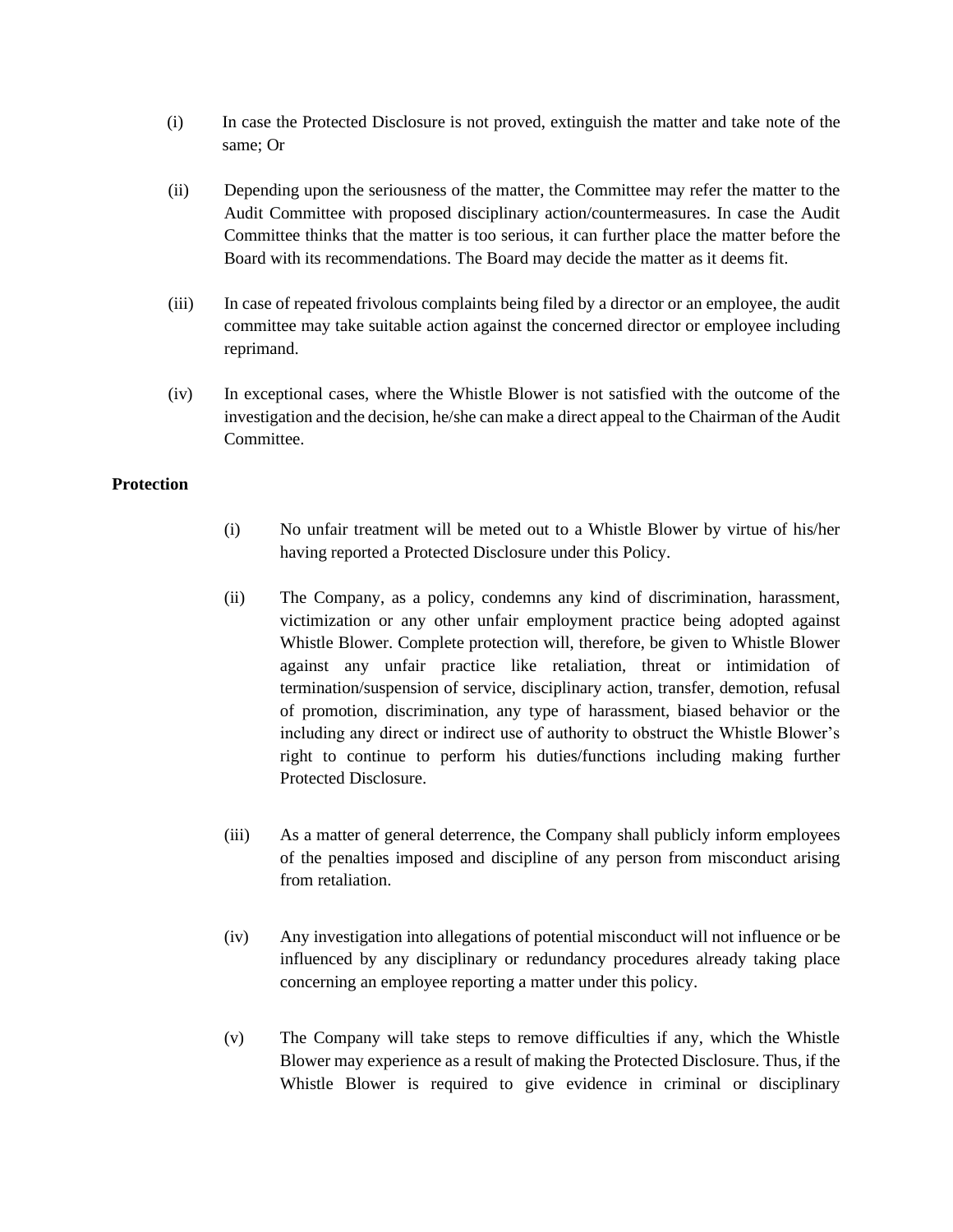proceedings, the Company will arrange for the Whistle Blower to receive advice about the procedure, etc.

- (vi) The identity of the Whistle Blower shall be kept confidential.
- (vii) Any other Employee assisting in the said investigation or furnishing evidence shall also be protected to the same extent as the Whistle Blower.

The independent directors shall ascertain and ensure that the company has an adequate and functional vigil mechanism and to ensure that the interests of a person who uses such mechanism are not prejudicially affected on account of such use;

#### **Secrecy and Confidentiality**

The Whistle Blower, the Investigation Subject, Audit Committee, and everyone involved in the process shall:

- 1. maintain complete confidentiality/ secrecy of the matter
- 2. not discuss the matter in any informal/social gatherings/meetings
- 3. discuss only to the extent or with the persons required for the purpose of completing the process and investigations
- 4. not keep the papers unattended anywhere at any time
- 5. keep the electronic mails/files under password

If anyone is found not complying with the above, he/ she shall be held liable for such disciplinary action as is considered fit.

#### **Reporting**

A quarterly report with number of complaints received under the Policy and their outcome shall be placed before the Audit Committee.

#### **Amendment**

The Company reserves the right to amend or modify this Policy in whole or in part, at any point of time. Any amendment to the Policy shall take effect from the date when it is approved by the Audit Committee of the Company and hosted on the Company website.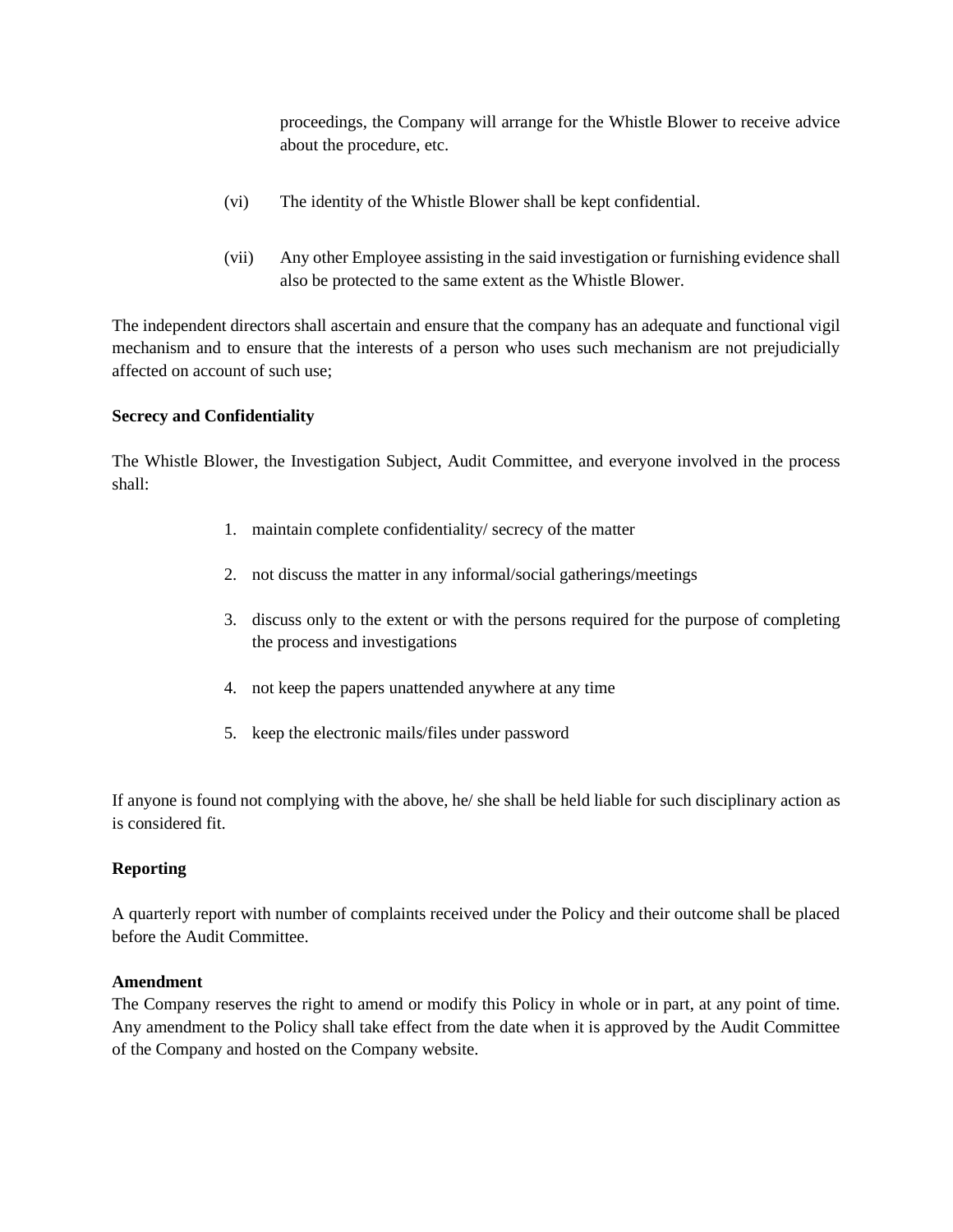## **Form No. MR-3 SECRETARIAL AUDIT REPORT for the Financial Year ended March 31, 2021 [Pursuant to Section 204(1) of the Companies Act, 2013 and rule No.9 of the Companies (Appointment and Remuneration Personnel) Rules, 2014]**

To The Members I POWER SOLUTIONS INDIA LIMITED New No.17, Old No.7/4, Vaigai Street, Besant Nagar, Chennai-600090

We have conducted the secretarial audit of the compliance of applicable statutory provisions and the adherence to good corporate practices by I POWER SOLUTIONS INDIA LIMITED., (hereinafter called the Company). Secretarial Audit was conducted in a manner that provided us a reasonable basis for evaluating the corporate conducts/statutory compliances and expressing our opinion thereon.

Based on our verification of the Company's books, papers, minutes books, forms and returns filed and other records maintained by the Company and also the information provided by the company, its officers, agents and authorized representatives during the conduct of secretarial audit, we hereby report that in our opinion , the Company has, during the audit period covering the financial year ended on 31st March, 2021 complied with the statutory provisions listed hereunder and also that the Company has proper Board-processes and compliance mechanism in place to the extent, in the manner and subject to the reporting made hereinafter:

We have examined the books, papers, minute books, forms and returns filed and other records maintained by the Company for the financial year ended on 31st March, 2021 according to the provisions of:

i. The Companies Act, 2013 (the Act) and the rules made there under.

ii. The Securities Contracts (Regulation) Act, 1956 ('SCRA') and the rules made there under;

iii. The Depositories Act, 1996 and the Regulations and Bye-laws framed there under;

iv. Foreign Exchange Management Act, 1999 and the rules and regulations made there under to the extent of Foreign Direct Investment.

v. The following Regulations and Guidelines prescribed under the Securities and Exchange Board of India Act, 1992 ('SEBI Act'):-

(a) The Securities and Exchange Board of India (Substantial Acquisition of Shares and Takeovers) Regulations, 2011;

(b) The Securities and Exchange Board of India (Prohibition of Insider Trading) Regulations, 2015;

(c) The Securities and Exchange Board of India (Issue of Capital and Disclosure Requirements) Regulations, 2009/2018. (Not applicable to the Company during the audit period);

(d) The Securities and Exchange Board of India (Share Based Employee Benefits) Regulations, 2014. (Not applicable to the Company during the audit period);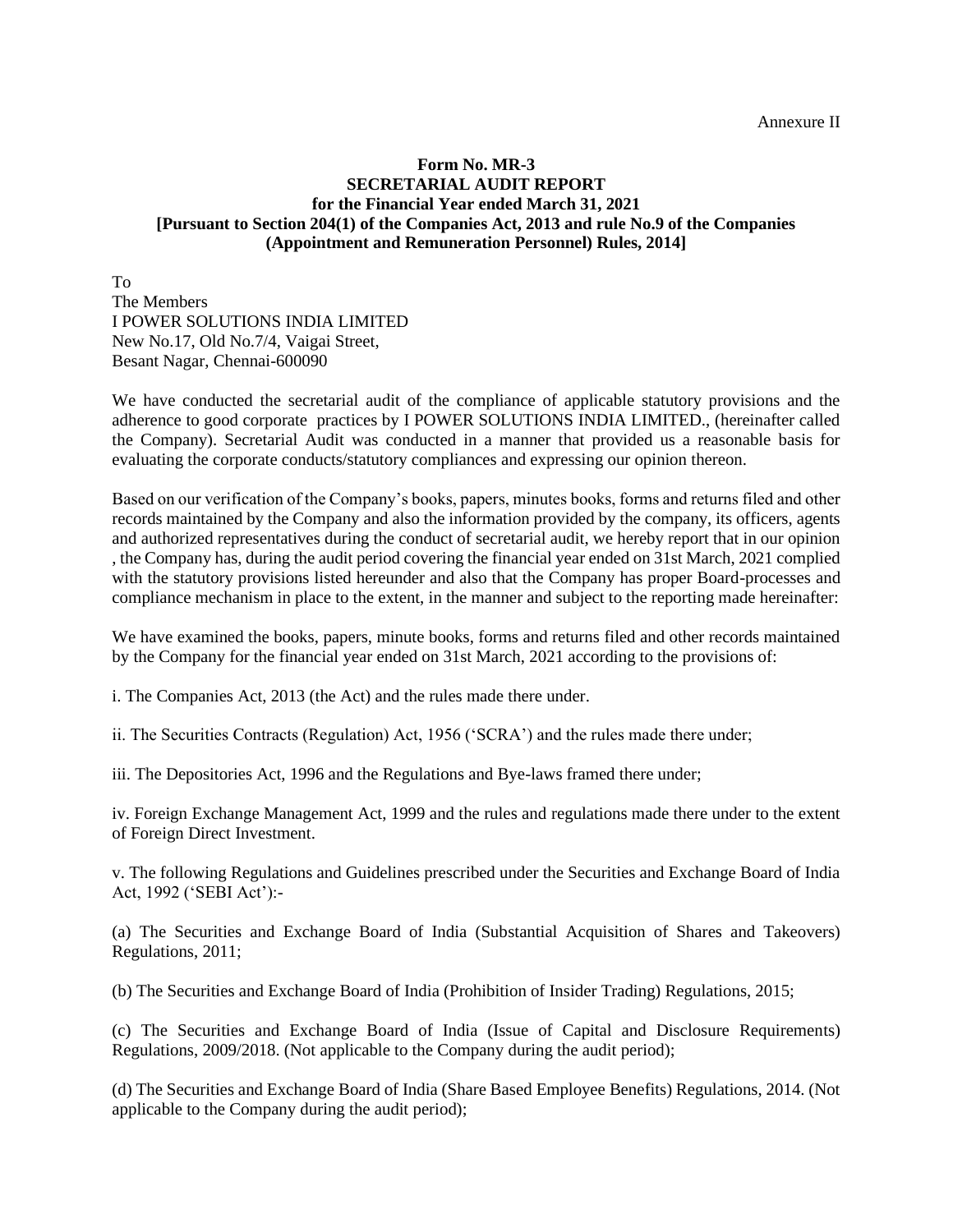(e) The Securities and Exchange Board of India (Issue and Listing of Debt Securities) Regulations, 2008/2018; (Not applicable to the Company during the audit period)

(f) The Securities and Exchange Board of India (Registrars to an Issue and Share Transfer Agents) Regulations, 1993 regarding the Companies Act and dealing with client;

(g) The Securities and Exchange Board of India (Delisting of Equity Shares) Regulations, 2009 (Not applicable to the Company during the audit period); and

(h) The Securities and Exchange Board of India (Buyback of Securities) Regulations, 1998/2018;(Not applicable to the Company during the audit period)

(i) Securities and Exchange Board of India (Listing Obligations and Disclosure Requirements) Regulations, 2015;

We have also examined compliance with the applicable clauses of Secretarial Standards issued by the institute of Company Secretaries of India and Listing Agreements entered into by the Company with BSE Limited.

During the period under review the Company has complied with the provisions of the Act, Rules, Regulations, Guidelines, Standards, etc. mentioned above subject to the following

- 1. Filing of few forms with MCA with additional fees in accordance with the requirements to be met with the applicable provisions of the Act, Rules, Regulations, Guidelines, Standards, etc. mentioned above to the required extent.
- 2. The Company has sent soft copy of notice of Annual General Meeting along with Annual Report for the financial Year ended 31.03.2020 only to those shareholders whose email id was registered with RTA.
- 3. Functional website has not updated with all details.
- 4. It is noted that the Company was not required to comply with the Corporate Governance requirement as per Regulation 15 (2) of Securities and Exchange Board of India (Listing Obligations and Disclosures Requirements) Regulations, 2015 as the paid up equity share capital has not exceeded Rs. 10 Crores and Net worth has not exceeded Rs. 25 Crores as on the last day of the previous financial year as per circular of SEBI bearing number CIR/CFD/POLICY CELL/7/2014 dated 15<sup>th</sup> September 2014.
- 5. The Company has not made certain disclosures in Annual Report which is mandatory under Companies Act, 2013 and Securities and Exchange Board of India (Listing Obligations and Disclosures Requirements) Regulations, 2015, Companies Act, 2013 and Secretarial Standard issued by ICSI.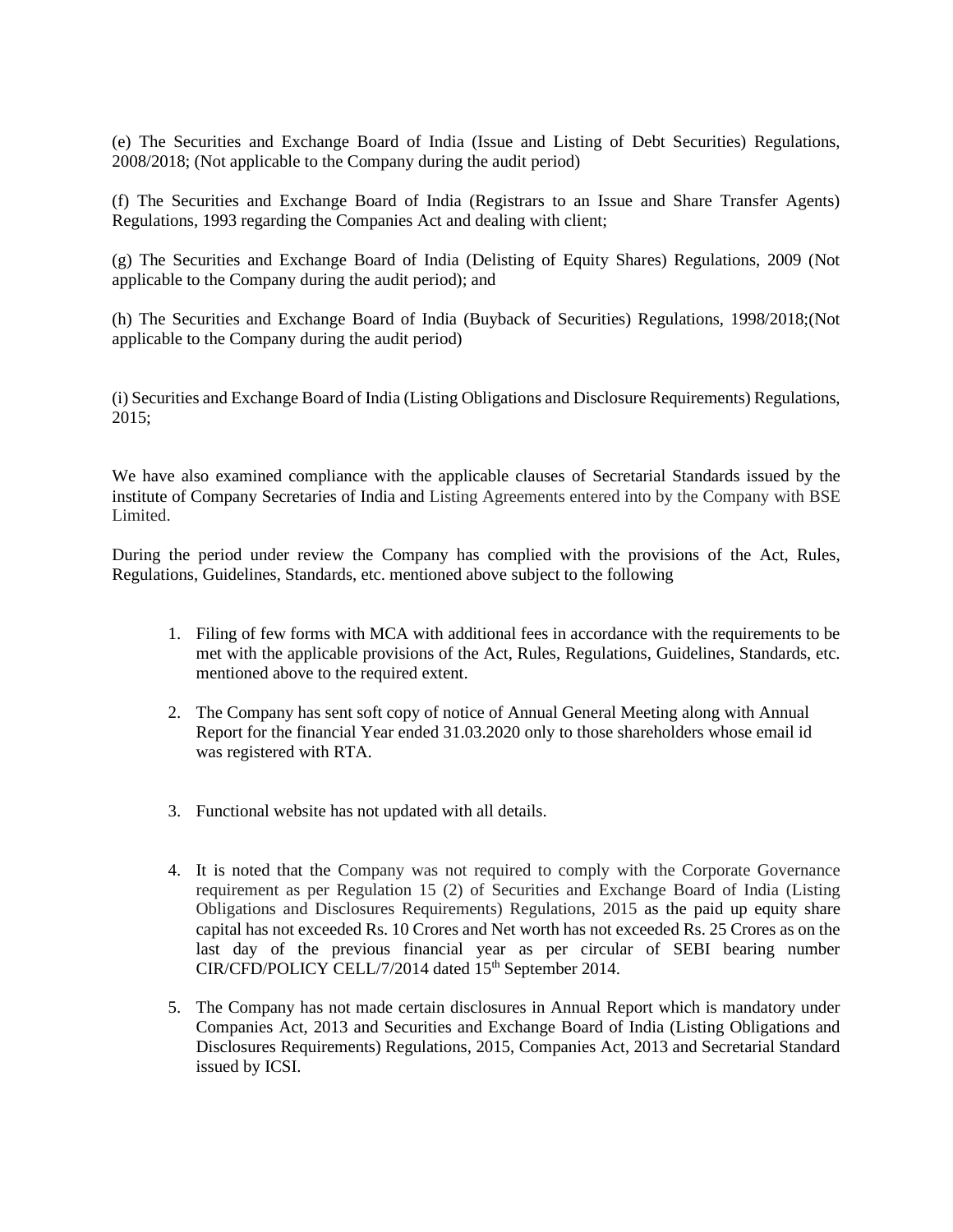- 6. The limited review report and auditor's reports submitted to the stock exchanges on quarterly or annual basis by auditor who is not under peer review process of Institute of Chartered Accountants of India and holds a valid certificate issued by the Peer Review Board of the Institute of Chartered Accountants of India.
- 7. It is observed that the CFO of the Company has purchased the shares in the open market during closure of Trading window under SECURITIES AND EXCHANGE BOARD OF INDIA (PROHIBITION OF INSIDER TRADING) REGULATIONS, 2015. However the transaction limit is inconsiderable.

We further report that, having regard to the compliance system prevailing in the Company and on examination of the relevant documents and records in pursuance thereof, on test-check basis and relied on the representation made by the Company and its Officers for system and mechanism formed by the Company for compliances, the Company has complied with the following laws as applicable specifically to the Company:

\* The information Technologies Act, 2000 and rules made there under

\* Software Technology Parks of India rules and regulations

The list of major heads/ group of Acts, Law and Regulations as applicable to the Company as per management declaration and representation, is mentioned below. In relation to these laws we have relied on the representation made by the Company and its Officers for system and mechanism formed by the Company for compliances under other applicable Acts, Laws and Regulations as applicable to the Company:

- 1. The Sexual Harassment of Women of workplace (Prevention, prohibition and redressal) Act, 2013.
- 2. Labour Laws:
	- i. The Employees Provident Funds and Miscellaneous Provision's Act, 1952.
	- ii. Employees' State Insurance Act, 1948
- iii. Minimum Wages Act, 1946.
- iv. Maternity Benefit Act, 1960
- v. Payment of Bonus Act, 1965
- vi. Labour Laws (Exemption from Furnishing Returns and Maintaining Registers by Certain Establishments) Act, 1988
- vii. Child Labour (Prohibition & Regulation) Act, 1986.
- viii. Equal Remuneration Act, 1976
- ix. Payment of Gratuity Act, 1979

We further report, that the compliance by the Company of applicable financial laws, like direct and indirect tax laws, has not been reviewed in this Audit since the same have been subject to review by statutory financial audit and other designated professionals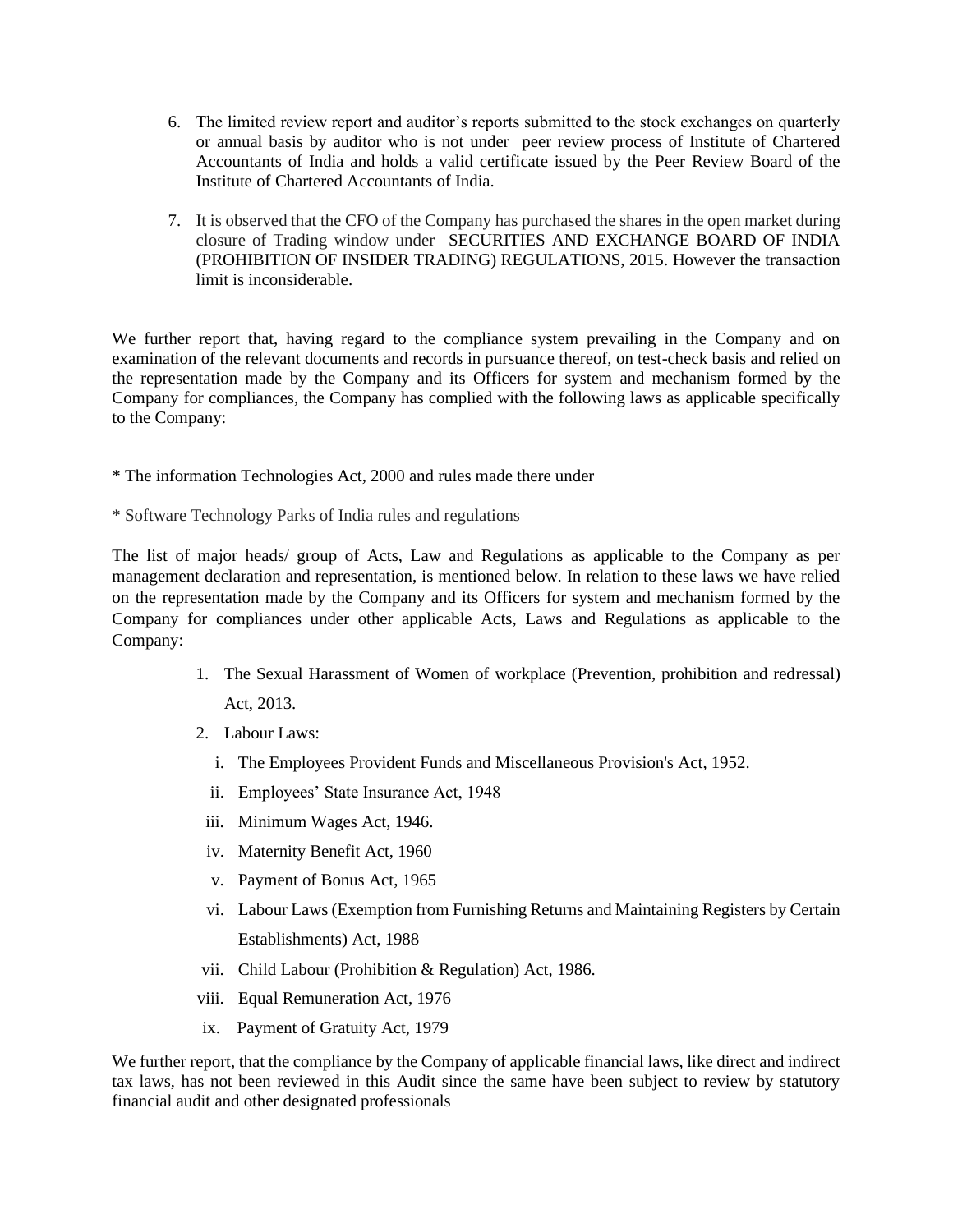We further report that:

The Board of Directors of the Company was constituted with Executive Director, Non-Executive Director and Independent Directors. There were no changes in the composition of the Board of Directors during the period under review. **Since all the Directors are Independent Directors except Mr. V Parandhaman, Managing Director, the provisions relating to section 152 (Director's period of office is liable to determination by retirement of Directors by rotation) could not be complied.**

Adequate notice is given to all directors to schedule the Board Meetings, agenda and detailed notes on agenda were sent at least seven days in advance and in case of shorter notice consent of all directors was obtained and a system exists for seeking and obtaining further information and clarifications on the agenda items before the meeting and for meaningful participation at the meeting.

All the decisions at the Board Meetings and Committee Meetings have been carried out unanimously as recorded in the Minutes of the meetings of the Board of Directors or Committee of the Board, as the case may be.

We further report that:

**We further report that there are systems and processes in the Company to monitor and ensure compliance with applicable laws, rules, regulations and guidelines. The scope of Corporate Compliance mechanism may be strengthened in order to make it commensurate with the size and the nature of the Company's business**.

We further report that during the audit period, except for the following events, there was no event/action having a major bearing on the Company's affairs in pursuance of the above referred laws, rules, regulations, guidelines etc.:

ii. Mrs. Namagiripettai Ramachandran Alamelu (DIN: 02138648) whose appointment as Independent Director expired in terms of Section 149 of the Companies Act, 2013, was appointed as Independent Director for a second term of five consecutive years at the Annual General Meeting held on 24<sup>th</sup> December 2020.

ii. It is observed that the company has obtained approval from Registrar of Companies, Chennai on  $1<sup>st</sup>$ September 2020 granting extension of 3 months for conducting Annual General Meeting. However, the Ministry of Corporate Affairs has granted General Extension till 31.12.2020 for all companies to conduct their Annual General Meeting. Hence the Company has conducted the Annual general Meeting on 24<sup>th</sup> December 2020.

iii. The Company has availed the benefits of circulars issued by MCA and SEBI granting extension of time for filing various forms and returns.

 Sd/-  **SAIMATHY** Place: Chennai Practicing Company Secretary

Date : 06/08/2021

Mem No : 20466

UDIN: A020466C000749634 COP: 16417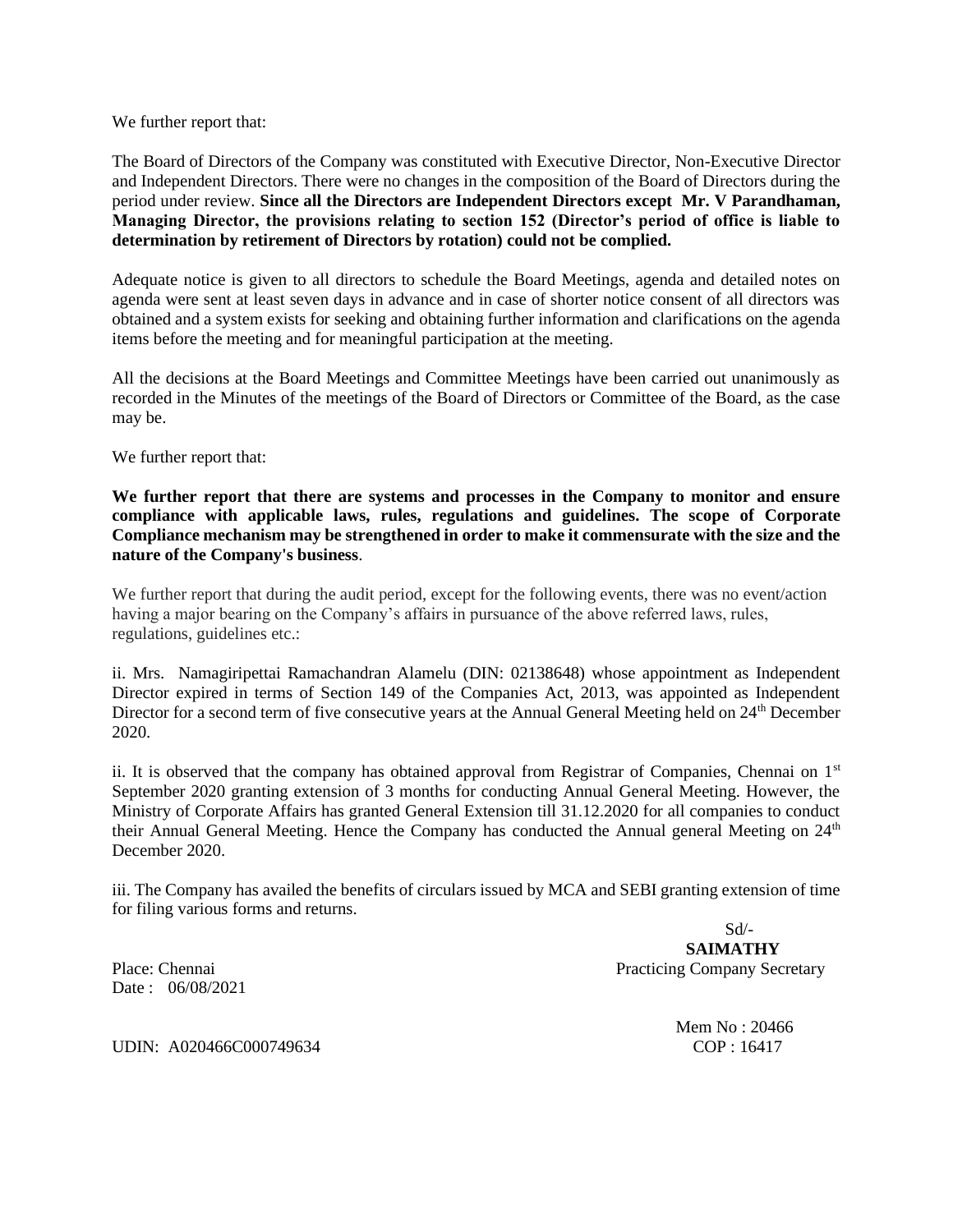### To, The Members I POWER SOLUTIONS INDIA LIMITED

Our report of even date is to be read along with this letter.

1) Maintenance of secretarial record is the responsibility of the management of the company. Our responsibility is to express an opinion on these secretarial records based on our audit.

2) We have followed the audit practices and processes as were appropriate to obtain reasonable assurance about the correctness of the contents of the Secretarial records.The verification was done on test basis to ensure that correct facts are reflected in secretarial records. We believe that the processes and practices, we followed provide a reasonable basis for our opinion.

3) We have not verified the correctness and appropriateness of financial records and Books of Account of the company.

4) Where ever required, we have obtained the Management representation about the compliance of laws, rules and regulations and happening of events etc.

5) The compliance of the provisions of Corporate and other applicable laws, rules, regulations, standards is the responsibility of management. Our examination was limited to the verification of procedures on test basis.

6. The Secretarial Audit report is neither an assurance as to the future viability of the company nor of the efficacy or effectiveness with which the management has conducted the affairs of the company.

7. Due to the ongoing Covid-19 pandemic, we have conducted online verification and examination of records,

as facilitated by the Company for the purpose of issuing this report.

 $Sd$ <sup>-</sup> **SAIMATHY** Place: Chennai Practicing Company Secretary Date : 06/08/2021 Mem No : 20466 COP : 16417

UDIN:  $A020466C000749634$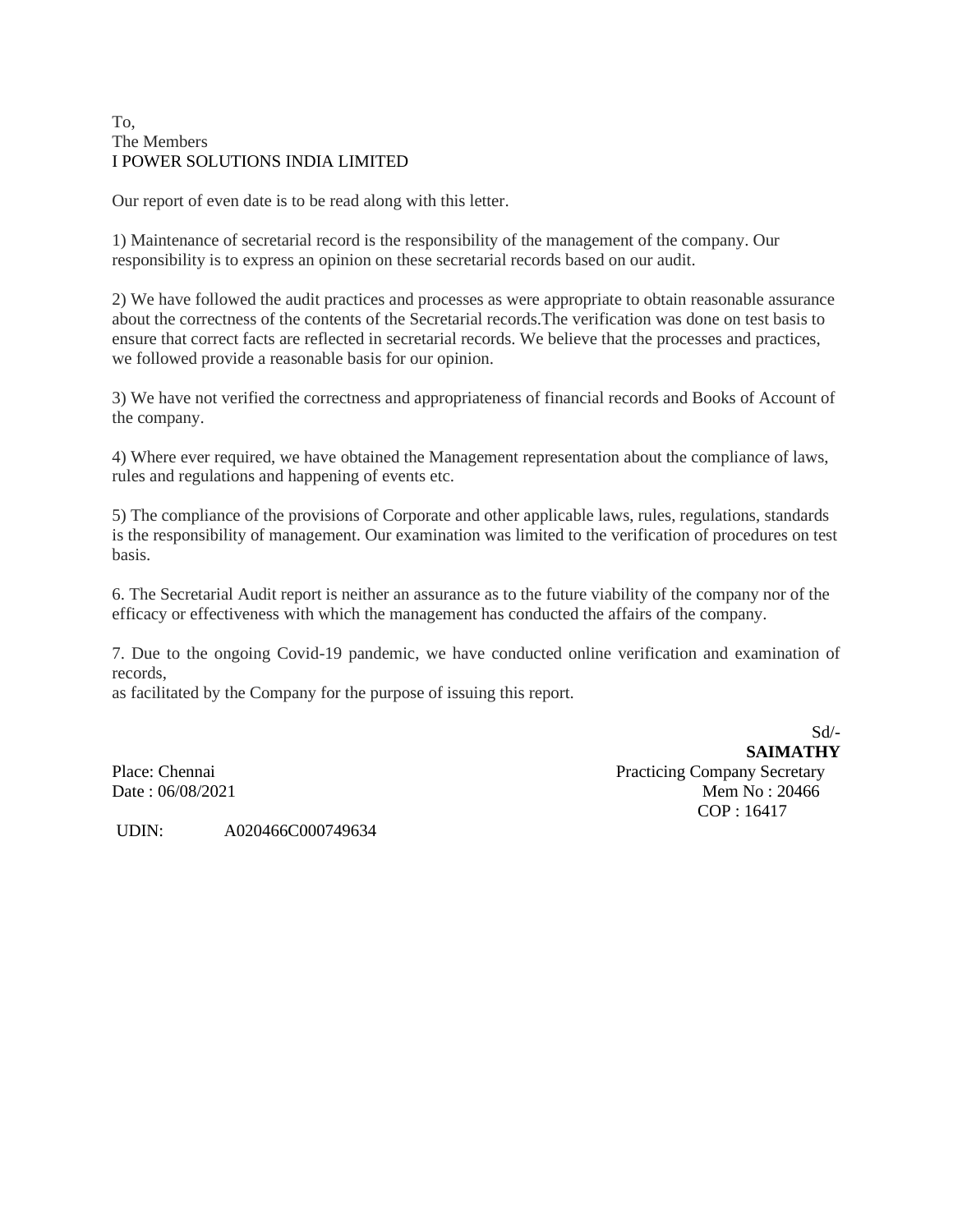#### **Annexure - III**

#### **MANAGEMENT DISCUSSION AND ANALYSIS REPORT**

#### **iPower Solutions India Limited**

#### **CIN L72200TN2001PLC047456**

iPower Solutions India Limited, the leading e-commerce and web related service provider has reported significant results for the year ended 31.03.2021.

#### **PERFORMANCE REPORT**

iPower Solutions India Limited has announced its audited financial results for the year ended 31st March 2021.

iPower Solutions India Limited showed a net profit of Rs. 0.86 for the financial year 2021 as compared to Rs. 0.14 Lacs of previous year 2020.

The Company focuses its training business and proposes to develop its own brand name.

|                          |            | (Rs. in '000) |
|--------------------------|------------|---------------|
|                          |            |               |
| Particulars              | Year ended | Year ended    |
|                          | 31.03.2021 | 31.03.2020    |
| Net Income               | 2,080      | 2,099         |
| <b>Total Expenditure</b> | 1,969      | 2,079         |
| <b>Tax Expenses</b>      | 25         | 5             |
| Net Profit               | 86         | 14            |
| % of Profit growth       | 514        | (92)          |

The Net income from operation for the year ending 31.03.2021 is Rs.20.80 Lacs compared to previous year's figure of Rs. 20.99 Lacs for the year ending 31.03.2020.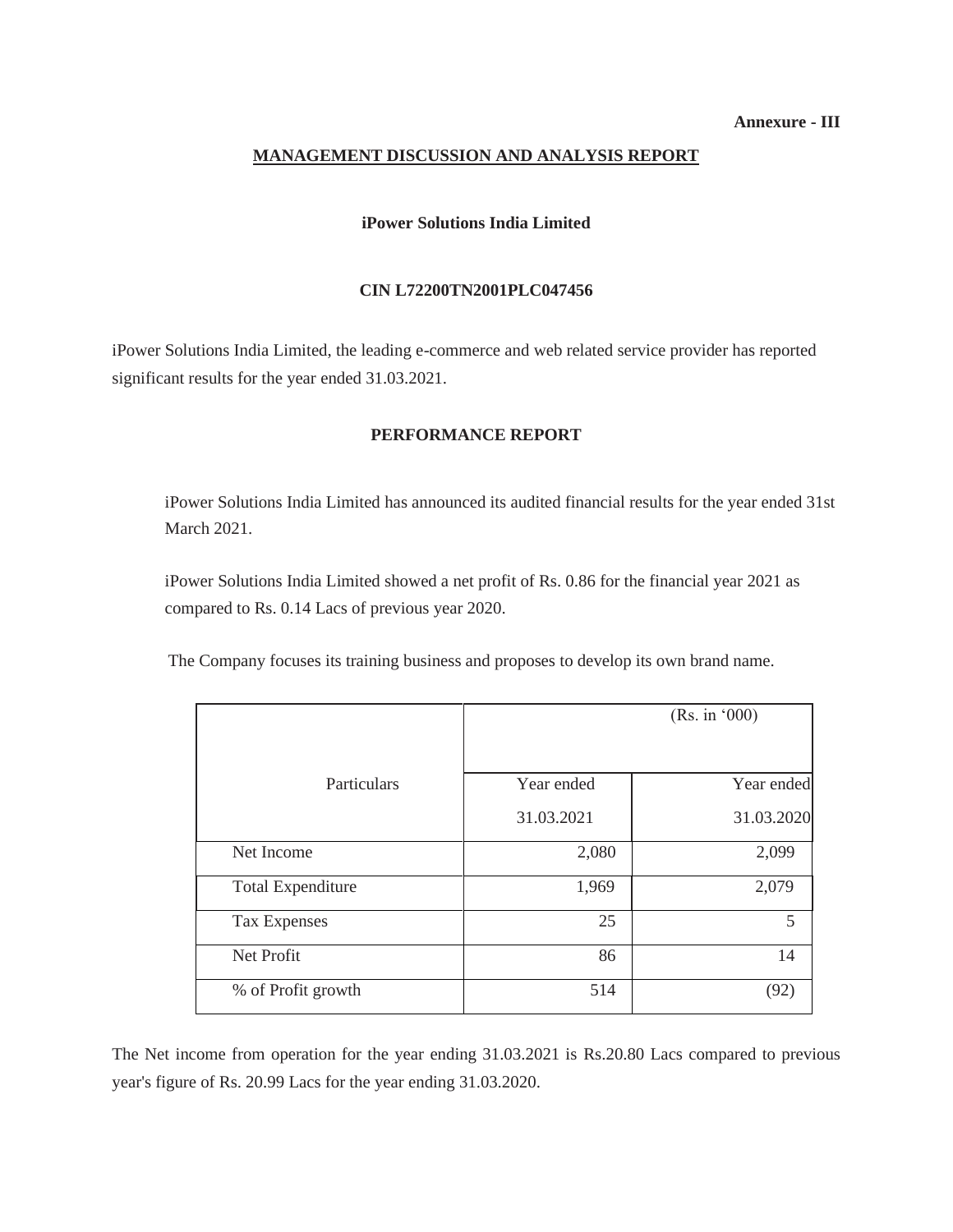The total expenditure for the year ending 31.03.2021 is Rs.19.69 Lacs as compared to previous year's figure of Rs. 20.79 for the year ending 31.03.2020.

The Net profit for the year ending 31.03.2021 is Rs.0.86 Lacs as compared to the previous year figure of Rs. 0.14 Lacs shows increase of 514%

## **Consolidated**

During the year the company on a consolidated basis witnessed an growth in the segments of Software Development & Services, Education & Training and e-Governance; resulting in a turnover of Rs.20.80 Lacs in sales revenue, as compared to Rs 20.99 Lacs in the previous year.

The profit before tax posted for the financial year 2020-21 stood at Rs.1.11. lacs as against Rs.0.19 lacs of previous year, registering decrease of Rs.0.92 lacs

The shares of the Company remain unaltered during the financial year.

## **Review of operations**

There has been some improvement in Gross Income

### **Outlook for the next year**

With the global economy and Indian economy turning around we are hoping for the best.

### **Risks and Concerns**

World wide recession, U.S. Protectionism. Increasing costs

### **Risks Mitigation**

Carefully looking at the opportunities and reduction in the loss.

### **Opportunities and Threats**

Growing IT field. Competition from low cost competitors.

### **Internal control systems**

We have very good internal control system, commensurate with our size.

# **Industrial Relations and Human Resources Management,**

Keeping very good human relationships with the staff and maintaining contacts with the industry.

### **Development of new products**

Always looking for niche areas for product developments in newer technology areas.

### **Cautionary statement**

Competition and size restriction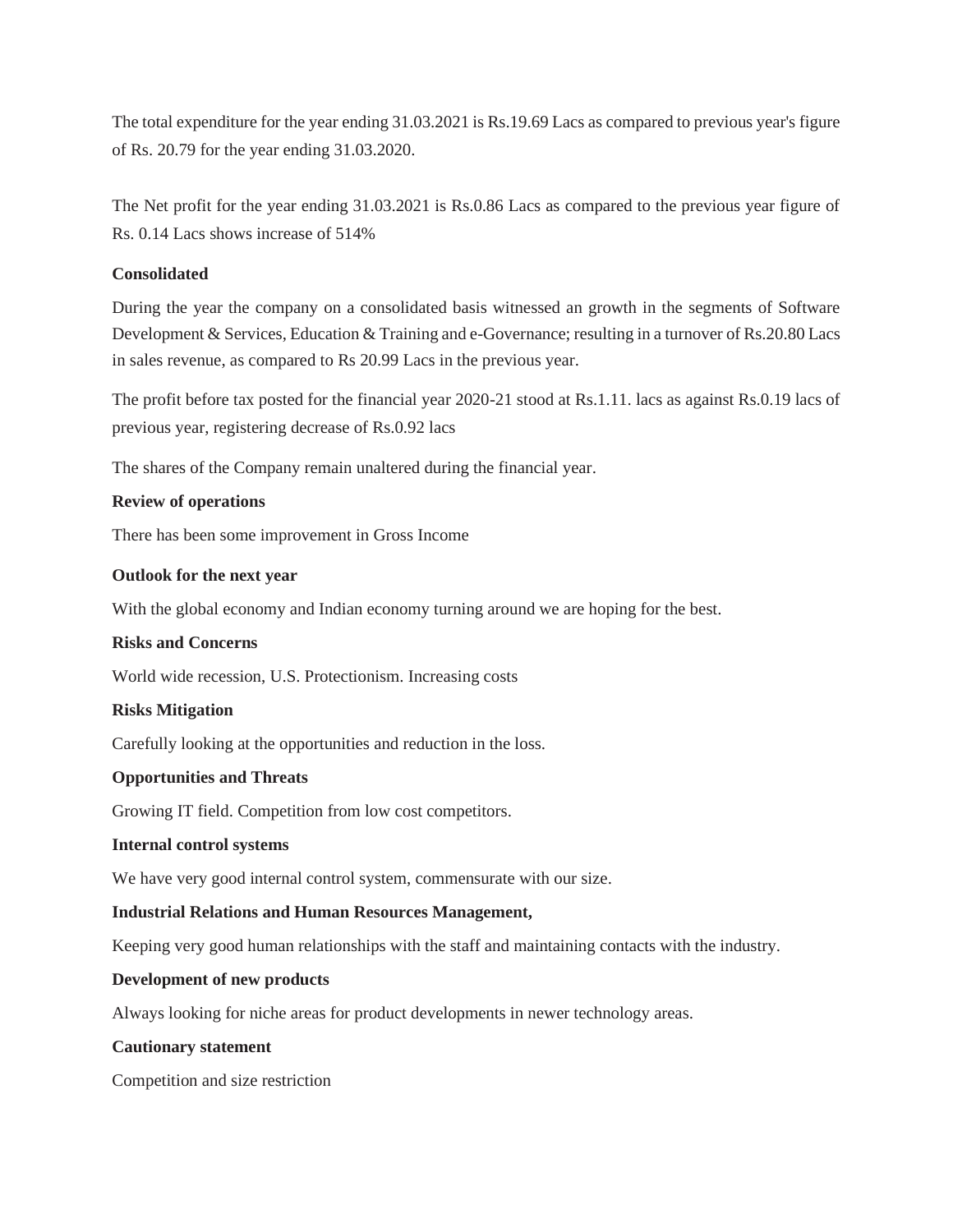#### **Annexure – IV**

#### **CORPORATE GOVERNANCE REPORT**

#### **I Company's Philosophy on code of Corporate Governance**

Corporate Governance is reflected in the manner in which the Company deals with its shareholders, employees, customers as also every other stakeholder including the society in which the Company operates. Your Company is committed towards transparency in all its dealings, adhering to the corporate values and leveraging the corporate values and leveraging the corporate resources in alignment with the benefits to the stakeholders.

The promoters of your Company are committed to moulding Governance with the culture of the Company that is built upon core values, beliefs and ethics.

Your Company's pursuit towards achieving good governance is an ongoing process and it continues to practice corporate Governance of the good standard.

### **II Board of Directors**

The Board of Directors is headed by the Chairman and Managing Director Mr. Venugopalan Parandhaman. The Board consists of eminent persons with considerable professional expertise in various fields such as Administration, Banking, Finance, Engineering, Information Technology, etc. The Board of Directors of the Company has Five Directors with four (including one woman director) independent Non-Executive Directors. The Chairman is an Executive Director and the number of Independent Non-Executive Directors on the Board is more than 50% of the Board Strength at any point of time.

All independent Non-Executive Directors comply with the requirements of the Listing Agreement for being "Independent Directors". Further the Independent Directors have also affirmed that they satisfy all the prescribed requirements for being an Independent Director.

As per the provisions of the Articles of Association of the Company, Mr. V Parandhaman retires by rotation and being eligible offers himself for re-appointment at the forthcoming Annual General Meeting. The Board recommends his re-appointment for consideration of the Shareholders.

The Notice of the Annual General Meeting scheduled to be held on  $16<sup>th</sup>$  September 2021 complies with this requirement.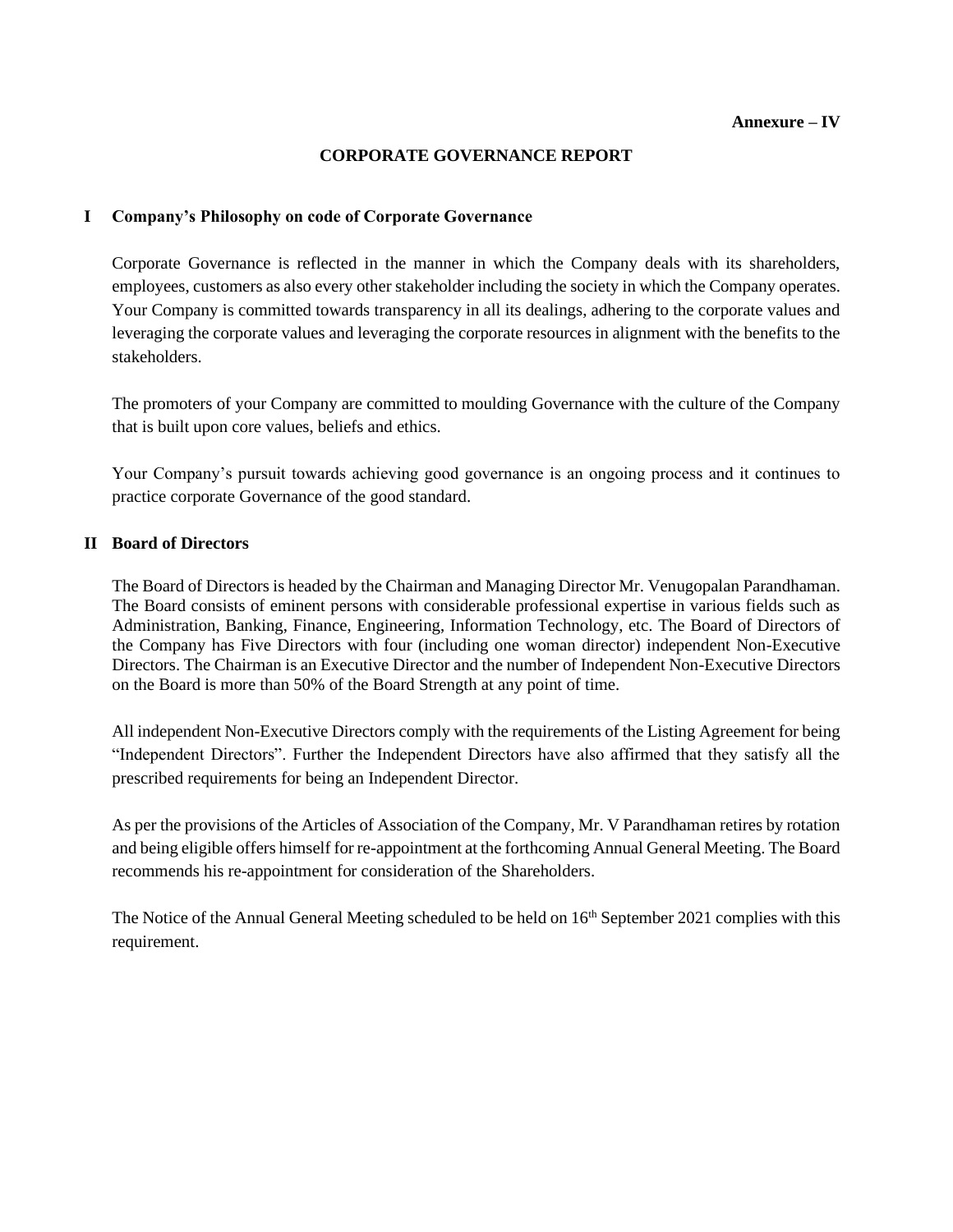# **a) Composition of the Board**

The Composition of the Board of Directors as on March 31, 2021 is given below -

| Name                                | Category                                          | <b>Designation</b>   | <b>Total</b><br>number of<br><b>Committee</b><br>Member-<br>ship in<br>other<br>companies | <b>Total number</b><br>of Committee<br>Chairman-<br>ship in other<br>companies | Directorship in<br>other companies                                                                                                                                                  | <b>No of Shares</b><br>held in the<br>Company |
|-------------------------------------|---------------------------------------------------|----------------------|-------------------------------------------------------------------------------------------|--------------------------------------------------------------------------------|-------------------------------------------------------------------------------------------------------------------------------------------------------------------------------------|-----------------------------------------------|
| Mr. V.Parandhaman<br>00323551       | Promoter<br>Director                              | Chairman<br>cum M. D |                                                                                           |                                                                                | Yali<br>Technologies<br>Private Limited                                                                                                                                             | 31,17,431                                     |
| Mr. D. Ravichandra<br>Babu 00016326 | Independent<br>Non-Executive<br>Director          | Director             |                                                                                           |                                                                                | M/s. Mitta<br>Investment<br><b>Services Private</b><br>Limited                                                                                                                      | 4,550                                         |
| Mr. K. Bhaskaran<br>01952820        | Independent<br>Non-Executive<br>Director          | Director             |                                                                                           |                                                                                | M/s. Bilvac<br>Techno<br>Management (P)<br>Ltd.                                                                                                                                     | $-$                                           |
| Mr. R.Jayaprakash<br>02138581       | Independent<br>Non-Executive<br>Director          | Director             |                                                                                           |                                                                                | M/s. Maxworth<br>Home Limited<br>M/s K - Soft<br><b>Systems Limited</b><br>Vidyabharathi<br>Innovative<br><b>Business And</b><br>Educational<br><b>Solutions Private</b><br>Limited | $-$                                           |
| Mrs. N R Alamelu<br>02138648        | Independent<br>Non-Executive<br>Woman<br>Director | Director             |                                                                                           |                                                                                | M/s.K Soft<br><b>Systems Private</b><br>Limited                                                                                                                                     | --                                            |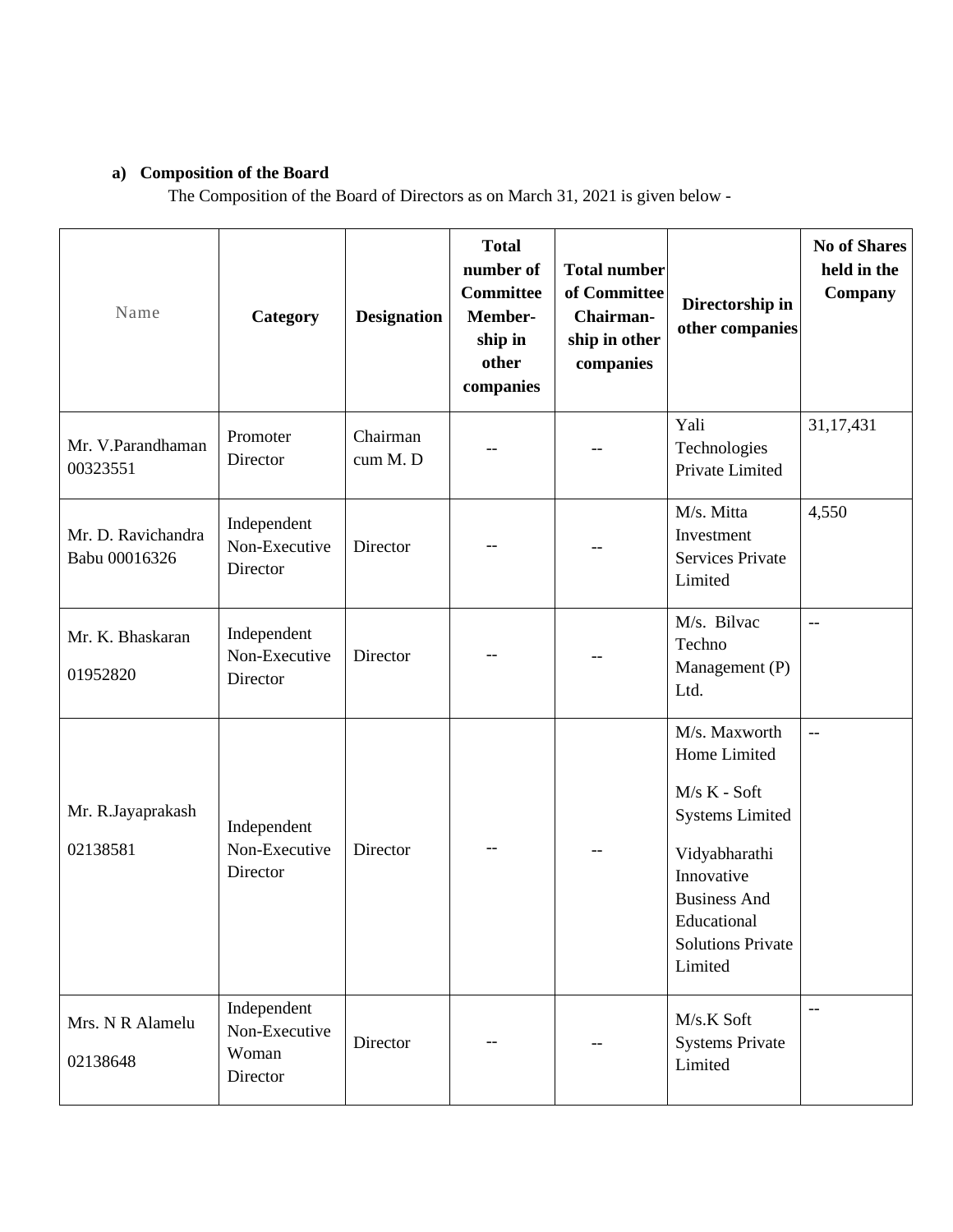The Board has identified the following skill set with reference to its business and industry which are available with the Board:

| Name of Director        | Expertise in specific functional area              |
|-------------------------|----------------------------------------------------|
| Mr. V.Parandhaman       | Strategic Planning & Executive Decision            |
|                         | making.                                            |
| Mr. D. Ravichandra Babu | Accounts, Finance and Management                   |
| Mr. K. Bhaskaran        | Software, Development and Web designing            |
| Mr. R. Jayaprakash      | Corporate head and as an IT entrepreneur in        |
|                         | Software development                               |
| Mrs. N R Alamelu        | Head of the Educational Institution. Currently she |
|                         | is the Principal of Aarupadai Veedu Institute of   |
|                         | Technology, Chennai                                |
|                         |                                                    |

#### **Relationship among Directors**

Except Mr. Jayaprakash and Mr. Namagiripettai Ramachandran Alamelu, none of the Directors are related to one another.

### **(b) Board Procedure**

A detailed Agenda folder is sent to each Director in advance of Board and Committee Meetings. To enable the Board to discharge its responsibilities effectively, the Chairman apprises the Board at every Meeting of the overall performance of the Company. The Board also reviews strategy and business plans, annual operating and capital expenditure budgets, compliance reports of all laws applicable to the Company, as well as steps taken by the Company to rectify instances of non-compliances, review of major legal issues, minutes of the Board Meetings, Company's adoption of quarterly / half-yearly / annual results, minutes of Meeting of Audit and other Committees of the Board and information on recruitment of officers just below the Board level, including the Compliance officer.

# **(C ) Number of Board Meetings, attendance record of the Directors at Meeting of the Board and at the Annual General Meeting**

The Board of Directors met 4 times during this financial year on  $21<sup>st</sup>$  May 2020,  $28<sup>th</sup>$  July 2020,  $6<sup>th</sup>$ November 2020 and 18<sup>th</sup> January 2021. The intervening gap between the meetings was within the period prescribed under the Companies act, 2013. The Board of Directors has passed a Circular Resolution on 19th August 2020.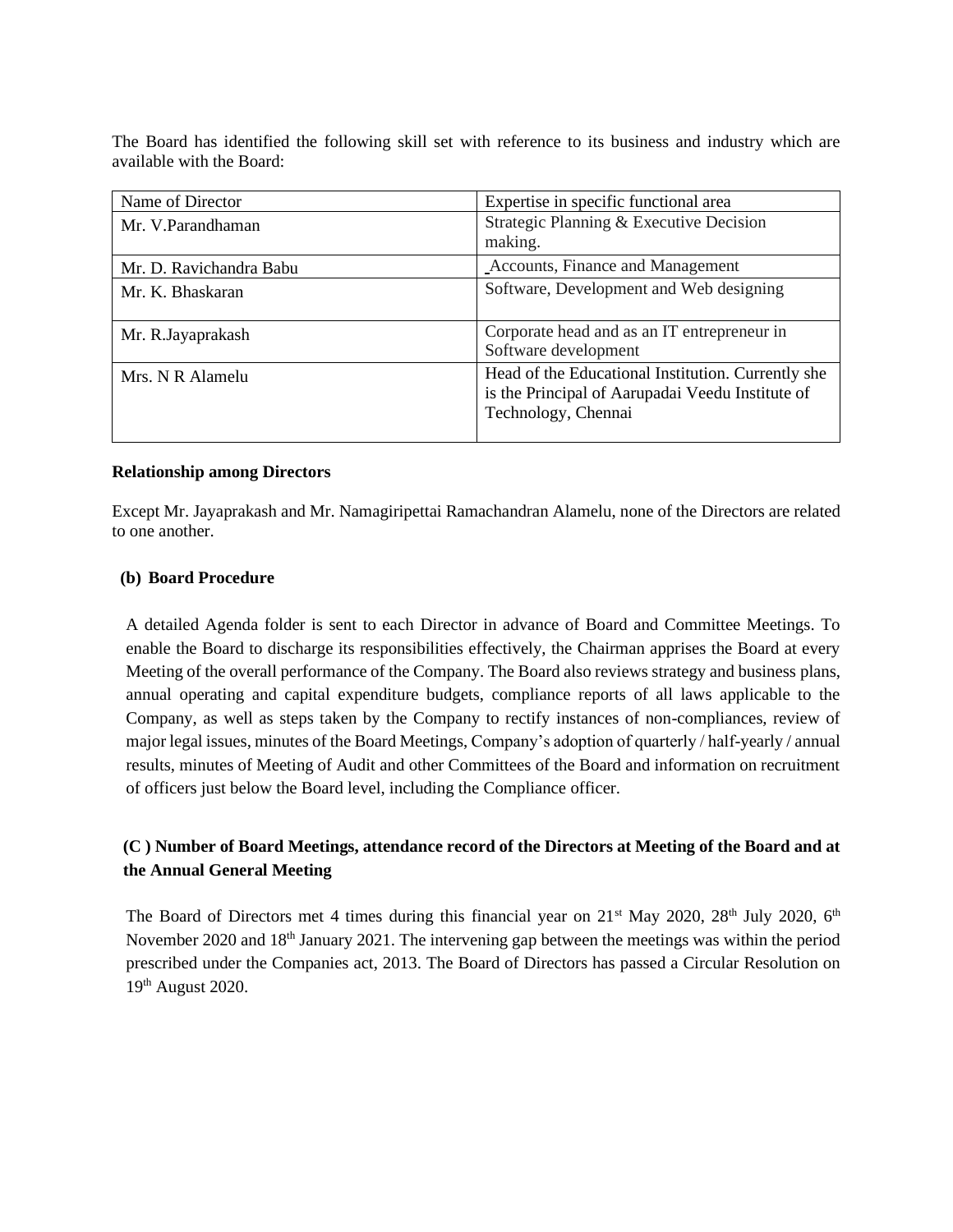The attendance of the Directors at these Meetings is as under:

| Name                   | <b>Board</b><br>Meetings<br>held during<br>the year | Board<br>Meetings<br>attended<br>during<br>the<br>year | Attendance at the last<br>AGM held on<br>24/12/2020<br>(yes/No) |
|------------------------|-----------------------------------------------------|--------------------------------------------------------|-----------------------------------------------------------------|
| Mr. V. Parandhaman     | 4                                                   |                                                        | Yes                                                             |
| Mr. D.Ravichandra Babu |                                                     |                                                        | <b>Yes</b>                                                      |
| Mr. K.Bhaskaran        |                                                     |                                                        | Yes                                                             |
| Mr. R. Jayaprakash     | 4                                                   | $\overline{4}$                                         | <b>Yes</b>                                                      |
| Mrs. N.R.Alamelu       |                                                     |                                                        | Yes                                                             |

The Thirty fifth Annual General Meeting of the company was held on 24<sup>th</sup> December 2020.

## **d) Code of Conduct**

- i. The Board will lay down a code of conduct for all Board members and senior management of the company. The code of conduct has been communicated to the Directors.
- ii. All Board members and senior management personnel shall affirm compliance with the code on an annual basis.

**Explanation:** For this purpose, the term "Senior Management" shall mean personnel of the company who are members of its core management team excluding Board of Directors. Normally, this would comprise all members of management one level below the executive directors, including all functional heads.

### **III Committees of the Board**

# **(a) AUDIT COMMITTEE**

- (i) Brief description of terms of reference.
- (ii) Composition & qualification, name of members and Chairman.
- (iii)Meetings and attendance during the year.

### **(i) Brief description of terms of reference**

The terms of reference of the Audit Committee are as per Regulation 18 of SEBI (Listing Obligations and Disclosure Requirements) Regulations, 2015 read with Section 177 of the Companies Act, 2013 and includes such other functions as may be assigned to it by the Board from time to time.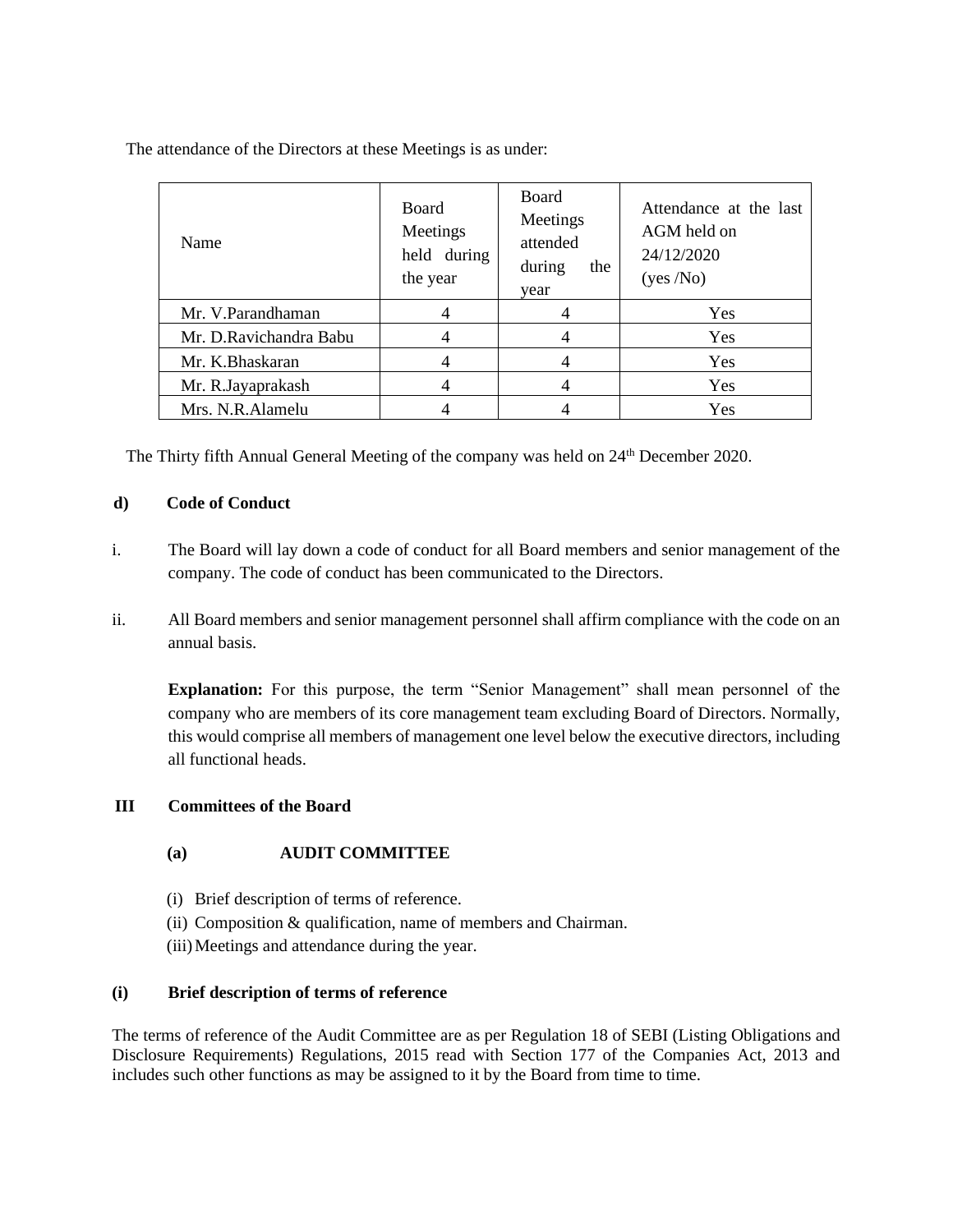The Audit Committee reviews, acts and reports to the Board of Directors with respect to;

1. Oversight of the company's financial reporting process and the disclosure of its financial information to ensure that the financial statement is correct, sufficient and credible.

2. Recommending to the Board, the appointment, re-appointment and, if required, the replacement or removal of the statutory auditor and the fixation of audit fees.

3. Approval of payment to statutory auditors for any other services rendered by the statutory auditors.

4. Reviewing, with the management, the annual financial statements before submission to the board for approval, with particular reference to

i) Matters required to be included in the Director's Responsibility Statement to be included in the Board's report in terms of clause (c) of sub-section 3 of Section 134 of the Companies Act, 2013.

ii) Changes, if any, in accounting policies and practices and reasons for the same.

iii) Major accounting entries involving estimates based on the exercise of judgment by management.

iv) Significant adjustments made in the financial statements arising out of audit findings.

v) Compliance with listing and other legal requirements relating to financial statements.

vi) Disclosure of any related party transactions.

vii) Review of draft Auditors Report, in particular qualifications / remarks / observations made by the Auditors on the

financial statements.

viii) Management Discussion and Analysis of financial conditions and result of operations.

5. Review of Statement of significant related party transactions submitted by the management.

6. Review of management letters/letters of internal control weaknesses issued by the statutory auditors.

7. Review of internal audit reports relating to internal control weaknesses.

8. Review of appointment, removal and terms of remuneration of the Chief Internal Auditor.

9. Reviewing, with the management, the quarterly financial statements before submission to the Board for approval.

10. Review of the financial statements of subsidiary Companies.

11. Review and monitor the auditor's independence and performance and effectiveness of audit process.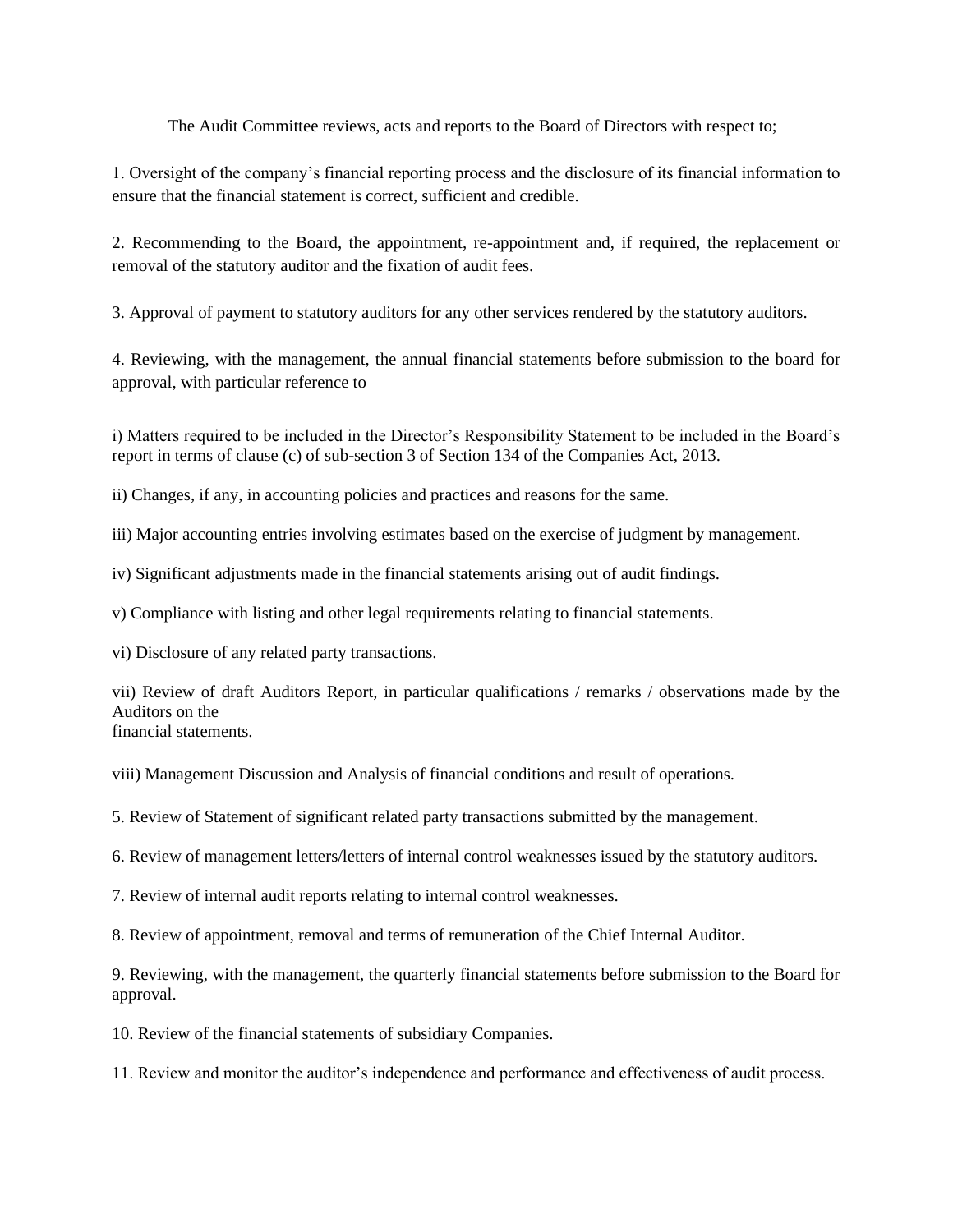12. Approval or any subsequent modification of transactions of the company with related parties.

13. Scrutiny of inter-corporate loans and investments.

14. Valuation of undertakings or assets of the Company, wherever it is necessary.

15. Evaluation of internal financial controls and risk management systems.

16. To look into the reasons for substantial defaults in the payment to the shareholders (in case of nonpayment of declared dividends) and creditors.

17. Reviewing, with the management, the statement of uses / application of funds raised through an issue (public issue, rights issue, preferential issue, etc.), the statement of funds utilized for purposes other than those stated in the offer document/prospectus/notice and the report submitted by the monitoring agency monitoring the utilization of proceeds of a public or rights issue and making appropriate recommendations to the Board to take up steps in this matter.

18. Reviewing, with the management, performance of statutory and internal auditors, adequacy of the internal control

systems.

19. Reviewing the adequacy of internal audit function, if any, including the structure of the internal audit department, staffing and seniority of the official heading the department, reporting structure coverage and frequency of internal audit.

20. Discussion with internal auditors of any significant findings and follow up there on.

21. Reviewing the risk management policies, practices and the findings of any internal investigations by the internal auditors into matters where there is suspected fraud or irregularity or a failure of internal control systems of a material nature and reporting the matter to the Board.

22. Discussion with statutory auditors before the audit commences, about the nature and scope of audit as well as post-audit discussion to ascertain any area of concern.

23. To review the functioning of the Whistle Blower Mechanism.

24. Approval of appointment / reappointment / remuneration of CFO (or any other person heading the finance function or discharging that function) after assessing the qualifications, experience & background etc. of the candidate.

25. Carrying out any other function as may be mentioned in the terms of reference of the Audit Committee. 26. Quarterly statements of deviation(s) including report of monitoring agency, if applicable, submitted to stock exchange(s) in terms of Regulation 32(1).

27. Annual statements of funds utilized for purposes other than those stated in the offer document/ prospectus/notice in terms of Regulation 32(7)..

The Audit Committee discharges its functions and obligations on regular basis and on the occurrence of the events.

Though the financial results are sent to the Audit Committee and the Board at the same time, the Audit Committee reviews the audited quarterly, half-yearly and yearly financial results with the management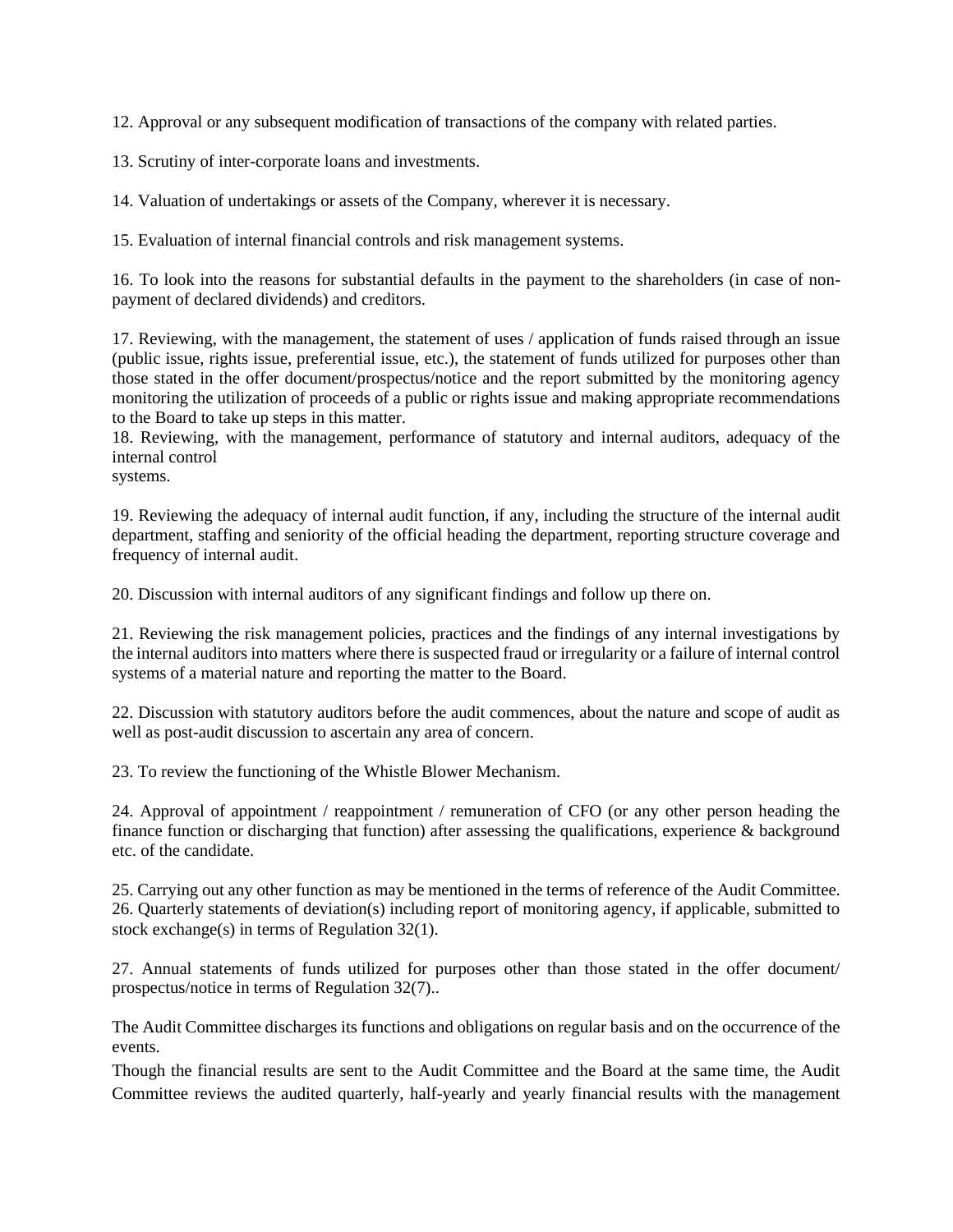before submitting them to the Board for its consideration and approval. The Chairman of the Audit Committee is present at the Annual General Meeting.

### **Powers of the Audit Committee includes:**

- 1. To investigate any activity within its terms of reference.
- 2. To seek information from any employee.
- 3. To obtain outside legal or other professional advice.
- 4. To secure attendance of outsiders with relevant expertise, if it considers necessary.
- (ii) Composition & Qualification

The Company has a qualified and independent Audit Committee comprising of Four directors as members of which Two-thirds of the members are independent directors. All members of audit committee are financially literate with the Chairman of the Committee having the experience in finance, accounting, having requisite professional certification in accounting, financial management experience.

None of the members receive, directly or indirectly, any consulting, advisory or compensator fees from the Company other than their remuneration as a Director.

| Mr. R. Jayaprakash      | Chairman |
|-------------------------|----------|
| Mr. V. Parandhaman      | Member   |
| Mr. K.Bhaskaran         | Member   |
| Mr. D. Ravichandra Babu | Member   |

(iii) Meetings and Attendance for the year ended 2020-21

The audit committee met 4 times during the year ended  $31<sup>st</sup>$  March, 2021. The Meetings held during the year were on  $21^{st}$  May 2020,  $28^{th}$  July 2020,  $6^{th}$  November 2020 and  $18^{th}$  January 2021.

| Name of Director        | No. of Meetings | Meetings attended |
|-------------------------|-----------------|-------------------|
| Mr. R. Jayaprakash      |                 |                   |
| Mr. V. Parandhaman      |                 |                   |
| Mr. K.Bhaskaran         |                 |                   |
| Mr. D. Ravichandra Babu |                 |                   |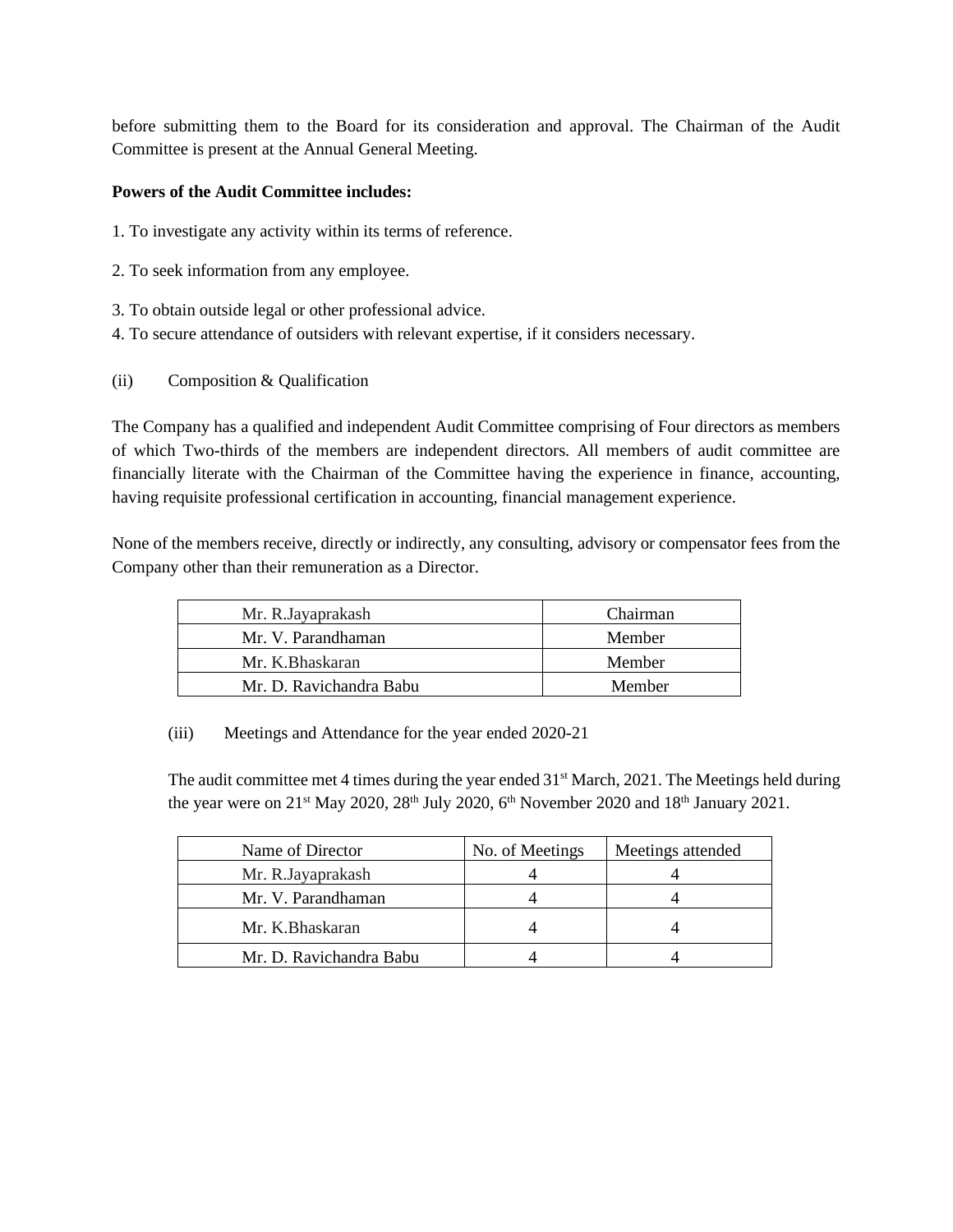### **(b) SHAREHOLDERS / INVESTORS GRIEVANCES COMMITTEE**

The Stakeholders Relationship Committee has been formed in compliance of Regulation 20 of SEBI (Listing Obligations and Disclosure Requirements) Regulations, 2015 and pursuant to Section 178 of the Companies Act, 2013 comprising of Four directors including 3 Independent Non-Executive Directors. The status on complaints is reported to the Board of Directors as an agenda item.

The Committee specifically looks into redressing of shareholders' and investors' complaints such as:

a. Redressal of grievances of shareholders, debenture holders and other security holders.

b. Transfer and transmission of securities.

c. Dealing with complaints related to transfer of shares, non-receipt of declared dividend, non-receipt of Balance Sheet etc.

d. Issuance of duplicate shares certificates.

e. Review of dematerialization of shares and related matters.

f. Performing various functions relating to the interests of shareholders/investors of the Company as may be required under the provisions of the Companies Act, 2013, SEBI (LODR) Regulations, 2015 with the Stock Exchanges and regulations/guidelines issued by the SEBI or any other regulatory authority In order to expedite the process and for effective resolution of grievances/complaints, the Committee has delegated powers to the Registrar and Share Transfer Agents to redress all complaints/grievances/enquiries of the shareholders/investors. It redresses the grievances/ complaints of shareholders/investors under the supervision of Compliance Officer of the Company.

The Committee, along with the Registrars and Share Transfer Agents of the Company follows the policy of attending to the complaints, if any, within seven days from the date of its receipt.

### **Composition of Shareholders / Investors Grievances Committee**

|                        | Member, Non-Executive -      |  |
|------------------------|------------------------------|--|
| Mr. K Bhaskaran        | <b>Independent Director</b>  |  |
| Mr. R Jayaprakash      | Member, Non-Executive -      |  |
|                        | <b>Independent Director</b>  |  |
|                        | Chairman, Non-Executive -    |  |
| Mr. D Ravichandra Babu | <b>Independent Director</b>  |  |
| Mr. V Parandhaman      | Member, Executive - Director |  |

Members of the Committee are: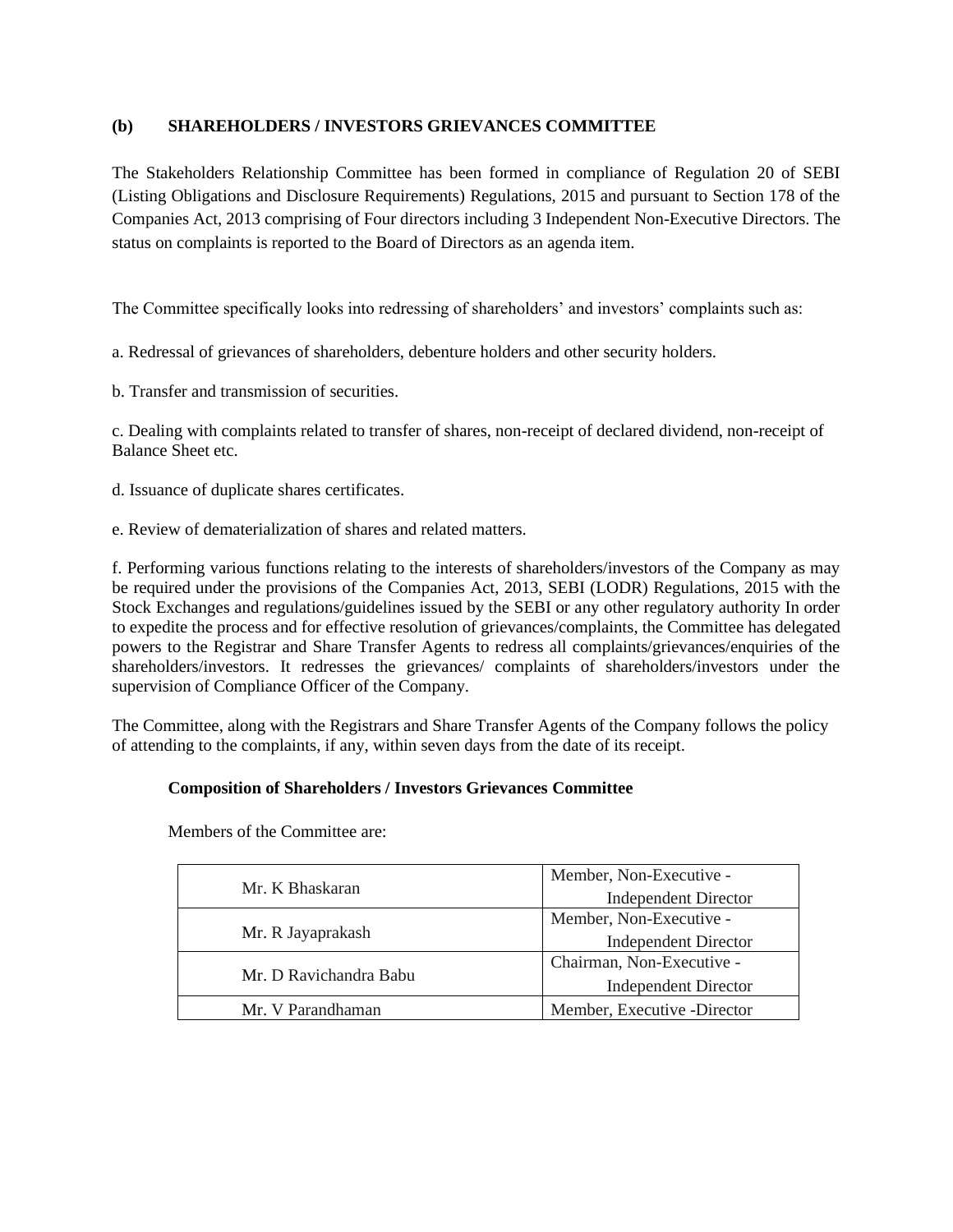The Shareholders / Investors Grievances Committee met 4 times during the year ended 31st March 2021. The Meetings held during the year were on  $28<sup>th</sup>$  July 2020 and  $18<sup>th</sup>$  January 2021.

| Name of Director       | No. of<br>Meetings | Meetings<br>attended |
|------------------------|--------------------|----------------------|
| Mr. K. Bhaskaran       |                    |                      |
| Mr. D Ravichandra Babu |                    |                      |
| Mr. V. Parandhaman     | 2                  |                      |
| Mr. Jayaprakash        |                    |                      |
| Mr. V Parandhaman      |                    |                      |

The committee oversees performance of the Registrar and Share transfer agents of the company and recommends measures for overall improvement in the quality of investor services.

# **(c) NOMINATION AND REMUNERATION COMMITTEE:**

.

The Nomination and Remuneration Committee has been formed in compliance of Regulation 19 of SEBI (Listing Obligations and Disclosure Requirements) Regulations, 2015 and pursuant to Section 178 of the Companies Act, 2013 comprising of 3 Independent Non-Executive Directors.

**i Power's** remuneration policy is based on three principles: *pay for responsibility*, *pay for performance and potential* and *pay for growth*. The Company's remuneration committee is vested with all the necessary powers and authority to ensure appropriate disclosure on the remuneration of the Whole-Time Directors and to deal with all elements of remuneration package of all such Directors.

| <b>Name of the Director</b> | Category                    | No. of Meetings held<br>during the Year | No.<br>of<br>meetings<br><b>Attended</b> |
|-----------------------------|-----------------------------|-----------------------------------------|------------------------------------------|
|                             |                             |                                         |                                          |
| K Bhaskaran                 | Chairman,<br>Non- $\vert$ 2 |                                         | 2                                        |
|                             | Executive - Independent     |                                         |                                          |
|                             | Director                    |                                         |                                          |
| R Jayaprakash               | Member,<br>Non- $\vert$ 2   |                                         | 2                                        |
|                             | Executive - Independent     |                                         |                                          |
|                             | Director                    |                                         |                                          |
| D Ravichandra Babu          | Member,<br>Non-             | 2                                       | 2                                        |
|                             | Executive - Independent     |                                         |                                          |
|                             | Director                    |                                         |                                          |

Details on composition of the Nomination and Remuneration Committee and the attendance by each Member of the Committee are as under: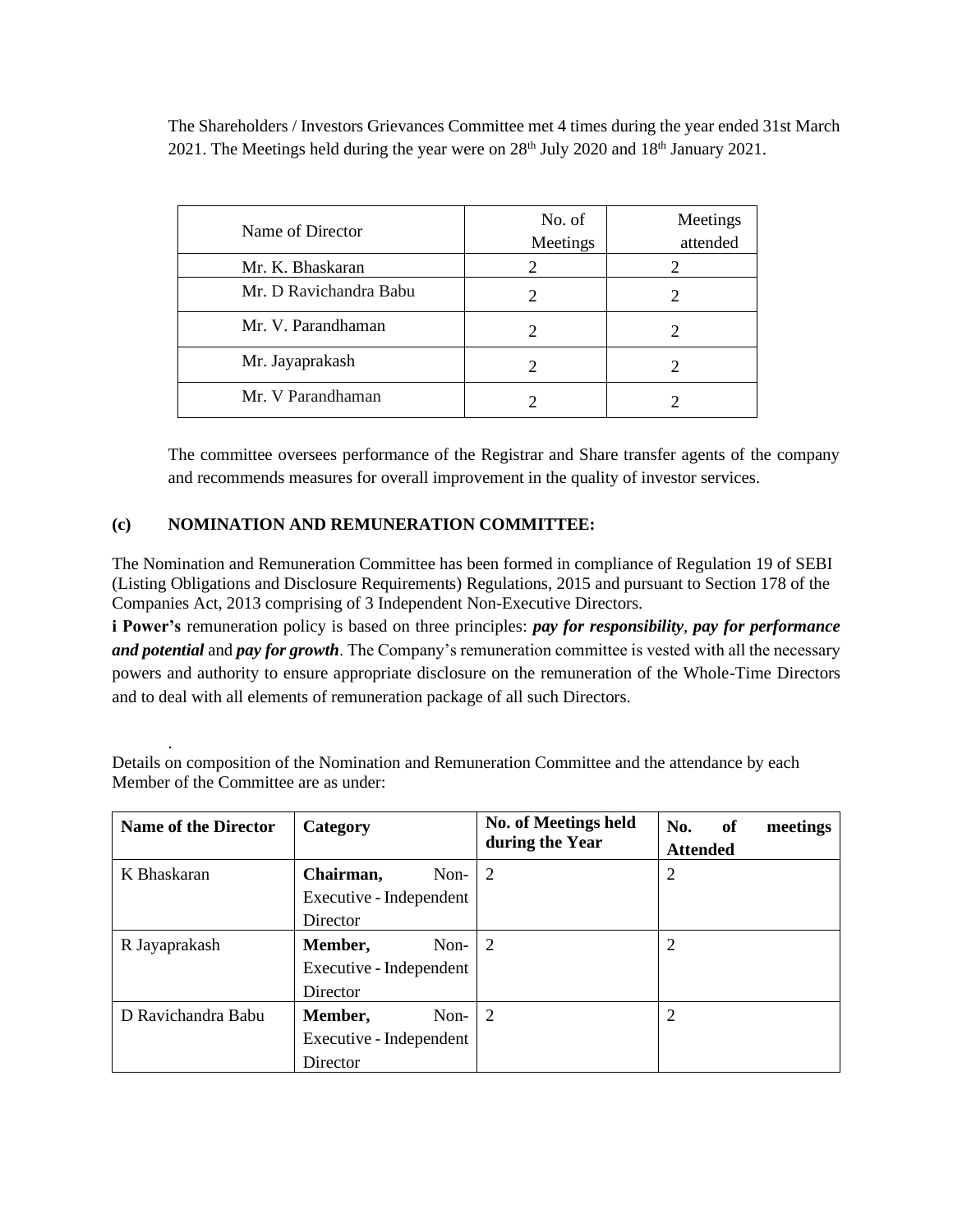#### **Meetings of Nomination and Remuneration Committee:**

The committee met 2 times during the year ended  $31<sup>st</sup>$  March, 2021. The Meetings held during the year were on 28<sup>th</sup> July 2020 and 18<sup>th</sup> January 2021.

The main object of this Committee is to identify persons who are qualified to become directors and who may be appointed in senior management of the Company, recommend to the Board their appointment and removal and shall carry out evaluation of every Director's performance, recommend the remuneration package of both the Executive and the Non-Executive Directors on the Board and also the remuneration of Senior Management, one level below the Board. The Committee reviews the remuneration package payable to Executive Director(s) and recommends to the Board the same and acts in terms of reference of the Board from time to time.

#### **Terms of reference:**

The terms of reference of the Nomination and Remuneration Committee are as under:

1. Formulation of the criteria for determining qualifications, positive attributes and independence of a director and recommend to the Board a policy, relating to the remuneration of the directors, key Managerial Personnel and other employees.

2. Formulation of criteria for evaluation of Independent Directors and the Board.

3. Devising a policy on Board diversity.

4. Identifying persons who are qualified to become directors and who may be appointed in senior management in

accordance with the criteria laid down, and recommend to the Board their appointment and removal.

5. To recommend/review remuneration of Key Managerial Personnel based on their performance and defined assessment criteria.

6. To decide on the elements of remuneration package of all the Key Managerial Personnel i.e. salary, benefits, bonus, stock options, pensions etc.

7. Recommendation of fee / compensation if any, to be paid to Non-Executive Directors, including Independent Directors of the Board.

8. Payment / revision of remuneration payable to Managerial Personnel.

9. While approving the remuneration, the committee shall take into account financial position of the Company, trend in the industry, qualification, experience and past performance of the appointee.

10. The Committee shall be in a position to bring about objectivity in determining the remuneration package while striking the balance between the interest of the Company and shareholders.

11. Any other functions / powers / duties as may be entrusted by the Board from time to time.

The Company has adopted a policy relating to the remuneration for Directors, Key Managerial Personnel and other employees of the Company which is disclosed on the website of the Company www.avantel.in. The Company has paid only Sitting Fee during the Financial Year 2018-19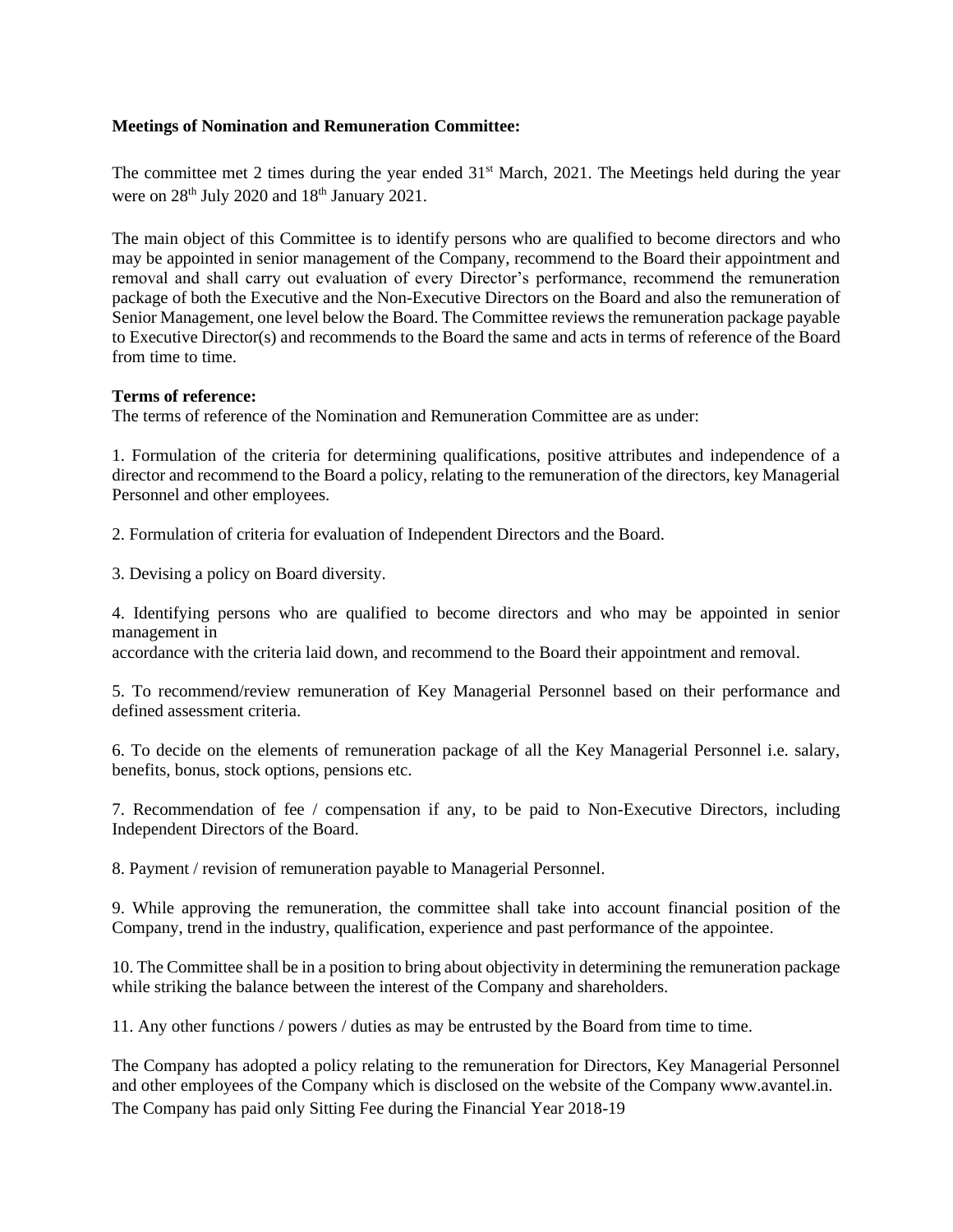## **REMUNERATION OF DIRECTORS:**

#### **All pecuniary relationship or transactions of the Non-Executive Directors:**

The Company has not entered into any pecuniary transactions with the Non-Executive Directors. During the year, the Company has paid sitting fee to the Non-Executive Directors.

#### **Criteria of making payments to Non-Executive Directors:**

The Company has paid sitting fee to all the Directors. The details of which are detailed below:

| <b>Name of the Director</b> | <b>Sitting Fee paid</b> |
|-----------------------------|-------------------------|
| Mr. V.Parandhaman           | Rs.8000/-               |
| Mr. D. Ravichandra Babu     | Rs.8000/-               |
| Mr. K.Bhaskaran             | Rs.8000/-               |
| Mr. R. Jayaprakash          | $Rs.8000/-$             |
| Mrs. N.R.Alamelu            | $Rs.8000/-$             |

#### **(d) RISK MANAGEMENT COMMITTEE:**

The Company is not required to constitute Risk Management Committee pursuant to Regulation 21 of SEBI (Listing Obligations and Disclosure Requirements) Regulations, 2015. However the Company has constituted the Risk Management Committee to mitigate the risk associated with the operation of the Company.

#### **Terms of reference**

The terms of reference of the Risk Management Committee include the following:

1. Framing, implementing, reviewing and monitoring the risk management plan for the Company;

2. Laying down risk assessment and minimization procedures and the procedures to inform Board of the same;

3. Oversight of the risk management policy/ enterprise risk management framework (identification, impact assessment, monitoring, mitigation & reporting);

4. Review key strategic risks at domestic/international, macro-economic & sectoral level (including market, competition, political & reputational issues); 5. Review significant operational risks; and

6. Performing such other activities as may be delegated by the Board of Director or specified/ provided under the Companies Act, 2013 or by the SEBI (Listing Obligations and Disclosure Requirements) Regulations, 2015 or statutorily prescribed under any other law or by any other regulatory authority.

7. Review of risks specifically associated with cyber security.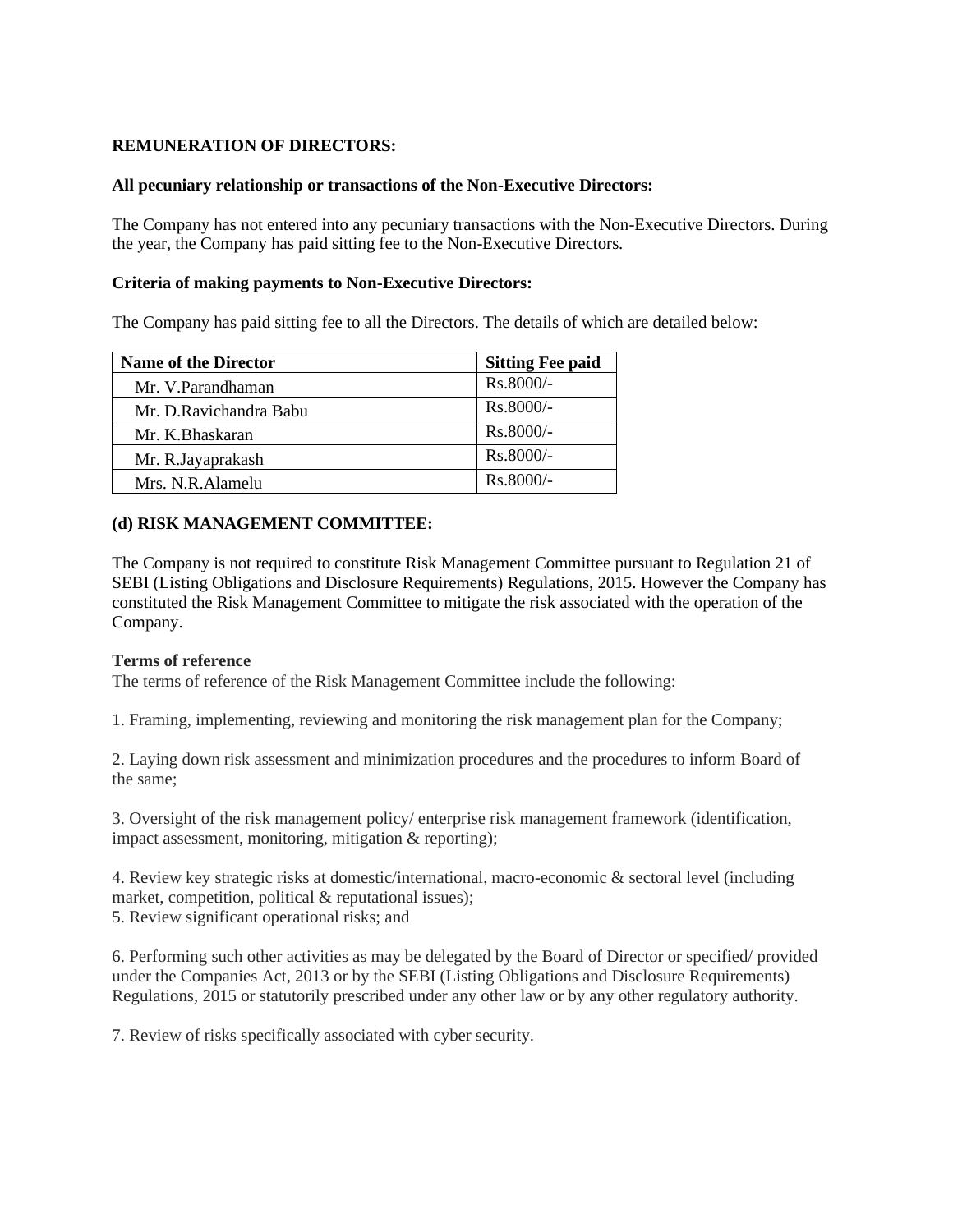### **Composition**

Details on composition of the Risk Management Committee and the attendance by each Member of the Committee are as under:

| <b>Name of the Director</b> | Category                                                 | No. of Meetings held<br>during the Year | No.<br>of<br>meetings<br><b>Attended</b> |
|-----------------------------|----------------------------------------------------------|-----------------------------------------|------------------------------------------|
| V Parandhaman               | <b>Executive</b><br>Director,<br><b>Member</b>           | $\boldsymbol{2}$                        | $\mathbf{2}$                             |
| K Bhaskaran                 | Non-<br>Chairman,<br>Executive - Independent<br>Director | $\overline{2}$                          | $\boldsymbol{2}$                         |
| R Jayaprakash               | $Non-$<br>Member,<br>Executive - Independent<br>Director | $\mathbf{2}$                            | $\boldsymbol{2}$                         |
| D Ravichandra Babu          | Non-<br>Member,<br>Executive - Independent<br>Director   | $\overline{2}$                          | $\overline{2}$                           |

### **Meetings of Risk Management Committee:**

The committee met one time during the year ended 31<sup>st</sup> March, 2021. The Meetings held during the year were on  $28<sup>th</sup>$  July, 2020 and  $18<sup>th</sup>$  January 2021

# **IV. CODE OF CONDUCT:**

All the Directors and senior management confirmed the compliance of code of conduct. The Company has posted the Code of Conduct for Directors and Senior Management on the website www.ipwrs.com

# **V. MEETING OF INDEPENDENT DIRECTORS**

During the year under review, the Independent Directors met on 18<sup>th</sup> January 2021, inter alia, to discuss:

Evaluation of the performance of Non-Independent Directors and the Board of Directors as a whole;

Evaluation of the performance of the Chairman of the Company, taking into account the views of the Executive and Non- Executive Directors.

Evaluation of the quality, content and timelines of flow of information between the Management and the Board that is necessary for the Board to effectively and reasonably perform its duties.

All the Independent Directors were present at the Meeting.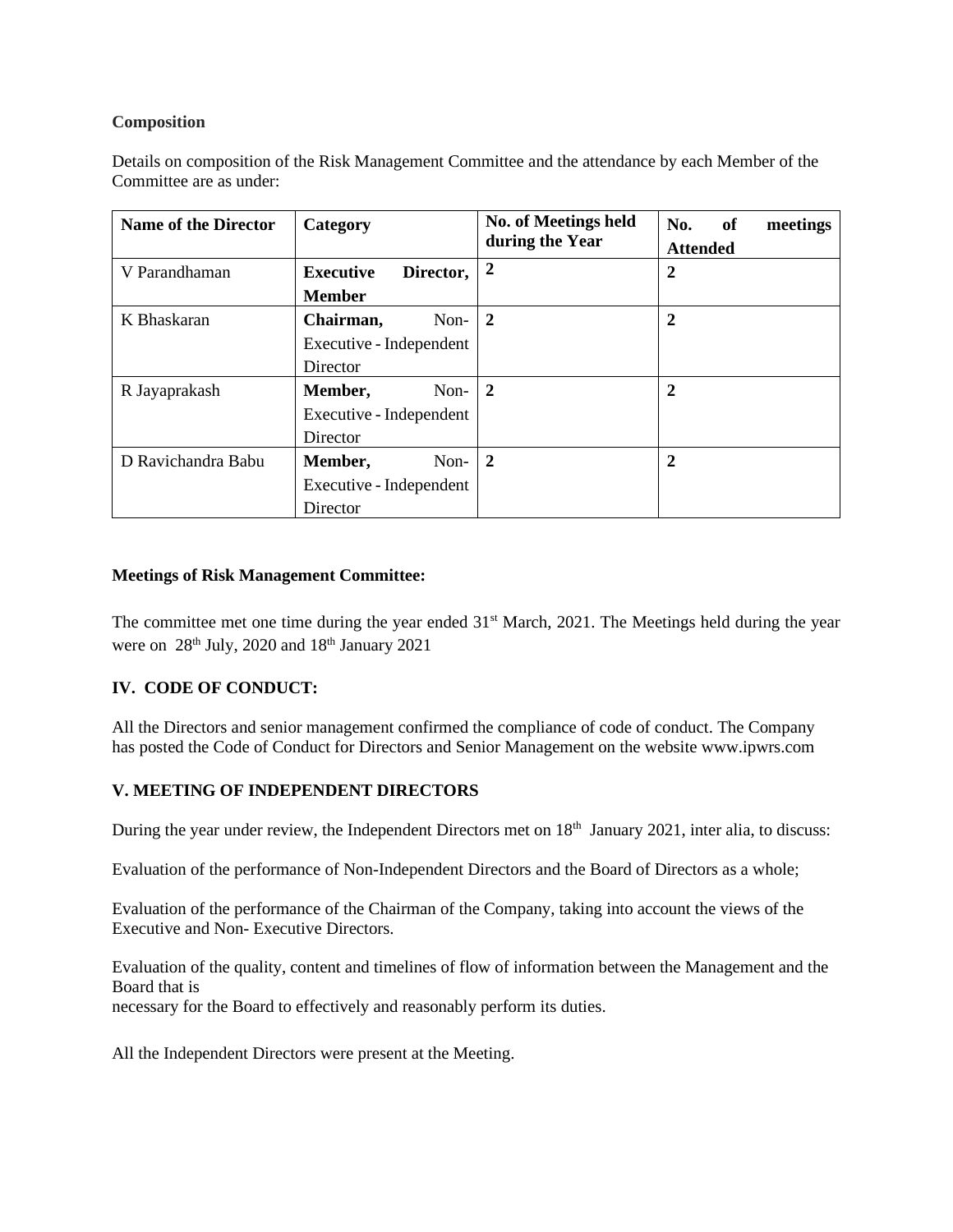### VI. **FAMILIARIZATION PROGRAMME FOR BOARD MEMBERS:**

A formal familiarization programme was conducted about the amendments in the Companies Act, 2013, Rules prescribed thereunder, SEBI (Listing Obligations and Disclosure Requirements) Regulations, 2015 and all other applicable laws of the Company.

It is the general practice of the Company to notify the changes in all the applicable laws from time to time in every Board Meeting conducted.

The details of such familiarization programs for Independent Directors are posted on the website of the Company www.ipwrs.com

### **VII. PERFORMANCE EVALUATION:**

Pursuant to the provisions of the Companies act, 2013 and Regulation 4(f) and Regulation 17 of SEBI (Listing Obligations & Disclosure Requirements) Regulations, 2015, the board has carried out an annual performance evaluation of its own performance, the Directors individually as well as the evaluation of the working of its Committees.

The evaluation process for measuring the performance of Executive/Non-Executive and Independent Directors is being conducted through a survey which contains a questionnaire capturing each Board and Committee Member's response to the survey which provides a comprehensive feedback to evaluate the effectiveness of the Board and its Committees as a whole and also their independent performance. The methodology adopted by each Director who responded to the survey has graded their peers against each survey item from 1 to 5 with 1 marking the lower efficiency and 5 the highest efficiency which revealed more realistic data on measuring the effectiveness of the Board dynamics, flow of information, decision making of Directors and performance of Board and Committee as a whole.

The Independent Directors evaluation is being done by the entire Board with main focus on their adherence to the Corporate Governance practices and their efficiency in monitoring the same. They are also being evaluated on various parameters viz., their performance by way of active participation , in Board and Committee meetings, discussing and contributing to strategic planning, fulfillment of Independence criteria as specified under SEBI (LODR) Regulations, 2015 as amended and their independence from the Management etc., ensuring non participation of Independent Director being evaluated.

The performance of the Chairman of the Company was reviewed by the Independent Directors who ensured during their review, that the Chairman conducted the Board proceedings in an unbiased manner without any conflict with his personal interest at any point of time. It was further ascertained by the Independent Directors that the Chairman allowed the Board Members to raise any concerns on any business of the Board during their Meetings and addressed them in the best interest of the Company.

As per the SEBI CircularSEBI/HO/CFD/CMD/CIR/P/2018 /79dated 10th May 2018, the followings details are being provided on Board evaluation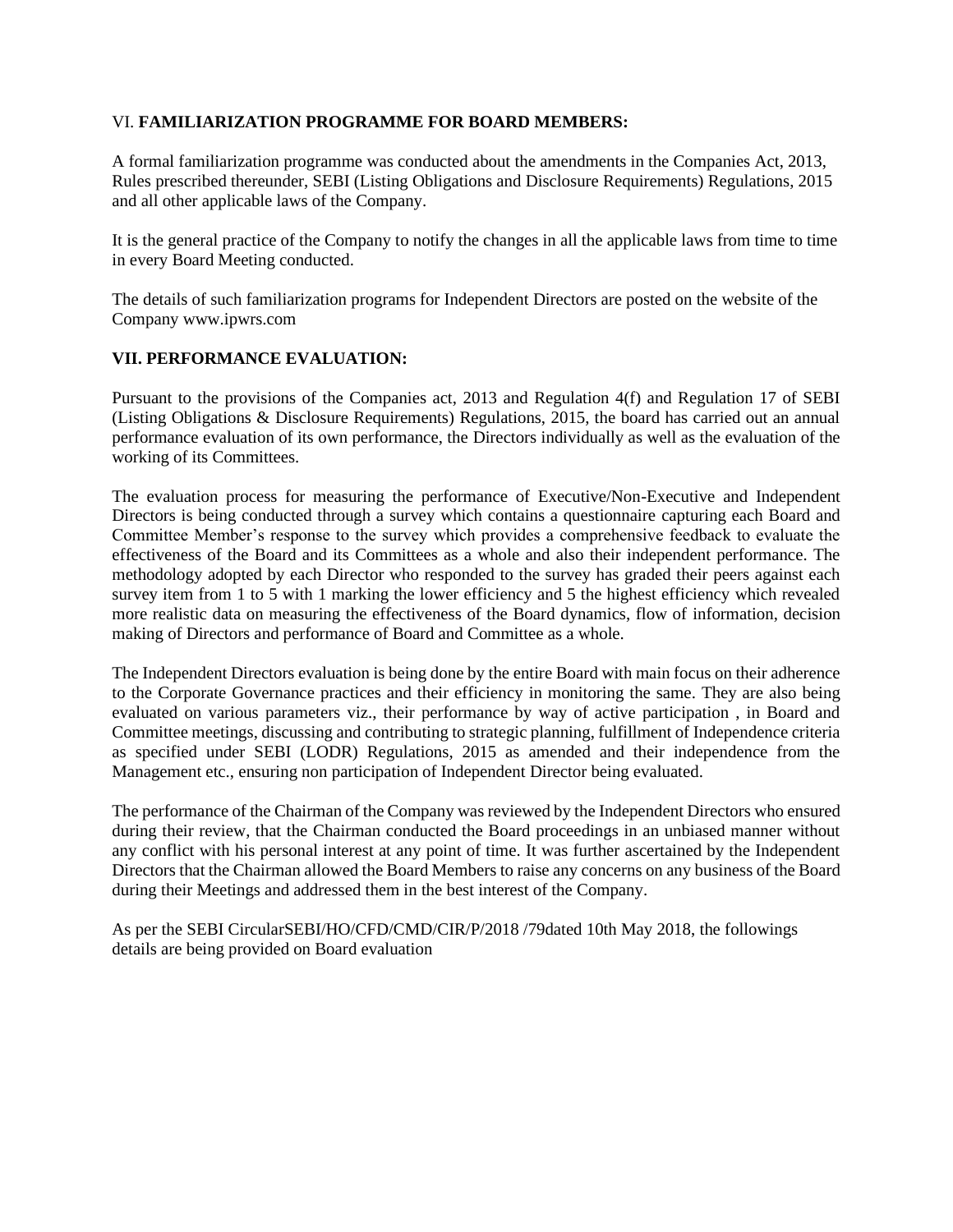| Observations of board evaluation carried out for<br>the year. | There were no observations arising out of board<br>evaluation during the year as the evaluation indicates<br>that the Board has functioned effectively within its<br>powers as enumerated under The Companies Act,<br>2013 and in consonance with the Articles of<br>Association of the Company. |
|---------------------------------------------------------------|--------------------------------------------------------------------------------------------------------------------------------------------------------------------------------------------------------------------------------------------------------------------------------------------------|
| Previous year's observations and action taken.                | There were no observations during the previous year<br>warranting any action                                                                                                                                                                                                                     |
| Proposed actions based on current year<br>observations.       | As there were no observations, the action to be taken<br>does not arise.                                                                                                                                                                                                                         |

## **IV SUBSIDIARY COMPANIES**

The Company does not have any Subsidiary Companies.

The Managing Director and the Chief Financial Officer have certified to the Board in accordance with Regulation 33(2) (a) of SEBI Listing Regulations pertaining to CEO/CFO certification for the Financial Year ended 31st March, 2020.

# **V DISCLOSURES**

### **(A) Basis of related party transactions**

Disclosure on materially significant related party transactions i.e. transactions of the company of material nature with its promoters, the directors or the management, their subsidiaries or relatives, etc. that may have potential conflict with the interests of the company at large.

There are no materially significant related party transactions made by the company with its Promoters, Directors or Management, their subsidiaries or relatives, etc. that may have potential conflict with the interests of the Company at large.

### **(B) Disclosure of Accounting Treatment in Preparation of its Financial Statements.**

The Company has followed the guidelines of Accounting Standards laid down by the Institute of Chartered Accountants of India (ICAI) in preparation of its financial statements.

### **(C) Board Disclosures – Risk management**

Your Company has a well-defined risk management framework in place. The risk management framework adopted by the Company is discussed in detail in the Management Discussion and Analysis chapter of this Annual Report. Your Company has established procedure to periodically place before the Board the risk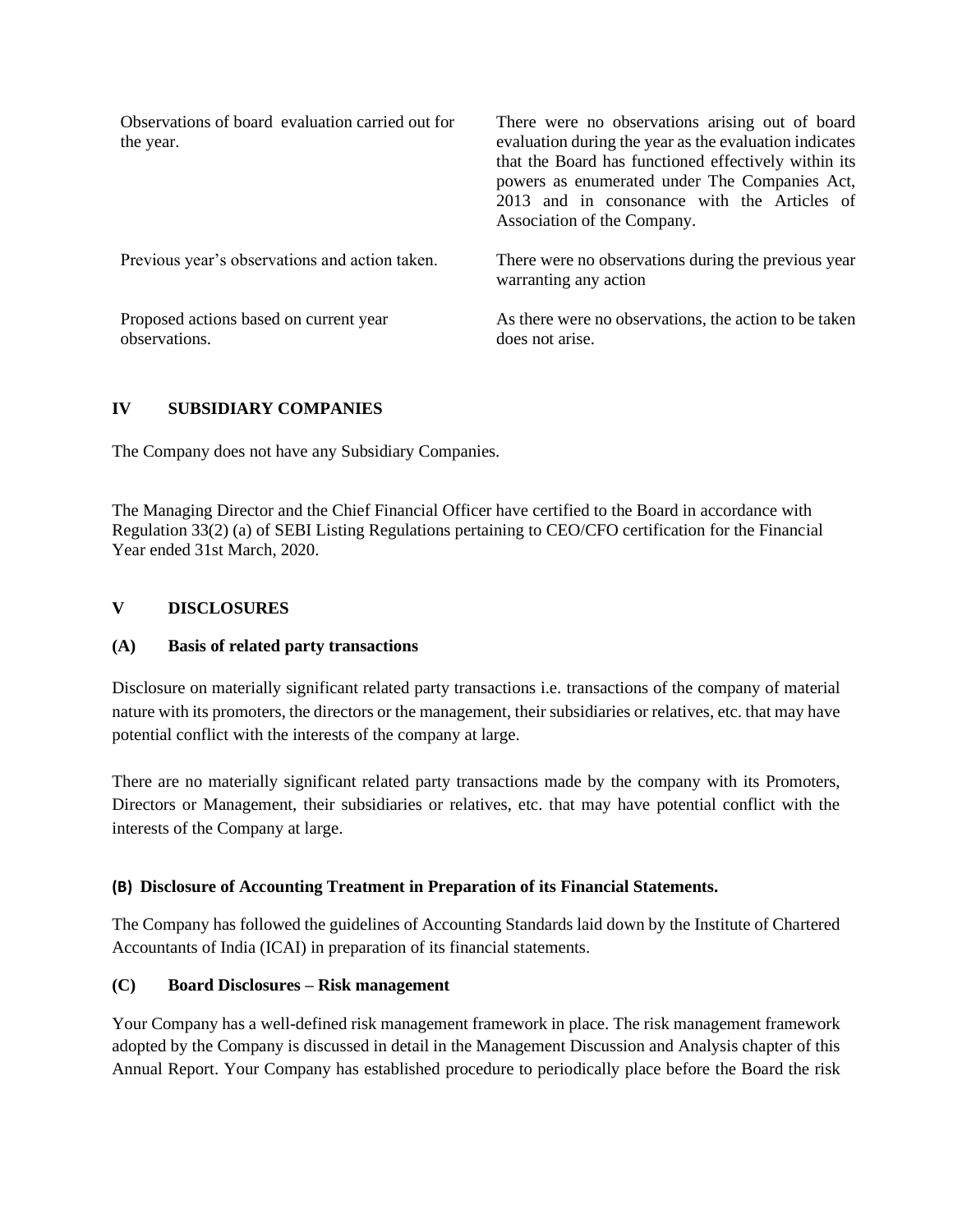assessment and minimization procedures being followed by the Company and steps taken by it to mitigate these risks.

# **(D) Proceeds from public issues, rights issues, preferential issues etc.**

During the financial year ended 31.03.2021 the Company has not raised any funds through Public issue, rights issues and preferential issues.

# **(E) Remuneration of Directors**

The Company has not paid any Remuneration to Whole-time Directors/Managing Director.

# **(F) Management**

As part of the directors' report or as an addition thereto, a Management Discussion and Analysis report annexed as part of the Annual Report to the shareholders.

# **(G) Disclosure regarding appointment or re-appointment of Directors**

According to the Articles of Association of i Power's, not less than  $2/3^{rd}$  of the total number of Directors of the Company shall be person whose period of office is liable to determination by retirement of Directors by rotation. All the Directors are eligible and are offering themselves for re-election as and when required.

# **(H) Disclosures regarding stock exchange compliance**

The Company has complied with all requirements of the Listing Agreements entered into with the Stock Exchanges as well as the regulations and guidelines of SEBI. Consequently there were no structures or penalties imposed by either SEBI or the stock exchanges or any statutory authority for non compliance of any matter related to the capital markets during the last three years. The Company has complied with the mandatory requirements of SEBI **(**Listing Obligations And Disclosure Requirements) Regulations, 2015

2. No personnel have been denied access to the Audit committee.

(J ) The Whistle Blower (Vigil) mechanism provides a channel to the employees to report to the management concerns about unethical behavior, actual or suspected fraud or violation of the Codes of Conduct or policy and also provides for adequate safeguards against victimization of employees by giving them direct access to the Chairman of the Audit Committee in exceptional cases. No person has been denied access to the Chairman of the Audit Committee.

The Policy covers malpractices and events which have taken place / suspected to have taken place, misuse or abuse of authority, fraud or suspected fraud, violation of Company rules, manipulations, negligence causing danger to public health and safety, misappropriation of monies, and other matters or activity on account of which the interest of the Company is affected and formally reported by whistle blowers concerning its employees. The Whistle Blower Policy of the Company is also posted on the website of the Company .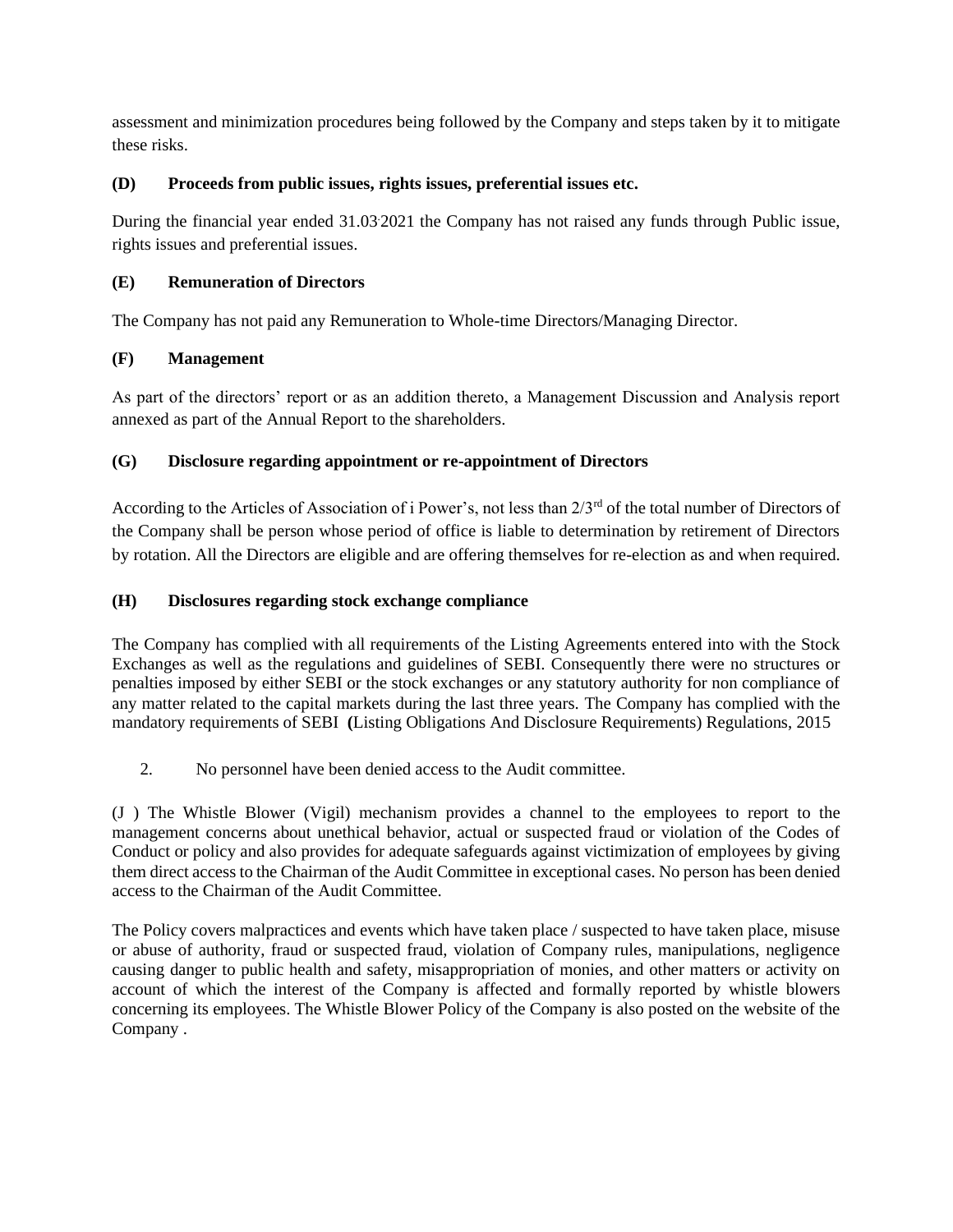(K) The Company has complied with the mandatory requirements of SEBI (Listing Obligations and Disclosure Requirements) Regulations, 2015. The Company has complied with the Discretionary Requirements as specified by Regulation 27(1) of SEBI Listing Regulations which are as under:

\* Reporting of the Internal Auditor: The internal auditor of the company reports directly to the audit committee.

(L). There are no Shares lying in Demat Suspense Account.

### **VI MEANS OF COMMUNICATION**

The main channels of communication to the shareholders is through the annual report which includes inter alia, the Directors' report, the report on Corporate Governance and the quarterly, half-yearly and annual financial results advertisements.

The quarterly, half-yearly and annual financial results advertisements, official press releases and presentation to analysts are regularly displayed on the company's website **[www.ipwrs.com.](D://Valli/28th%20AGM%20Annual%20Report/Annual%20Report%20-%20Sent%20by%20Srinivasa%20Rao/www.ipwrs.com)**

**Newspapers** wherein results normally published

The financial results are published in the following newspapers

Business Standard Makkal Kural

This information is also submitted to the Stock Exchanges in accordance with the Listing Agreement and displayed at BSE Website.

### **VII GENERAL SHAREHOLDER INFORMATION**

#### 2. **Registrar and Transfer Agents**

During the year our share transfer and all other investor related matters are attended to and processed by the Company's Registrar and Transfer Agents-

**M/s Cameo Corporate Services Limited** 'Subramanian Buildings' No.1 Club House Road, Chennai – 600 002. Tel No. +91 44 2846 0390 (6 lines) Fax No. +91 44 2846 0129 Grams: CAMEO E-mail: **[cameo@cameoindia.com](mailto:cameo@cameoindia.com)**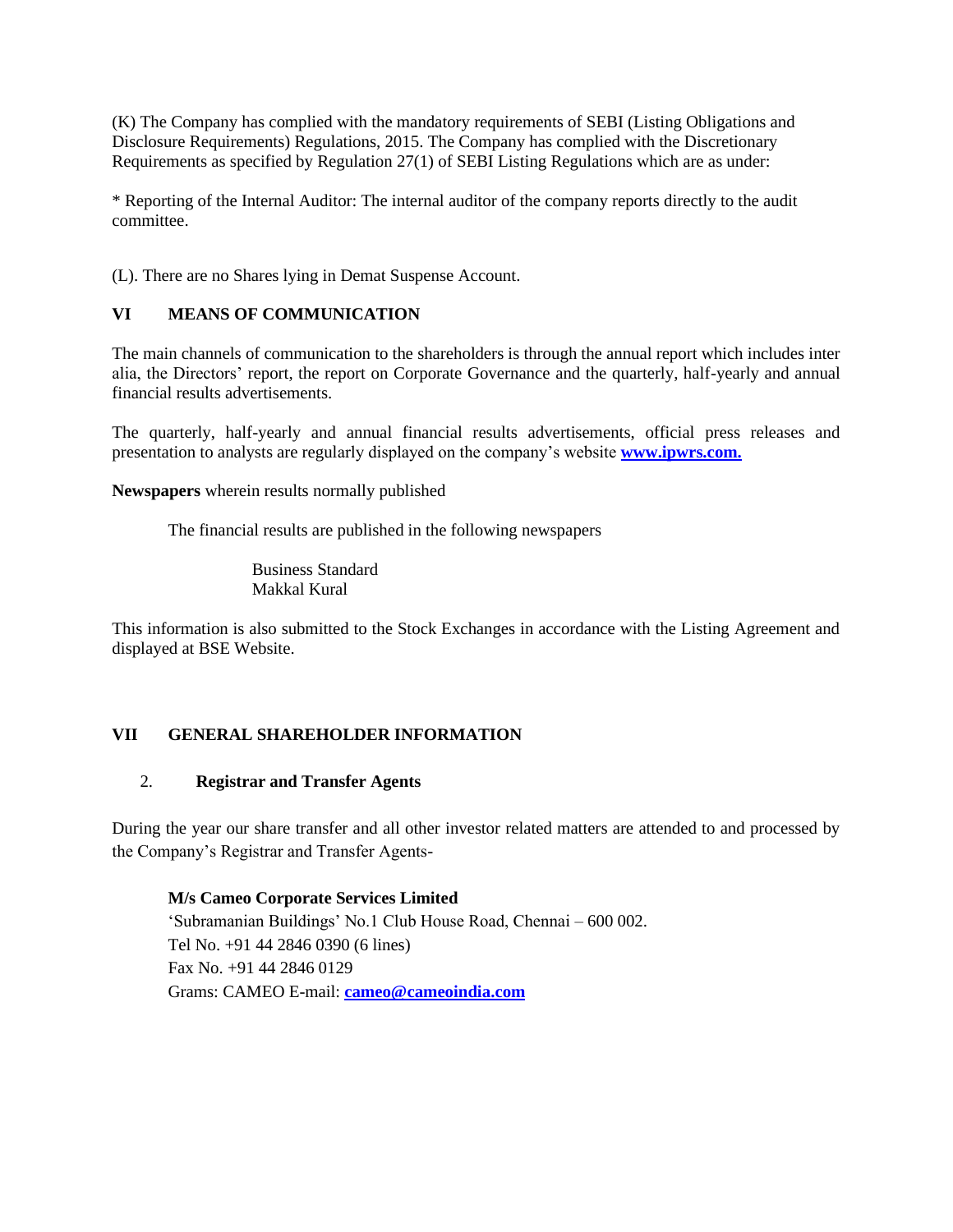# **2. General Body Meetings**

| <b>Financial Year</b><br>ended | Date       | <b>Time</b>       | Venue                                                                                                    |
|--------------------------------|------------|-------------------|----------------------------------------------------------------------------------------------------------|
| 31.03.2018                     | 07.09.2018 | $2.30 \text{ pm}$ | Registered Office: New No.17,<br>Old No.7/4, Vaigai Street, Besant<br>Nagar, Chennai                     |
| 31.03.2019                     | 14.08.2019 | 2.30 PM           | Registered Office: New No.17,<br>Old No.7/4, Vaigai Street, Besant<br>Nagar, Chennai                     |
| 31.03.2020                     | 24.12.2020 | 2.30 PM           | video conferencing $("VC")$ / other<br>audio visual means ("OAVM") at<br>the Registered Office as Venue. |

Details of last three annual general meetings are given below.

### **Postal Ballot: As the requirement did not arise, the company has not made use of postal ballot.**

**Extra-Ordinary General Meeting:** There was no Extra-Ordinary General Meeting of the Company held during the year 2020-21.

**Special Resolutions:** No special resolutions were passed at the Annual General Meeting held for the financial year 2017-18 on  $7<sup>th</sup>$  September 2018:

Following special resolutions were passed at the Annual General Meeting held for the financial year 2018-19 on 14th August, 2019:

- i. Appointment of Mr. V Parandhaman as the Managing Director of the Company
- ii. Appointment of Mr. D Ravichandra Babu (DIN: 00016326) as an Independent Director of the Company for a second term of five consecutive years, in terms of Section 149 of the Companies Act, 2013:
- iii. Appointment of Mr. K Bhaskaran (DIN: 01952820) as an Independent Director of the Company for a second term of five consecutive years, in terms of Section 149 of the Companies Act, 2013.
- iv. Appointment of Mr. Jayaprakash (DIN: 02138581) as an Independent Director of the Company for a second term of five consecutive years, in terms of Section 149 of the Companies Act, 2013:

Following special resolutions were passed at the Annual General Meeting held for the financial year 2019-20 on 24th December 2020:

Appointment of Mrs. Namagiripettai Ramachandran Alamelu (DIN: 02138648) as an Independent Director of the Company for a second term of five consecutive years, in terms of Section 149 of the Companies Act, 2013: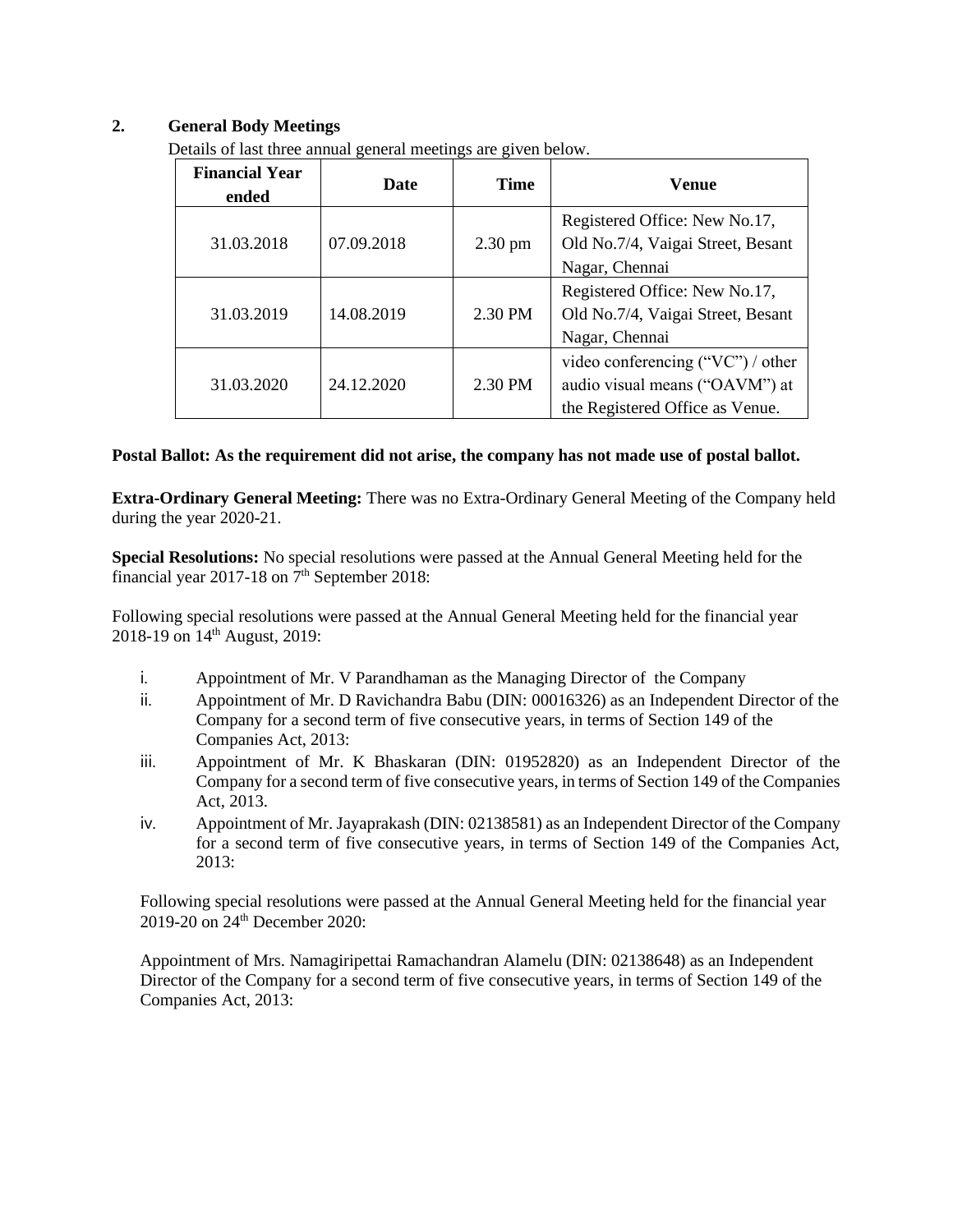### **3. Annual General Meeting**

| Date  | Thursday, 16 <sup>th</sup> September 2021           |
|-------|-----------------------------------------------------|
| Time  | 2.30 PM                                             |
| Venue | Through Video Conference / Other Audio Visual Means |

## 4. Financial Year: 1st April 2020 - 31st March 2021

Financial calendar: Adoption of the Quarterly Results for the quarter ending (Approximately)

| Financial reporting for Quarter ending 30.06.2021 | Before 15th September |
|---------------------------------------------------|-----------------------|
|                                                   | 2021                  |
| Financial reporting for Quarter ending 30.09.2021 | before 15th November  |
|                                                   | 2021                  |
| Financial reporting for Quarter ending 31.12.2021 | before 15th February  |
|                                                   | 2022                  |
| Financial reporting for Quarter ending 31.03.2022 | before 31st May 2022  |
|                                                   |                       |

# **5. Book closure:**  $10^{th}$  September 2021 to  $16^{th}$  September 2021 **(Both days inclusive)**

### **6. Listing on Stock Exchanges**: BSE Limited

The Annual Listing fees for the year 2021-22 has been paid to the Stock Exchange.

# **7. Stock Code**: BSE Limited- 512405

# **8. Demat International Security Identification Number (ISIN) in NSDL and CDSL for equity shares - INE468F01010**

The shares of the Company are under compulsory demat trading. The Company has made necessary arrangements with NSDL and CDSL for demat facility. As on 31st March, 2021, 99.78 % of the Company's Shares are dematerialized.

### **9. Address for correspondence:**

i Power Solutions India Limited New No.17, Old No.7/4, Vaigai Street, Chennai-600 020.

### **10. Share Transfer System**

The Company's share are traded in the Stock Exchanges compulsorily in demat mode. Shares in physical mode which are lodged for transfer at either with the Company or with the Share Transfer agent are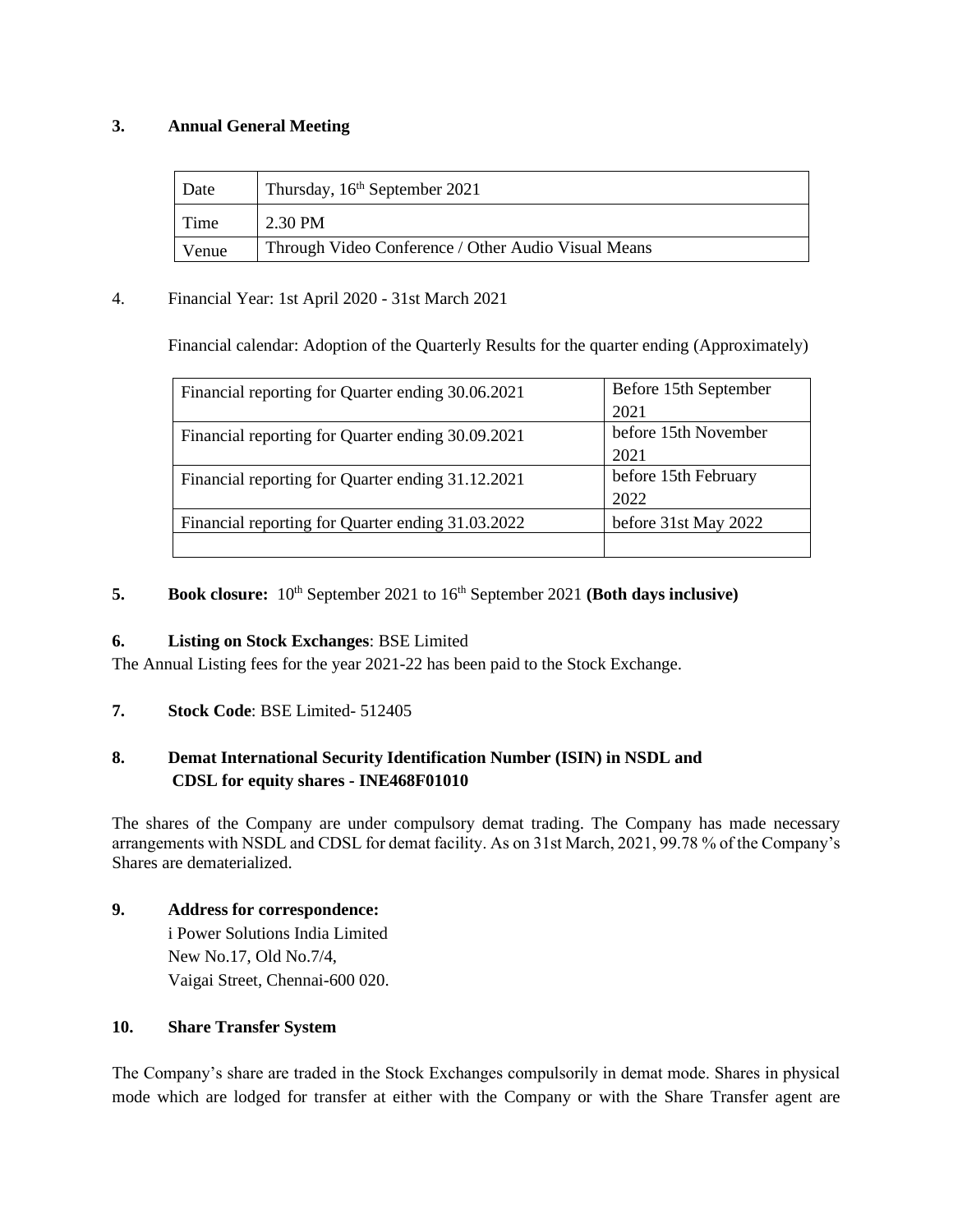processed and share certificates are returned within the time prescribed by the authorities. A summary of transfer/ transmission etc. of the company so approved by the Chairman/ Company Secretary is placed at every board meeting.

The Company obtains from a Company Secretary in practice; Half-yearly certificate of compliance with the share transfer formalities as required under Clause 47(c) of the Listing Agreement with Stock Exchanges and files a copy of the certificate with the BSE.

# **MARKET PRICE DATA**

High, low during each month and trading volumes of the Company's Equity Shares during the last financial year 2020-21 at The BSE Limited (BSE) areas under:

| Month           |      | <b>BSE</b> |                        |
|-----------------|------|------------|------------------------|
|                 | High | Low        | <b>Traded Quantity</b> |
| April, 2020     | 3.95 | 3.88       |                        |
| May, 2020       | 3.95 | 3.88       | 100                    |
| June, 2020      | 3.95 | 3.95       | 785                    |
| July, 2020      | 4.02 | 3.88       | 6411                   |
| August, 2020    | 4.02 | 3.94       | 10078                  |
| September, 2020 | 3.89 | 3.82       | 4247                   |
| October, 2020   | 3.75 | 3.75       | 268                    |
| November, 2020  | 3.89 | 3.68       | 20400                  |
| December, 2020  | 3.75 | 3.54       | 16566                  |
| January, 2021   | 3.81 | 3.57       | 2850                   |
| February, 2021  | 3.81 | 3.81       | 3703                   |
| March, 2021     | 3.81 | 3.71       | 540                    |

The securities of the Company are not suspended from trading during the financial year ended March 31, 2021.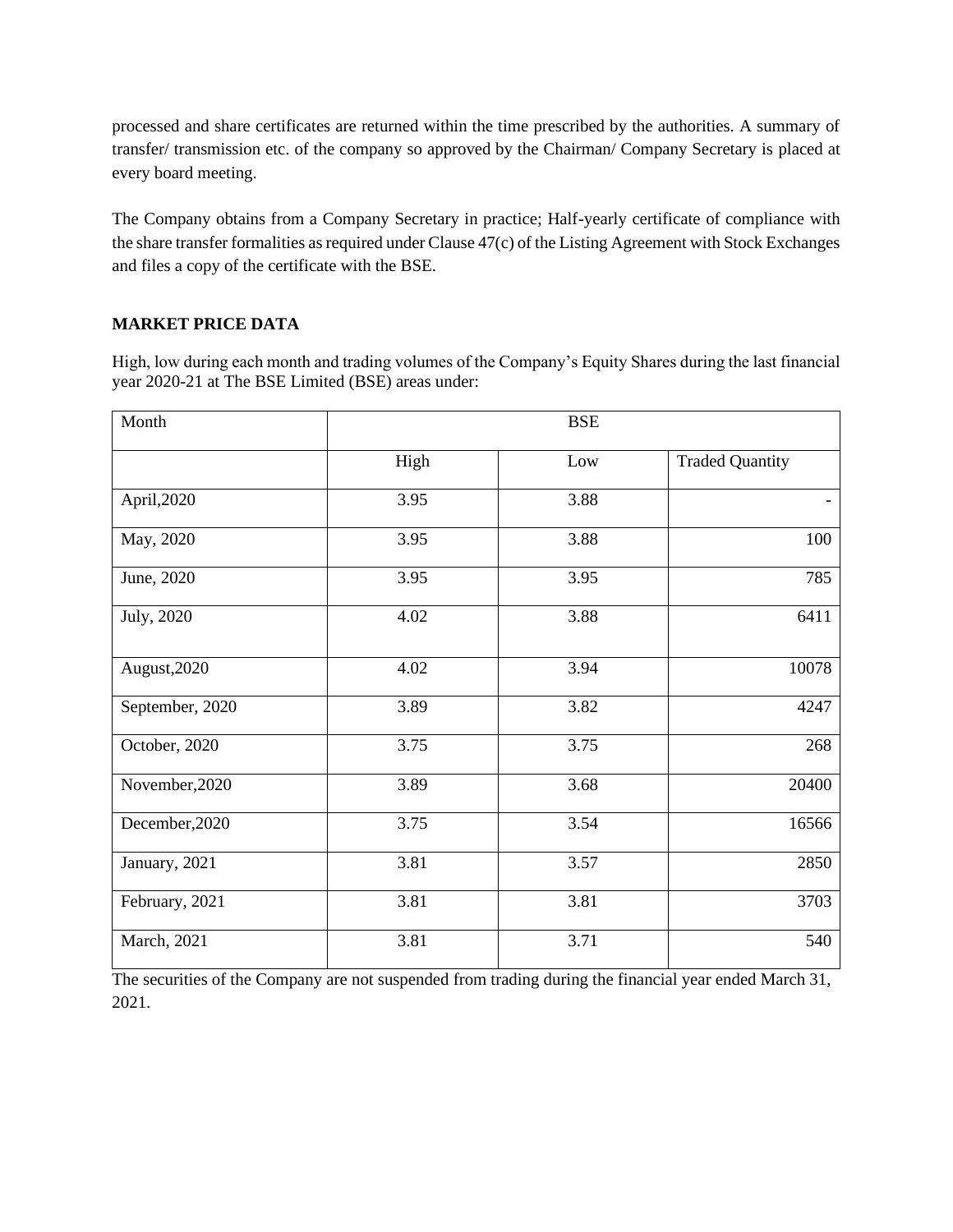# **DISTRIBUTION OF SHAREHOLDING:**

| Share Holding                              | <b>Share Holders</b> |            | <b>Share Holdings</b> |            |
|--------------------------------------------|----------------------|------------|-----------------------|------------|
| Rs.<br>Rs.                                 | <b>Numbers</b>       | % of Total | <b>Shares</b>         | % of Total |
| 10<br>5000                                 | 1141                 | 75.07      | 2147000               | 4.83       |
| 5001<br>10000                              | 177                  | 11.64      | 1565770               | 3.52       |
| 10001<br>$-20000$                          | 89                   | 5.85       | 1362970               | 3.06       |
| 20001<br>30000<br>$\equiv$                 | 47                   | 3.09       | 1175740               | 2.64       |
| 30001<br>40000<br>$\overline{\phantom{0}}$ | 15                   | 0.99       | 559360                | 1.26       |
| 40001<br>$-50000$                          | 15                   | 0.99       | 713570                | 1.60       |
| 50001<br>$-100000$                         | 20                   | 1.32       | 1428660               | 3.21       |
| 100001 & Above                             | 16                   | 1.05       | 35536930              | 79.88      |
| Total                                      | 1520                 | 100.00     | 44,49,000             | 100.00     |

# **CATEGORIES OF SHAREHOLDERS AS ON 31ST MARCH, 2021:**

| Sl. No.                 | <b>Category of Shareholders</b>                                                       | <b>No. of Shares</b> | Percentage% |
|-------------------------|---------------------------------------------------------------------------------------|----------------------|-------------|
| 1.                      | <b>Promoter &amp; Promoter Group</b><br>including Directors/relatives of<br>directors | 31,23,181            | 70.20       |
| $\boldsymbol{2}$        | <b>Body Corporate</b>                                                                 | 42,227               | 0.95        |
| 3                       | <b>Individuals</b>                                                                    | 12, 13, 358          | 27.27       |
| $\overline{\mathbf{4}}$ | <b>Resident - HUF</b>                                                                 | 66710                | 1.50        |
| 5                       | <b>Non-Resident Indian</b>                                                            | 3524                 | 0.080       |
|                         | <b>Total</b>                                                                          | 4449000              | 100.00      |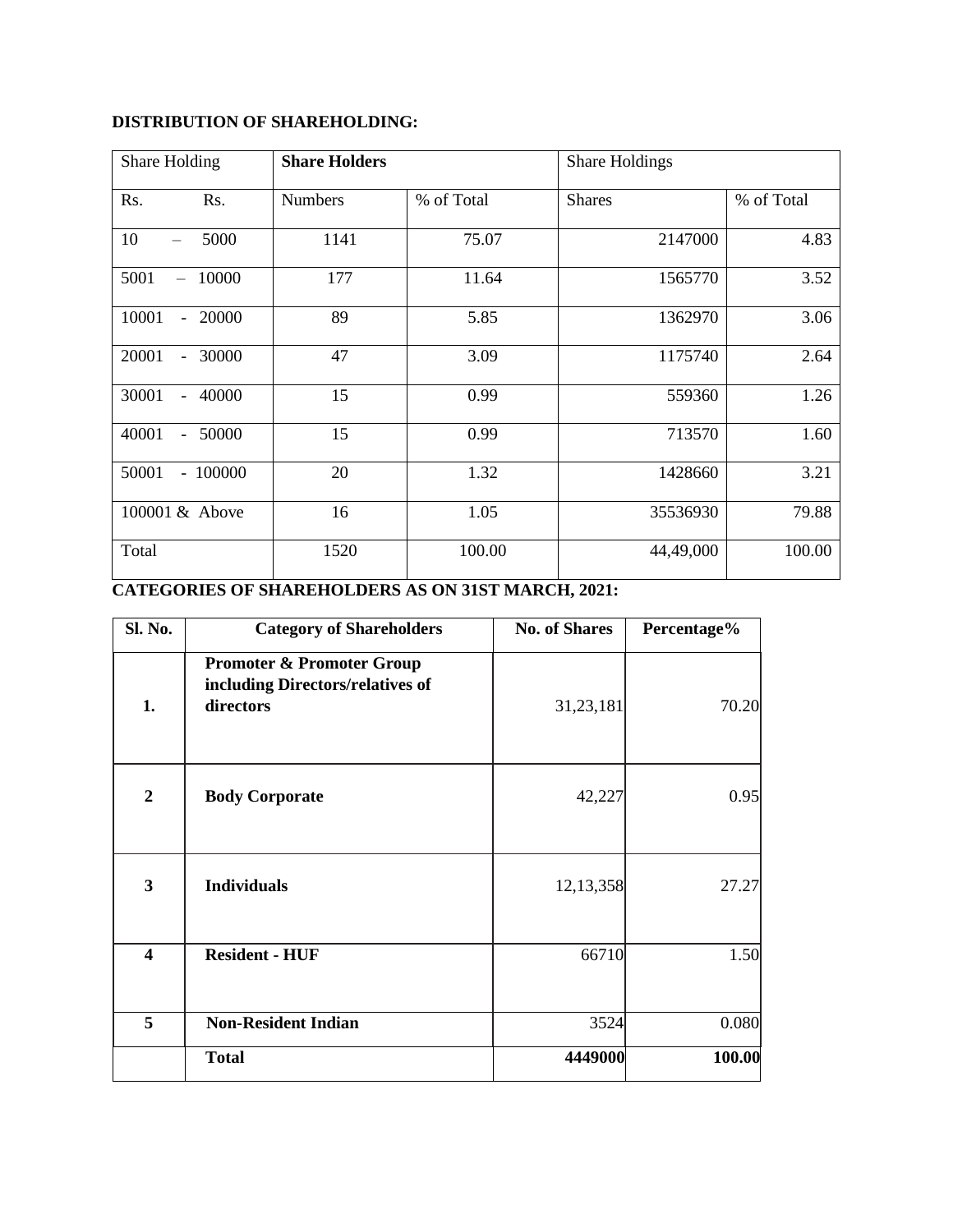#### **11. Share Reconciliation Audit**

As stipulated by SEBI, a Practicing Company secretary carries out the share reconciliation audit to reconcile the total admitted Capital with NSDL and CDSL and the total issued and listed Capital. this audit is carried out every quarter and the report thereon is submitted to stock exchanges and is also placed before the board of Directors.

#### **12. Declaration on Code of Conduct**

This is to confirm that the board of Directors of the Company has laid down a Code of Conduct for its members and senior management personnel of the Company. It is further confirmed that all the Directors and senior management personnel of the Company has affirmed compliance with the Code of Conduct of the Company for the financial year ended 31st march, 2021 as envisaged in Clause 49 of the listing agreement with the stock exchanges.

 For and on behalf of the board  **Sd./-** V.Parandhaman Place: Chennai Chairman & Managing Director<br>Date: 06/08/2021 DIN: 00323551

Date: 06/08/2021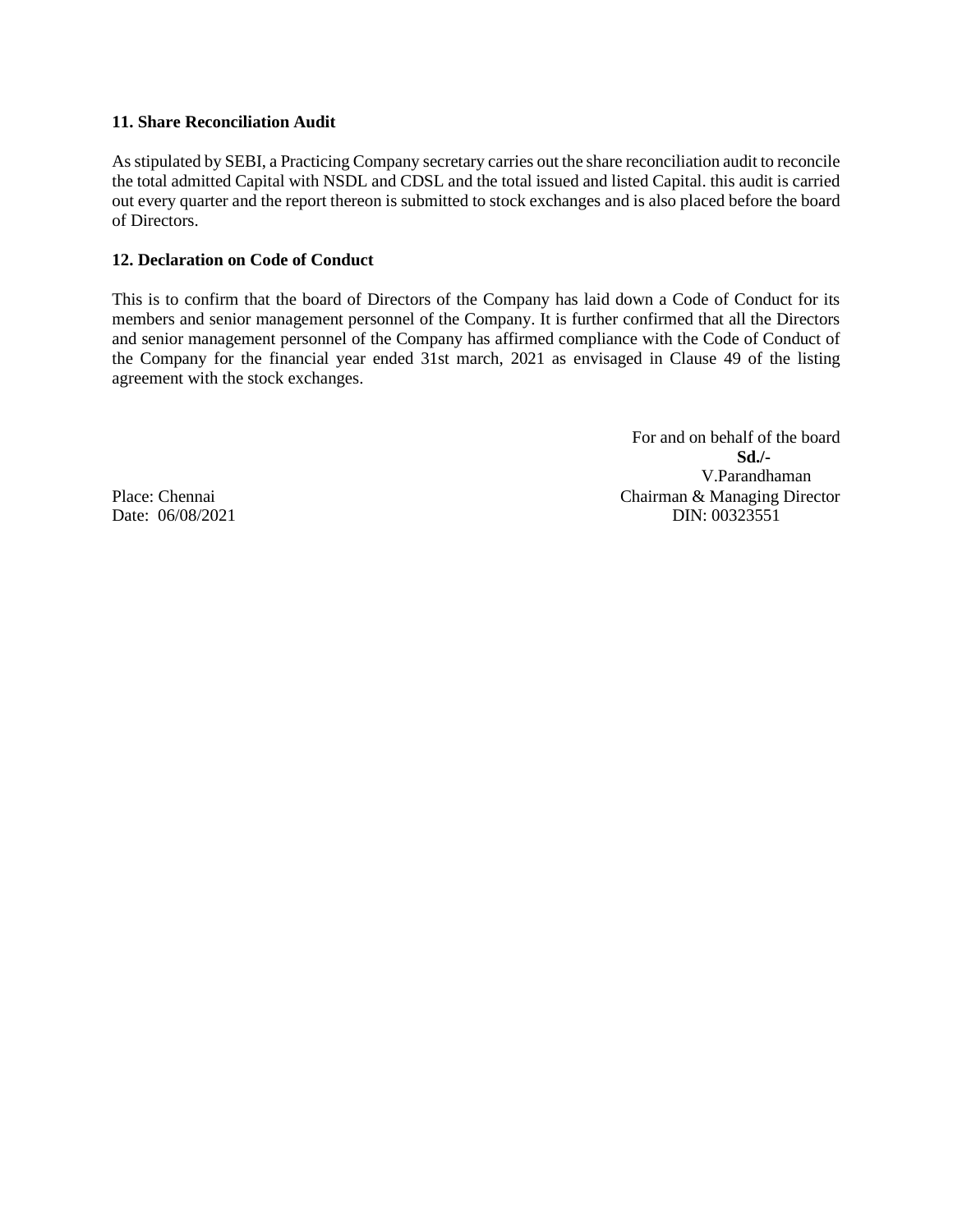### CERTIFICATION OF NON-DISQUALIFICATION OF DIRECTORS (Pursuant to Regulation 34(3) and Schedule V Para C clause (10)(i) of the SEBI (Listing Obligations And Disclosure Requirements) Regulations, 2015)

To

The Members, I POWER SOLUTIONS INDIA LIMITED, New No.17, Old No.7/4, Vaigai Street BESANT NAGAR, CHENNAI 600 020.

I have examined the relevant registers, records, forms, returns and disclosures received from the Directors of M/s I POWER SOLUTIONS INDIA LIMITED having CIN L72200TN2001PLC047456 and having registered office at NEW NO.17, OLD NO.7/4, VAIGAI STREET BESANT NAGAR CHENNAI- 600090 (hereinafter referred to as 'the Company'), produced before me by the Company for the purpose of issuing this Certificate, in accordance with regulation 34(3) read with Schedule V Para-C sub clause 10(i) of the Securities Exchange Board Of India (Listing Obligations And Disclosure Requirements) Regulations, 2015.

In my opinion and to the best of my information and according to the verifications (including Directors identification number (Din) status at the portal www.mca.gov.in) as considered necessary and explanations furnished to me by the Company & its officers, I hereby certify that none of the Directors on the board of the Company as stated below for the financial Year ending on 31st march, 2021 have been debarred or disqualified from being appointed or continuing as Directors of Companies by the Securities And Exchange Board Of India, Ministry Of Corporate Affairs, or any such other Statutory Authority.

| Sl <sub>No</sub> | Name of Director        | Din      | Date of     |
|------------------|-------------------------|----------|-------------|
|                  |                         |          | appointment |
|                  |                         |          | in Company  |
|                  | <b>DAMODARAN</b>        | 00016326 | 15/11/2001  |
|                  | <b>RAVICHANDRA BABU</b> |          |             |
| $\mathcal{D}$    | <b>VENUGOPALAN</b>      | 00323551 | 29/06/2000  |
|                  | <b>PARANDHAMAN</b>      |          |             |
| 3                | <b>KRISHNAMURTHI</b>    | 01952820 | 19/10/2002  |
|                  | <b>BHASKARAN</b>        |          |             |
| $\overline{4}$   | <b>JAYAPRAKASH</b>      | 02138581 | 30/07/2010  |
| 5                | <b>NAMAGIRIPETTAI</b>   | 02138648 | 31/03/2015  |
|                  | <b>RAMACHANDRAN</b>     |          |             |
|                  | <b>ALAMELU</b>          |          |             |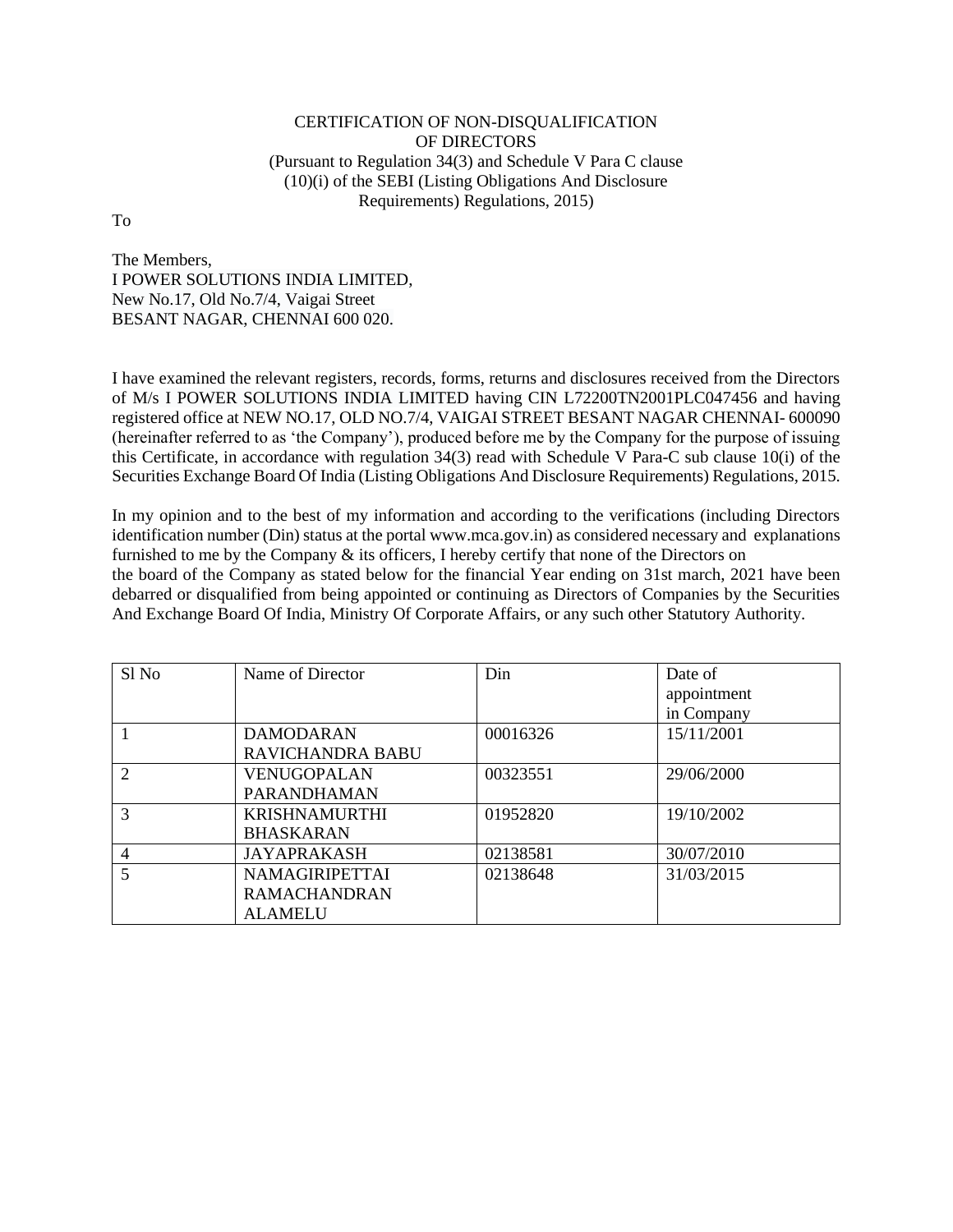Ensuring the eligibility for the appointment/ continuity of every director on the board is the responsibility of the management of the Company. My responsibility is to express an opinion on these based on my verification. This is neither an assurance as to the future viability of the Company nor the effectiveness with which the management has conducted the affairs of the Company.

> SD/- SAIMATHY PRACTICING COMPANY SECRETARY ACS No 20466 C P No: 16417

Place: CHENNAI Date: 06.08.2021 UDIN: A020466C000749645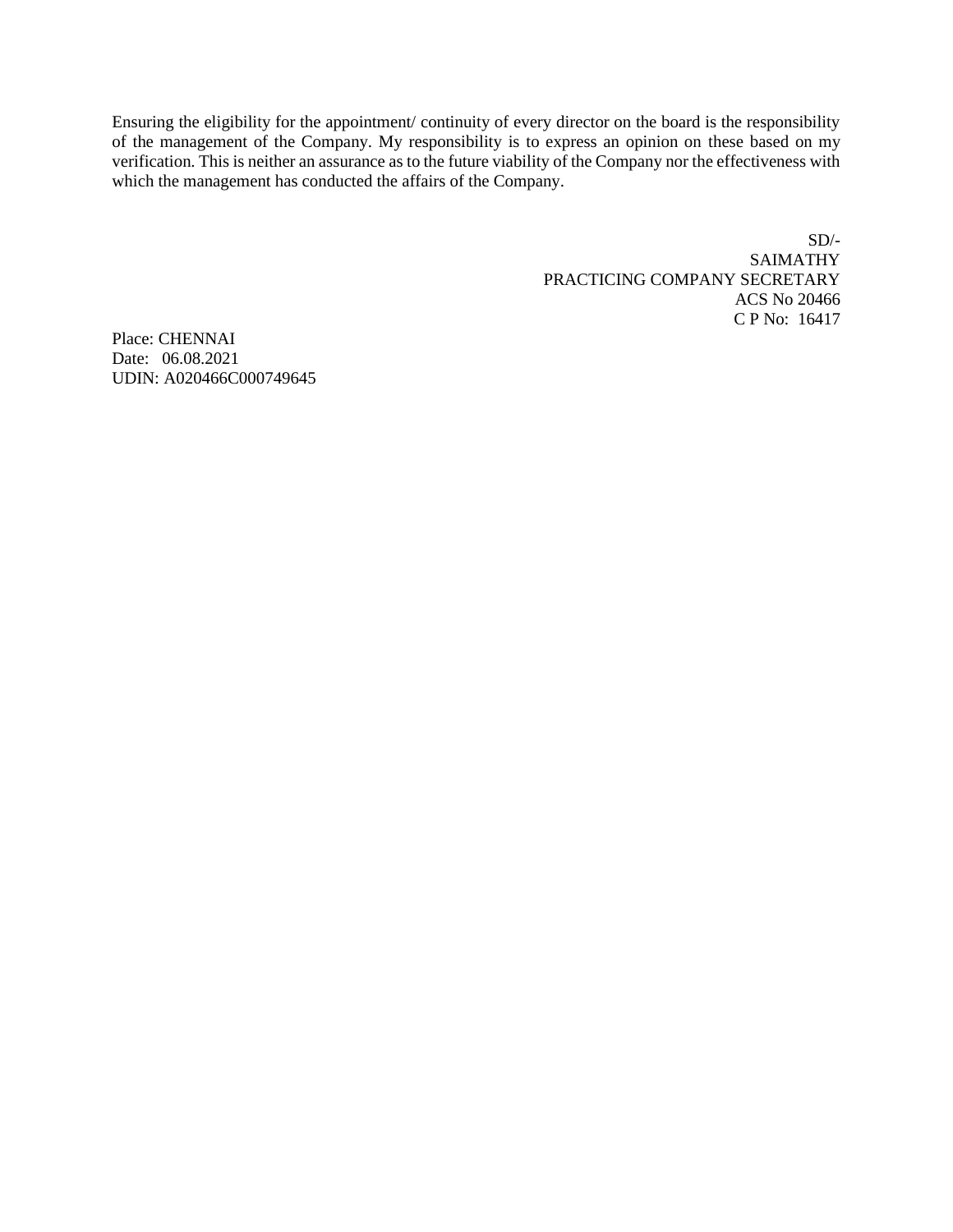#### CERTIFICATION OF CODE OF CONDUCT

The Members, I POWER SOLUTIONS INDIA LIMITED, New No.17, Old No.7/4, Vaigai Street BESANT NAGAR, CHENNAI 600 020.

This is to confirm that the Board of Directors of the Company has laid down a Code of Conduct for its members and senior management personnel of the Company. It is further confirmed that all the Directors and senior management personnel of the Company has affirmed compliance with the Code of Conduct of the Company for the financial Year ended 31st March 2021 as envisaged under Schedule V of regulation 34(3) of the SEBI (Listing Obligations & Disclosure Requirements) Regulations, 2015.

 For and on behalf of the board  **Sd./-** V.Parandhaman Place: Chennai Chairman & Managing Director<br>Date: 06.08.2021 DIN: 00323551

Date: 06.08.2021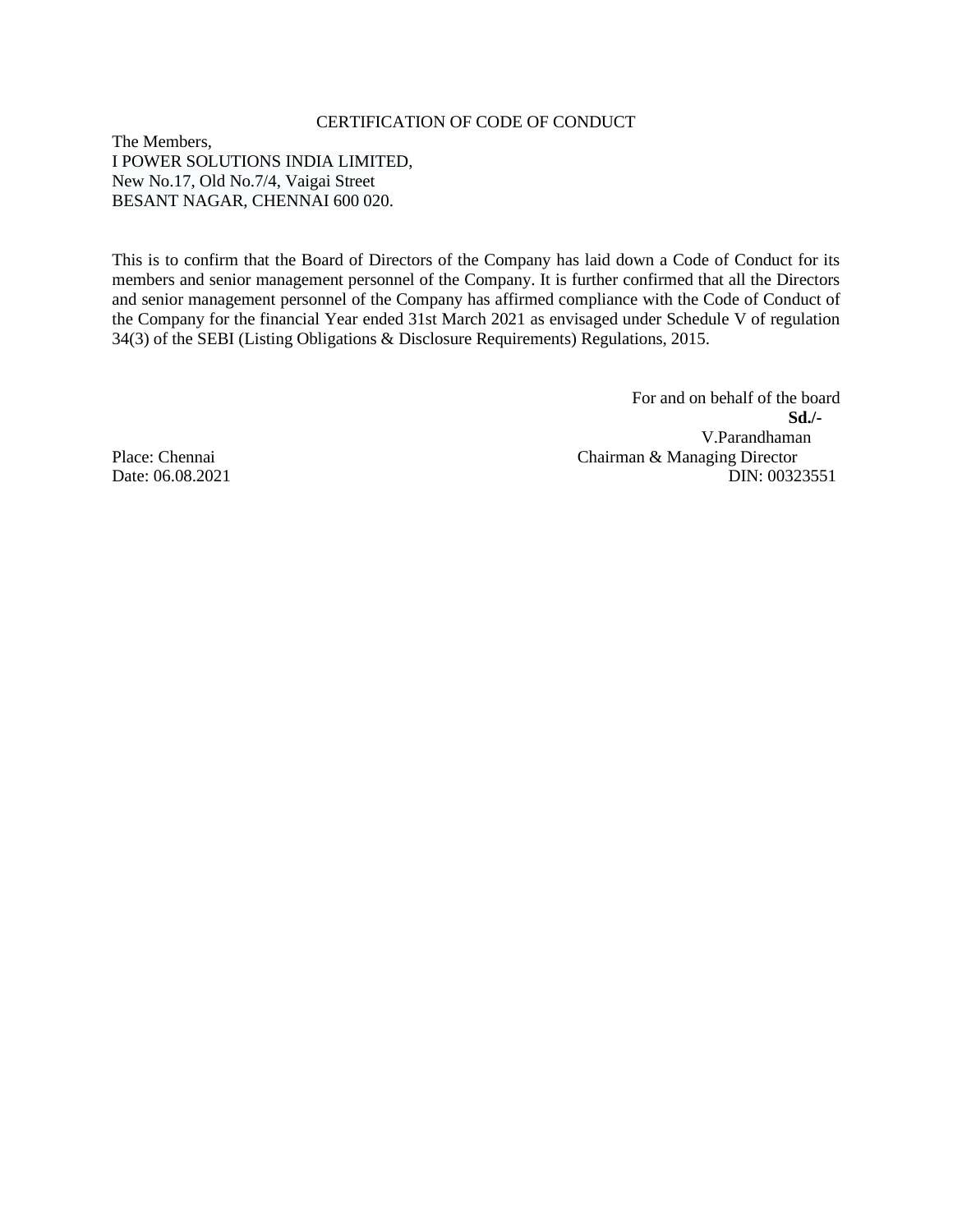#### STATUTORY COMPLIANCE CERTIFICATE

The Members, I POWER SOLUTIONS INDIA LIMITED, New No.17, Old No.7/4, Vaigai Street BESANT NAGAR, CHENNAI 600 020.

Pursuant to part B of schedule II of regulation 17(8) of SEBI (listing obligations & Disclosure requirements) Regulations, 2015, this is to certify that:

a) We, have reviewed financial statements and cash flow statement for the year ended 31st March 2021 and that to the best of our knowledge and belief:

i) these statements do not contain any materially untrue statement or omit any material fact or contain statements that might be misleading;

ii) these statements together present a true and fair view of the Company's affairs and are in compliance with existing accounting standards, applicable laws and regulations.

b) There are, to the best of our knowledge and belief, no transactions entered into by the Company during the year which are fraudulent, illegal or violation of the Company's code of conduct.

c) we accept responsibility for establishing and maintaining internal controls for financial reporting and that we have evaluated the effectiveness of the internal control systems of the Company pertaining to financial reporting and we have disclosed to the auditors and the audit Committee, deficiencies in the design or operation of such internal controls if any, of which, we are aware and the steps we have taken or propose to take to rectify these deficiencies.

d) they have indicated to the auditors and the audit Committee

i) significant changes in internal control over reporting during the year;

ii) significant change in accounting policies during the year and that the same have been disclosed in the notes to the financial statements,

iii) instances of significant fraud of which they have become aware and the involvement therein, if any, of the

management or an employee having a significant role in the Company's internal control system over financial reporting.

For and on behalf of the board

| $Sd$ ./-                     | Sd/-                     | $Sd$ .                                                       |
|------------------------------|--------------------------|--------------------------------------------------------------|
| V.Parandhaman                |                          | Raghukumar Kalyanakrishnan Perambur Ramasubramaniam Gurusamy |
| DIN: 00323551                | PAN: AAFPR4454E          | PAN: ASEPR4100J                                              |
| Chairman & Managing Director | <b>Company Secretary</b> | Chief Financial officer.                                     |

Place: Chennai Date: 06.08.2021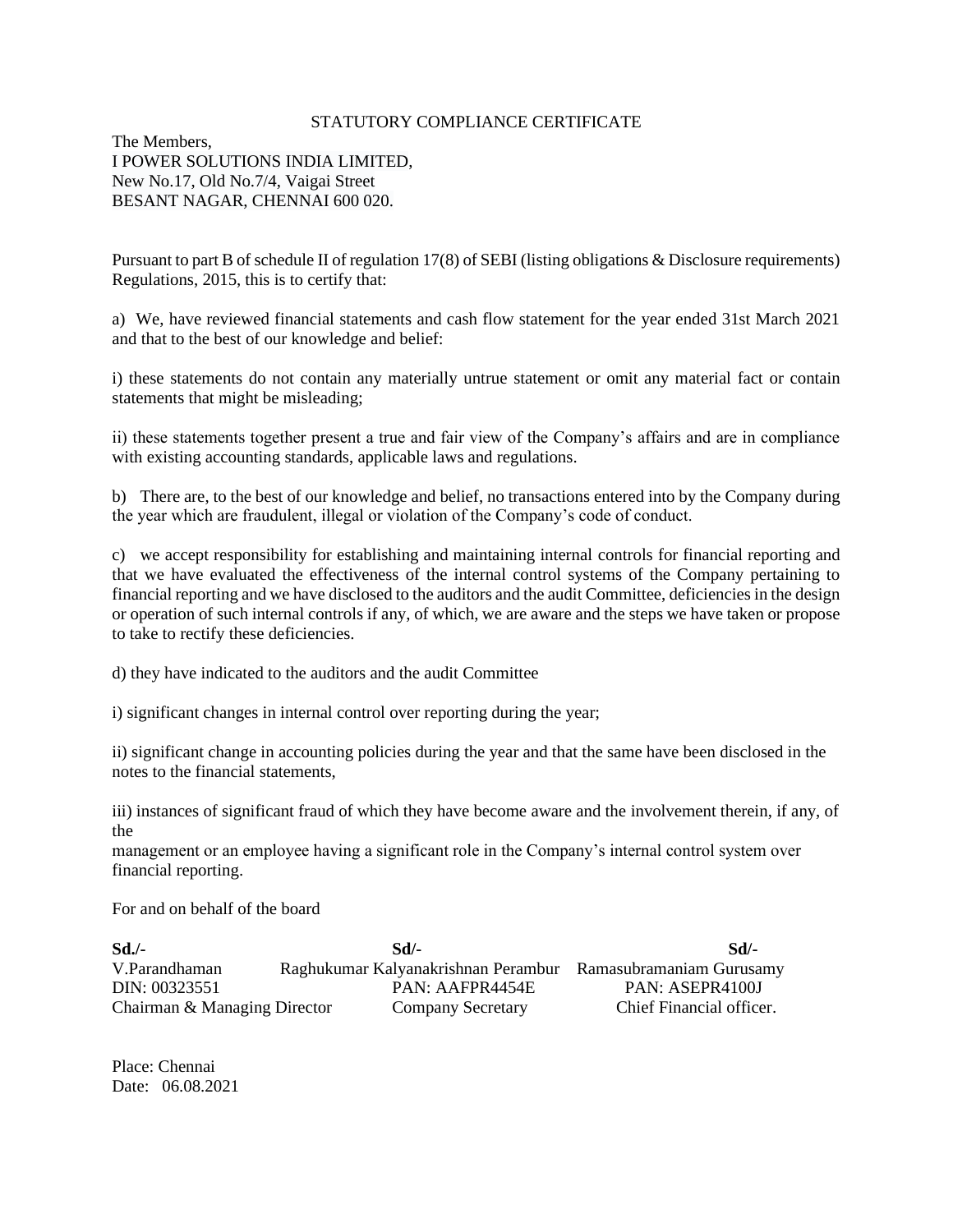# **CA. MACHARLA ROSAIAH MACHARLA & ASSOCIATES**

Chartered Accountants

New No. 648, Old No. 641, Venus Complex, Poonamallee High Road, Aminjikarai, Chennai - 600 029

### **AUDITORS' CERTIFICATE ON CORPORATE GOVERNANCE**

#### **To the Members of iPower Solutions India Ltd**

We have examined the compliance of conditions of Corporate Governance by iPower Solutions India Limited, for the year ended 31st March 2021, as stipulated in Schedule V(D) of the SEBI (Listing Obligations and Disclosure Requirements) Regulations, 2015, of the said Company with Stock Exchanges.

The compliance of conditions of Corporate Governance is the responsibility of the Management. My examination has been limited to a review of the procedures and implementations thereof adopted by the Company for ensuring compliance with the conditions of the Corporate Governance as stipulated in the said Clause. It is neither an audit nor an expression of opinion on the financial statements of the Company.

In our opinion and to the best of our information and according to the explanations given to me, and based on the representations made by the Directors and the Management, I certify that the Company has complied with the conditions of Corporate Governance as stipulated in Schedule V(D) of the SEBI (Listing Obligations and Disclosure Requirements) Regulations, 2015, of the above-mentioned Listing Agreement.

As required by the Guidance Note issued by the Institute of Chartered Accountants of India we have to state that no investor grievances were pending for a period of one month against the Company as per the records maintained by the Shareholders/Investor's Grievance committee.

I further state that such compliance is neither an assurance as to the future viability of the Company nor of the efficiency or effectiveness with which the Management has conducted the affairs of the Company.

 $Sd$ ./-

**For MACHARLA & ASSOCIATES** Chartered Accountants FRN: 013818S **(MACHARLA ROSAIAH)** Proprietor Membership No. :223435

Place: Chennai Date: 30/06/2021

UDIN: 21223435AAAAKK5246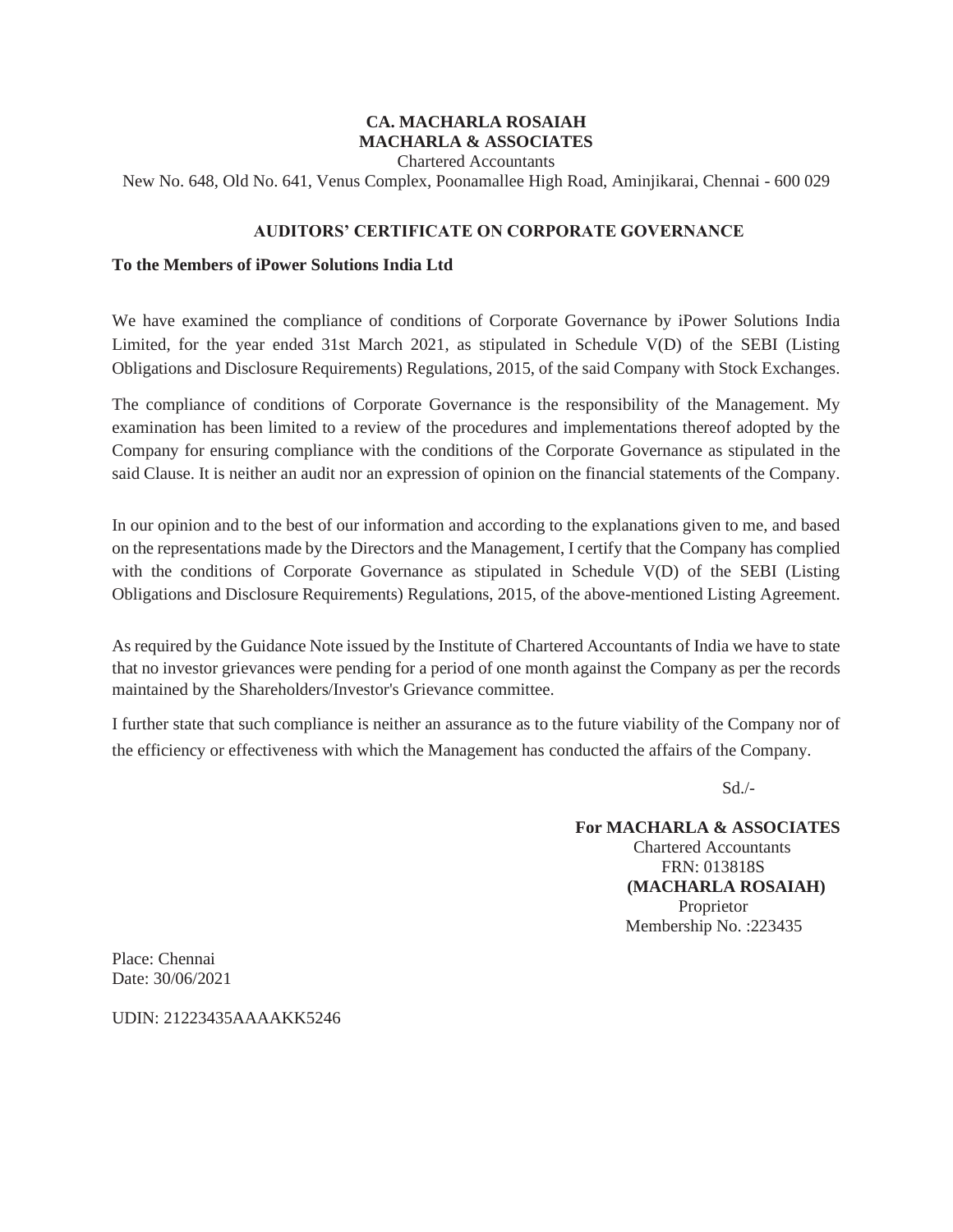### **INDEPENDENT AUDITOR'S REPORT**

#### To the Members of **I POWER SOLUTIONS INDIA LIMITED**

#### **Report on the Standalone Financial Statements**

#### **Opinion**

We have audited the accompanying standalone financial statements of **I POWER SOLUTIONS INDIA LIMITED** ("the Company"), which comprise the Balance Sheet as at March 31, 2021, and the Statement of Profit and Loss (including Other Comprehensive Income), the Statement of Changes in Equity and the Statement of Cash Flows for the year then ended and a summary of the significant accounting policies and other explanatory information.

In our opinion and to the best of our information and according to the explanations given to us, the aforesaid standalone financial statements give the information required by the Companies Act, 2013 (the "Act") in the manner so required and give a true and fair view in conformity with the Indian Accounting Standards prescribed under section 133 of the Act read with the Companies (Indian Accounting Standards) Rules, 2015, as amended, ("Ind AS") and other accounting principles generally accepted in India, of the state of affairs of the Company as at March 31, 2021, the profit and total comprehensive income, changes in equity and its cash flows for the year ended on that date.

#### **Basis for Opinion**

We conducted our audit of the financial statements in accordance with the Standards on Auditing ("SA"s) specified under section 143(10) of the Act. Our responsibilities under those Standards are further described in the Auditor's Responsibilities for the Audit of the Standalone Financial Statements section of our report. We are independent of the Company in accordance with the Code of Ethics issued by the Institute of Chartered Accountants of India ("ICAI") together with the ethical requirements that are relevant to our audit of the standalone financial statements under the provisions of the Act and the Rules made thereunder, and we have fulfilled our other ethical responsibilities in accordance with these requirements and the ICAI's Code of Ethics. We believe that the audit evidence obtained by us is sufficient and appropriate to provide a basis for our audit opinion on the standalone financial statements.

#### **Emphasis of Matter**

As more fully described in Note 1.2 to the financial statements& the Significant Accounting Policies to the financial statements, the company has taken over the assets and liabilities of Vanavil technology Private limited by amalgamation and the scheme of amalgamation was approved by the High court order dated 21st day of September, 2001. The Capital work in progress of the Portal assessed at Rs.4.40 crore. Certain WIP of small projects from Vanavil was taken over to the tune of Rs.0.13 crore and relevant expenditure from the date of amalgamation to till date were added to this social net working platform. The company has incurred 2.48 crores towards Capital Work in progress of this portal. Once the portal is completed in all aspects, it will be capitalized in the books of accounts of the company. The company is not contemplating of any transfer to other company.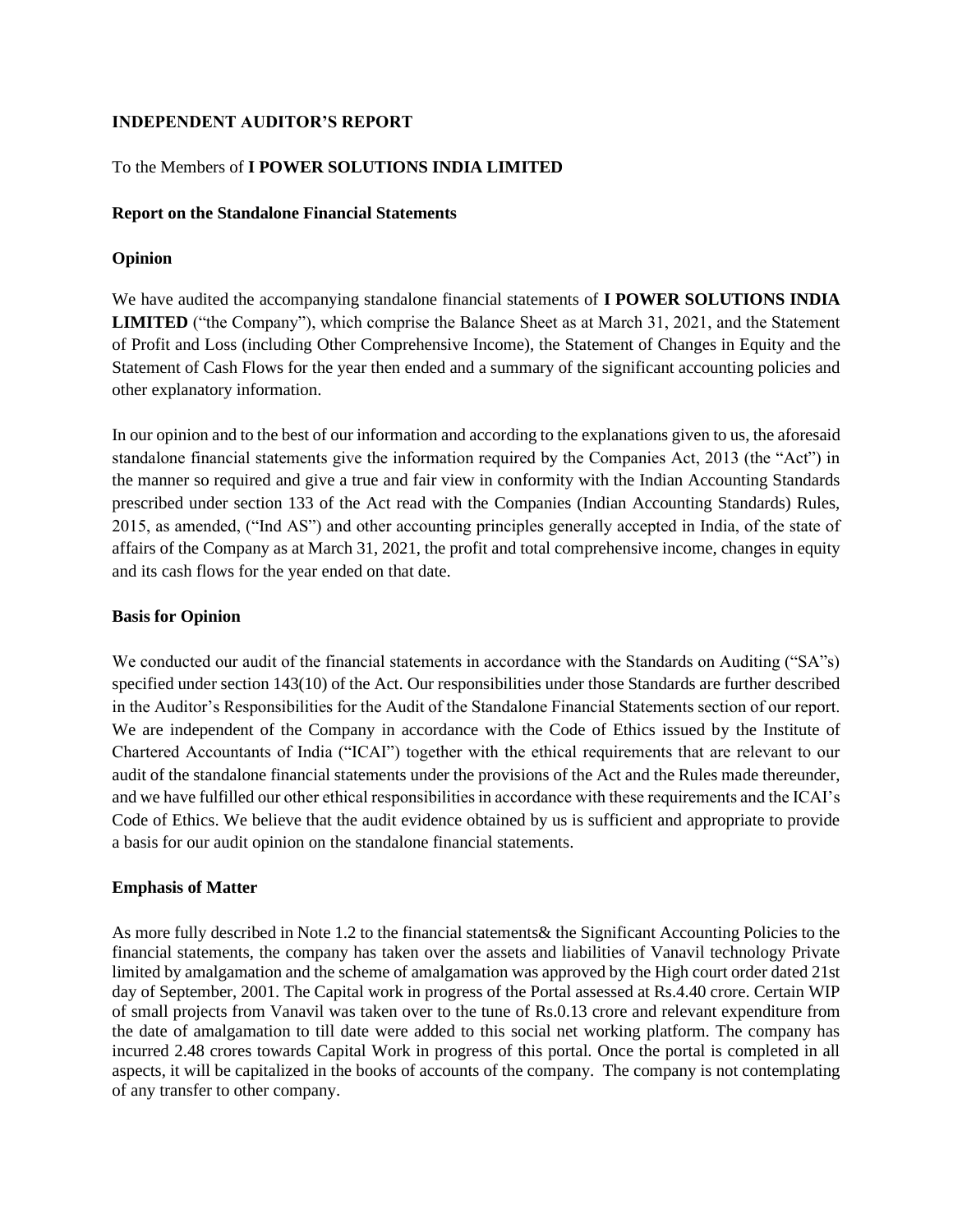Our opinion is not modified in respect of this matter.

#### **Information Other than the Financial Statements and Auditor's Report Thereon**

The Company's Board of Directors is responsible for the other information. The other information comprises the information included in the Management Discussion and Analysis, Board's Report including Annexures to Board's Report, Business Responsibility Report, Corporate Governance Report, and Shareholder Information, but does not include the financial statements and our auditor's report thereon.

Our opinion on the financial statements does not cover the other information and we do not express any form of assurance conclusion thereon.

In connection with our audit of the financial statements, our responsibility is to read the other information and, in doing so, consider whether the other information is materially inconsistent with the financial statements or our knowledge obtained during the course of our audit or otherwise appears to be materially misstated.

If, based on the work we have performed, we conclude that there is a material misstatement of this other information, we are required to report that fact. We have nothing to report in this regard.

### **Management's Responsibility for the Standalone Financial Statements**

The Company's Board of Directors is responsible for the matters stated in Section 134(5) of the Companies Act, 2013 ("the Act") with respect to the preparation of these standalone financial statements that give a true and fair view of the financial position, financial performance including other comprehensive income, cash flows and changes in equity of the Company in accordance with the Indian Accounting Standards (Ind AS) prescribed under section 133 of the Act read with the Companies (Indian Accounting Standards) Rules, 2015, as amended, and other accounting principles generally accepted in India.

This responsibility also includes maintenance of adequate accounting records in accordance with the provisions of the Act for safeguarding the assets of the Company and for preventing and detecting frauds and other irregularities; selection and application of appropriate accounting policies; making judgments and estimates that are reasonable and prudent; and design, implementation and maintenance of adequate internal financial controls, that were operating effectively for ensuring the accuracy and completeness of the accounting records, relevant to the preparation and presentation of the standalone financial statements that give a true and fair view and are free from material misstatement, whether due to fraud or error.

The Board of Directors are responsible for overseeing the Company's financial reporting process.

#### **Auditor's Responsibility**

Our objectives are to obtain reasonable assurance about whether the standalone financial statements as a whole are free from material misstatement, whether due to fraud or error, and to issue an auditor's report that includes our opinion. Reasonable assurance is a high level of assurance, but is not a guarantee that an audit conducted in accordance with SAs will always detect a material misstatement when it exists. Misstatements can arise from fraud or error and are considered material if, individually or in the aggregate,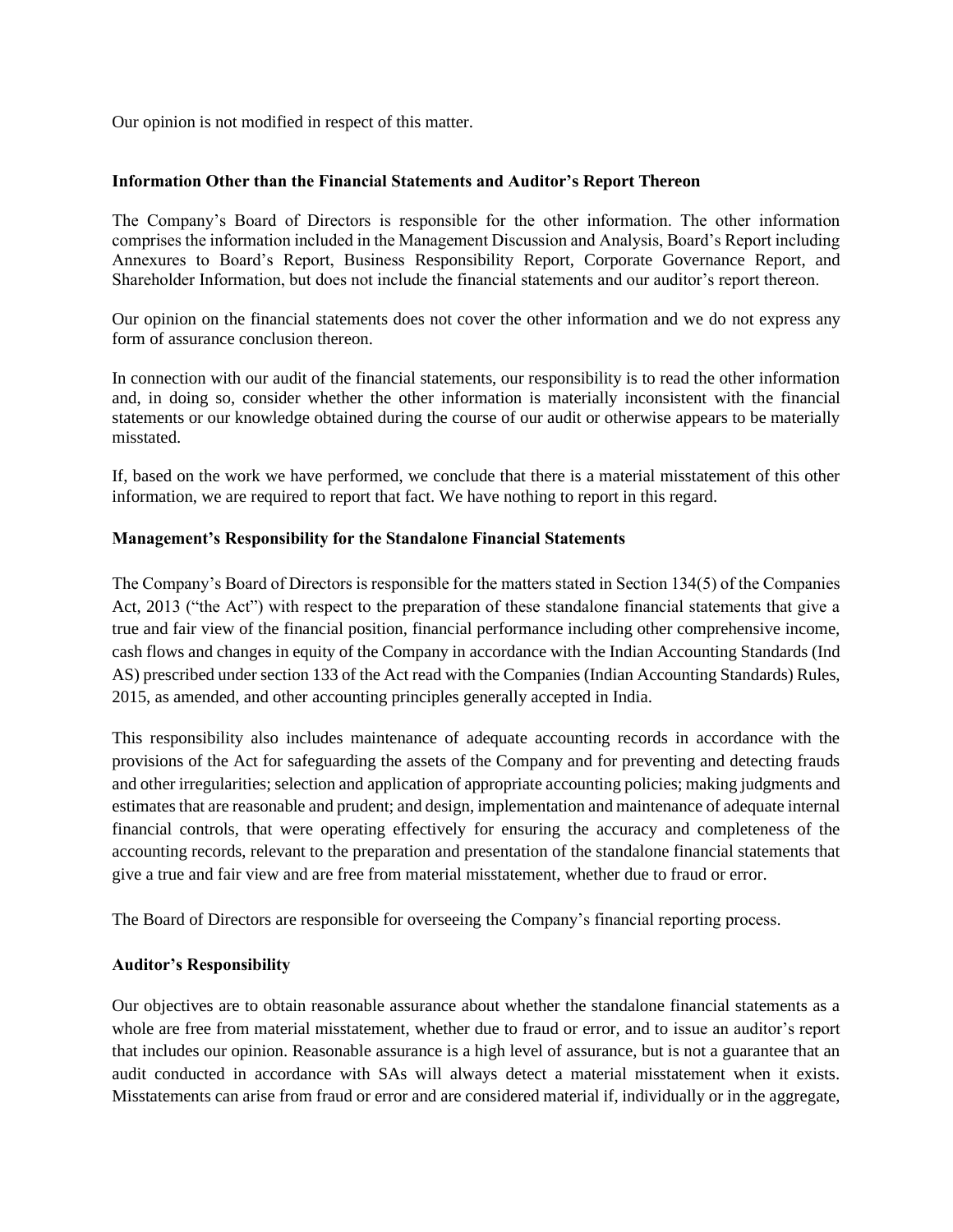they could reasonably be expected to influence the economic decisions of users taken on the basis of these standalone financial statements. As part of an audit in accordance with SAs, we exercise professional judgment and maintain professional skepticism throughout the audit. We also:

- Identify and assess the risks of material misstatement of the standalone financial statements, whether due to fraud or error, design and perform audit procedures responsive to those risks, and obtain audit evidence that is sufficient and appropriate to provide a basis for our opinion. The risk of not detecting a material misstatement resulting from fraud is higher than for one resulting from error, as fraud may involve collusion, forgery, intentional omissions, misrepresentations, or the override of internal control.
- Obtain an understanding of internal financial control relevant to the audit in order to design audit procedures that are appropriate in the circumstances. Under section 143(3)(i) of the Act, we are also responsible for expressing our opinion on whether the Company has adequate internal financial controls system in place and the operating effectiveness of such controls.
- Evaluate the appropriateness of accounting policies used and the reasonableness of accounting estimates and related disclosures made by the management.
- Conclude on the appropriateness of management's use of the going concern basis of accounting and, based on the audit evidence obtained, whether a material uncertainty exists related to events or conditions that may cast significant doubt on the Company's ability to continue as a going concern. If we conclude that a material uncertainty exists, we are required to draw attention in our auditor's report to the related disclosures in the standalone financial statements or, if such disclosures are inadequate, to modify our opinion. Our conclusions are based on the audit evidence obtained up to the date of our auditor's report. However, future events or conditions may cause the Company to cease to continue as a going concern.
- Evaluate the overall presentation, structure and content of the standalone financial statements, including the disclosures, and whether the standalone financial statements represent the underlying transactions and events in a manner that achieves fair presentation.

Materiality is the magnitude of misstatements in the standalone financial statements that, individually or in aggregate, makes it probable that the economic decisions of a reasonably knowledgeable user of the standalone financial statements may be influenced. We consider quantitative materiality and qualitative factors in (i) planning the scope of our audit work and in evaluating the results of our work; and (ii) to evaluate the effect of any identified misstatements in the standalone financial statements.

We communicate with those charged with governance regarding, among other matters, the planned scope and timing of the audit and significant audit findings, including any significant deficiencies in internal control that we identify during our audit.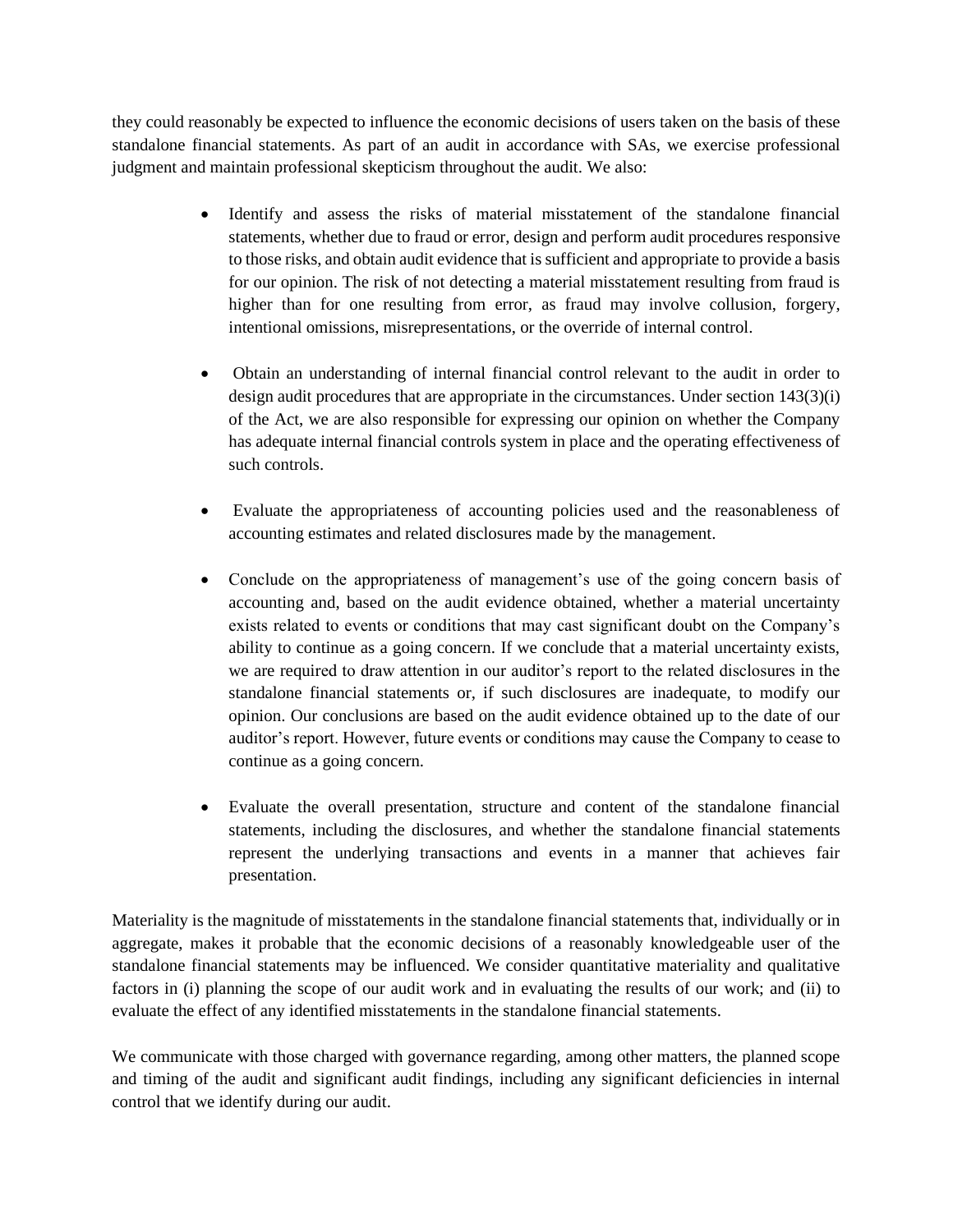We also provide those charged with governance with a statement that we have complied with relevant ethical requirements regarding independence, and to communicate with them all relationships and other matters that may reasonably be thought to bear on our independence, and where applicable, related safeguards.

From the matters communicated with those charged with governance, we determine those matters that were of most significance in the audit of the standalone financial statements of the current period and are therefore the key audit matters. We describe these matters in our auditor's report unless law or regulation precludes public disclosure about the matter or when, in extremely rare circumstances, we determine that a matter should not be communicated in our report because the adverse consequences of doing so would reasonably be expected to outweigh the public interest benefits of such communication.

## **Report on Other Legal and Regulatory Requirements**

1. As required by Section 143(3) of the Act, based on our audit we report that:

a) We have sought and obtained all the information and explanations which to the best of our knowledge and belief were necessary for the purposes of our audit.

b) In our opinion, proper books of account as required by law have been kept by the Company so far as it appears from our examination of those books.

c) The Balance Sheet, the Statement of Profit and Loss including Other Comprehensive Income, Statement of Changes in Equity and the Statement of Cash Flow dealt with by this Report are in agreement with the books of account.

d) In our opinion, the aforesaid standalone financial statements comply with the Indian Accounting Standards prescribed under section 133 of the Act.

e) On the basis of the written representations received from the directors of the Company as on March 31, 2020 taken on record by the Board of Directors, none of the directors is disqualified as on March 31, 2020 from being appointed as a director in terms of Section 164(2) of the Act.

f) With respect to the adequacy of the internal financial controls over financial reporting of the Company and the operating effectiveness of such controls, refer to our separate Report in "Annexure A". Our report expresses an unmodified opinion on the adequacy and operating effectiveness of the Company's internal financial controls over financial reporting.

g) with respect to the other matters to be included in the Auditor's Report in accordance with Rule 11 of the Companies (Audit and Auditors) Rules, 2014, as amended, in our opinion and to the best of our information and according to the explanations given to us: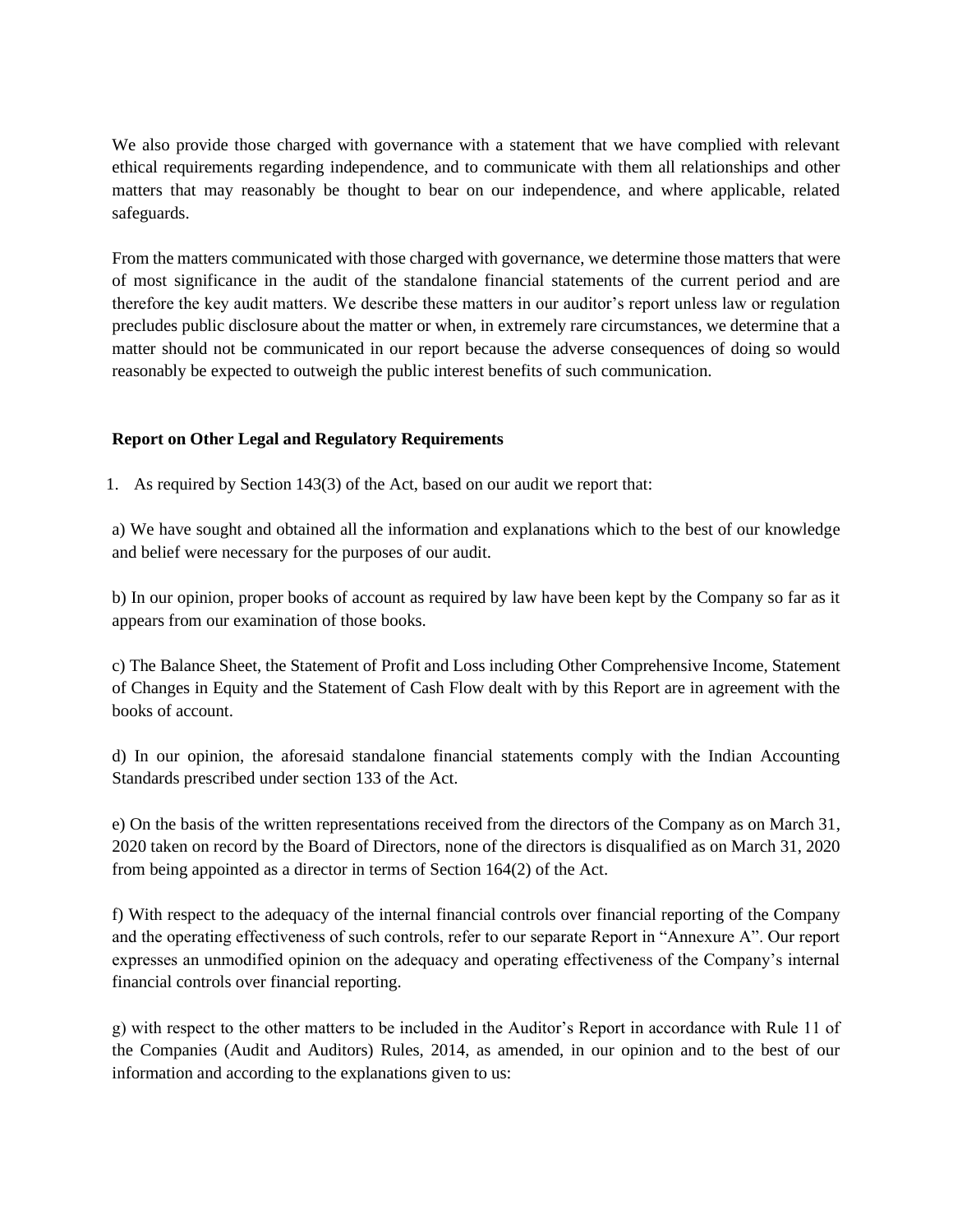- i. The Company has disclosed the impact of pending litigations on its financial position in its standalone financial statements.
- ii. The Company has made provision, as required under the applicable law or accounting standards, for material foreseeable losses, if any, on long-term contracts including derivative contracts.
- iii. There has been no delay in transferring amounts, required to be transferred, to the Investor Education and Protection Fund by the Company.

2. As required by the Companies (Auditor's Report) Order, 2016 ("the Order") issued by the Central Government in terms of Section 143(11) of the Act, we give in "Annexure B" a statement on the matters specified in paragraphs 3 and 4 of the Order.

## UDIN: **21223435AAAAKI7378**

Sd/- **For MACHARLA & ASSOCIATES** Chartered Accountants FRN: 013818S **(MACHARLA ROSAIAH)** Partner M.No.223435 Place: Chennai Date: 30.06.2021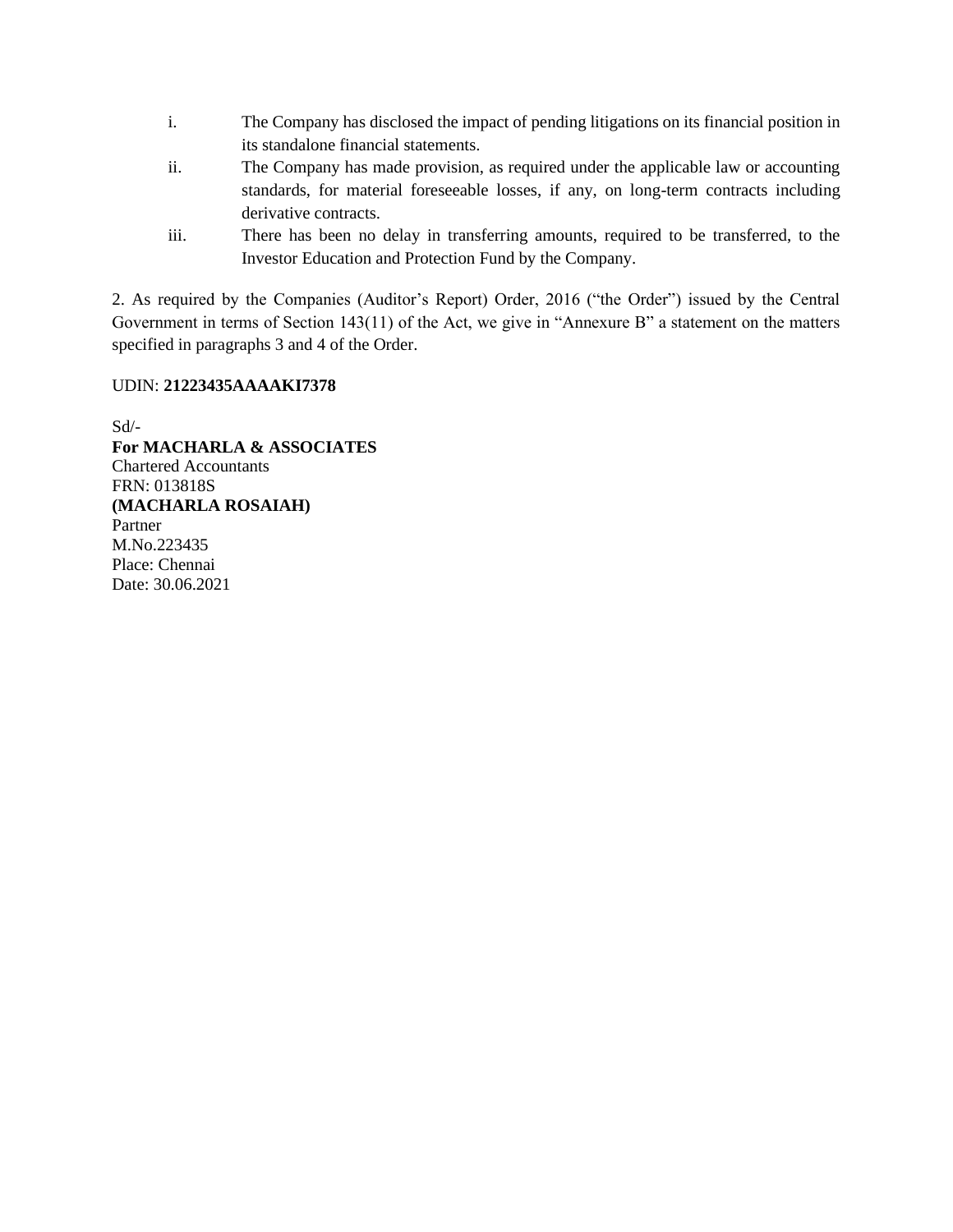# **ANNEXURE "A" TO THE INDEPENDENT AUDITOR'S REPORT**

(Referred to in paragraph 1(f) under 'Report on Other Legal and Regulatory Requirements section of our report to the Members of **I POWER SOLUTIONS INDIA LIMITED** of even date)

# **Report on the Internal Financial Controls Over Financial Reporting under Clause (i) of Sub-section 3 of Section 143 of the Companies Act, 2013 ("the Act")**

We have audited the internal financial controls over financial reporting of **I POWER SOLUTIONS INDIA LIMITED** ("the Company") as of March 31, 2021 in conjunction with our audit of the standalone financial statements of the Company for the year ended on that date.

# **Management's Responsibility for Internal Financial Controls**

The Board of Directors of the Company is responsible for establishing and maintaining internal financial controls based on the internal control over financial reporting criteria established by the Company considering the essential components of internal control stated in the Guidance Note on Audit of Internal Financial Controls over Financial Reporting issued by the Institute of Chartered Accountants of India. These responsibilities include the design, implementation and maintenance of adequate internal financial controls that were operating effectively for ensuring the orderly and efficient conduct of its business, the safeguarding of its assets, the prevention and detection of frauds and errors, the accuracy and completeness of the accounting records, and the timely preparation of reliable financial information, as required under the Companies Act, 2013.

# **Auditor's Responsibility**

Our responsibility is to express an opinion on the internal financial controls over financial reporting of the Company based on our audit. We conducted our audit in accordance with the Guidance Note on Audit of Internal Financial Controls Over Financial Reporting (the "Guidance Note") issued by the Institute of Chartered Accountants of India and the Standards on Auditing prescribed under Section 143(10) of the Companies Act, 2013, to the extent applicable to an audit of internal financial controls.

Those Standards and the Guidance Note require that we comply with ethical requirements and plan and perform the audit to obtain reasonable assurance about whether adequate internal financial controls over financial reporting was established and maintained and if such controls operated effectively in all material respects.

Our audit involves performing procedures to obtain audit evidence about the adequacy of the internal financial controls system over financial reporting and their operating effectiveness. Our audit of internal financial controls over financial reporting included obtaining an understanding of internal financial controls over financial reporting, assessing the risk that a material weakness exists, and testing and evaluating the design and operating effectiveness of internal control based on the assessed risk. The procedures selected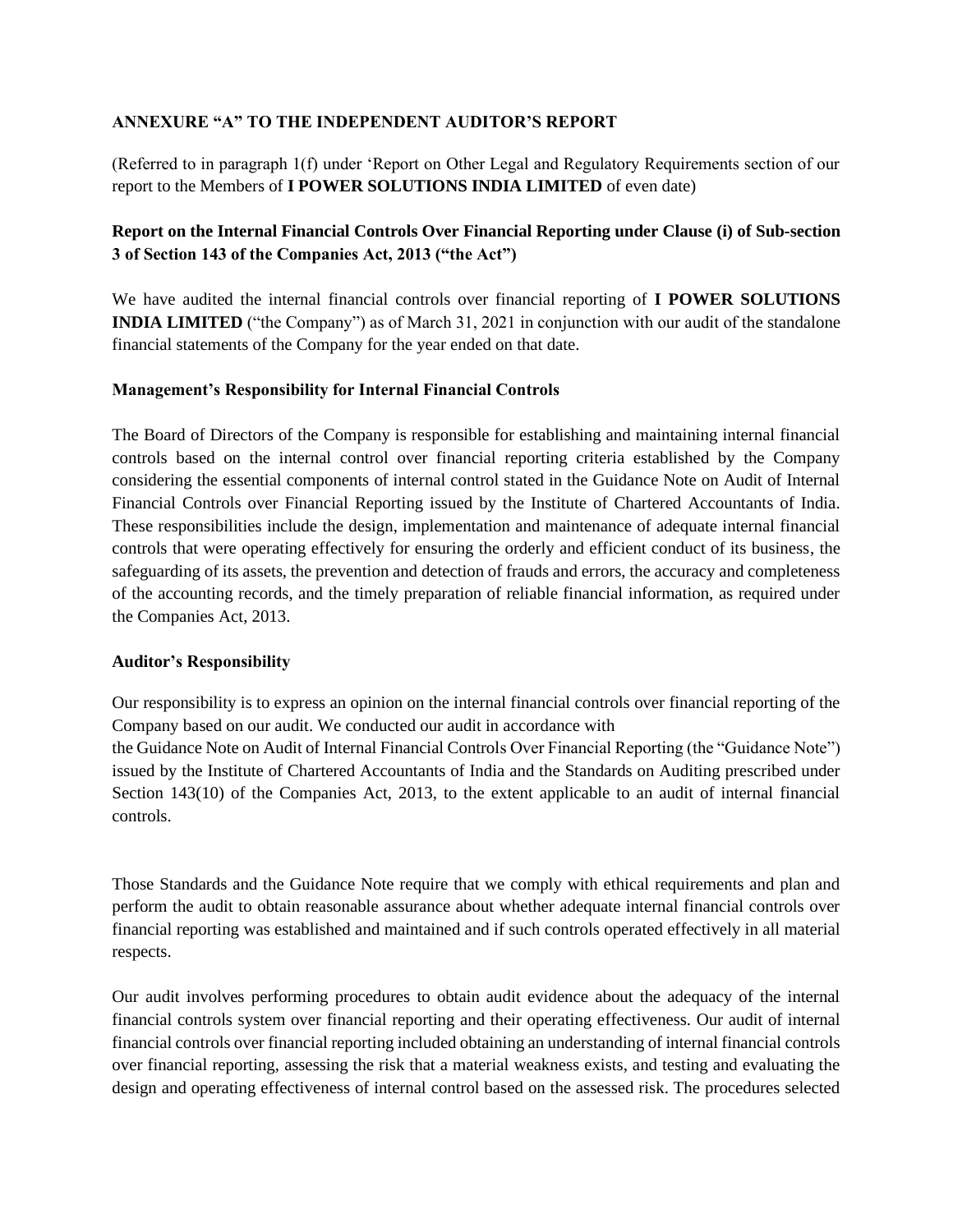depend on the auditor's judgement, including the assessment of the risks of material misstatement of the financial statements, whether due to fraud or error.

We believe that the audit evidence we have obtained, is sufficient and appropriate to provide a basis for our audit opinion on the Company's internal financial controls system over financial reporting.

# **Meaning of Internal Financial Controls over Financial Reporting**

A company's internal financial control over financial reporting is a process designed to provide reasonable assurance regarding the reliability of financial reporting and the preparation of financial statements for external purposes in accordance with generally accepted accounting principles. A company's internal financial control over financial reporting includes those policies and procedures that (1) pertain to the maintenance of records that, in reasonable detail, accurately and fairly reflect the transactions and dispositions of the assets of the company; (2) provide reasonable assurance that transactions are recorded as necessary to permit preparation of financial statements in accordance with generally accepted accounting principles, and that receipts and expenditures of the company are being made only in accordance with authorisations of management and directors of the company; and (3) provide reasonable assurance regarding prevention or timely detection of unauthorised acquisition, use, or disposition of the company's assets that could have a material effect on the financial statements.

# **Limitations of Internal Financial Controls over Financial Reporting**

Because of the inherent limitations of internal financial controls over financial reporting, including the possibility of collusion or improper management override of controls, material misstatements due to error or fraud may occur and not be detected. Also,

Projections of any evaluation of the internal financial controls over financial reporting to future periods are subject to the risk that the internal financial control over financial reporting may become inadequate because of changes in conditions, or that the degree of compliance with the policies or procedures may deteriorate.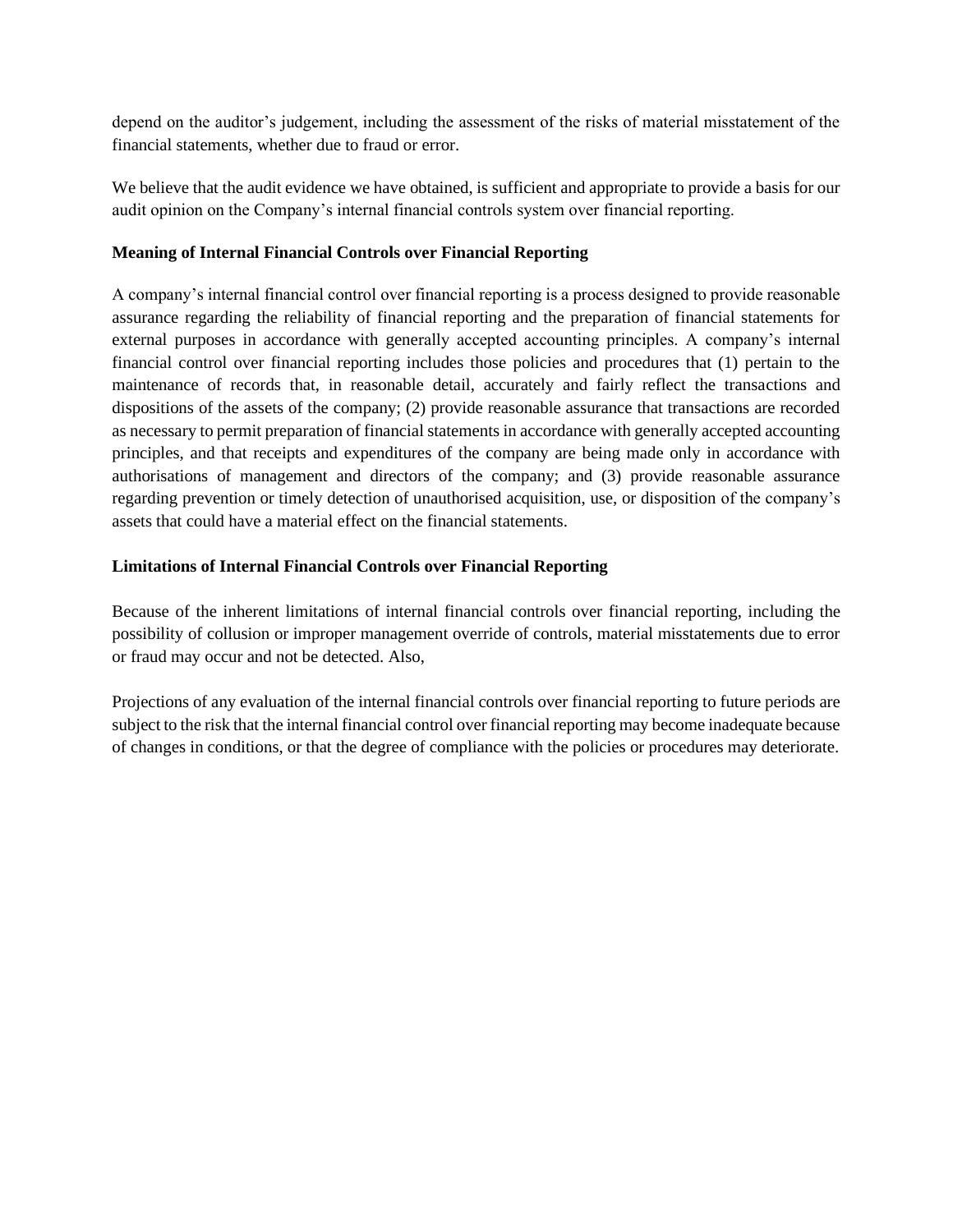#### **Opinion**

In our opinion, to the best of our information and according to the explanations given to us, the Company has, in all material respects, an adequate internal financial controls system over financial reporting and such internal financial controls over financial reporting were operating effectively as at March 31, 2021, based on the internal control over financial reporting criteria established by the Company considering the essential components of internal control stated in the Guidance Note on Audit of Internal Financial Controls Over Financial Reporting issued by the Institute of Chartered Accountants of India.

UDIN: **21223435AAAAKI7378**

**Sd/- For MACHARLA & ASSOCIATES** Chartered Accountants FRN: 013818S

# **(MACHARLA ROSAIAH)**

Partner M.No.223435 Place: Chennai Date: 30.06.2021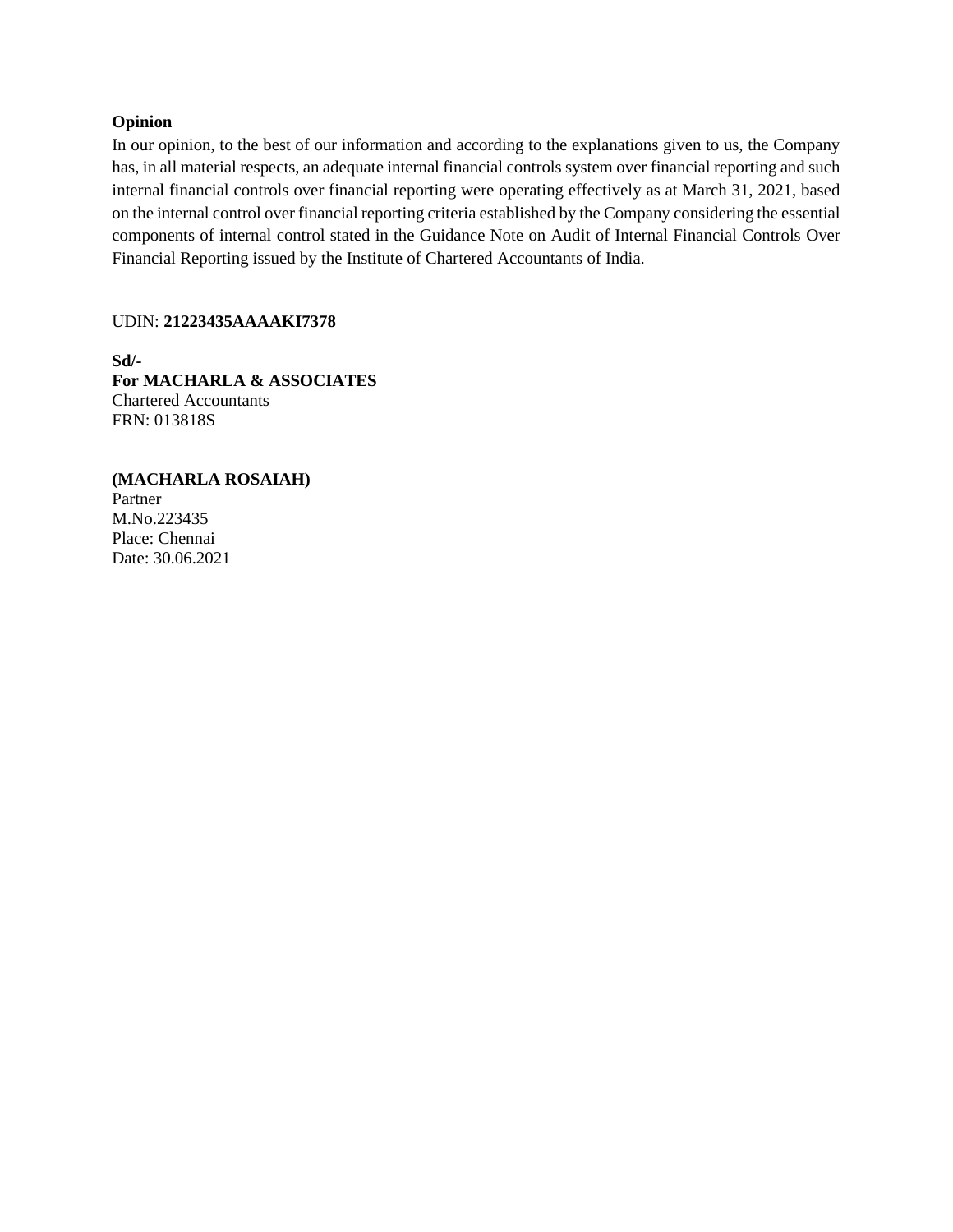# **ANNEXURE 'B' TO THE INDEPENDENT AUDITOR'S REPORT**

# **(Referred to in paragraph 2 under 'Report on Other Legal and Regulatory Requirements' section of our report to the Members of I POWER SOLUTIONS INDIA LIMITED of even date)**

i. In respect of the Company's fixed assets:

(a) The Company maintained proper records showing full particulars, including quantitative details and situation of fixed assets.

(b) The Company has a program of verification to cover all the items of fixed assets in a phased manner which, in our opinion, is reasonable having regard to the size of the Company and the nature of its assets. Pursuant to the program, certain fixed assets were physically verified by the management during the year. According to the information and explanations given to us, no material discrepancies were noticed on such verification.

(c) According to the information and explanations given to us, the records examined by us and based on the examination of the conveyance deeds provided to us, we report that, the title deeds, comprising all the immovable properties of land and buildings which are freehold, are held in the name of the Company as at the balance sheet date. In respect of immovable properties of land and building that have been taken on lease and disclosed as fixed assets in the standalone financial statements, the lease agreements are in the name of the Company.

ii. The Company is in the business of providing software& allied services and does not have any physical inventories. Accordingly, reporting under clause 3 (ii) of the Order is not applicable to the Company.

iii. According to the information and explanations given to us, the Company has not granted any unsecured loans to the bodies corporate, covered in the register maintained under section 189 of the Companies Act, 2013, in respect of which:

iv. In our opinion and according to the information and explanations given to us, the Company has complied with the provisions of Sections 185 and 186 of the Act in respect of grant of loans, making investments and providing guarantees and securities, as applicable.

v. The Company has not accepted deposits during the year and does not have any unclaimed deposits as at March 31, 2021 and therefore, the provisions of the clause 3 (v) of the Order are not applicable to the Company.

vi. The maintenance of cost records has not been specified by the Central Government under section 148(1) of the Companies Act, 2013 for the business activities carried out by the Company. Thus reporting under clause 3(vi) of the order is not applicable to the Company.

vii. According to the information and explanations given to us, in respect of statutory dues: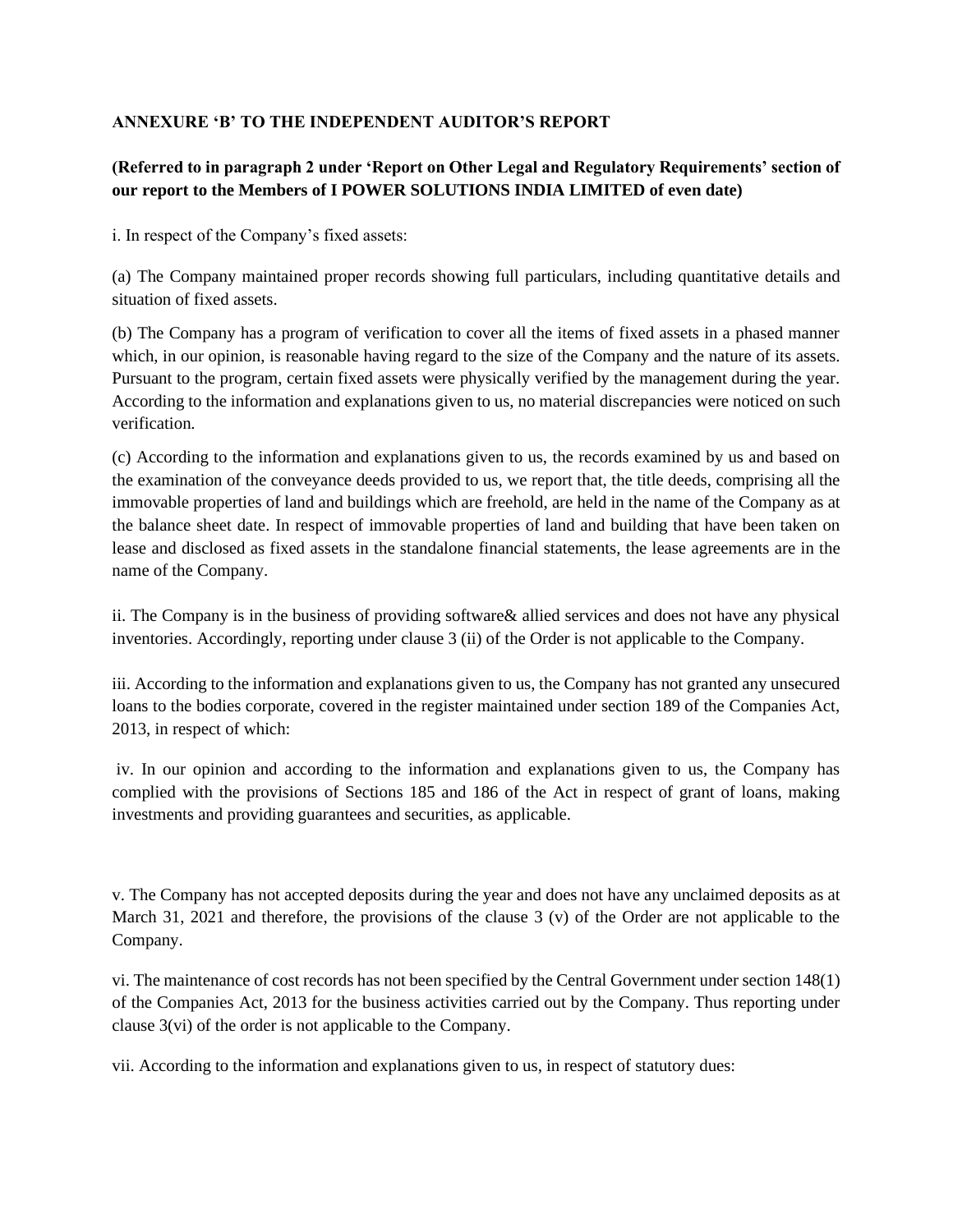(a) The Company has generally been regular in depositing undisputed statutory dues, including Provident Fund, Employees' State Insurance, Income Tax, Sales Tax, Service Tax, Goods and Service Tax, Value Added Tax, Customs Duty, Excise Duty, Cess and other material statutory dues applicable to it with the appropriate authorities.

(b) There were no undisputed amounts payable in respect of Provident Fund, Employees' State Insurance, Income Tax, Sales Tax, Service Tax, Value Added Tax, Goods and Service Tax, Customs Duty, Excise Duty, Cess and other material statutory dues in arrears as at March 31, 2021 for a period of more than six months from the date they became payable.

viii. The Company has not taken any loans or borrowings from financial institutions, banks and government or has not issued any debentures. Hence reporting under clause 3 (viii) of the Order is not applicable to the Company.

ix. The Company has not raised moneys by way of initial public offer or further public offer (including debt instruments) or term loans and hence reporting under clause 3 (ix) of the Order is not applicable to the Company.

x. To the best of our knowledge and according to the information and explanations given to us, no fraud by the Company or no material fraud on the Company by its officers or employees has been noticed or reported during the year.

xi. In our opinion and according to the information and explanations given to us, the Company has not paid any managerial remuneration during the year. Hence, reporting under the provisions of section 197 read with Schedule V to the Act shall not arise.

xii. The Company is not a Nidhi Company and hence reporting under clause 3 (xii) of the Order is not applicable to the Company.

xiii. In our opinion and according to the information and explanations given to us, the Company is in compliance with Section 177 and 188 of the Companies Act, 2013 where applicable, for all transactions with the related parties and the details of related party transactions have been disclosed in the standalone financial statements as required by the applicable accounting standards.

xiv. During the year, the Company has not made any preferential allotment or private placement of shares or fully or partly paid convertible debentures and hence reporting under clause 3 (xiv) of the Order is not applicable to the Company.

xv. In our opinion and according to the information and explanations given to us, during the year the Company has not entered into any non-cash transactions with its Directors or persons connected to its directors, except those provided in the Note No 6.1 of the Notes to accounts forming part of the Financial statements.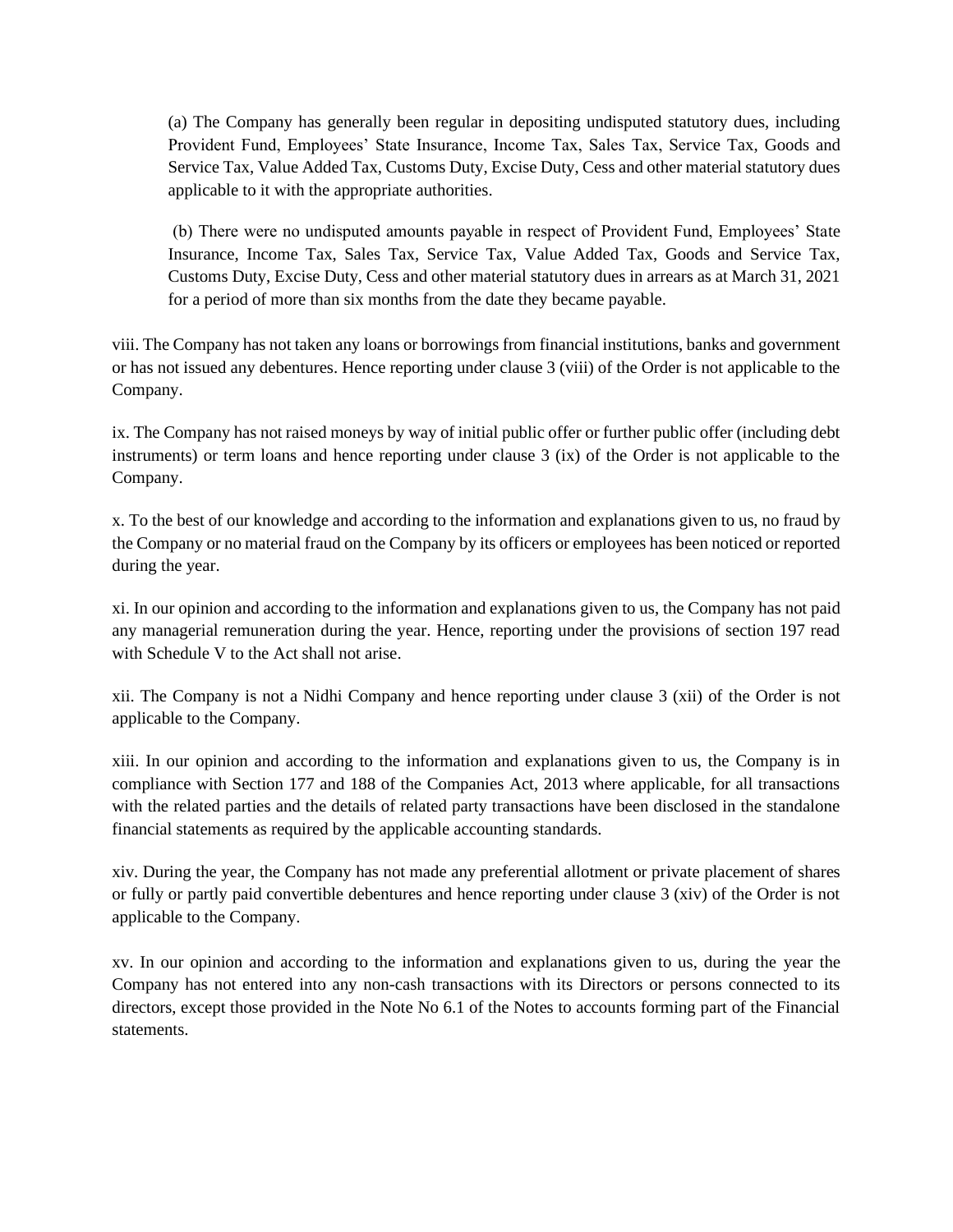xvi. The Company is not required to be registered under section 45-IA of the Reserve Bank of India Act, 1934.

#### UDIN: **21223435AAAAKI7378**

**Sd/- For MACHARLA & ASSOCIATES** Chartered Accountants FRN: 013818S **(MACHARLA ROSAIAH)** Partner M.No.223435 Place: Chennai Date: 30.06.2021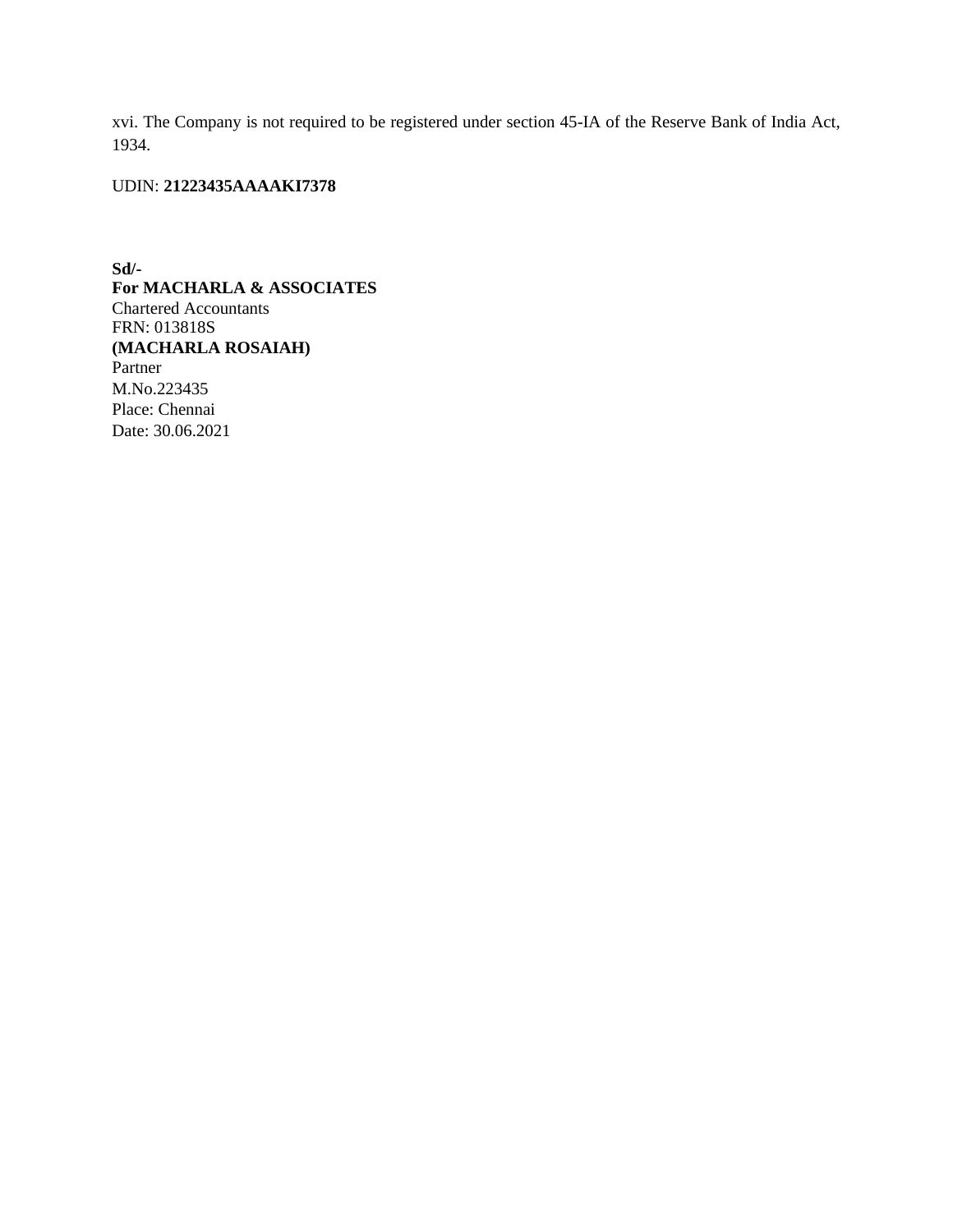### **CIN: L72200TN2001PLC047456 M/S. IPOWER SOLUTIONS INDIA LIMITED NEW NO.17, OLD NO.7/4, VAIGAI STREET, BESANT NAGAR CHENNAI, TAMILNADU - 600090**

**BALANCE SHEET AS AT 31st MARCH, 2021**

|                | BALANCE SHEET AS AT 31St MARCH, 2021                                                              |                         |                                     |                                         |  |
|----------------|---------------------------------------------------------------------------------------------------|-------------------------|-------------------------------------|-----------------------------------------|--|
|                |                                                                                                   |                         | <b>Amount</b> in<br>As at March 31, |                                         |  |
| Sl.No.         | <b>PARTICULARS</b>                                                                                | Note No.                | 2021                                |                                         |  |
|                |                                                                                                   |                         |                                     | 2020                                    |  |
| $\bf{I}$       | <b>ASSETS:</b>                                                                                    |                         |                                     |                                         |  |
|                | Non-current assets                                                                                | $\mathbf{1}$            |                                     |                                         |  |
|                | Property, Plant and Equipments                                                                    | 1.1                     | 911,738                             | 1,047,729                               |  |
|                | Capital work-in-progress<br>Investment properties                                                 | 1.2                     | 70,379,303                          | 70,379,303                              |  |
|                | Goodwill                                                                                          |                         |                                     |                                         |  |
|                | <b>Other intangible Assets</b>                                                                    |                         |                                     |                                         |  |
|                | Investment accounted for using equity method                                                      |                         |                                     |                                         |  |
|                | <b>Financial Assets</b>                                                                           | $\mathbf{2}$            |                                     |                                         |  |
|                | i) Investments                                                                                    |                         |                                     |                                         |  |
|                | ii) Loans                                                                                         | 2.1                     | 40,100                              | 94,372                                  |  |
|                | iii) Other financial assets                                                                       |                         |                                     |                                         |  |
|                | Deffered tax assets (Net)<br>Other Non-current assets                                             |                         |                                     |                                         |  |
|                | TOTAL NON-CURRENT ASSETS<br>(I)                                                                   |                         | 71,331,141                          | 71,521,404                              |  |
|                |                                                                                                   |                         |                                     |                                         |  |
|                | <b>CURRENT ASSETS</b>                                                                             | 3                       |                                     |                                         |  |
|                | Inventories<br><b>Financial Assets</b>                                                            |                         |                                     |                                         |  |
|                | i) Investments                                                                                    |                         |                                     |                                         |  |
|                | ii) Trade Receivables                                                                             | 3.1                     | 399,709                             | 19,045                                  |  |
|                | iii) Cash And cash equivalents                                                                    | 3.2                     | 166,043                             | 142.928                                 |  |
|                | iv) Bank balance other than (iii)                                                                 |                         |                                     |                                         |  |
|                | v) Loans                                                                                          |                         | $\overline{a}$                      |                                         |  |
|                | vi) Other financial assets                                                                        |                         |                                     |                                         |  |
|                | Other current assets                                                                              | 3.3                     | 180,632                             | 110,954                                 |  |
|                | Assets classified as held for sale                                                                |                         |                                     |                                         |  |
|                | TOTAL CURRENT ASSETS<br>(II)                                                                      |                         | 746,384                             | 272,927                                 |  |
|                | <b>TOTAL ASSETS</b><br>$(I+II)$                                                                   |                         | 72,077,525                          | 71,794,331                              |  |
| $\mathbf{I}$   | <b>EQUITY AND LIABILITIES</b>                                                                     |                         |                                     |                                         |  |
| $\mathbf{1}$   | <b>Equity</b>                                                                                     | $\overline{\mathbf{4}}$ |                                     |                                         |  |
|                | Equity Share Capital                                                                              | 4.1                     | 44,490,000                          | 44,490,000                              |  |
|                | Other equity                                                                                      | 5                       |                                     |                                         |  |
|                | Equity components of compound financial investments                                               |                         |                                     |                                         |  |
|                | Reserves and surplus                                                                              | 5.1                     | 309,397                             | 223,549                                 |  |
|                | Other reserves                                                                                    |                         |                                     |                                         |  |
|                | <b>Equity attributable to owners</b>                                                              |                         | 44,799,397                          | 44,713,549                              |  |
|                | Non controlling interest<br><b>Total Equity</b>                                                   |                         | 44,799,397                          | 44,713,549                              |  |
|                |                                                                                                   |                         |                                     |                                         |  |
| 2              | <b>LIABILITIES</b>                                                                                |                         |                                     |                                         |  |
|                |                                                                                                   |                         |                                     |                                         |  |
| 3              | Non-current liabilities                                                                           |                         |                                     |                                         |  |
|                | <b>Financial liabilities</b>                                                                      | 6                       | 27,119,494                          | 26,964,618                              |  |
|                | (i) Borrowings<br>(ii) Other financial liabilities                                                | 6.1                     |                                     |                                         |  |
|                | Provision for income tax                                                                          |                         | 28,753                              |                                         |  |
|                | Deffered tax liabilities (Net)                                                                    | 6.2                     | 59,431                              | 63,444                                  |  |
|                | Other Non current liabilities                                                                     |                         |                                     |                                         |  |
|                | TOTAL NON CURRENT LIABILITIES                                                                     |                         | 27,207,678                          | 27,028,062                              |  |
|                |                                                                                                   |                         |                                     |                                         |  |
| $\overline{4}$ | <b>Current Liabilities</b>                                                                        | 7                       |                                     |                                         |  |
|                | <b>Financial liabilities</b>                                                                      |                         |                                     |                                         |  |
|                | (i) Borrowings                                                                                    |                         |                                     |                                         |  |
|                | (ii) Trade payables<br>(a) Other financial liabilities                                            |                         |                                     |                                         |  |
|                | Income tax liabilities                                                                            |                         |                                     | 9,720                                   |  |
|                | Other current liabilities                                                                         | 7.1                     | 70,450                              | 43,000                                  |  |
|                | TOTAL NON CURRENT LIABILITIES                                                                     |                         | 70,450                              | 52,720                                  |  |
|                |                                                                                                   |                         |                                     |                                         |  |
|                | TOTAL EQUITY AND LIABILITIES                                                                      |                         | 72,077,525                          | 71,794,331                              |  |
|                | <b>Significant accounting policies Notes on Financial Statements</b>                              | 11                      |                                     |                                         |  |
|                | As per our Report attached                                                                        |                         |                                     |                                         |  |
|                | For MACHARLA AND ASSOCIATES                                                                       |                         | For iPower Solutions India Limited  |                                         |  |
|                | Chartered Accountants.                                                                            |                         |                                     |                                         |  |
|                | Firm Regn No.0138185                                                                              |                         |                                     |                                         |  |
|                |                                                                                                   |                         |                                     |                                         |  |
|                |                                                                                                   |                         |                                     |                                         |  |
|                |                                                                                                   |                         |                                     |                                         |  |
|                | Sd/-<br>Sd/-<br>Sd/-                                                                              |                         | Sd/-                                | Sd/-                                    |  |
| Partner        | (MACHARLA ROSAIAH)<br>(P.K.RAGHU KUMAR)<br>(G.RAMASUBRAMANIAM)<br><b>COMPANY SECRETARY</b><br>CFO |                         | (V.PARANDHAMAN)<br><b>DIRECTOR</b>  | (D.RAVICHANDRA BABU)<br><b>DIRECTOR</b> |  |
|                | Membership No.223435<br>Membership No.A4769                                                       |                         | DIN: 00323551                       | DIN: 00016326                           |  |
|                |                                                                                                   |                         |                                     |                                         |  |

Place : Chennai Date: 30/06/2021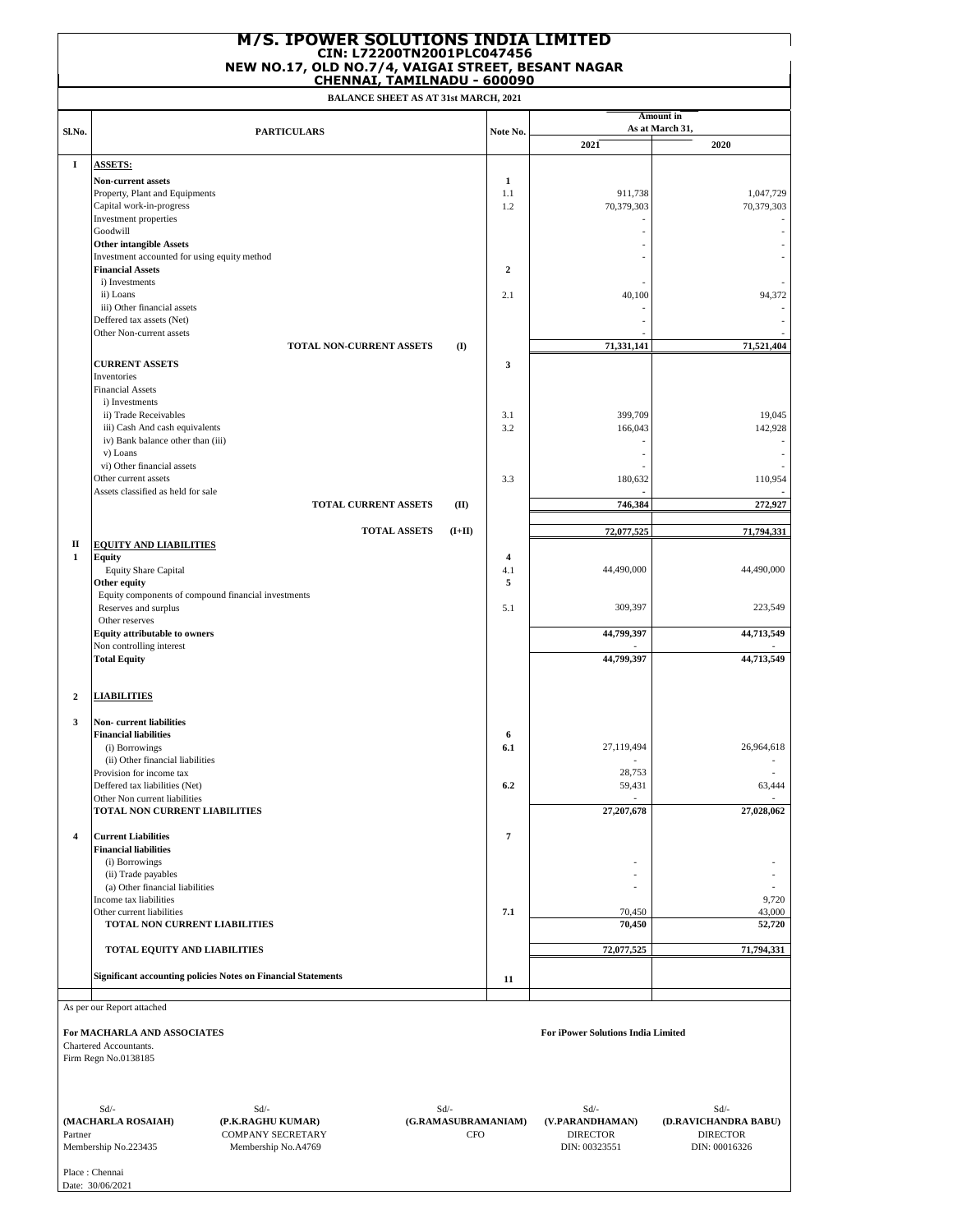# **M/S. IPOWER SOLUTIONS INDIA LIMITED NEW NO.17, OLD NO.7/4, VAIGAI STREET, BESANT NAGAR CHENNAI, TAMILNADU - 600090 CIN: L72200TN2001PLC047456**

|             | STATEMENT OF PROFIT AND LOSS FOR THE YEAR ENDED 31st March, 2021                                  |             | Amount in                          |                                         |  |  |
|-------------|---------------------------------------------------------------------------------------------------|-------------|------------------------------------|-----------------------------------------|--|--|
| SI.No       |                                                                                                   | <b>Note</b> | As at March 31,                    |                                         |  |  |
|             | <b>PARTICULARS</b>                                                                                | No.         | 2021                               | 2020                                    |  |  |
|             | <b>Continuing operations</b>                                                                      | 8           |                                    |                                         |  |  |
| Т.          | Revenue from operations                                                                           | 8.1         | 2,080,004                          | 2,099,022                               |  |  |
| п           | Other Income                                                                                      | 8.2         | 80                                 |                                         |  |  |
| ш           | Total Revenue $(I + II)$                                                                          |             | 2,080,084                          | 2,099,022                               |  |  |
| IV          | Expenses                                                                                          | 9           |                                    |                                         |  |  |
|             | Cost of Material Consumed and Operating Cost                                                      |             |                                    |                                         |  |  |
|             | Purchase of Stock in trade                                                                        |             |                                    |                                         |  |  |
|             | Changes in inventories of finished goods, work in<br>progress and Stock-in- trade                 |             |                                    |                                         |  |  |
|             | Employee benefits expense                                                                         | 9.1         | 733,516                            | 580,078                                 |  |  |
|             | <b>Finance Costs</b>                                                                              |             |                                    |                                         |  |  |
|             | Depreciation and amortization expense                                                             | 9.2         | 135,992                            | 159,658                                 |  |  |
|             | Other expense<br><b>Total Expense</b>                                                             | 9.3         | 1,099,988<br>1,969,496             | 1,339,743<br>2,079,479                  |  |  |
|             |                                                                                                   |             |                                    |                                         |  |  |
| $\mathbf v$ | Profit before exceptional and extraordinary items and<br>$tax (III-IV)$                           |             | 110,588                            | 19,543                                  |  |  |
| VI          | <b>Exceptional Items</b>                                                                          |             |                                    |                                         |  |  |
| VII.        | Profit before extraordinary items and tax (V-VI)                                                  |             | 110,588                            | 19,543                                  |  |  |
| VIII        | <b>Extraordinary items</b>                                                                        |             |                                    |                                         |  |  |
| IX          | Profit before tax (VII-VIII)                                                                      |             | 110,588                            | 19,543                                  |  |  |
| x           | Tax expense:                                                                                      |             |                                    |                                         |  |  |
|             | (1) Current tax                                                                                   |             | 28,753                             | 9,720                                   |  |  |
|             | (2) Deferred tax                                                                                  |             | (4,013)<br>24,740                  | (4,635)<br>5,085                        |  |  |
| XI          | Profit/(Loss) for the period from continuing                                                      |             | 85,848                             | 14,458                                  |  |  |
|             | operations $(IX - X)$                                                                             |             |                                    |                                         |  |  |
| XII         | Profit/(Loss) for the period from discontinuing<br>operations                                     |             |                                    |                                         |  |  |
|             | <b>XIII</b> Tax expense of discontinuing operations                                               |             |                                    |                                         |  |  |
|             | Profit/(Loss) from discontinuing operations (after                                                |             |                                    |                                         |  |  |
| XIV         | tax) (XII-XIII)                                                                                   |             |                                    |                                         |  |  |
| XV          | Profit/(Loss) for the period $(XI + XIV)$                                                         |             | 85,848                             | 14,458                                  |  |  |
|             | XVI Earnings per equity share:                                                                    | 10          |                                    |                                         |  |  |
|             | $(1)$ Basic                                                                                       | 10.1        | 0.019                              | 0.003                                   |  |  |
|             | (2) Diluted                                                                                       | 10.1        | 0.019                              | 0.003                                   |  |  |
|             | <b>Significant accounting policies Notes on Financial Statements</b>                              | 11          |                                    |                                         |  |  |
|             | As per our Report attached                                                                        |             |                                    |                                         |  |  |
|             |                                                                                                   |             |                                    |                                         |  |  |
|             | For MACHARLA AND ASSOCIATES                                                                       |             | For iPower Solutions India Limited |                                         |  |  |
|             | Chartered Accountants.<br>Firm Regn No.0138185                                                    |             |                                    |                                         |  |  |
|             |                                                                                                   |             |                                    |                                         |  |  |
|             | Sd/-<br>Sd/-<br>$Sd$ /-                                                                           |             | Sd/-                               | Sd/-                                    |  |  |
| Partner     | (MACHARLA ROSAIAH)<br>(P.K.RAGHU KUMAR)<br>(G.RAMASUBRAMANIAM)<br>COMPANY SECRETARY<br><b>CFO</b> |             | (V.PARANDHAMAN)<br><b>DIRECTOR</b> | (D.RAVICHANDRA BABU)<br><b>DIRECTOR</b> |  |  |
|             | Membership No.223435<br>Membership No.A4769                                                       |             | DIN: 00323551                      | DIN: 00016326                           |  |  |
|             |                                                                                                   |             |                                    |                                         |  |  |
|             | Place: Chennai<br>Date: 30/06/2021                                                                |             |                                    |                                         |  |  |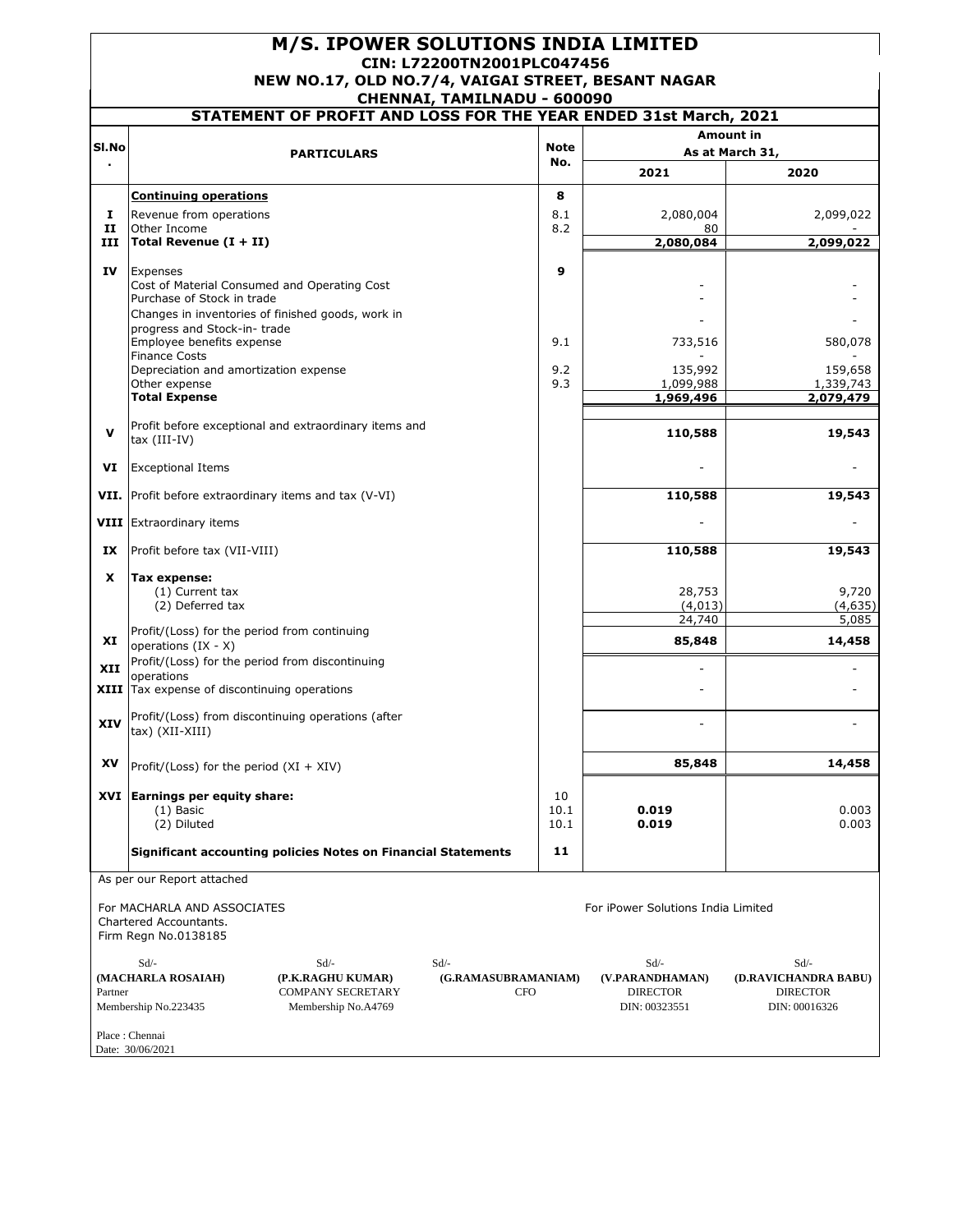|                                     |                                                             |                                     | M/S. IPOWER SOLUTIONS INDIA LIMITED<br>CIN: L72200TN2001PLC047456<br>NEW NO.17, OLD NO.7/4, VAIGAI STREET, BESANT NAGAR |                                        |                      |  |  |
|-------------------------------------|-------------------------------------------------------------|-------------------------------------|-------------------------------------------------------------------------------------------------------------------------|----------------------------------------|----------------------|--|--|
|                                     |                                                             |                                     | CHENNAI, TAMILNADU - 600090                                                                                             |                                        |                      |  |  |
|                                     |                                                             |                                     | NOTES FORMING PART OF FINANCIAL STATEMENTS FOR THE YEAR ENDED 31st March, 2021                                          |                                        |                      |  |  |
|                                     |                                                             | <b>PARTICULARS</b>                  |                                                                                                                         | <b>Amount in Rs</b><br>As at March 31, |                      |  |  |
|                                     |                                                             |                                     |                                                                                                                         | 2021                                   | 2020                 |  |  |
| <b>NOTE-1 NON-CURRENT ASSETS:</b>   |                                                             |                                     |                                                                                                                         |                                        |                      |  |  |
|                                     |                                                             |                                     |                                                                                                                         |                                        |                      |  |  |
| NOTE-1.2 CAPITAL WORK-IN-PROGRESS:- |                                                             |                                     |                                                                                                                         |                                        |                      |  |  |
|                                     |                                                             | 1.2 CAPITAL WORK-IN-PROGRESS        |                                                                                                                         |                                        |                      |  |  |
|                                     |                                                             | WEB PORTAL, RESERCH AND DEVELOPMENT |                                                                                                                         | 70,379,303                             | 70,379,303           |  |  |
|                                     |                                                             |                                     |                                                                                                                         | 70,379,303                             | 70,379,303           |  |  |
|                                     |                                                             |                                     |                                                                                                                         |                                        |                      |  |  |
| NOTE-2. FINANCIAL ASSETS:-          |                                                             |                                     |                                                                                                                         |                                        |                      |  |  |
| 2.1 LOANS                           |                                                             |                                     |                                                                                                                         |                                        |                      |  |  |
|                                     |                                                             |                                     |                                                                                                                         |                                        |                      |  |  |
|                                     | <b>LOANS AND ADVANCE</b>                                    |                                     | 40,100                                                                                                                  | 94,372                                 |                      |  |  |
|                                     |                                                             |                                     | 40,100                                                                                                                  | 94,372                                 |                      |  |  |
| <b>NOTE-3 CURRENT ASSETS:</b>       |                                                             |                                     |                                                                                                                         |                                        |                      |  |  |
|                                     | <b>3.1 TRADE RECEIVABLES</b>                                |                                     |                                                                                                                         |                                        |                      |  |  |
|                                     | TRADE RECEIVABLES                                           |                                     |                                                                                                                         | 399,709                                | 19,045               |  |  |
|                                     | (UNSECURED, CONSIDER GOOD) - O/S FOR NOT MORE THAN 6 MONTHS |                                     |                                                                                                                         |                                        |                      |  |  |
|                                     |                                                             |                                     |                                                                                                                         | 399,709                                | 19,045               |  |  |
|                                     |                                                             |                                     |                                                                                                                         |                                        |                      |  |  |
|                                     |                                                             | 3.2 CASH AND CASH EQUIVELANT:       |                                                                                                                         |                                        |                      |  |  |
|                                     | CASH IN HAND                                                |                                     |                                                                                                                         | 13,578                                 | 8,695                |  |  |
|                                     | CASH AT BANK                                                |                                     |                                                                                                                         | 152,465                                | 134,233              |  |  |
|                                     |                                                             |                                     |                                                                                                                         | 166,043                                | 142,928              |  |  |
|                                     |                                                             |                                     |                                                                                                                         |                                        |                      |  |  |
|                                     | <b>3.3 OTHER CURRENT ASSETS</b>                             |                                     |                                                                                                                         |                                        |                      |  |  |
|                                     |                                                             |                                     |                                                                                                                         | 175,732                                | 106,054              |  |  |
| MISC                                | ITC OF GST PAID                                             |                                     |                                                                                                                         | 4,900                                  | 4,900                |  |  |
|                                     |                                                             |                                     |                                                                                                                         | 180,632                                | 110,954              |  |  |
|                                     |                                                             |                                     |                                                                                                                         |                                        |                      |  |  |
| As per our Report attached          |                                                             |                                     |                                                                                                                         |                                        |                      |  |  |
| For MACHARLA AND ASSOCIATES         |                                                             |                                     |                                                                                                                         | For iPower Solutions India Limited     |                      |  |  |
| Chartered Accountants.              |                                                             |                                     |                                                                                                                         |                                        |                      |  |  |
| Firm Regn No.0138185                |                                                             |                                     |                                                                                                                         |                                        |                      |  |  |
| $Sd$ -                              |                                                             | $Sd$ -                              | $Sd$ -                                                                                                                  | $Sd$ -                                 | $Sd$ -               |  |  |
| (MACHARLA ROSAIAH)                  |                                                             | (P.K.RAGHU KUMAR)                   | (G.RAMASUBRAMANIAM)                                                                                                     | (V.PARANDHAMAN)                        | (K.RAVICHANDRA BABU) |  |  |
| Partner                             |                                                             | <b>COMPANY SECRETARY</b>            | CFO                                                                                                                     | <b>DIRECTOR</b>                        | <b>DIRECTOR</b>      |  |  |
| Membership No.223435                |                                                             | Membership No.A4769                 |                                                                                                                         | DIN: 00323551                          | DIN: 00016326        |  |  |
| Place: Chennai                      |                                                             |                                     |                                                                                                                         |                                        |                      |  |  |
| Date: 30/06/2021                    |                                                             |                                     |                                                                                                                         |                                        |                      |  |  |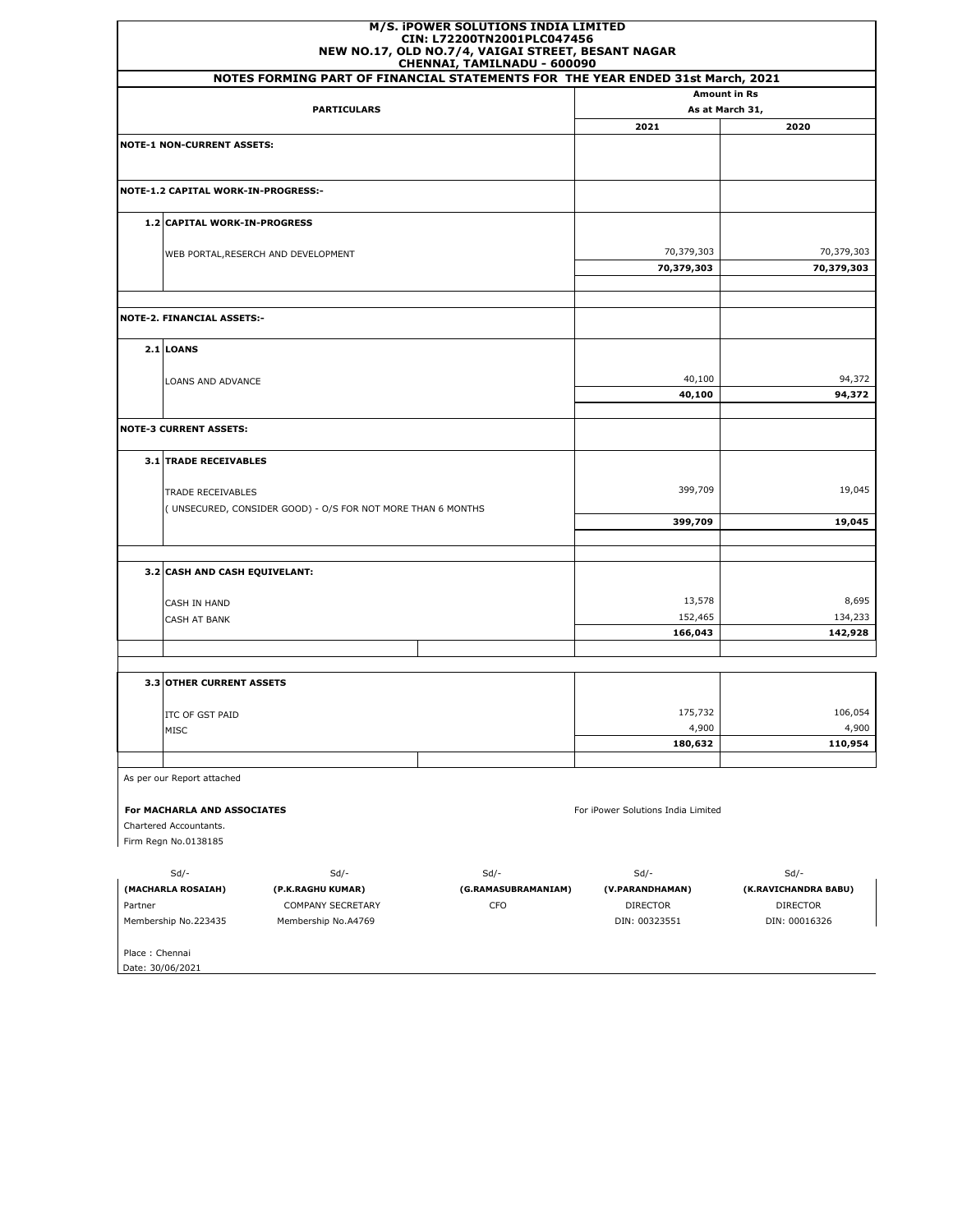|                                                                |                                                     | NOTES FORMING PART OF FINANCIAL STATEMENTS FOR THE YEAR ENDED 31st March, 2021                                       |                 |                                    |                          |
|----------------------------------------------------------------|-----------------------------------------------------|----------------------------------------------------------------------------------------------------------------------|-----------------|------------------------------------|--------------------------|
|                                                                |                                                     |                                                                                                                      |                 | <b>Amount in Rs</b>                |                          |
|                                                                |                                                     | <b>PARTICULARS</b>                                                                                                   |                 | As at March 31,                    |                          |
|                                                                |                                                     |                                                                                                                      |                 | 2021                               | 2020                     |
|                                                                | <b>NOTE-5 OTHER EQUITY</b>                          |                                                                                                                      |                 |                                    |                          |
|                                                                | 5.1 RESERVES AND SURPLUS:                           |                                                                                                                      |                 | $\overline{\phantom{a}}$           |                          |
|                                                                |                                                     | TOTAL (A)                                                                                                            |                 | $\overline{\phantom{a}}$           | $\blacksquare$           |
|                                                                |                                                     | SURPLUS FROM THE STATEMENT OF PROFIT AND LOSS                                                                        |                 |                                    |                          |
|                                                                |                                                     |                                                                                                                      |                 |                                    |                          |
|                                                                | OPENING BALANCE                                     |                                                                                                                      | 223,549         | 361,380                            |                          |
|                                                                |                                                     | LESS: INCOME TAX PAID FOR THE AY: 19-20 ADJUSTED                                                                     |                 |                                    | (84, 210)                |
|                                                                |                                                     | LESS: DEFERRED TAX LIABILITY ADJUSTED                                                                                |                 |                                    | (68, 079)                |
|                                                                |                                                     | ADD: AMOUNT TRANSFERRED FROM STATEMENT OF P& L A/C                                                                   |                 | 85,848                             | 14,458                   |
|                                                                |                                                     | TOTAL (B)                                                                                                            |                 | 309,397                            | 223,549                  |
|                                                                |                                                     | <b>GRAND TOTAL(A+B)</b>                                                                                              |                 | 309,397                            | 223,549                  |
|                                                                |                                                     |                                                                                                                      |                 |                                    |                          |
|                                                                | <b>NOTE-6 FINANCIAL LIABILITIES</b>                 |                                                                                                                      |                 |                                    |                          |
|                                                                | 6.1 BORROWINGS                                      |                                                                                                                      |                 |                                    |                          |
|                                                                |                                                     | LOAN FROM DIRECTOR / CURRENT ACCOUNT                                                                                 | 27,119,494      | 26,964,618                         |                          |
|                                                                |                                                     | <b>TOTAL</b>                                                                                                         |                 | 27,119,494                         | 26,964,618               |
|                                                                |                                                     |                                                                                                                      |                 |                                    |                          |
|                                                                | 6.2 DEFERRED TAX LIABILITIES (NET)                  |                                                                                                                      |                 | 63,444                             |                          |
|                                                                | OPG BALANCE                                         |                                                                                                                      |                 |                                    | 68,079                   |
|                                                                |                                                     | LIABILITY CREATED AS AN ADJUSTMENT TO THE RESERVES (SUB SCH-1)<br>DEFERRED TAX REVERSALS DURING THE YEAR (SUB SCH-1) |                 | (4, 013)                           | (4, 635)                 |
|                                                                |                                                     |                                                                                                                      |                 | 59,431                             | 63,444                   |
|                                                                |                                                     |                                                                                                                      |                 |                                    |                          |
|                                                                | <b>NOTE-7 CURRENT LIABILITIES</b>                   |                                                                                                                      |                 |                                    |                          |
|                                                                |                                                     |                                                                                                                      |                 |                                    |                          |
|                                                                | 7.1 OTHER CURRENT LIABILITIES<br>AUDIT FEES PAYABLE |                                                                                                                      |                 |                                    | $\overline{\phantom{a}}$ |
|                                                                | DIRECTOR SITTING FEES PAYABLE                       |                                                                                                                      |                 | 24,000                             | 24,000                   |
|                                                                | <b>TDS PAYABLE</b>                                  |                                                                                                                      |                 | 3,188                              | 1,500                    |
|                                                                |                                                     | PROFESSIONAL & CONSULTANCY CHARGES PAYABLE                                                                           |                 | 35,462                             | 17,500                   |
|                                                                | OTHER SUNDRY LIABILITIES                            |                                                                                                                      |                 | 7,800                              |                          |
|                                                                |                                                     |                                                                                                                      |                 | 70,450                             | 43,000                   |
|                                                                | As per our Report attached                          |                                                                                                                      |                 |                                    |                          |
|                                                                |                                                     |                                                                                                                      |                 |                                    |                          |
|                                                                | For MACHARLA AND ASSOCIATES                         |                                                                                                                      |                 | For iPower Solutions India Limited |                          |
|                                                                | Chartered Accountants.                              |                                                                                                                      |                 |                                    |                          |
|                                                                | Firm Regn No.0138185                                |                                                                                                                      |                 |                                    |                          |
|                                                                | $Sd$ /-                                             | $Sd$ -                                                                                                               | $Sd$ /-         | $Sd$ /-                            | $Sd$ /-                  |
| (MACHARLA ROSAIAH)<br>(G.RAMASUBRAMANIAM)<br>(P.K.RAGHU KUMAR) |                                                     |                                                                                                                      | (V.PARANDHAMAN) | (K.RAVICHANDRA BABU)               |                          |
| Partner                                                        |                                                     | <b>COMPANY SECRETARY</b>                                                                                             | <b>DIRECTOR</b> | <b>DIRECTOR</b>                    |                          |
|                                                                | Membership No.223435                                | Membership No.A4769                                                                                                  |                 | DIN: 00323551                      | DIN: 00016326            |
| Place: Chennai                                                 |                                                     |                                                                                                                      |                 |                                    |                          |
|                                                                | Date: 30/06/2021                                    |                                                                                                                      |                 |                                    |                          |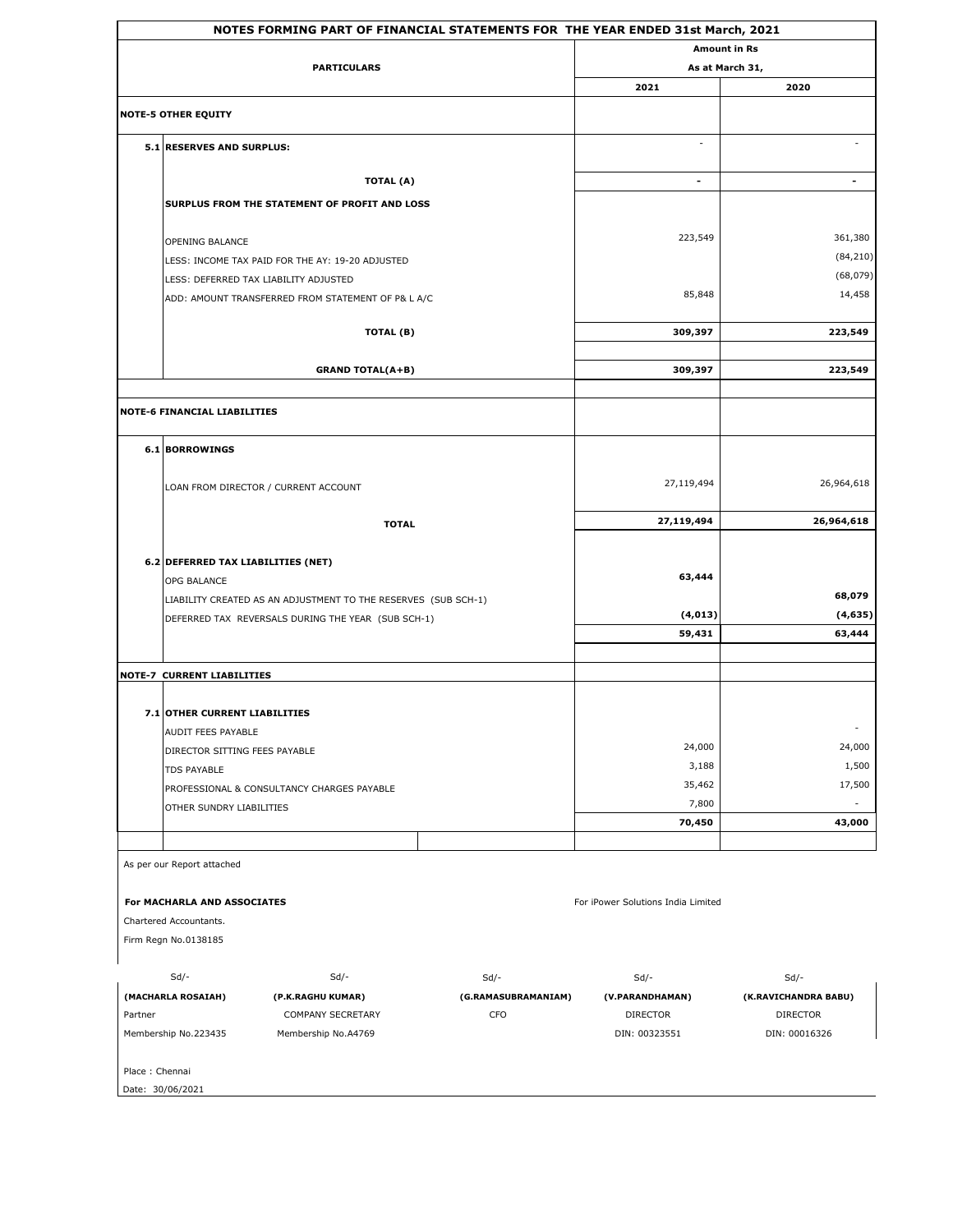|                |                                       |                                                                                | M/S. IPOWER SOLUTIONS INDIA LIMITED                |                                    |                      |  |
|----------------|---------------------------------------|--------------------------------------------------------------------------------|----------------------------------------------------|------------------------------------|----------------------|--|
|                |                                       |                                                                                | CIN: L72200TN2001PLC047456                         |                                    |                      |  |
|                |                                       |                                                                                | NEW NO.17, OLD NO.7/4, VAIGAI STREET, BESANT NAGAR |                                    |                      |  |
|                |                                       | NOTES FORMING PART OF FINANCIAL STATEMENTS FOR THE YEAR ENDED 31st March, 2021 |                                                    |                                    |                      |  |
|                |                                       | <b>PARTICULARS</b>                                                             |                                                    | Amount in                          | As at March 31,      |  |
|                |                                       |                                                                                |                                                    | 2021                               | 2020                 |  |
|                | <b>NOTE-8 CONTINUING OPERATIONS:-</b> |                                                                                |                                                    |                                    |                      |  |
|                | 8.1 SALE OF PRODUCTS & SERVICES       |                                                                                |                                                    |                                    |                      |  |
|                | SALE OF SERVICES                      |                                                                                |                                                    | 2,080,004                          | 2,099,022            |  |
|                |                                       |                                                                                |                                                    | 2,080,004                          | 2,099,022            |  |
|                | <b>NOTE-9 EXPENSES:</b>               |                                                                                |                                                    |                                    |                      |  |
|                | 9.1 EMPLOYEES BENEFIT EXPENSES        |                                                                                |                                                    |                                    |                      |  |
|                |                                       | STAFF SALARIES, STAFF WELFARE AND OTHERS                                       |                                                    | 733,516                            | 580,078              |  |
|                |                                       |                                                                                |                                                    | 733,516                            | 580,078              |  |
|                |                                       |                                                                                |                                                    |                                    |                      |  |
|                |                                       | 9.2 DEPRECIATION AND AMORTIZATION EXPENSES                                     |                                                    |                                    |                      |  |
|                | DEPRECIATION ON FIXED ASSETS          |                                                                                |                                                    | 135,992                            |                      |  |
|                |                                       |                                                                                |                                                    | 135,992                            | 159,658              |  |
|                | As per our Report attached            |                                                                                |                                                    |                                    |                      |  |
|                | For MACHARLA AND ASSOCIATES           |                                                                                |                                                    | For iPower Solutions India Limited |                      |  |
|                | Chartered Accountants.                |                                                                                |                                                    |                                    |                      |  |
|                | Firm Regn No.0138185                  |                                                                                |                                                    |                                    |                      |  |
|                | $Sd$ /-                               | $Sd$ -                                                                         | $Sd$ -                                             | $Sd$ -                             | $Sd$ -               |  |
|                | (MACHARLA ROSAIAH)                    | (P.K.RAGHU KUMAR)                                                              | (G.RAMASUBRAMANIAM)                                | (V.PARANDHAMAN)                    | (K.RAVICHANDRA BABU) |  |
| Partner        |                                       | <b>COMPANY SECRETARY</b>                                                       | CFO                                                | <b>DIRECTOR</b>                    | <b>DIRECTOR</b>      |  |
|                | Membership No.223435                  | Membership No.A4769                                                            |                                                    | DIN: 00323551                      | DIN: 00016326        |  |
| Place: Chennai |                                       |                                                                                |                                                    |                                    |                      |  |
|                | Date: 30/06/2021                      |                                                                                |                                                    |                                    |                      |  |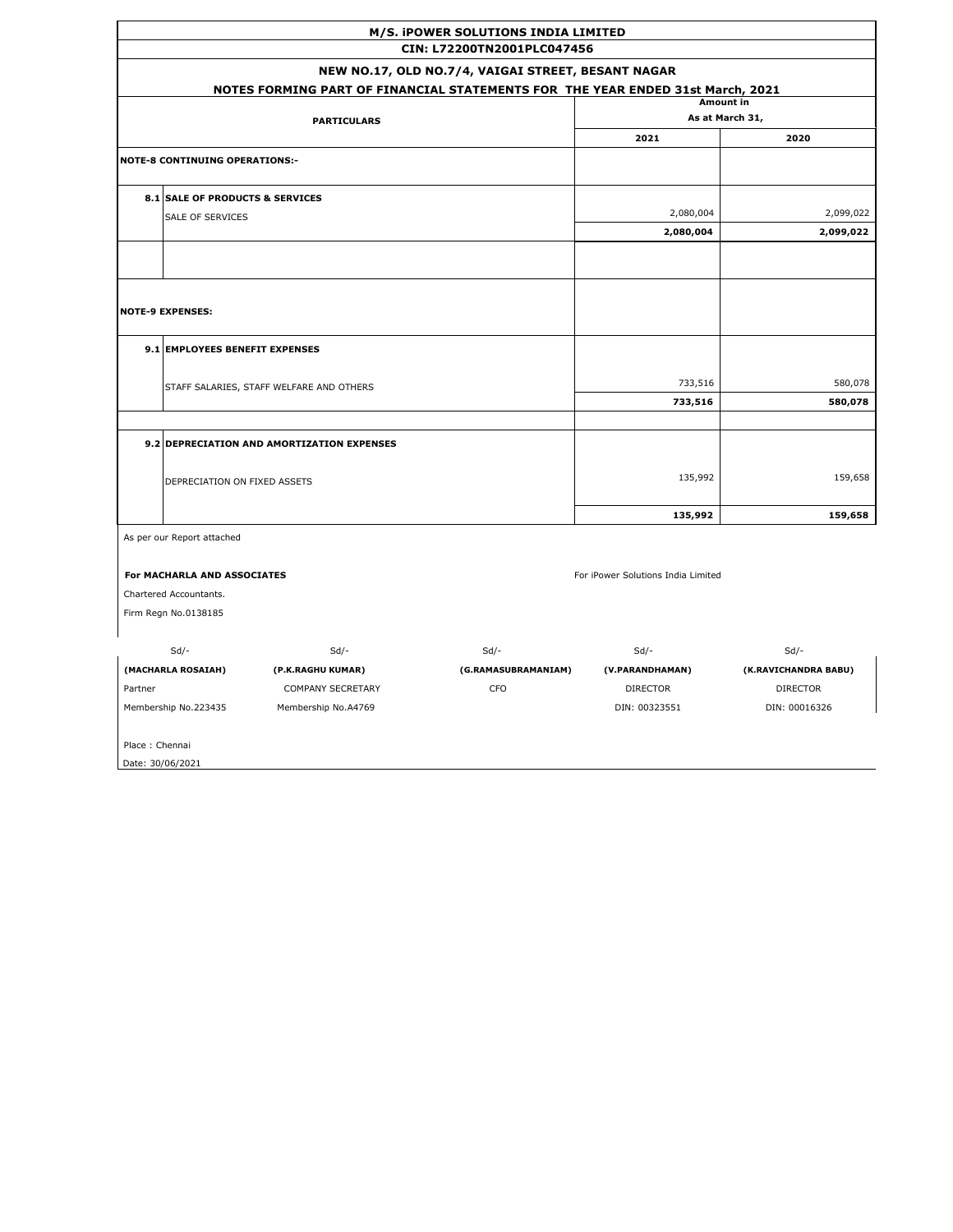#### **M/S. iPOWER SOLUTIONS INDIA LIMITED**

**CIN: L72200TN2001PLC047456**

### **NEW NO.17, OLD NO.7/4, VAIGAI STREET, BESANT NAGAR**

| NOTES FORMING PART OF FINANCIAL STATEMENTS FOR THE YEAR ENDED 31st March, 2021 |       |                 |
|--------------------------------------------------------------------------------|-------|-----------------|
|                                                                                |       | Amount in       |
| <b>PARTICULARS</b>                                                             |       | As at March 31, |
|                                                                                | י רחר |                 |

|                                            | 2021      | 2020      |
|--------------------------------------------|-----------|-----------|
|                                            |           |           |
| <b>NOTE - 9.3 OTHER EXPENSES:-</b>         |           |           |
| 9.3 OTHER EXPENSES:                        |           |           |
| ADVERTISEMENT & BUSINESS PROMOTION         | 91,472    | 32,000    |
| <b>AGM EXPENSES</b>                        |           | 20,650    |
| OFFICE MAINTENANCE                         | 5,368     | 46,812    |
| PAYMENT TO AUDITOR:-                       |           |           |
| a) Statutory Audit fee                     | 85,700    | 61,442    |
| b) Internal Audit fees                     | 10,000    | 10,000    |
| STATUTORY AND SHARE TRANSFER EXPENSES      |           | 84,080    |
| PROFESSIONAL CHARGES                       | 262,650   | 300,500   |
| CONSULTANCY CHARGES                        | 13,500    | 31,212    |
| POWER AND ELECTRICITY                      | 5,336     | 23,078    |
| PRINTING AND STATIONERY                    | 41,580    | 24,982    |
| POSTAGE AND COURIER                        | 3,019     | 8,959     |
| LICENCE FEE AND TAXES                      |           |           |
| DIRECTOR SITTING FEE                       | 55,000    | 24,000    |
| FEES PAID TO STPI                          | 8,000     | 88,160    |
| SHARE TRANSFER/MAINTAINANCE EXPENSES       | 408,148   | 471,240   |
| TRAVELING AND CONVEYANCE                   | 16,655    | 24,181    |
| TELEPHONE, DOMAIN AND INTERNET EXPENSES    | 71,159    | 58,221    |
| MCA & IEC FILING FEES                      | 11,445    | 13,599    |
| REPAIRS AND MAINTANANCE CHARGES            | 2,500     | 5,750     |
| SUNDRY DEBTORS WRITTEN OFF                 | 1,180     |           |
| BANK CHARGES AND EXCHAGE FLUCTION LOSS     | 7,276     | 10,877    |
|                                            | 1,099,988 | 1,339,743 |
|                                            |           |           |
| <b>NOTE - 10 EARNINGS PER EQUITY SHARE</b> |           |           |
| 10.1 BASIC AND DILUTED EPS                 |           |           |
| NET PROFIT AFTER TAX                       | 85,848    | 14,458    |
| NO. OF SHARES OUTSTANDING                  | 4,449,000 | 4,449,000 |
| EARING PER SHARE ( BASIC AND DILUTED)      | 0.019     | 0.003     |
| FACE VALUE OF SHARE                        | 10.00     | 10.00     |
| EARING PER SHARE ( BASIC AND DILUTED)      | 0.019     | 0.003     |
|                                            |           |           |

As per our Report attached

Date: 30/06/2021

| For MACHARLA AND ASSOCIATES<br>Chartered Accountants. |                          |                     | For iPower Solutions India Limited |                      |
|-------------------------------------------------------|--------------------------|---------------------|------------------------------------|----------------------|
| Firm Regn No.0138185                                  |                          |                     |                                    |                      |
| $Sd$ -                                                | $Sd$ /-                  | $Sd$ /-             | $Sd$ /-                            | $Sd$ -               |
| (MACHARLA ROSAIAH)                                    | (P.K.RAGHU KUMAR)        | (G.RAMASUBRAMANIAM) | (V.PARANDHAMAN)                    | (K.RAVICHANDRA BABU) |
| Partner                                               | <b>COMPANY SECRETARY</b> | CFO                 | <b>DIRECTOR</b>                    | <b>DIRECTOR</b>      |
| Membership No.223435                                  | Membership No.A4769      |                     | DIN: 00323551                      | DIN: 00016326        |
|                                                       |                          |                     |                                    |                      |
| Place: Chennai                                        |                          |                     |                                    |                      |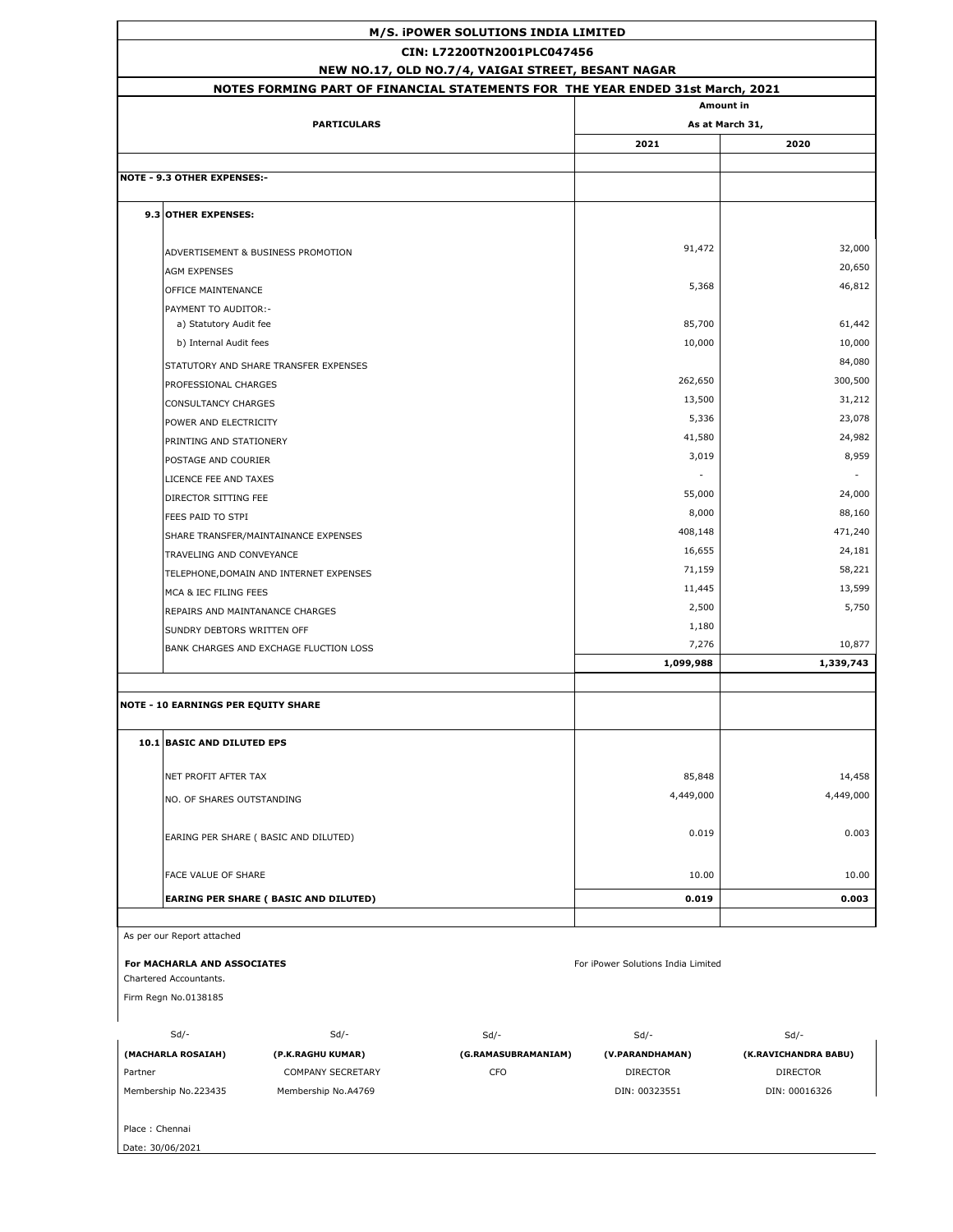#### **CIN: L72200TN2001PLC047456 M/S. iPOWER SOLUTIONS INDIA LIMITED NEW NO.17, OLD NO.7/4, VAIGAI STREET, BESANT NAGAR CHENNAI, TAMILNADU - 600090**

| CHENNAL, IAMILINADO - 600090                                                           |                              |            |  |  |  |  |  |
|----------------------------------------------------------------------------------------|------------------------------|------------|--|--|--|--|--|
| NOTES FORMING PART OF FINANCIAL STATEMENTS FOR THE YEAR ENDED 31st March, 2021         |                              |            |  |  |  |  |  |
| <b>Particulars</b>                                                                     | Amount in<br>As at March 31, |            |  |  |  |  |  |
|                                                                                        | 2021                         | 2020       |  |  |  |  |  |
| <b>INOTE-4 SHARE CAPITAL</b>                                                           |                              |            |  |  |  |  |  |
| 4.1<br>AUTHORIZED SHARE CAPITAL:<br>50,00,000 EQUITY SHARES OF RS.10/= EACH            | 50,000,000                   | 50,000,000 |  |  |  |  |  |
|                                                                                        | 50,000,000                   | 50,000,000 |  |  |  |  |  |
| ISSUED SUBSCRIBED AND PAID-UP SHARE CAPITAL<br>44,49,000 EQUITY SHARES OF RS.10/= EACH | 44,490,000                   | 44,490,000 |  |  |  |  |  |
|                                                                                        | 44,490,000                   | 44,490,000 |  |  |  |  |  |
|                                                                                        |                              |            |  |  |  |  |  |

As per our Report attached

#### **For MACHARLA AND ASSOCIATES For MACHARLA AND ASSOCIATES For iPower Solutions India Limited**

Chartered Accountants. Firm Regn No.0138185

| $Sd$ -               | $Sd$ /-                  | $Sd/-$              | Sd              | Sd/-                 |
|----------------------|--------------------------|---------------------|-----------------|----------------------|
| (MACHARLA ROSAIAH)   | (P.K.RAGHU KUMAR)        | (G.RAMASUBRAMANIAM) | (V.PARANDHAMAN) | (D.RAVICHANDRA BABU) |
| Partner              | <b>COMPANY SECRETARY</b> | CFO                 | <b>DIRECTOR</b> | <b>DIRECTOR</b>      |
| Membership No.223435 | Membership No.A4769      |                     | DIN: 00323551   | DIN: 00016326        |
|                      |                          |                     |                 |                      |
| Place: Chennai       |                          |                     |                 |                      |
| Date: 30/06/2021     |                          |                     |                 |                      |
|                      |                          |                     |                 |                      |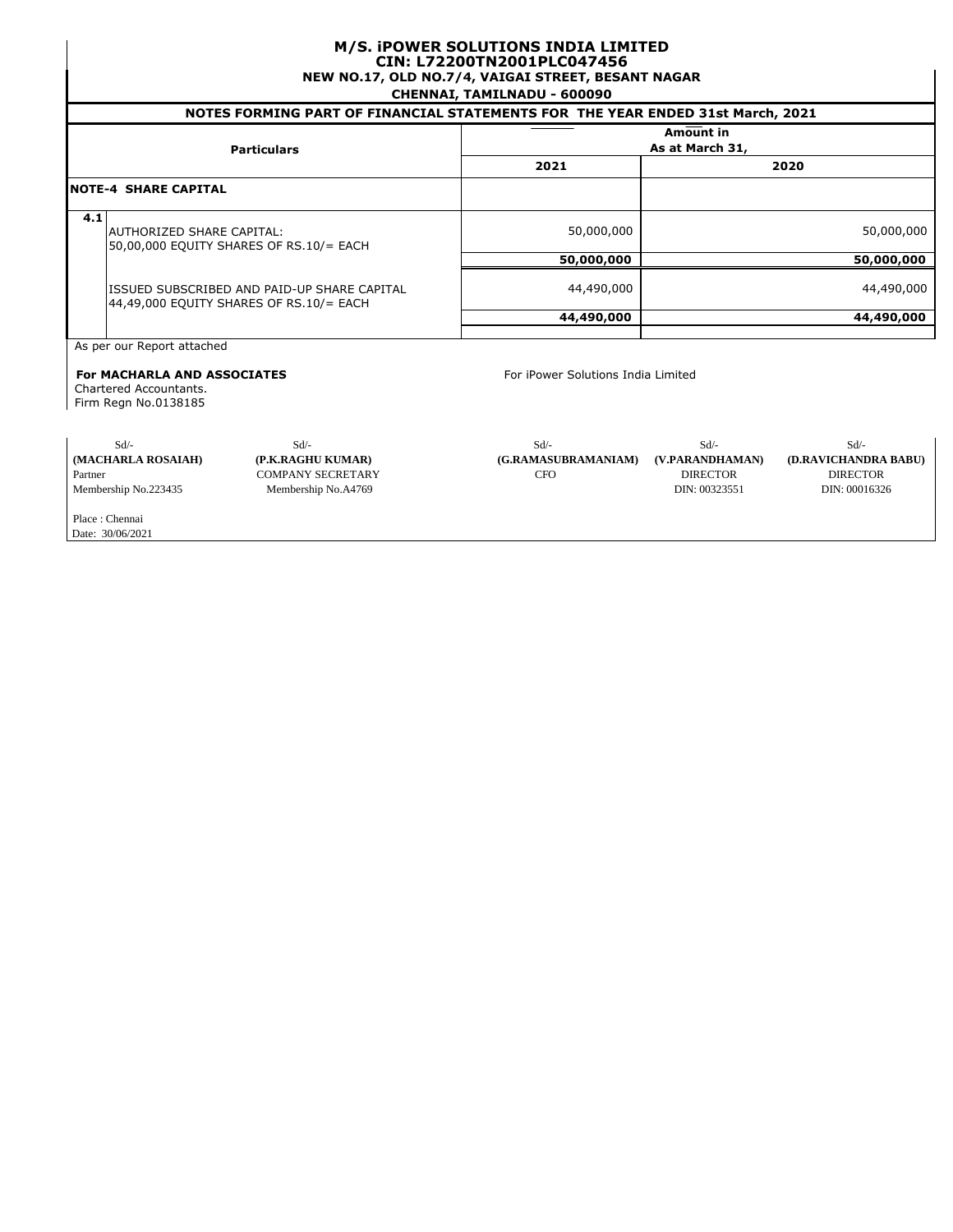#### **CIN: L72200TN2001PLC047456 M/S. IPOWER SOLUTIONS INDIA LIMITED NEW NO.17, OLD NO.7/4, VAIGAI STREET, BESANT NAGAR CASH FLOW STATEMENT FOR THE YEAR ENDED 2020-21 CHENNAI, TAMILNADU - 600090**

|                                                                                                                                                                                                                                                                                  | <b>PARTICULARS</b>                                             | 31.03.2021                                  | 31.03.2020                                 |  |
|----------------------------------------------------------------------------------------------------------------------------------------------------------------------------------------------------------------------------------------------------------------------------------|----------------------------------------------------------------|---------------------------------------------|--------------------------------------------|--|
|                                                                                                                                                                                                                                                                                  |                                                                | <b>AMOUNT IN Rs</b>                         | <b>AMOUNT IN Rs</b>                        |  |
| CASH FLOW FROM OPERATING ACTIVITIES                                                                                                                                                                                                                                              | NET PROFIT/(LOSS) BEFORE TAX AS PER STATEMENT OF PROFIT & LOSS | 110,588                                     | 19,543                                     |  |
| <b>ADJUSTED FOR</b><br><b>DEPRECIATION</b><br><b>INTEREST EXPENSES</b><br>OTHER INCOME                                                                                                                                                                                           |                                                                | 135,992                                     | 159,658                                    |  |
|                                                                                                                                                                                                                                                                                  | <b>OPERATING PROFIT BEFORE WORKING CAPITAL CHANGES (A)</b>     | 246,580                                     | 179,201                                    |  |
| <b>ADJUSTED FOR</b><br>(INCREASE) / DECREASE IN TRADE RECEIVABLES<br>(INCREASE) / DECREASE IN SHORT TERM LOANS AND ADVANCES<br>(INCREASE) / DECREASE IN OTHER CURRENT ASSETS<br>INCREASE / (DECREASE) IN IN TRADE PAYABLES<br>INCREASE / (DECREASE) IN OTHER CURRENT LIABILITIES |                                                                | (380, 664)<br>54,272<br>(69, 678)<br>27,450 | 384,371<br>4,000<br>(106, 054)<br>(81,076) |  |
| <b>CHANGES IN WORKING CAPITAL</b>                                                                                                                                                                                                                                                | (B)                                                            | (368, 621)                                  | 201,241                                    |  |
|                                                                                                                                                                                                                                                                                  |                                                                |                                             |                                            |  |
| <b>TAXES PAID</b>                                                                                                                                                                                                                                                                | (C)                                                            | (9,720)                                     | (84, 210)                                  |  |
| I. NET CASH INFLOW FROM OPERATING ACTIVITIES (A+B-C)                                                                                                                                                                                                                             |                                                                | (131,761)                                   | 296,232                                    |  |
| CASH FLOW FROM INVESTMENT ACTIVITIES                                                                                                                                                                                                                                             |                                                                |                                             |                                            |  |
| MOVEMENTS IN LOANS<br>PURCHASE OF FIXED ASSETS                                                                                                                                                                                                                                   |                                                                |                                             | (12,000)                                   |  |
| II. NET INFLOW FROM INVESTING ACTIVITY                                                                                                                                                                                                                                           |                                                                | $\blacksquare$                              | (12,000)                                   |  |
| CASH FLOW FROM FINANCING ACTIVITIES                                                                                                                                                                                                                                              |                                                                |                                             |                                            |  |
| INCREASE IN LONG TERM BORROWINGS                                                                                                                                                                                                                                                 |                                                                | 154,876                                     |                                            |  |
| REPAYMENT OF LONG-TERM BORROWINGS                                                                                                                                                                                                                                                |                                                                |                                             | (267, 896)                                 |  |
| <b>WORKING CAPITAL BORROWINGS</b>                                                                                                                                                                                                                                                |                                                                |                                             |                                            |  |
| III. NET INFLOW FROM FINANCING ACTIVITY                                                                                                                                                                                                                                          |                                                                | 154,876                                     | (267, 896)                                 |  |
|                                                                                                                                                                                                                                                                                  |                                                                |                                             |                                            |  |
| NET INCREASE IN CASH AND CASH EQUILANT                                                                                                                                                                                                                                           | $(I+II+III)$                                                   | 23,115                                      | 16,336                                     |  |
| OPENING BALANCE OF CASH AND CASH EQUIVALENTS                                                                                                                                                                                                                                     |                                                                | 142,928                                     | 126,592                                    |  |
| <b>CLOSING BALANCE OF CASH AND CASH EQUIVALENTS</b>                                                                                                                                                                                                                              |                                                                | 166,043                                     | 142,928                                    |  |

per our Report attached

For MACHARLA AND ASSOCIATES For MACHARLA AND ASSOCIATES Chartered Accountants. Firm Regn No.0138185

 Sd/- Sd/- Sd/- Sd/- Sd/- (MACHARLA ROSAIAH) (P.K.RAGHU KUMAR) (V.PARANDHAMAN) (K.RAVICHANDRA BABU) (G.RAMASUBRAMANIAM) PARTNER DIRECTOR DIRECTOR COMPANY SECRETARYMembership No.223435 Membership No.A4769 DIN: 00323551 DIN: 00016326 CFO

Place : Chennai Date: 30/06/2021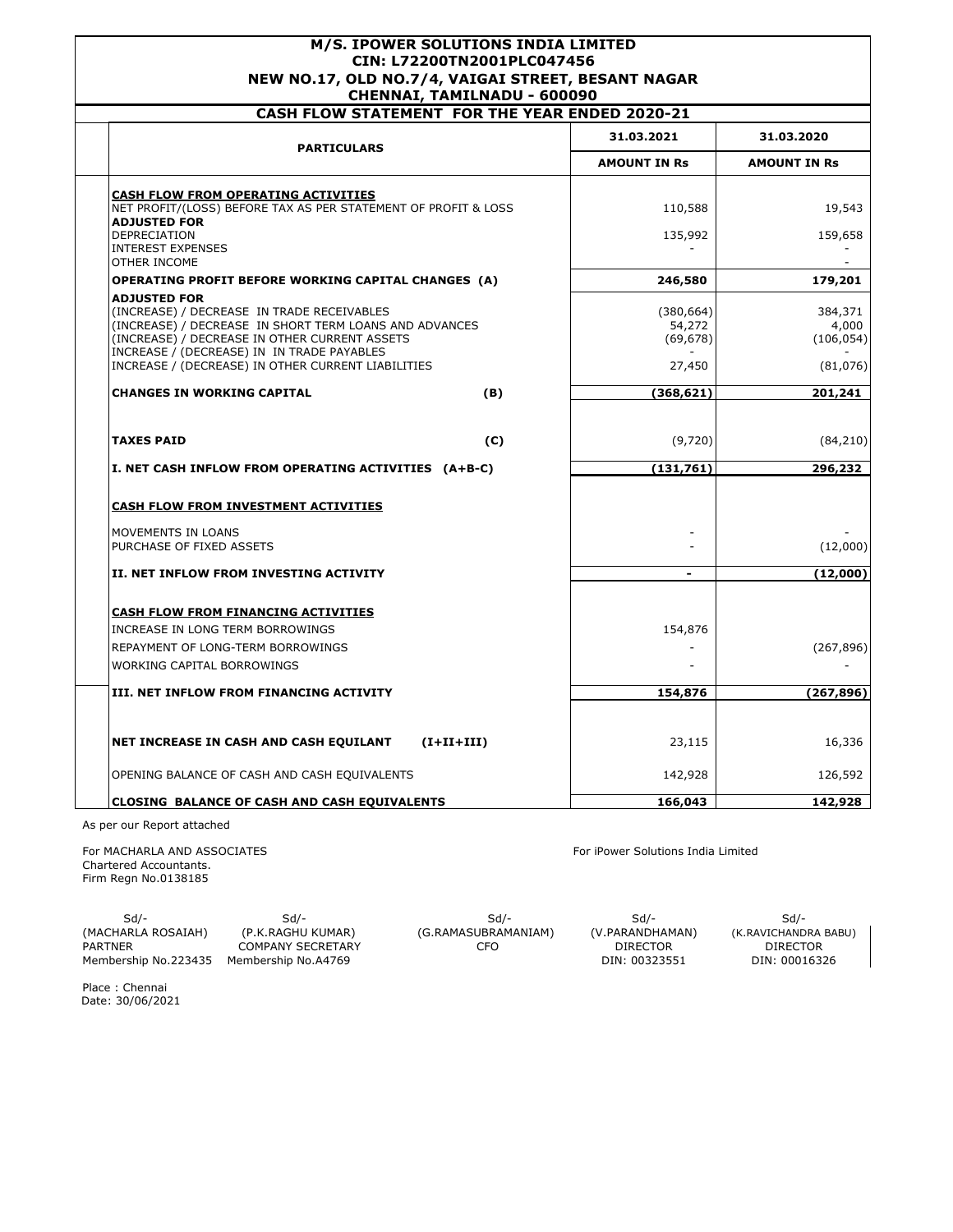| M/s. IPOWER SOLUTIONS INDIA LIMITED<br>CIN: L72200TN2001PLC047456                         |                                                                                   |                                                    |          |                             |                                                           |                 |                |                |                                    |
|-------------------------------------------------------------------------------------------|-----------------------------------------------------------------------------------|----------------------------------------------------|----------|-----------------------------|-----------------------------------------------------------|-----------------|----------------|----------------|------------------------------------|
|                                                                                           | NEW NO.17, OLD NO.7/4, VAIGAI STREET, BESANT NAGAR<br>CHENNAI, TAMILNADU - 600090 |                                                    |          |                             |                                                           |                 |                |                |                                    |
|                                                                                           |                                                                                   | STATEMENT OF CHANGES IN EQUITY AT 31st MARCH, 2021 |          |                             |                                                           |                 |                |                |                                    |
| a. Equity Share Capital<br>Equity Shares of Rs. 10 each issued, subscribed and fully paid |                                                                                   |                                                    |          |                             | No. of Shares                                             | Amount(Rs.)     |                |                |                                    |
| As at 1st April, 2020                                                                     |                                                                                   |                                                    |          |                             | 4,449,000                                                 | 44,490,000      |                |                |                                    |
| Issue of Share Capital                                                                    |                                                                                   |                                                    |          |                             |                                                           |                 |                |                |                                    |
| <b>Equity Buy Back</b>                                                                    |                                                                                   |                                                    |          |                             |                                                           |                 |                |                |                                    |
| As at 31st March, 2021                                                                    |                                                                                   |                                                    |          |                             | 4,449,000                                                 | 44,490,000      |                |                |                                    |
| As at 1st April, 2019                                                                     |                                                                                   |                                                    |          |                             | 4,449,000                                                 | 44,490,000      |                |                |                                    |
| <b>Issue of Share Capital</b>                                                             |                                                                                   |                                                    |          |                             |                                                           |                 |                |                |                                    |
| <b>Equity Buy Back</b>                                                                    |                                                                                   |                                                    |          |                             |                                                           |                 |                |                |                                    |
| As at 31st March, 2020                                                                    |                                                                                   |                                                    |          |                             | 4.449.000                                                 | 44.490.000      |                |                |                                    |
| b. Other Equity                                                                           |                                                                                   |                                                    |          |                             |                                                           |                 |                |                |                                    |
|                                                                                           |                                                                                   |                                                    |          |                             | Funds attributable to Equity Share Holders of the Company |                 |                |                |                                    |
|                                                                                           |                                                                                   |                                                    |          | <b>Reserves and Surplus</b> |                                                           |                 |                | Items of OCI   |                                    |
|                                                                                           |                                                                                   |                                                    |          |                             | Capital                                                   |                 |                |                |                                    |
|                                                                                           | Securities                                                                        |                                                    | Retained | Capital                     | Redemption                                                | Share based     | Treasury       | Hedging        |                                    |
|                                                                                           | Premium                                                                           | <b>General Reserve</b>                             | Earnings | Reserve                     | Reserve                                                   | Payments        | Shares         | Reserve        | Total                              |
| As at 1st April, 2020<br>Other Adj                                                        |                                                                                   | 223,549                                            |          |                             |                                                           | ä,              |                |                | 223,549                            |
| Profit of the year                                                                        |                                                                                   | 85,848                                             |          |                             |                                                           |                 |                |                | 85,848                             |
| Other Comprehensive income                                                                |                                                                                   |                                                    |          |                             |                                                           |                 |                |                |                                    |
| Equity Dividend & DDT                                                                     |                                                                                   |                                                    |          |                             |                                                           |                 |                |                |                                    |
| <b>Buy Back of shares</b>                                                                 |                                                                                   |                                                    |          |                             |                                                           |                 |                |                |                                    |
| <b>Buy Back expenses</b>                                                                  |                                                                                   |                                                    |          |                             |                                                           |                 |                |                |                                    |
| Transfer to General reserve                                                               |                                                                                   |                                                    |          |                             |                                                           |                 |                |                |                                    |
| <b>Effect on Share based Payments</b>                                                     |                                                                                   |                                                    |          |                             |                                                           |                 | ä,             |                |                                    |
| As at 31st March, 2021                                                                    | $\overline{a}$                                                                    | 309,397                                            | ä,       | $\overline{a}$              | $\overline{a}$                                            | $\overline{a}$  | $\overline{a}$ | $\overline{a}$ | 309,397                            |
|                                                                                           |                                                                                   |                                                    |          |                             |                                                           |                 |                |                |                                    |
| As at 1st April, 2019                                                                     |                                                                                   | 361,380                                            | ä,       |                             |                                                           |                 | ä              |                | 361,380                            |
| Other Adj                                                                                 |                                                                                   | (152, 289)                                         |          |                             |                                                           |                 |                |                | (152, 289)                         |
| Profit of the year                                                                        |                                                                                   | 14,458                                             |          |                             |                                                           |                 |                |                | 14,458                             |
| Other Comprehensive income<br>Equity Dividend & DDT                                       |                                                                                   |                                                    |          | ÷                           |                                                           |                 |                |                |                                    |
| Buy Back of shares                                                                        |                                                                                   |                                                    |          |                             |                                                           |                 |                |                |                                    |
| <b>Buy Back expenses</b>                                                                  |                                                                                   |                                                    |          |                             |                                                           |                 |                |                |                                    |
| Transfer to General reserve                                                               |                                                                                   |                                                    |          |                             |                                                           |                 |                |                |                                    |
| <b>Effect on Share based Payments</b>                                                     |                                                                                   |                                                    |          |                             |                                                           |                 |                |                |                                    |
| As at 31st March, 2020                                                                    |                                                                                   | 223.549                                            |          | Ĭ.                          |                                                           |                 |                |                | 223,549                            |
| Summary of Significant accounting policies                                                |                                                                                   |                                                    |          |                             |                                                           |                 |                |                |                                    |
| As per our report of even date.                                                           |                                                                                   |                                                    |          |                             |                                                           |                 |                |                |                                    |
| For Macharla & Associates                                                                 |                                                                                   |                                                    |          |                             |                                                           |                 |                |                |                                    |
| <b>Chartered Accountants</b><br>FRN: 013818S                                              |                                                                                   |                                                    |          |                             |                                                           |                 |                |                | For iPower Solutions India Limited |
|                                                                                           |                                                                                   |                                                    |          |                             |                                                           |                 |                |                |                                    |
| Sd                                                                                        | $Sd$ /-                                                                           |                                                    |          | Sd                          |                                                           | $Sd$ /-         |                |                | $Sd$ /-                            |
| (MACHARLA ROSAIAH)                                                                        | (P.K.RAGHU KUMAR)                                                                 |                                                    |          | (G.RAMASUBRAMANIAM)         |                                                           | (V.PARANDHAMAN) |                |                | (K.RAVICHANDRA BABU)               |
| Partner                                                                                   | <b>COMPANY SECRETARY</b>                                                          |                                                    | CFO      |                             |                                                           | <b>DIRECTOR</b> |                |                | <b>DIRECTOR</b>                    |
| DIN: 00016326<br>DIN: 00323551<br>M.No. 223435<br>Membership No.A4769                     |                                                                                   |                                                    |          |                             |                                                           |                 |                |                |                                    |

Place: Chennai

Date: 30/06/2021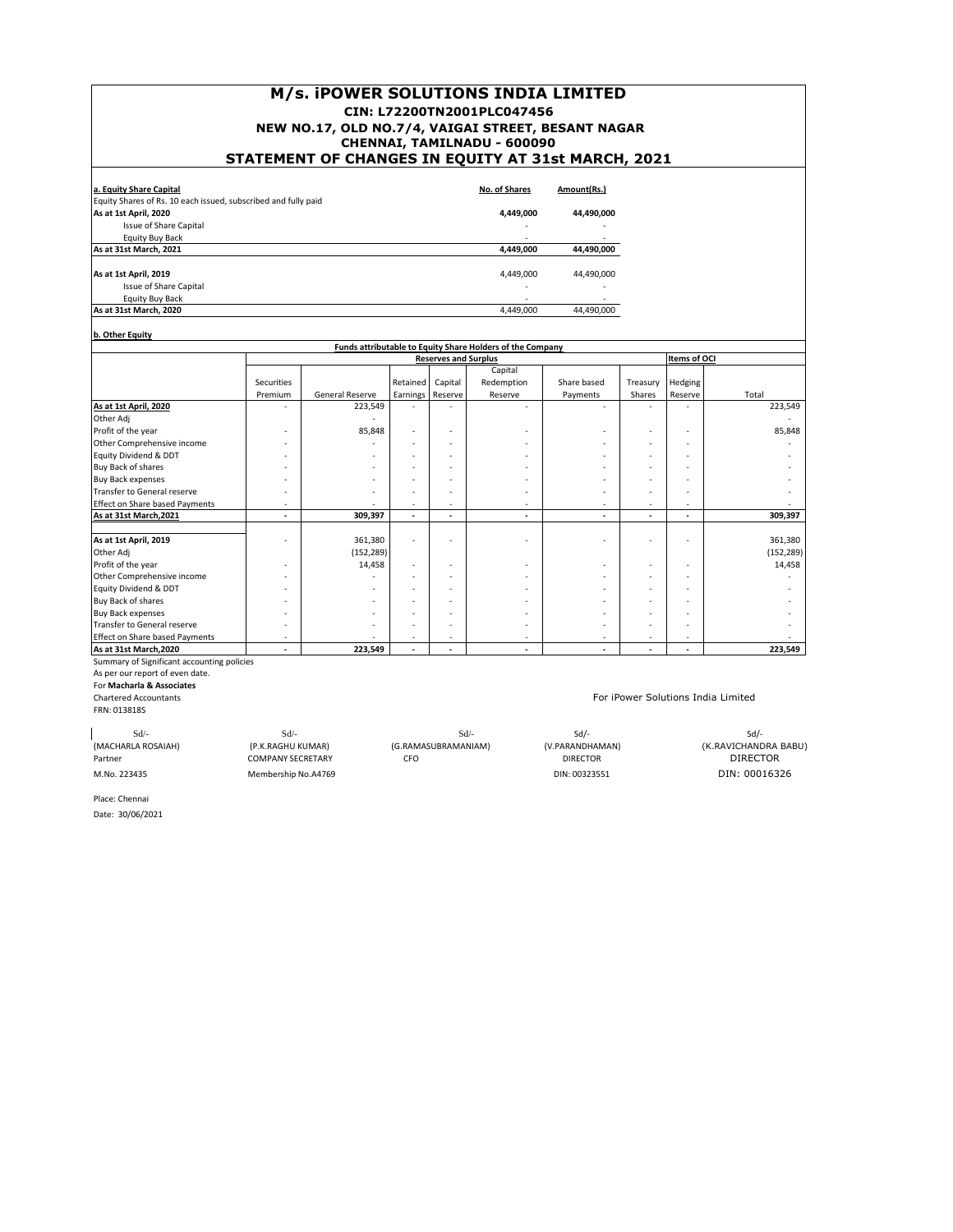#### **M/S. iPOWER SOLUTIONS INDIA LIMITED**

**CIN: L72200TN2001PLC047456**

#### **NEW NO.17, OLD NO.7/4, VAIGAI STREET, BESANT NAGAR**

**CHENNAI, TAMILNADU - 600090**

#### **1.1 Property, Plant & Equipment**

|                         |                                  | <b>Gross Block</b>  |                  |                            |                                  | <b>Depreciation</b> |                     |                 | <b>Net Block</b>         |                    |                     |                     |
|-------------------------|----------------------------------|---------------------|------------------|----------------------------|----------------------------------|---------------------|---------------------|-----------------|--------------------------|--------------------|---------------------|---------------------|
| Sl.<br>No.              | <b>Description</b>               | As at<br>01.04.2020 | <b>Additions</b> | Date of<br><b>Addition</b> | Deduction/<br><b>Adjustments</b> | As at<br>31.03.2021 | As at<br>01.04.2020 | For the<br>vear | <b>Deletions</b>         | Upto<br>31.03.2021 | As at<br>31.03.2021 | As at<br>31.03.2020 |
| <b>TANGIBLE ASSETS:</b> |                                  |                     |                  |                            |                                  |                     |                     |                 |                          |                    |                     |                     |
|                         | <b>FURNITURES &amp; FIXTURES</b> | 1,806,400.13        |                  |                            |                                  | 1.806.400.13        | 1504543.93          | 30,186          |                          | 1.534.729.57       | 271,670.56          | 301,856.20          |
|                         |                                  |                     |                  |                            |                                  |                     |                     |                 |                          |                    |                     |                     |
| В.                      | <b>OFFICE EQUIPMENTS</b>         | 1,192,470.42        |                  |                            |                                  | 1,192,470.42        | 967,884.12          | 22,459          |                          | 990,342.72         | 202,127.70          | 224,586.30          |
|                         |                                  |                     |                  |                            |                                  |                     |                     |                 |                          |                    |                     |                     |
|                         | <b>ELECTRICAL EQUIPMENTS</b>     | 331,994.00          |                  |                            |                                  | 331,994.00          | 311,376.20          | 8,247           | $\overline{\phantom{0}}$ | 319,623.32         | 12,370.68           | 20,617.80           |
|                         |                                  |                     |                  |                            |                                  |                     |                     |                 |                          |                    |                     |                     |
| D.                      | <b>COMPUTER &amp; SOFTWARE</b>   | 5,211,892.45        |                  |                            |                                  | 5,211,892.45        | 4,711,223.33        | 75,100          |                          | 4,786,323.64       | 425,568.81          | 500,669.12          |
|                         |                                  |                     |                  |                            |                                  |                     |                     |                 |                          |                    |                     |                     |
|                         |                                  |                     |                  |                            |                                  |                     |                     |                 |                          |                    |                     |                     |
|                         |                                  |                     |                  |                            |                                  |                     |                     |                 |                          |                    |                     |                     |
|                         | <b>TOTAL</b>                     | 8,542,757           |                  |                            |                                  | 8,542,757           | 7,495,028           | 135,992         |                          | 7,631,019          | 911,738             | 1,047,729           |

For iPower Solutions India Limited

| DEFERRED TAX ASSET COMPUTATION (SUB SCH-1) |           |
|--------------------------------------------|-----------|
| ODC WINY AS DED COMDANIES ACT              | 1.047.720 |

| OPU WDV AS PER COMPANIES ACT                              | 1.047.729 |
|-----------------------------------------------------------|-----------|
| OPG WDV AS PER INCOME TAX ACT                             | 803,712   |
| <b>DIFFERENCE</b>                                         | 244,017   |
| DEFERRED TAX EFFECT TO BE ADJUSTED WITH OPG FREE RESERVES | 63.444    |
| DEP AS PER COMPANIES ACT                                  | 135.992   |
| DEP AS PER INCOME TAX ACT                                 | 120.557   |
| <b>DIFFERENCE</b>                                         | 15,435    |
| OPG DTL TO BE REVERSED DURING THE YEAR                    | 4.013     |

As per our report of even date. For **Macharla & Associates**

Chartered Accountants

FRN: 013818S

| Sd/                | Sd/-                     |                     | Sd/             | Sd/-                 |
|--------------------|--------------------------|---------------------|-----------------|----------------------|
| (MACHARLA ROSAIAH) | (P.K.RAGHU KUMAR)        | (G.RAMASUBRAMANIAM) | (V.PARANDHAMAN) | (K.RAVICHANDRA BABU) |
| Partner            | <b>COMPANY SECRETARY</b> | <b>ν</b>            | <b>DIRECTOR</b> | <b>DIRECTOR</b>      |
| M.No. 223435       | Membership No.A4769      |                     | DIN: 00323551   | DIN: 00016326        |

Place: Chennai Date: 30/06/2021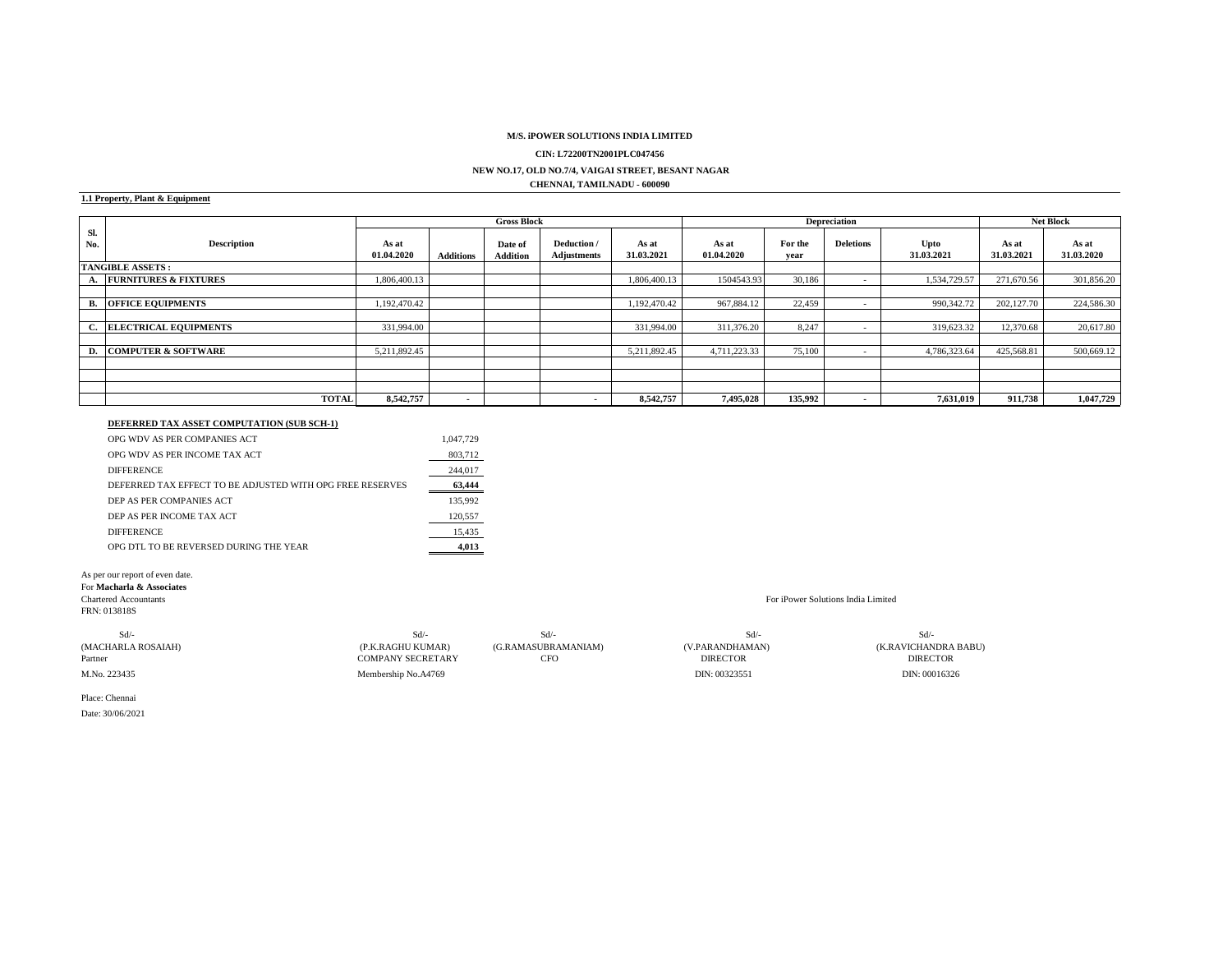# **14. SIGNIFICANT ACCOUNTING POLICIES**

# **Basis of preparation**

Standalone financial statements of the Company have been prepared in accordance with Indian Accounting Standards (Ind AS) specified under Section 133 of the Companies Act, 2013 read with the Companies (Indian Accounting Standards) Rules, 2015 (as amended from time to time).

The standalone financial statements have been prepared on the historical cost basis, except for following assets and liabilities which have been measured at fair values.

- Derivative Financial Instruments
- Certain financial assets measured at fair value (refer accounting policy regarding financial instruments).

In addition, the carrying values of assets and liabilities designated as hedged items are recognized at fair value.

The standalone financial statements are presented in INR (") and all the values are rounded off to the nearest rupees except when otherwise indicated.

### **Business Combinations**

The Company accounts for its business combinations under acquisition method of accounting. Acquisition related costs are recognized in the statement of profit and loss as incurred. The acquiree's identifiable assets, liabilities and contingent liabilities that meet the condition for recognition are recognized at their fair values at the acquisition date.

Purchase consideration paid in excess of the fair value of net assets acquired is recognised as goodwill. Where the fair value of identifiable assets and liabilities exceed the cost of acquisition, after reassessing the fair values of the net assets and contingent liabilities, the excess is recognised as capital reserve.

Business combinations arising from transfers of interests in entities that are under the common control are accounted using pooling of interest method. The difference between any consideration given and the aggregate historical carrying amounts of assets and liabilities of the acquired entity are recorded in shareholders' equity.

#### **Use of estimates, assumptions and judgements**

The preparation of the standalone financial statements in conformity with Ind AS requires the management to make estimates, judgements and assumptions that affect the reported amounts of assets and liabilities, the disclosure of contingent assets and liabilities on the date of the standalone financial statements and the reported amounts of revenues and expenses for the year reported. Actual results could differ from those estimates. Estimates and underlying assumptions are reviewed on an ongoing basis. Revisions to accounting estimates are recognised in the year in which the estimates are revised and future periods are affected.

Key source of estimation of uncertainty as at the date of standalone financial statements, which may cause a material adjustment to the carrying amounts of assets and liabilities within the next financial year, is in respect of the following:

#### • **Revenue recognition**

The Company uses the percentage-of-completion method in accounting for its fixed-price contracts. Use of the percentage-of completion method requires the Company to estimate the efforts or costs expended to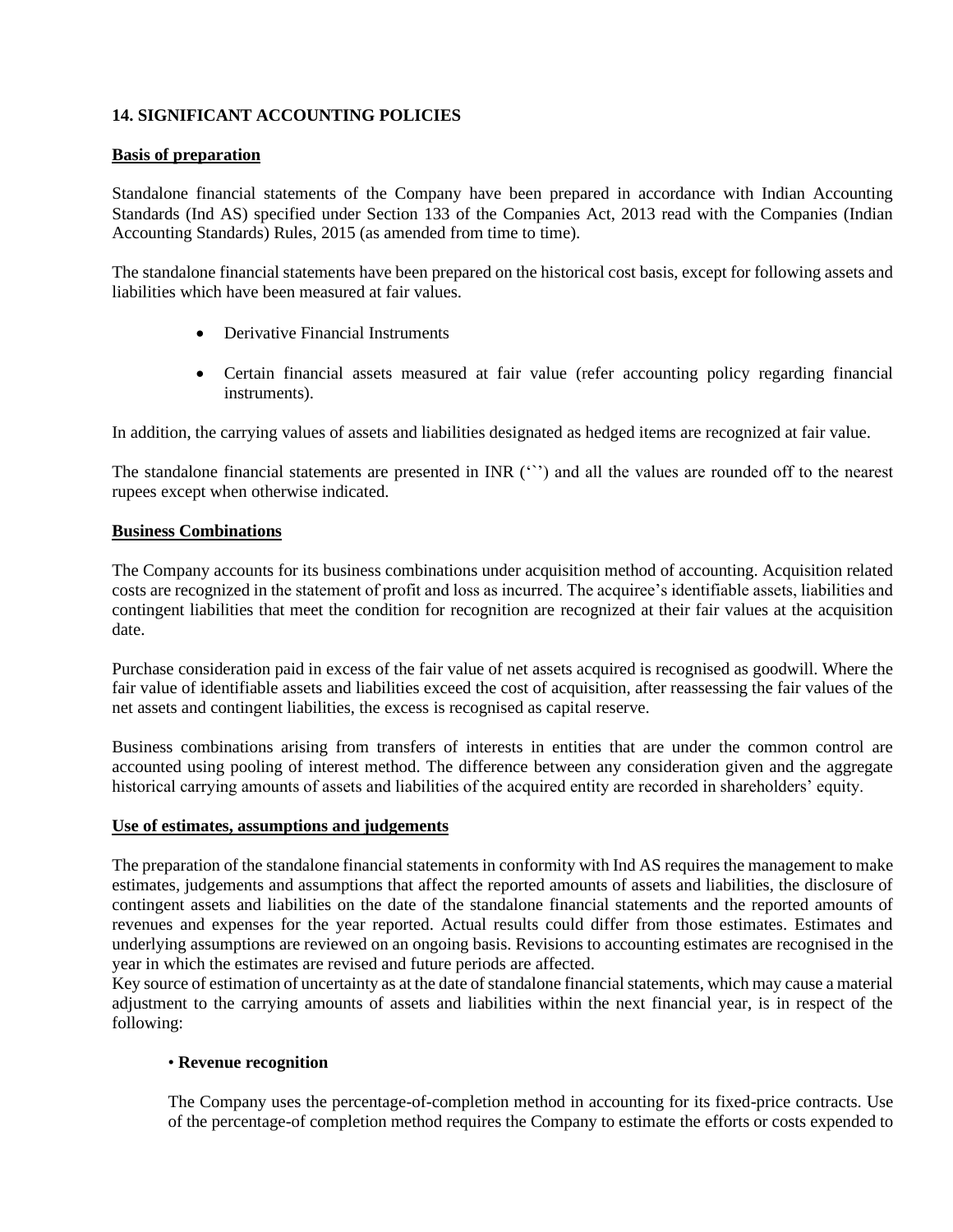date as a proportion of the total efforts or costs to be expended. Efforts or costs expended have been used to measure progress towards completion as there is a direct relationship between input and productivity. Provisions for estimated losses, if any, on uncompleted contracts are recorded in the period in which such losses become probable based on the expected contract estimates at the reporting date.

#### • **Impairment of non-financial assets**

Impairment exists when the carrying value of an asset or cash generating unit exceeds its recoverable amount, which is the higher of its fair value less costs of disposal and its value in use. The fair value less costs of disposal calculation is based on available data from binding sales transactions, conducted at arm's length, for similar assets or observable market prices less incremental costs for disposing of the asset. The value in use calculation is based on a DCF model. The cash flows are derived from the forecast for future years. These do not include restructuring activities that the Company is not yet committed to or significant future investments that will enhance the asset's performance of the CGU being tested. The recoverable amount is sensitive to the discount rate used for the DCF model as well as the expected future cash-inflows and the growth rate used for extrapolation purposes. These estimates are most relevant to other intangibles with indefinite useful lives recognized by the Company.

### • **Share-based payments**

Estimating fair value for share-based payment transactions requires determination of the most appropriate valuation model, which is dependent on the terms and conditions of the grant. This estimate also requires determination of the most appropriate inputs to the valuation model including the expected life of the share option, volatility and dividend yield and making assumptions about them.

### **• Taxes**

The Company's major tax jurisdictions is in India. Significant judgments are involved in determining the provision for income taxes and tax credits, including the amount expected to be paid or refunded.

Deferred tax assets are recognized for unused tax losses to the extent that it is probable that future taxable profit will be available against which the losses can be utilized.

Significant management judgement is required to determine the amount of deferred tax assets that can be recognized, based upon the likely timing and the level of future taxable profits together with future tax planning strategies.

# **• Defined benefit plans**

The cost of the defined benefit gratuity plan and other post-employment benefits and the present value of the gratuity obligation are determined using actuarial valuations. An actuarial valuation involves making various assumptions that may differ from actual developments in the future.

#### **• Fair value measurement of financial instruments**

When the fair values of financial assets and financial liabilities recorded in the balance sheet cannot be measured based on quoted prices in active markets, their fair value is measured using internal valuation techniques. The inputs to these models are taken from observable markets where possible, but where this is not feasible, a degree of judgement is required in establishing fair values. Judgements include considerations of inputs such as liquidity risk, credit risk and volatility. Changes in assumptions about these factors could affect the reported fair value of financial instruments.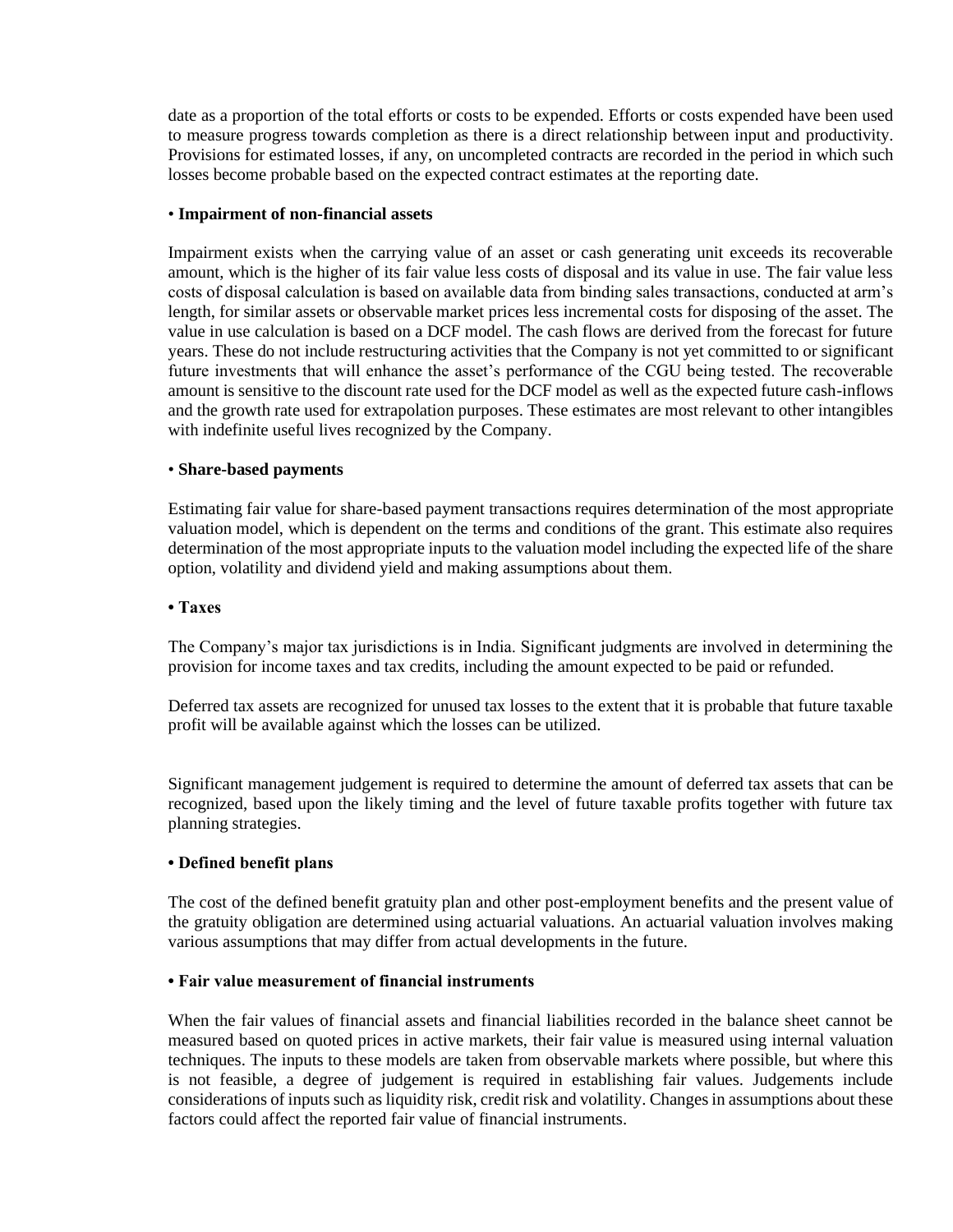### **• Intangible assets under development**

The Company capitalizes intangible asset under development in accordance with the accounting policy. Initial capitalization of costs is based on management's judgement that technological and economic feasibility is confirmed. This is done when a product development project has reached a defined milestone according to an established project management model. In determining the amounts to be capitalized, management makes assumptions regarding the expected future cash generation, discount rates to be applied and the expected tenure of benefits.

### **Revenue recognition**

.

Revenue is recognised to the extent that it is probable that the economic benefits will flow to the Company and the revenue can be reliably measured, regardless of when the payment is being made. Revenue is measured at the fair value of the consideration received or receivable, considering contractually defined terms of payment.

Sales tax/Value Added Tax (VAT) / Service Tax / Goods and Service Tax ("GST") is not received by the Company on its own account. Rather, it is tax collected on value added to the commodity/service rendered by the seller on behalf of the government. Accordingly, it is excluded from revenue

The Company derives its revenues primarily from software services & projects as well as other allied services.

Revenues from software services & projects comprise income from time-and-material and fixed price contracts. Revenue from time and material contracts is recognized when the services are rendered in accordance with the terms of contracts with clients.

Revenue from fixed price contracts is recognized using the percentage-of-completion method, calculated as the proportion of the cost of effort incurred up to the reporting date to estimated cost of total effort.

Revenue from sale of services is shown as net of applicable discounts and pricing incentives to customer.

Revenue is recognised only when evidence of an arrangement is obtained and the other criteria to support revenue recognition are met, including the price is fixed or determinable, services have been rendered, the cost incurred and cost to complete the transaction can be measured reliably and collectability of the resulting receivables is probable.

Provisions for estimated losses on incomplete contracts are recorded in the year in which such losses become probable based on the current contract estimates.

Unbilled revenue represents revenues in excess of amounts billed to clients as at the balance sheet date. Unearned revenue represent billings in excess of revenues recognized.

Advances received for services are reported as liabilities until all conditions for revenue recognition are met.

Interest income is recognized as it accrues in the statement of profit and loss using effective interest rate method.

Dividend income is recognized when the right to receive the dividend is established.

#### **Property, Plant and Equipment and Intangible assets**

Property, plant and equipment are stated at the cost of acquisition or construction less accumulated depreciation and write down for, impairment if any. Direct costs are capitalised until the assets are ready to be put to use. When significant parts of plant and equipment are required to be replaced at intervals, the Company depreciates them separately based on their specific useful lives.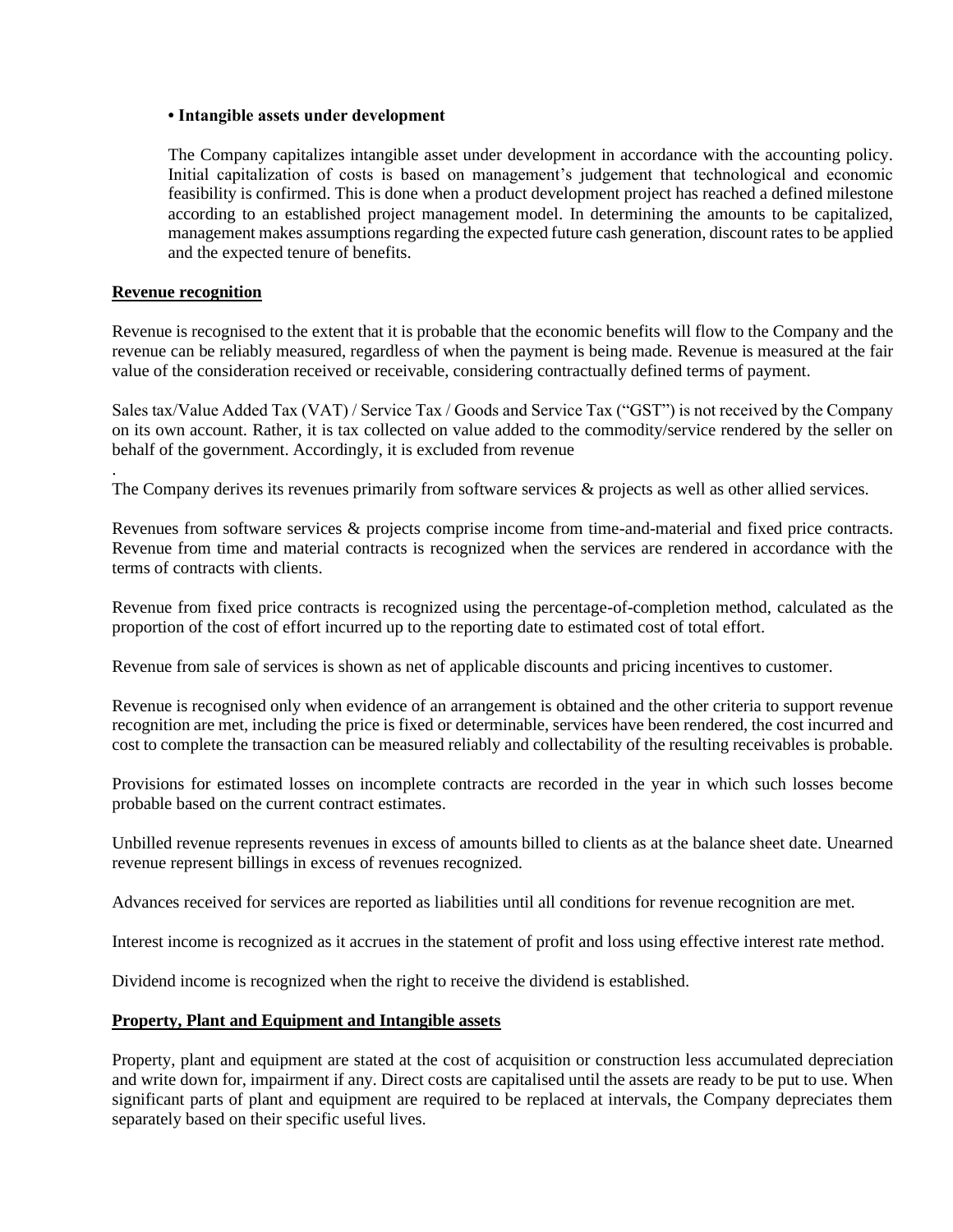All other repair and maintenance costs are recognised in the statement of profit or loss as incurred. Property, plant and equipment purchased in foreign currency are recorded at cost, based on the exchange rate on the date of purchase.

The Company identifies and determines cost of each component/ part of Property, plant and equipment separately, if the component/ part has a cost which is significant to the total cost of the Property, plant and equipment and has useful life that is materially different from that of the remaining asset.

Intangible assets purchased or acquired in business combination, are measured at cost or fair value as of the date of acquisition, as applicable, less accumulated amortisation and accumulated impairment, if any. The amortization period and the amortization method are reviewed at least at each financial year end. Internally developed intangible assets are stated at cost that can be measured reliably during the development phase and capitalised when it is probable that future economic benefits that are attributable to the assets will flow to the Company.

Gains or losses arising from de-recognition of Property, plant and equipment are measured as the difference between the net disposal proceeds and the carrying amount of Property, plant and equipment and are recognized in the statement of profit and loss when the Property, plant and equipment is derecognized.

Cost of assets not ready for use at the balance sheet date are disclosed under capital work-in-progress.

# **Capital work in progress Rs.7.03 crore**

The company has taken over the assets and liabilities of Vanavil technology Private limited by amalgamation and the scheme of amalgamation was approved by the High court order dated 21st day of September, 2001. The Capital work in progress of the Portal assessed at Rs.4.40 crore. Certain WIP of small projects from Vanavil was taken over to the tune of Rs.0.13 crore and relevant expenditure from the date of amalgamation to till date were added to this social net working platform. The company has incurred 2.48 crores towards Capital Work in progress of this portal. Once the portal is completed in all aspects, it will be capitalized in the books of accounts of the company. The company is not contemplating of any transfer to other company. Refer 1.2 of the Notes to Financial statements.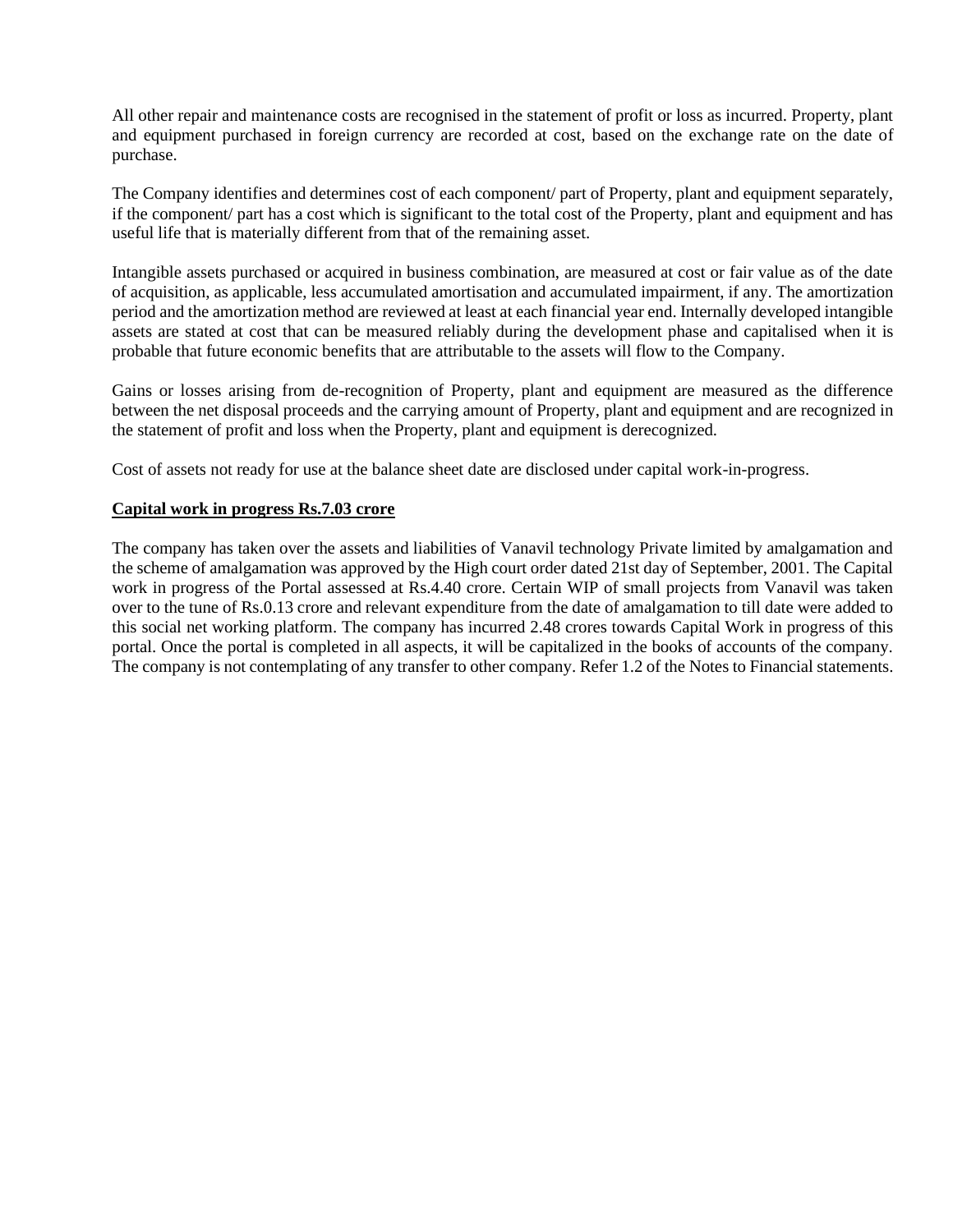# **Depreciation and amortisation**

Depreciation on Property, plant and equipment is calculated on a straight-line basis using the rates arrived at, based on the useful lives estimated by the management. Intangible assets are amortised on a straight-line basis over the estimated useful economic life. The useful lives estimated by the management are given below:

| (In years) Asset                                                  | Useful life as per Companies<br>Act, 2013 | Useful life estimated by the<br>management              |
|-------------------------------------------------------------------|-------------------------------------------|---------------------------------------------------------|
| Computer equipment                                                | 3                                         | $7-10$                                                  |
| Furniture and fixtures                                            | 10                                        | 10-12                                                   |
| Lease hold improvements                                           | Not Applicable                            | 10 or remaining primary lease<br>term whichever is less |
| Office equipment                                                  | 5                                         | $7-10$                                                  |
| Plant and equipment                                               | 15                                        | $7-10$                                                  |
| Server and networks                                               | 6                                         | 6                                                       |
| Purchased / Internally developed<br>software for self-consumption | As per Ind AS 38                          | $3$ to $7$                                              |
| Internally developed software for                                 | As per Ind AS 38                          | $3$ to $7$                                              |
| sale                                                              |                                           |                                                         |
|                                                                   | 8                                         | $7-10$                                                  |
| Vehicles                                                          |                                           |                                                         |

# **Leases**

The determination of whether an arrangement is (or contains) a lease is based on the substance of the arrangement at the inception of the lease. The arrangement is, or contains, a lease if fulfilment of the arrangement is dependent on the use of a specific asset or assets and the arrangement conveys a right to use the asset or assets, even if that right is not explicitly specified in an arrangement.

Leases, where the Lessor effectively retains substantially all the risks and benefits of ownership of the leased items are classified as operating leases. Operating lease payments are recognised in the statement of profit and loss on a straight line basis over the lease term, unless the lease agreement explicitly states that increase is because of inflation.

Leases under which the Company assumes substantially all the risks and rewards of ownership are classified as finance leases. Such assets acquired are capitalised at the fair value of the leased asset or the present value of the minimum lease payments at the inception of the lease, whichever is lower.

For arrangements entered into prior to 1 April 2015, the Company has determined whether the arrangement contain lease on the basis of facts and circumstances existing on the date of transition.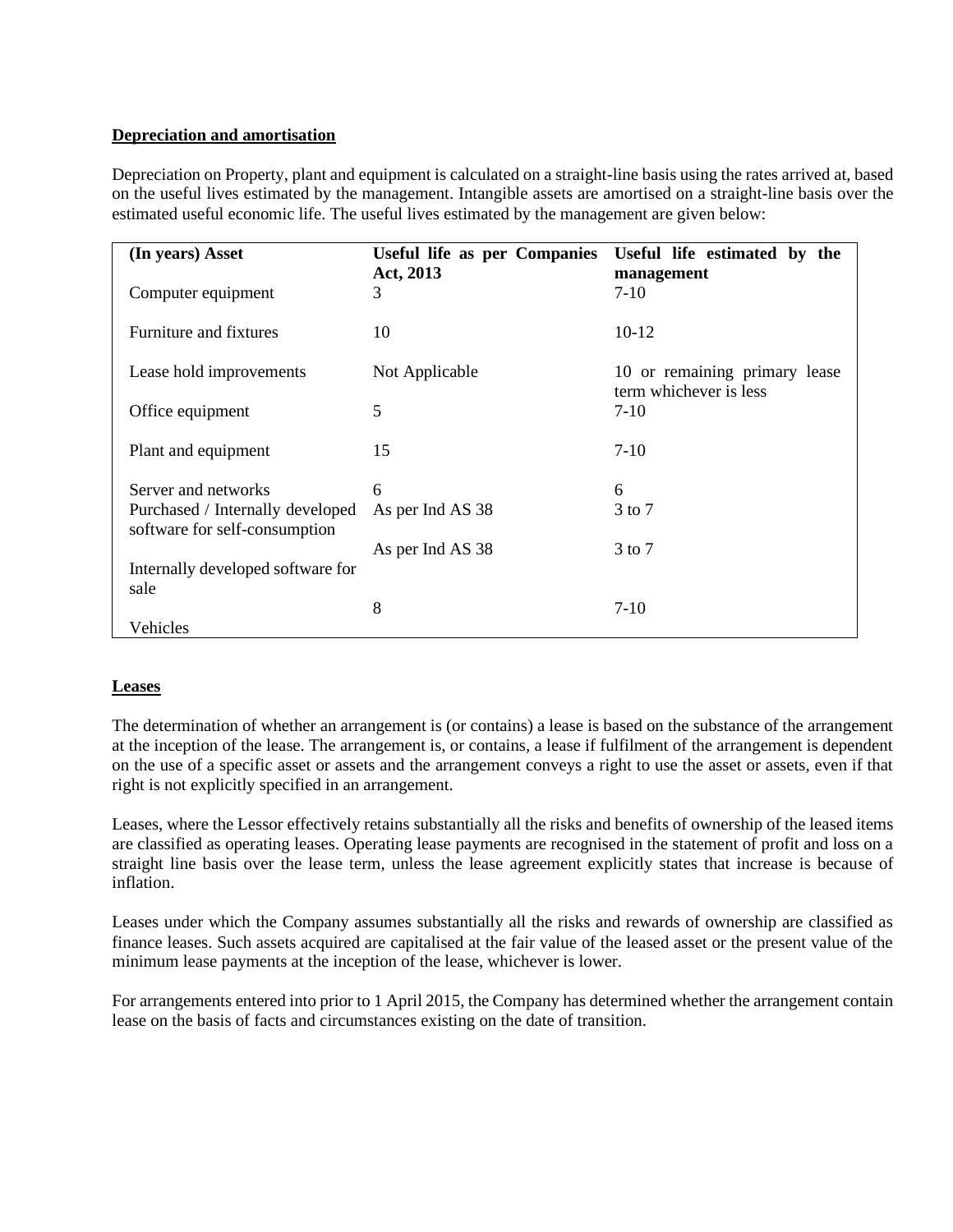### **Borrowing costs**

Borrowing cost includes interest, amortization of ancillary costs incurred in connection with the arrangement of borrowings and exchange differences arising from foreign currency borrowings to the extent they are regarded as an adjustment to the interest cost.

Borrowing costs directly attributable to the acquisition, construction or production of an asset that necessarily takes a substantial period of time to get ready for its intended use or sale are capitalized as part of the cost of the respective asset. All other borrowing costs are expensed in the period they occur.

### **Impairment**

### **Financial assets (other than at fair value)**

The Company assesses at each date of balance sheet whether a financial asset or a group of financial assets is impaired. Ind AS 109 ('Financial Instruments') requires expected credit losses to be measured through a loss allowance. The Company recognises lifetime expected losses for all contract assets and / or all trade receivables that do not constitute a financing transaction. For all other financial assets, expected credit losses are measured at an amount equal to the 12-month expected credit losses or at an amount equal to the life time expected credit losses if the credit risk on the financial asset has increased significantly since initial recognition. The Company provides for impairment upon the occurrence of the triggering event. As per the policy, The Company provides for impairment of trade receivables (other than intercompany receivables) outstanding more than 180 days from the date they are due for payment.

### **Non-financial assets**

# **Tangible and intangible assets**

Property, plant and equipment and intangible assets with finite life are evaluated for recoverability whenever there is any indication that their carrying amounts may not be recoverable. If any such indication exists, the recoverable amount (i.e. higher of the fair value less cost to sell and the valuein-use) is determined on an individual asset basis unless the asset does not generate cash flows that are largely independent of those from other assets. In such cases, the recoverable amount is determined for the cash generating unit (CGU) to which the asset belongs.

If the recoverable amount of an asset (or CGU) is estimated to be less than its carrying amount, the carrying amount of the asset (or CGU) is reduced to its recoverable amount. An impairment loss is recognised in the statement of profit and loss.

#### **Retirement and other employee benefits**

Gratuity, which is a defined benefit plan, is accrued based on an independent actuarial valuation, which is done based on project unit credit method as at the balance sheet date. The Company recognizes the net obligation of a defined benefit plan in its balance sheet as an asset or liability. Gains and losses through re-measurements of the net defined benefit liability/(asset) are recognized in other comprehensive income. In accordance with Ind AS, remeasurement gains and losses on defined benefit plans recognized in OCI are not to be subsequently reclassified to statement of profit and loss. As required under Ind AS compliant Schedule III, the Company transfers it immediately to retained earnings.

Thecost of Short-termcompensated absences is provided for based on estimates. Long term compensated absence costs are provided for based on actuarial valuation using the project unit credit method. The Company presents the entire leave as a current liability in the balance sheet, since it does not have an unconditional right to defer its settlement for 12 months after the reporting date.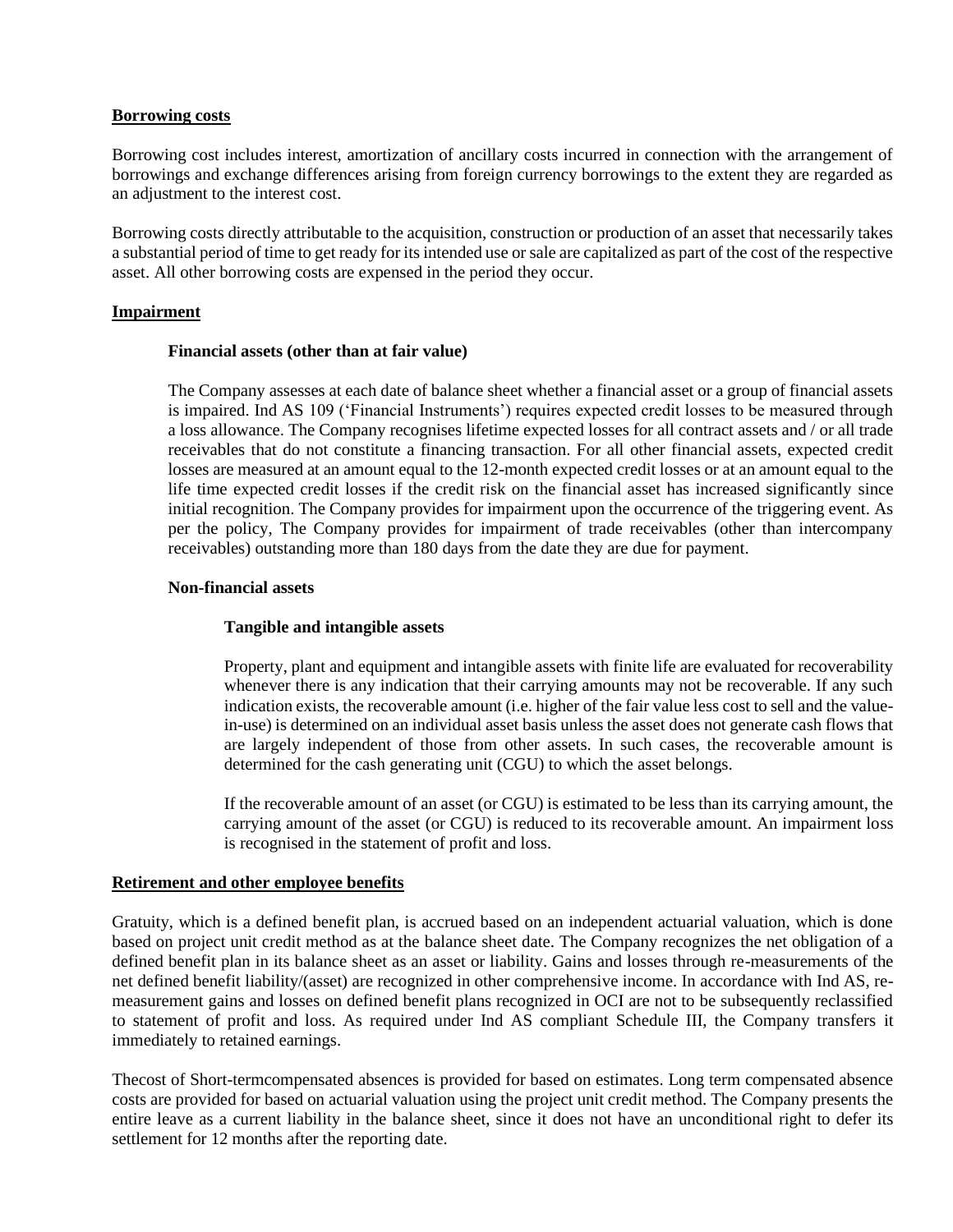Contributions payable to recognized provident funds, which are defined contribution schemes, are charged to the statement of profit and loss.

#### **Share based payments**

The Company measures compensation cost relating to share-based payments using the fair valuation method in accordance with Ind AS 102 Share-Based Payment. Compensation expense is amortized over the vesting period of the option on a straight line basis. The cost of equity-settled transactions is determined by the fair value at the date when the grant is made using an appropriate valuation model (Black-Scholesmodel). That cost is recognised, together with a corresponding increase in share-based payment (SBP) reserves in equity, over the period in which the performance and/or service conditions are fulfilled in employee benefits expense. The cumulative expense recognised for equity-settled transactions at each reporting date until the vesting date reflects the extent to which the vesting period has expired and the Company's best estimate of the number of equity instruments that will ultimately vest.

The dilutive effect of outstanding options is reflected as additional share dilution in the computation of diluted earnings per share.

### **Foreign currencies**

Foreign currency transactions are recorded at exchange rates prevailing on the date of the transaction. Foreign currency denominated monetary assets and liabilities are restated into the functional currency using exchange rates prevailing on the balance sheet date.

Gains and losses arising on settlement and restatement of foreign currency denominated monetary assets and liabilities are included in the statement of profit and loss.

The Company's financial statements are presented in INR. The Company determines the functional currency as INR on the basis of primary economic environment in which the entity operates.

#### **Income taxes**

Income tax expense comprises current tax expense and the net change in the deferred tax asset or liability during the year. Current and deferred tax are recognised in the statement of profit and loss, except when they relate to items that are recognised in other comprehensive income or directly in equity, in which case, the current and deferred tax are also recognised in other comprehensive income or directly in equity, respectively.

### **Current income tax**

Current income tax for the current and prior periods are measured at the amount expected to be recovered from or paid to the taxation authorities based on the taxable income for that period. The tax rates and tax laws used to compute the amount are those that are enacted or substantively enacted by the balance sheet date.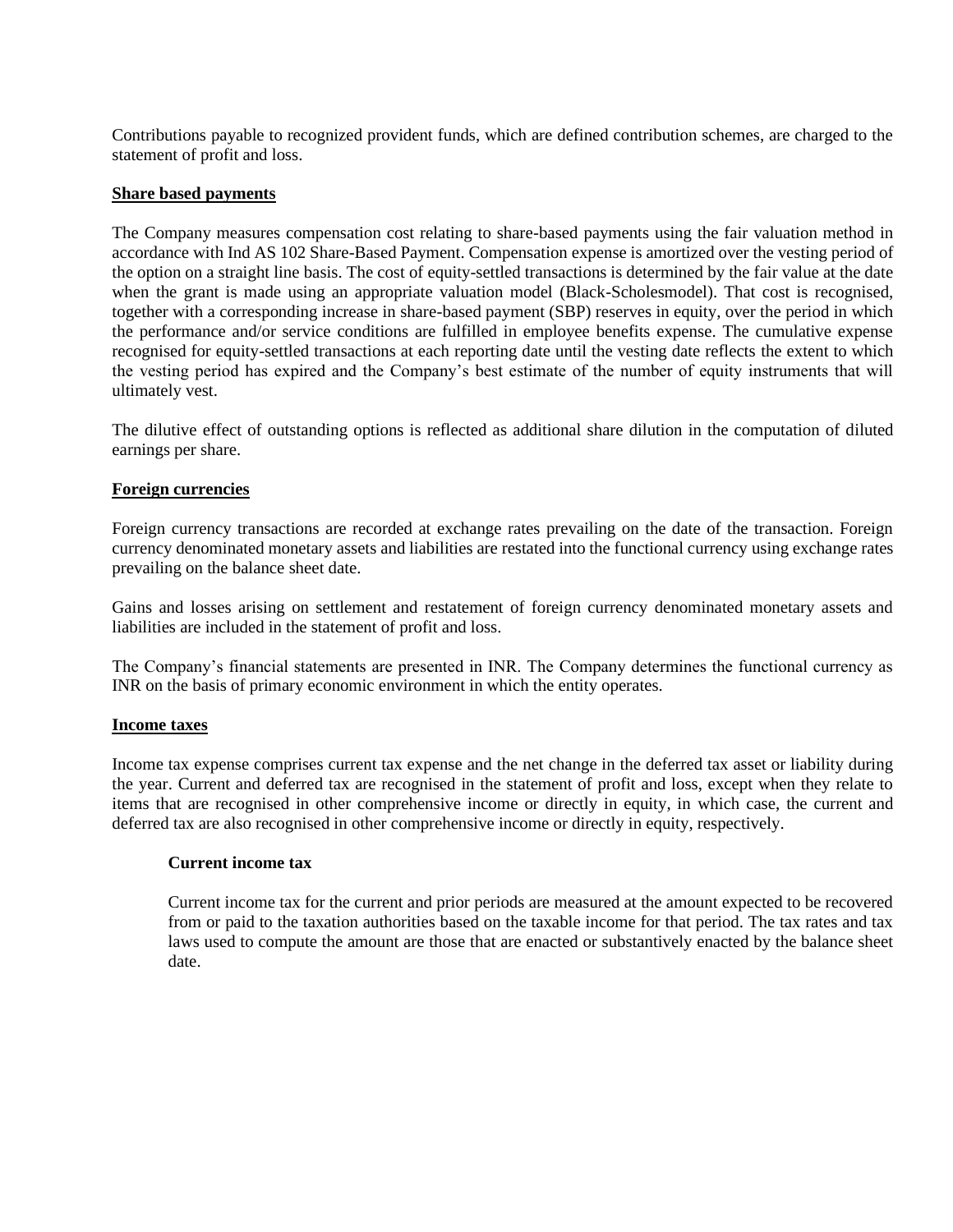# **Deferred income tax**

Deferred income tax is recognised using the balance sheet approach. Deferred tax is recognized on temporary differences at the balance sheet date between the tax bases of assets and liabilities and their carrying amounts for financial reporting purposes, except when the deferred income tax arises from the initial recognition of goodwill or an asset or liability in a transaction that is not a business combination and affects neither accounting nor taxable profit or loss at the time of the transaction.

Deferred income tax assets are recognized for all deductible temporary differences, carry forward of unused tax credits and unused tax losses, to the extent that it is probable that taxable profit will be available against which the deductible temporary differences, and the carry forward of unused tax credits and unused tax losses can be utilized.

The carrying amount of deferred income tax assets is reviewed at each balance sheet date and reduced to the extent that it is no longer probable that sufficient taxable profit will be available to allow all or part of the deferred income tax asset to be utilized.

Deferred income taxes are not provided on the undistributed earnings of branches where it is expected that the earnings of the branch will not be distributed in the foreseeable future.

Deferred income tax assets and liabilities are measured at the tax rates that are expected to apply in the period when the asset is realized or the liability is settled, based on tax rates (and tax laws) that have been enacted or substantively enacted at the balance sheet date.

Effective Apr 2018, the Company has adopted Ind-As. Due to the various constraints the Management could not determine the Differed tax effects at the end of previous reporting period. However, during the current reporting period the Company has evaluated the effect of deferred taxes and made necessary adjustments to the statement of Profit & Loss and to the Balance Sheet. Refer Note No 6.2 of the Financial statements.

Deferred tax assets include Minimum Alternative Tax ('MAT') paid in accordance with the tax laws in India, which is likely to give future economic benefits in the form of availability of set off against future income tax liability. Accordingly, MAT is recognized as deferred tax asset in the balance sheet when the asset can be measured reliably and it is probable that the future economic benefit associated with the asset will be realized.

#### **Provisions and contingent liabilities**

A provision is recognized when an enterprise has a present obligation (legal or constructive) as result of past event and it is probable that an outflow embodying economic benefits of resources will be required to settle a reliably assessable obligation. Provisions are determined based on best estimate required to settle each obligation at each balance sheet date. If the effect of the time value of money is material, provisions are discounted using a current pre-tax rate that reflects, when appropriate, the risks specific to the liability. When discounting is used, the increase in the provision due to the passage of time is recognised as a finance cost.

Provisions for onerous contracts, i.e. contracts where the expected unavoidable costs of meeting obligations under a contract exceed the economic benefits expected to be received, are recognized when it is probable that an outflow of resources embodying economic benefits will be required to settle a present obligation as a result of an obligating event, based on a reliable estimate of such obligation.

A contingent liability is a possible obligation that arises from past events whose existence will be confirmed by the occurrence or non-occurrence of one or more uncertain future events beyond the control of the Company or a present obligation that is not recognized because it is not probable that an outflow of resources will be required to settle the obligation. A contingent liability also arises in extremely rare cases where there is a liability that cannot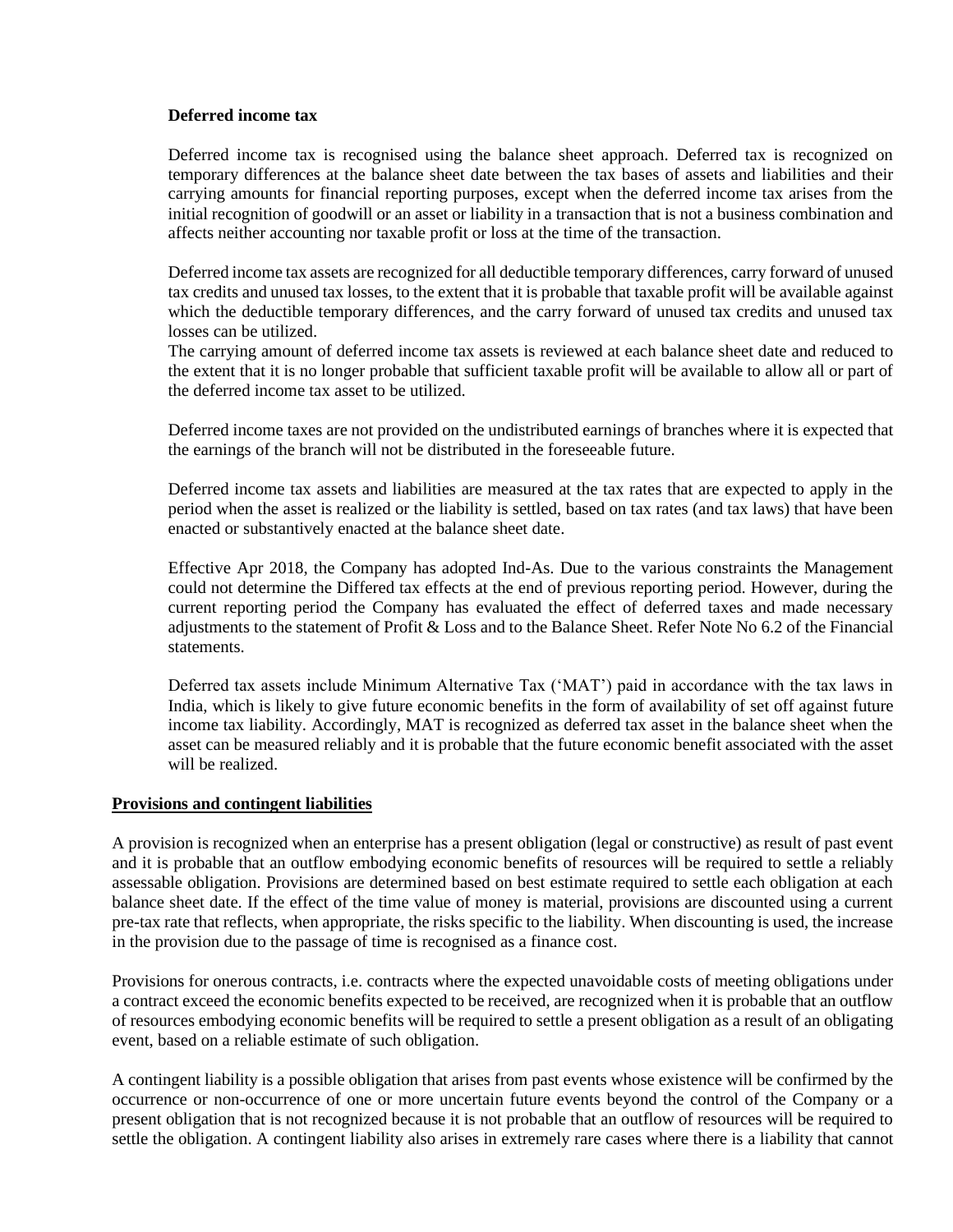be recognized because it cannot be measured reliably. The Company does not recognize a contingent liability but discloses its existence in the standalone financial statements.

# **Related Party Transaction**

The details of the transactions entered into by the Company with its Directors is provided below. Refer 6.1 of the Notes.

| Sl.No | Particulars                           | Amount            |
|-------|---------------------------------------|-------------------|
|       |                                       |                   |
|       | V. Parandhaman                        |                   |
|       | Amount of outstanding un secured Loan | Rs. 2,71,19,494/- |

Further, The balance sheet as at 31/03/2021 shows Unsecured Loan Liability to the extent of Rs.2.72 Crore. The said amount was received from the Director Mr.Parandhaman and the purpose of the unsecured loan was for the working capital requirement of the business, since ipower Solutions India Ltd. has no outside borrowings. Mr. Parandhaman had agreed to forego interest; hence question of providing interest in the books of account of the company does not arise.

### **Earnings per share**

The basic earnings per share is computed by dividing the net profit attributable to equity shareholders for the period by the weighted average number of equity shares outstanding during the period. The number of shares used in computing diluted earnings per share comprises the weighted average shares considered for deriving basic earnings per share, and also the weighted average number of equity shares which could be issued on the conversion of all dilutive potential equity shares. Dilutive potential equity shares are deemed converted as of the beginning of the period, unless they have been issued at a later date. The diluted potential equity shares have been arrived at, assuming that the proceeds receivable were based on shares having been issued at the average market value of the outstanding shares. In computing dilutive earnings per share, only potential equity shares that are dilutive and that would, if issued, either reduce future earnings per share or increase loss per share, are included.

# **Inventories**

Inventory comprises of traded goods and is measured at lower of cost and net realisable value. Cost includes cost of purchase and other costs incurred in bringing the inventories to their present location and condition. Cost is determined on a weighted average basis. Net realisable value is the estimated selling price in the ordinary course of business, less estimated cost necessary to make the sale.

# **Cash dividend to equity holders of the Company**

The Company recognises a liability to make cash distributions to equity holders of the Company when the distribution is authorised and the distribution is no longer at the discretion of the Company. Final dividends on shares are recorded as a liability on the date of approval by the shareholders and interim dividends are recorded as a liability on the date of declaration by the Company's Board of Directors.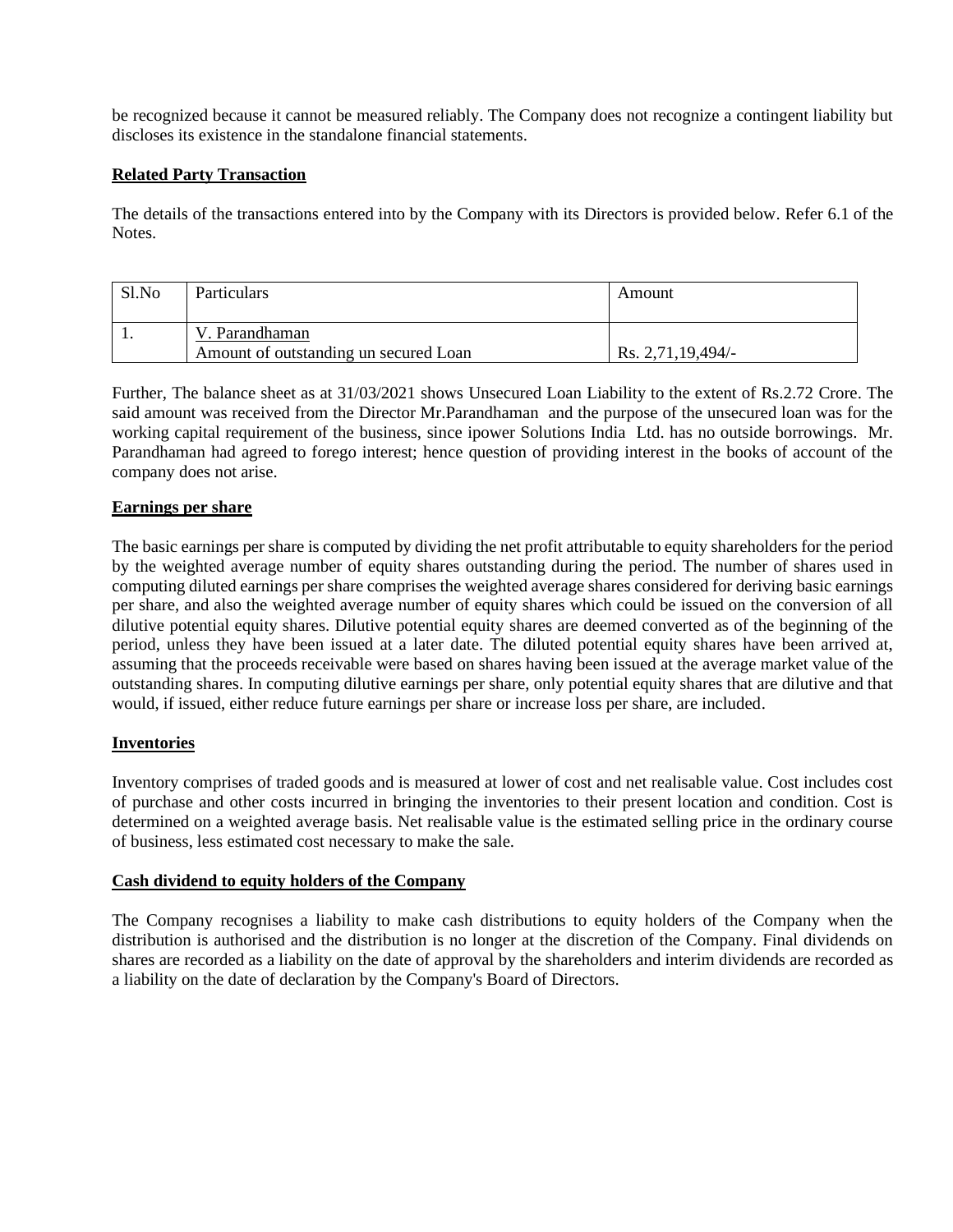# **Government Grants**

The Company recognizes government grants only when there is reasonable assurance that the conditions attached to them shall be complied with, and the grants will be received. Government grants related to assets are treated as deferred income and are recognized in net profit in the statement of profit and loss on a systematic and rational basis over the useful life of the asset. Government grants related to revenue are recognized on a systematic basis in net profit in the statement of profit and loss over the periods necessary to match them with the related costs which they are intended to compensate.

# **Current vs non-current classification**

The Company presents assets and liabilities in the balance sheet based on current / non-current classification.

An asset is treated as current when:

 $\triangleright$  It is expected to be realised or intended to be sold or consumed in normal operating cycle.

 $\triangleright$  It is held primarily for purpose of trading.

 $\triangleright$  It is expected to be realised within twelve months after the reporting period.

 $\geq$  Cash and cash equivalents unless restricted from being exchanged or used to settle a liability for at least twelve months after the reporting period.

All other assets are classified as non-current.

A liability is treated as current when:

 $\triangleright$  It is expected to settle in the normal operating cycle.

 $\triangleright$  It is due to be settled within twelve months after the reporting date.

 $\triangleright$  There is no unconditional right to defer the settlement of the liability for at least twelve months after the reporting period.